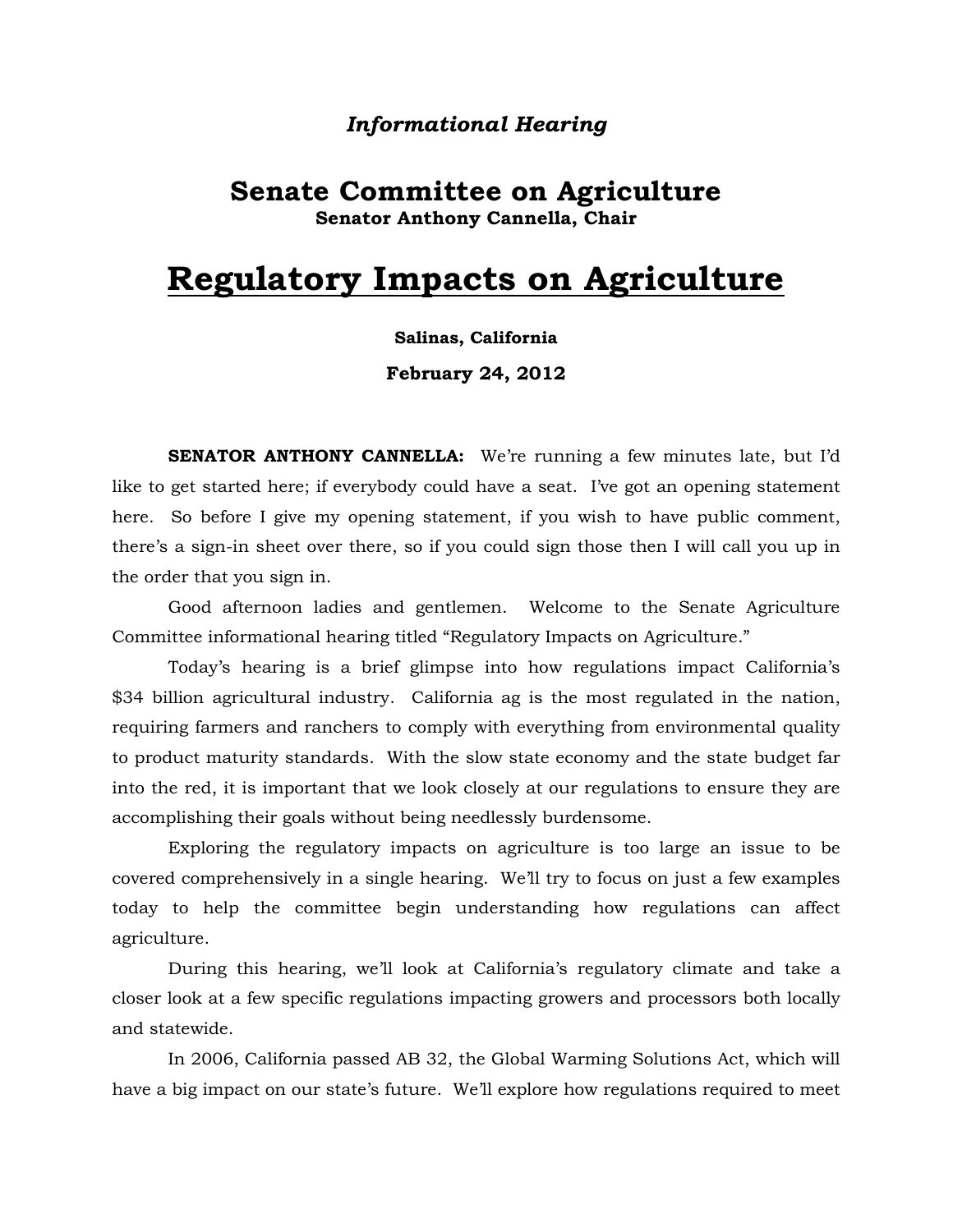the goal of AB 32 affect California food processors. How is the state working with the industry to ensure that we are meeting the goals of AB 32 while allowing for the future of California agriculture's processing industry?

We'll also look at the local debate on regulatory impacts on agriculture. Currently, the Central Coast Regional Water Quality Control Board is attempting to renew the conditional waiver for waste discharge from irrigated lands. We will hear from both the regional board and agriculture on how the goals of these regulations impact agriculture. This issue has generated a lot of interest because the potential impacts to the local agriculture industry could be significant.

This is the Salinas Valley. It is the "salad bowl" of the nation where Californians grow the fruits and vegetables that fill the dinner tables of America. We have a duty to ensure the environment in which we grow our crops, but we must do so in a way that is not unnecessarily burdensome to our agricultural economy.

I'd like to invite … We normally do a panel, we have everybody come up. But since we don't have that, I'm going to call each person up individually. So let's start with James Houston, Deputy Secretary, California Department of Food and Ag. Thanks for being here.

**MR. JAMES HOUSTON:** Thank you. Good afternoon, Chairman. My name is James Houston. I'm here on behalf of the California Department of Food and Agriculture. I appreciate the invitation and the opportunity to give some brief remarks.

I was asked to come and speak about the impacts that regulations have on agriculture. And I think that this is a very important discussion. And I'm happy to see that the Legislature and many in agriculture and throughout the state are heavily involved on this topic.

Now, I think when most folks think about regulation and impacts of regulation, they immediately want to jump to regulatory reform, and that seems to be a hot topic. Folks talk about regulatory reform, but I think when most folks think about regulatory reform, they are associating the negative impacts of regulations on agriculture.

From the first day that I assumed this position, I heard from agriculture about their concern over regulations, about their future regulatory structure, and nearly every day since. And everywhere I go, everywhere the Secretary goes, it's one of the first things out of people's mouths; is their concern about the cumulative impact and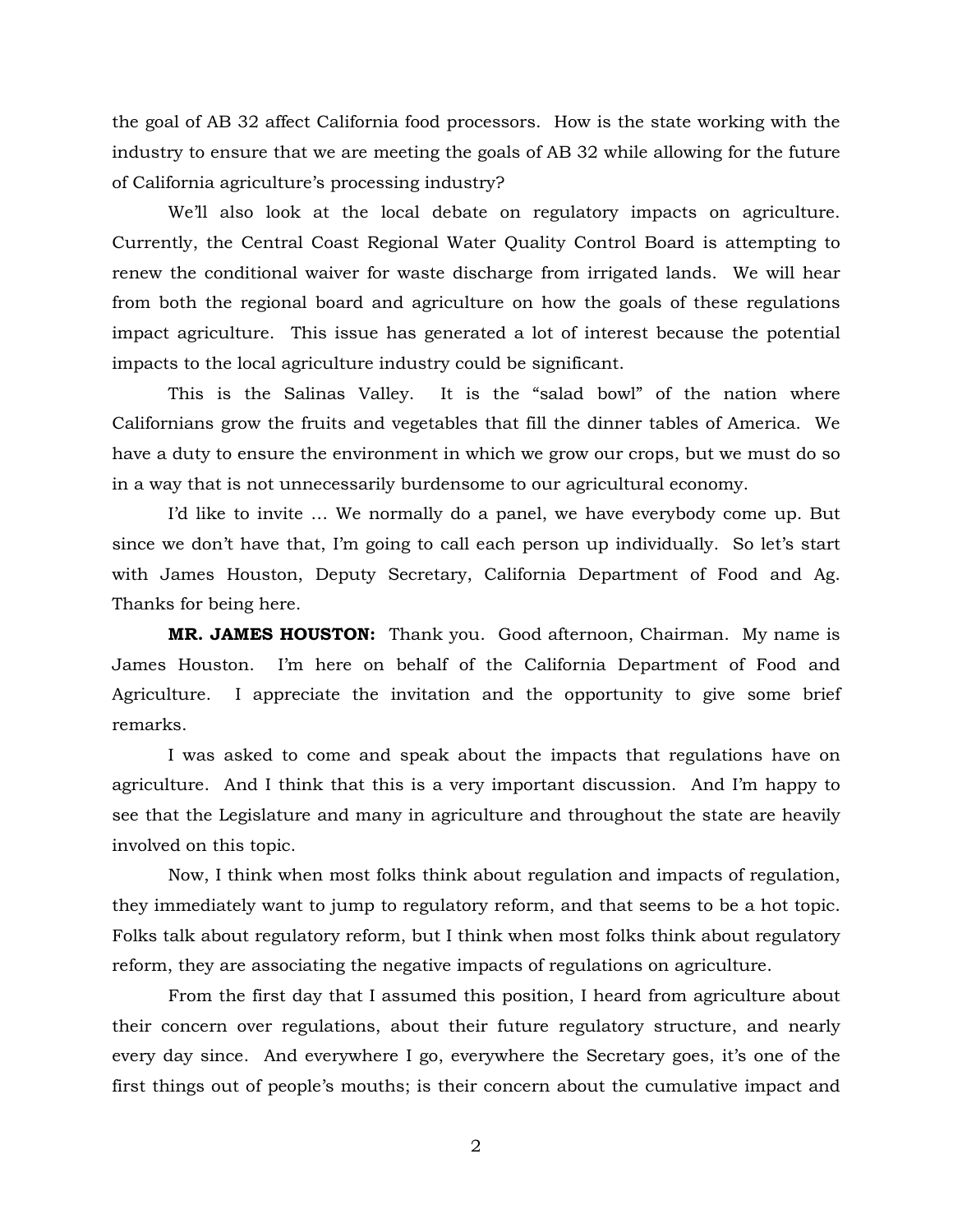some of the rationale and common sense that maybe could be imparted into the regulatory structure.

And I've heard countless stories of absurd regulations that don't make any sense, of processes that take an extraordinary long time, and arbitrary enforcement. In fact, last week's *Economist Magazine*, the cover story was on America and its overregulated state. So clearly, this is something that's very much a part of our modern day lexicon. However … and there's no doubt that these are real. The people are concerned. And that's why the California Department of Food and Agriculture, Secretary Ross, and the Brown administration have really made it a point in their administration to try and fix this; to what we call is breaking down silos. So essentially what that means is that as the regulatory structure is developed, each sort of independent regulatory agency, each department sort of went about its task taking its statutory authority and trying to implement it. And as this sort of slowly built and built and built, we started to see these silos, and things that one particular agency was trying to accomplish either frustrated or duplicated something that another agency or local body was trying to accomplish. So one of the things that we're trying to do is break down these silos. And one way that you can go about that, and probably the most important, is to talk to people.

So Secretary Ross, myself, and other staff at the department are regularly engaged in talking to folks at EPA, folks at DPR, water boards, air boards, etc. to try and make sure that we understand their regulatory programs and what they're trying to accomplish. But also, that they understand the department's perspective and how this is going to impact agriculture. How do we figure out how it's going to impact agriculture? Part of it is our experience, but a larger part is really talking to farmers and ranchers throughout the state and their industry representatives to understand how these things are going to impact … and maybe if there are better ways to design the "mouse trap."

Now, the other thing about regulatory reform is that it's an extraordinarily nebulas term. That many folks like to talk about regulatory reform but few understand or can agree on what that means and what regulatory reform entails. Many people think that the regulatory morass is like a Gordian knot and that the ingenious way to solve this is to simply cut through, and I understand that, and it seems like a simple solution. But this approach risks cutting loose very important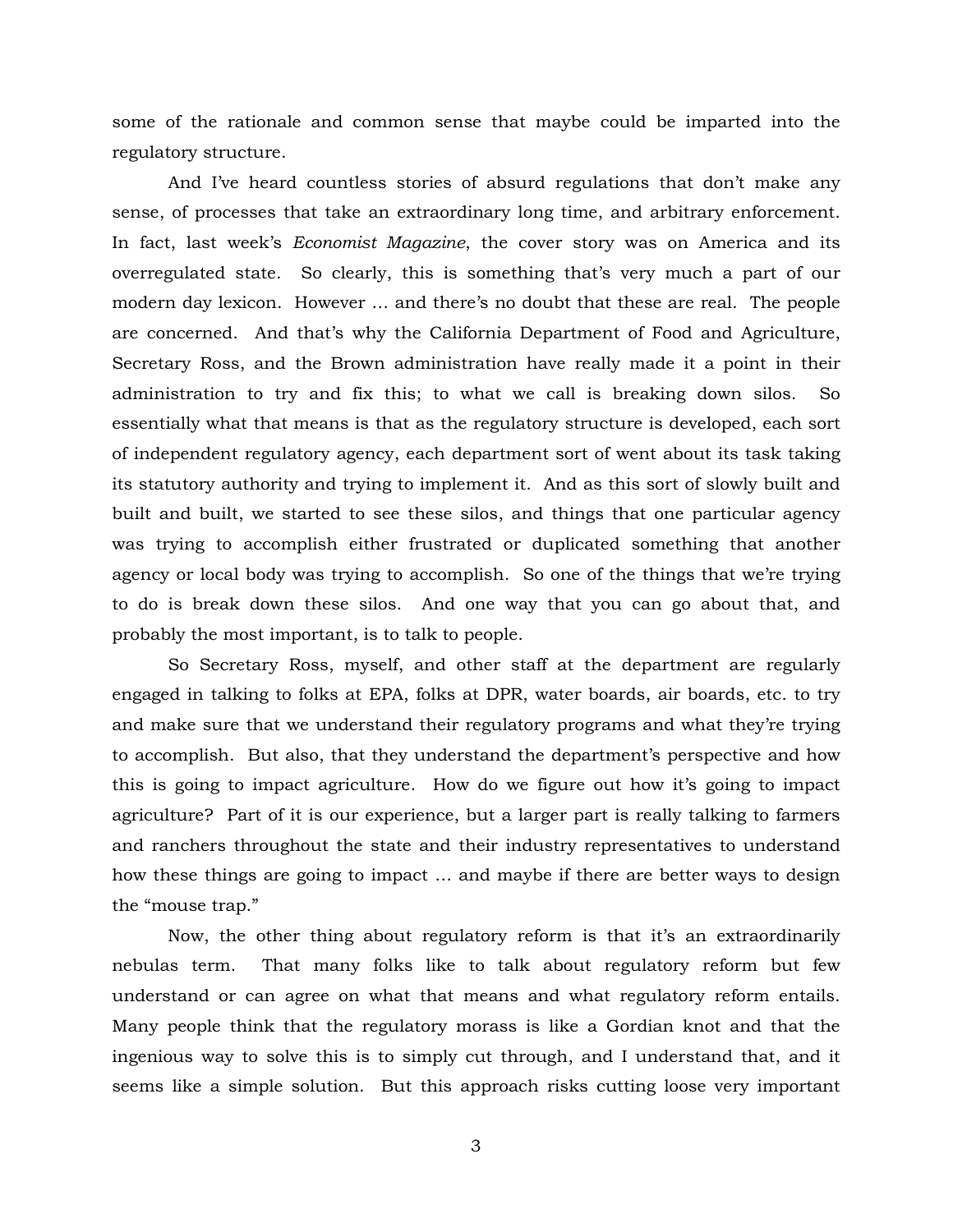strands that provide valuable protection to our citizens, our environment, and our markets … I don't know if you want to recognize …

**SENATOR CANNELLA:** Yes. We have Assemblymember Alejo here joining us and we appreciate that. Thank you. Sorry, Mr. Houston.

**MR. HOUSTON:** No, no. Welcome, Assemblymember Alejo.

So what I was saying is, you know, folks have a tendency to look at the morass, think of it as this untenable knot—let's just slice through it. And that risks cutting very important things that folks care about and that agriculture needs. And good, bad, or indifferent, regulations have become interwoven into the political and economic structure of our economy, and nowhere is this more true than in agriculture. When you look at all the different boards—and I think some of our panel members will do a better job of describing this—but the amount of agencies—federal, state, and local—that a farmer has to interact with on a daily, monthly, or yearly basis is quite astounding. And not only in terms of environmental regulations, they have worker-safety regulations, but they also have a whole infrastructure of regulations that helps facilitate and promote agriculture, and that's primarily what the Department of Food and Agriculture is trying to accomplish. We try and facilitate markets. We protect against invasive species, etc. so that the agricultural industry can continue to function. However, when we're faced with such a challenge like this that seems so daunting, my personal opinion is that a "surgeon's knife" is the preferred tool. And how we go about this, though, presents another question, which is where to start. Do we start at the state level? Do we start at the local level? Do we start with those regulations that are most onerous on businesses? Do we start on those that are the least protective of people? Do we start with special districts? The fact is that there is simply no right answer and there's no ideal place to start.

So our proposal is that what we need to design is a tool for policymakers and stakeholders to address regulations and develop a system in which one can take either an existing regulatory package and analyze it and reconstruct it, or at least set up a model to design new regulations that are more comprehensive. And that's one of the things that we at the department have tried to do and work across cabinet. One of the prime examples of this is Governor Brown's directive to his secretaries to work and to communicate. Specifically to Secretary Ross, he has asked her to talk regularly with Secretary Rodriguez and Secretary Laird over at Resources—for those who don't know,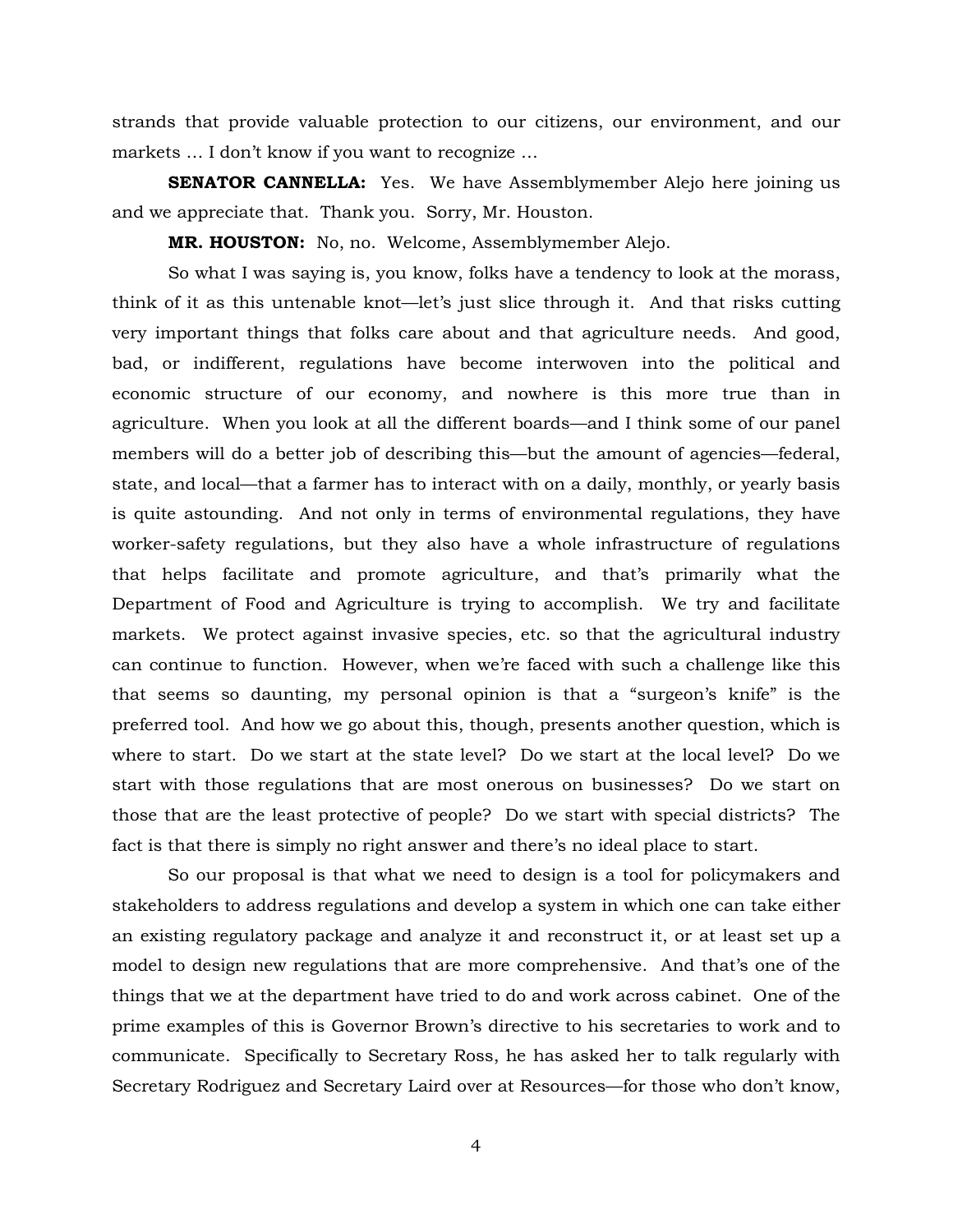Secretary Rodriguez is EPA—and we've done that. And the relationships that were formed … and it's a brand new administration so it's a real unique opportunity to set a real firm foundation of communication and cooperation.

A good example of this is a multi-agency effort we're currently engaged in on dairy digesters. We regularly have met. I think we've probably met … I started in May of last year and we've met at least five times. And this is federal, state, and local agencies all trying to address permitting of dairy digesters. Now, there are other aspects to just the permitting. There's also an economics group and a technological feasibility group. But the important thing is that you've got all the important people in the room at the same time. We have stakeholders, we have representatives, and we have academics all trying to address this issue and trying to figure out a better way to design the regulatory structure and get digesters built. It's frankly a shame that we have maybe, what, a half-a-dozen dairy digesters up and running in this state, which pales in comparison to other states, and yet, we have the largest dairy industry in the nation. So it's an extraordinarily important endeavor and one that we're very proud of because we think … and what we're discovering is that this process of collaboration can really identify those points that can use an efficiency redesign, understanding, like I said before, where the folks are coming from and how to better address those particular issues.

In addition, we're working regularly with OEHHA on Prop 65 issues. We're working with the Public Utilities Commission and the Energy Commission on their tariffs and on the EPIC program, which is sort of the new version of the Public Goods charge, to try and make sure that agriculture's interests are represented and that folks understand what the ag community needs to see. Now, this process is … and will continue to produce two beneficial results.

The first is that future regulations will better reflect an understanding of how they impact agriculture. And second is that these endeavors will produce valuable lessons that policymakers can learn in the future to help design that model that we can then use sort of to go about attacking the various aspects of regulations. Because at the end of the day, there is no single group of individuals, there's no single group of policymakers that can go through and make a clean sweep of the regulatory regime. It's got to be a bit by bit. It's got to involve all the pertinent people on that particular issue to basically go in and attack an issue, an area, a regime and try and fix that and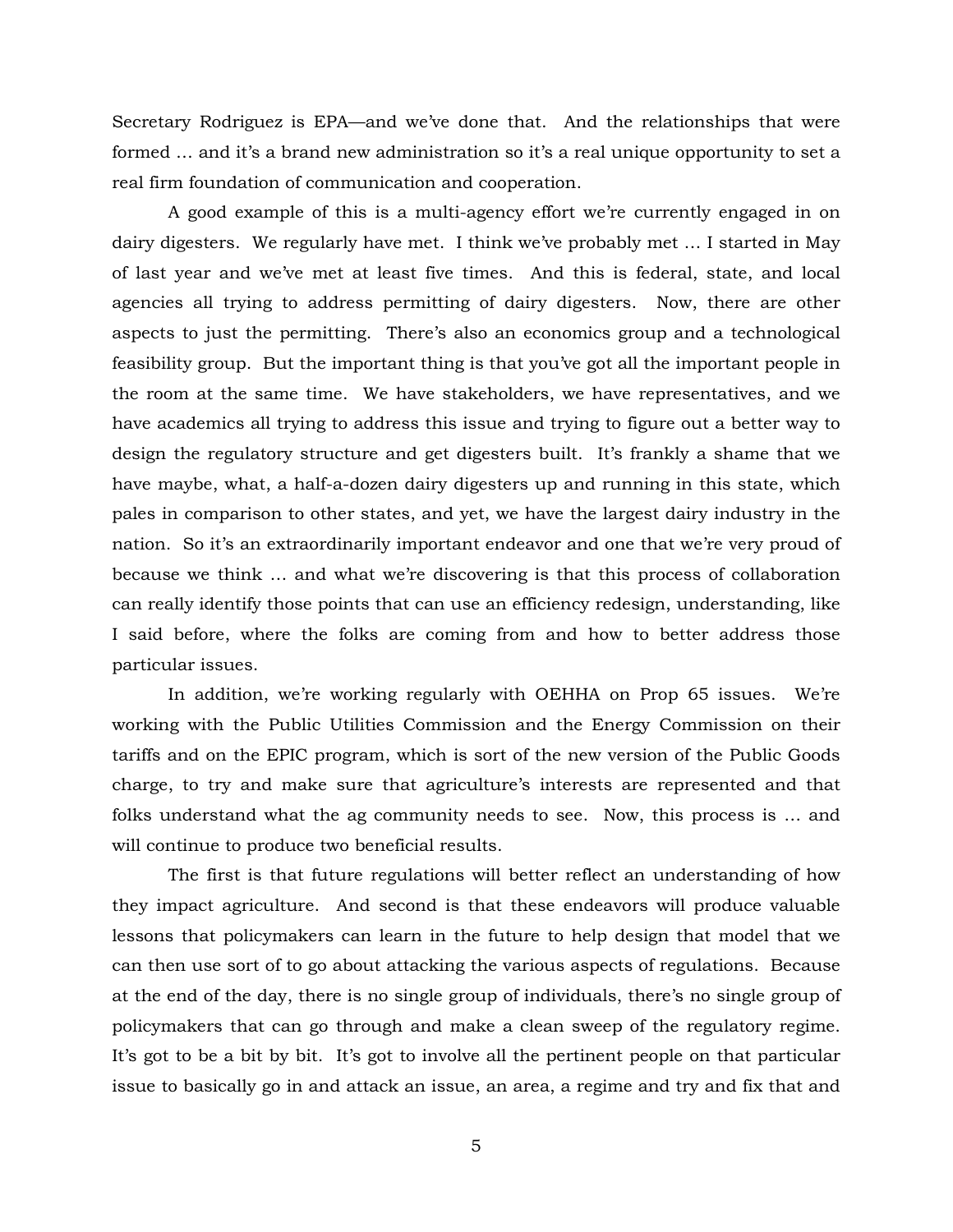then move on to the next one. The hope is that this will find a way to better harmonize the interests that lie behind regulations. And these are: the needs of the people of California, the needs of the environment, and the needs of our business community. Sometimes these needs coalesce and sometimes they conflict, but we need a mechanism to sort those values out. Now while we do all that we can to assist agriculture and our sister agencies and their regulatory programs, our authority at the Department of Food and Agriculture is primarily focused on three things. First is protecting commerce and trade through our plant, pest, and our animal disease prevention and protection programs. We ensure integrity in the marketplace through weights and measures and certifying devices and ensuring that transactions that depend on specific weights are accurate. And then last is that we promote agriculture through marketing standardization and inspections. And nearly all of our authority at the Department of Food and Agriculture, in terms of our regulatory authority, is focused on assisting the agricultural marketplace. We think this is of great benefit to agriculture. This isn't to say that there's certainly not room for improvement, but it is of great benefit to agriculture, and we think it's very appropriate in a state that has a \$37.5 billion agriculture industry.

We're clearly, by far, the number one agriculture producer in the nation. But there is a drawback to this, which means in tough budget times when we have General Funded programs and they get cut, the burden is going to fall on industry, and we've already seen this. We took a \$31 million cut in the past two years, and not just in our department, but in other departments. Agriculture is seeing fee increases to help compensate for some of this. Now at the department, I believe our total fee increase is going to be around \$3 million. We have a FIDO sanitary fee that's going to be about \$1.4 million, and then we have some animal health fees that are going to be around \$1.4 million. But that's less than 10 percent of the \$31 million that we cut. So what does that impact? Well, that impacts some of our core programs. Probably most important to agriculture and to this area is the Invasive Species Program. It's a Generally Funded program. It is something that provides a benefit not just to agriculture but to the state and to the citizens. It facilitates markets. It protects our ecosystem. It ensures a constant and steady supply of food to our citizens. But when cuts have to be made, we have to figure out a way to uphold our statutory authority with less resources. So the process that we've gone about is similar to an outgrowth of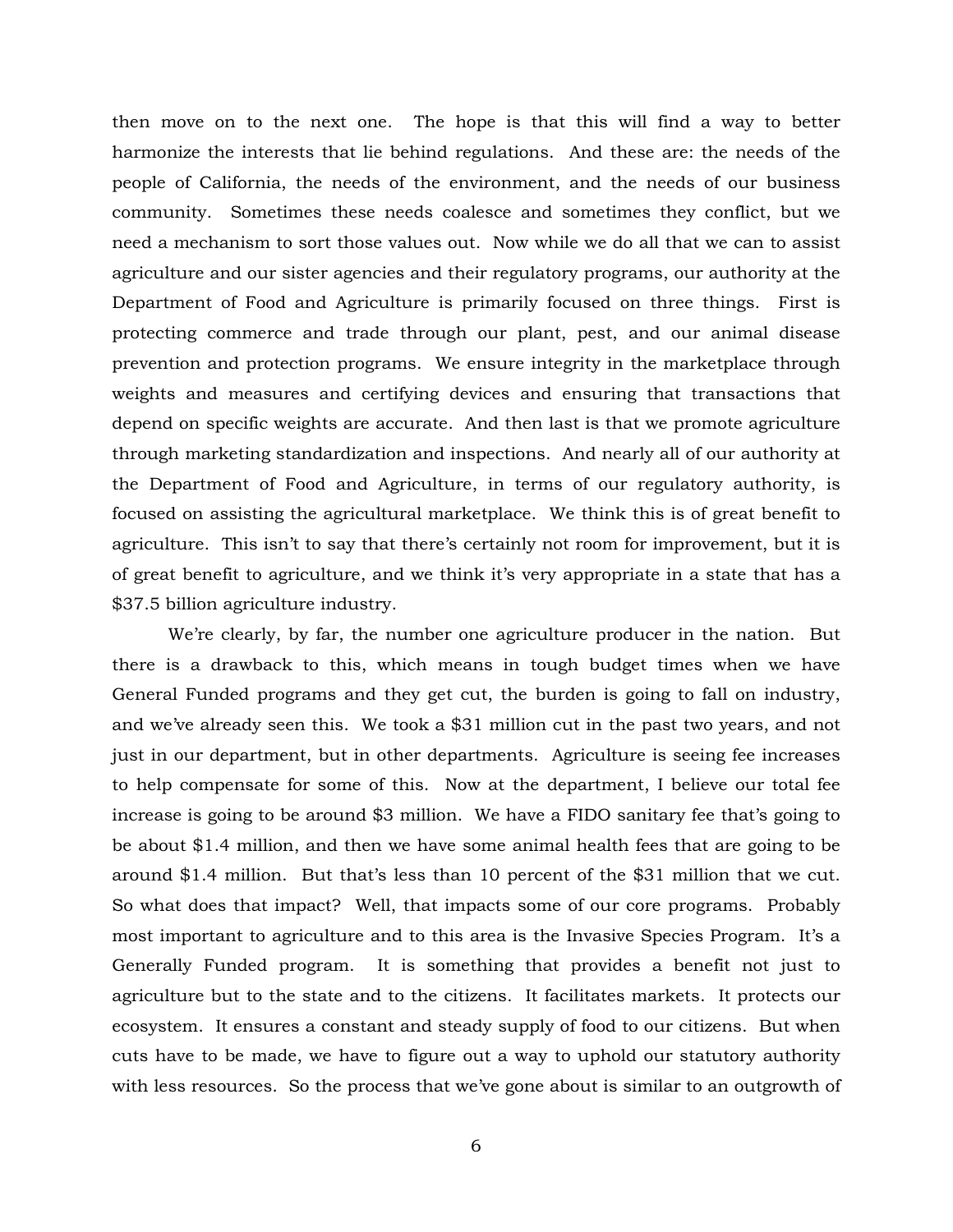the consortium process where we figured we would sit everybody down and talk and try and figure this out and put our heads together, and so, we've convened a series of symposia.

And I know your committee has had a hearing on the invasive species issues, and so, I know you're very much involved in this and recognize the importance of this issue. In fact, I believe you were instrumental in setting up the Subcommittee (or Select Committee, I can't remember) on Invasive Species and hiring Ken Spence, which we really think sends a strong signal from the Legislature about the importance of these programs.

So the symposium, though, is designed to get academics, industry, nongovernmental organizations, multiple agencies, ag commissioners, etc. all in the room to talk about the future redesign of invasive species: What are our priorities; how is it funded; and what can we do to ensure that markets continue?

In addition, we're working with dairymen and processors of all sizes, local health officers, and the Department of Public Health to ensure that our food safety regulations can work with business of all sizes while still minimizing risk. And currently as I speak, I believe in Monterey, but somewhere in this county, our Animal Health Branch is having discussions with the rendering industry on ways that they can better redesign the enforcement program over the theft of inedible kitchen grease.

So the point that I'm trying to make, though, is that we are working very hard to ensure that our agency and others here from agricultural interests and understand the impacts that they will have on agriculture. It's one of the reasons why I'm very excited to hear from my other panel members; because at the end of the day, the people who know about the impacts of agriculture are the farmers and ranchers who have to deal with it every day. You know, I can catch a glimpse and I hear from folks, but I'm not the one who has to fill out the forms. I'm not the one who has to hire people to comply and try and figure this out or who faces decisions about how they're going to absorb the cost of regulatory compliance and offset that on such thin margins.

Like I said, I'm excited to hear from our other panels. I think that, and the Secretary agrees, that California farmers are the most creative entrepreneurial and perseverant farmers in the world, and so, there's no better group of folks that are prepared to face the challenge that we have here in the next couple of years.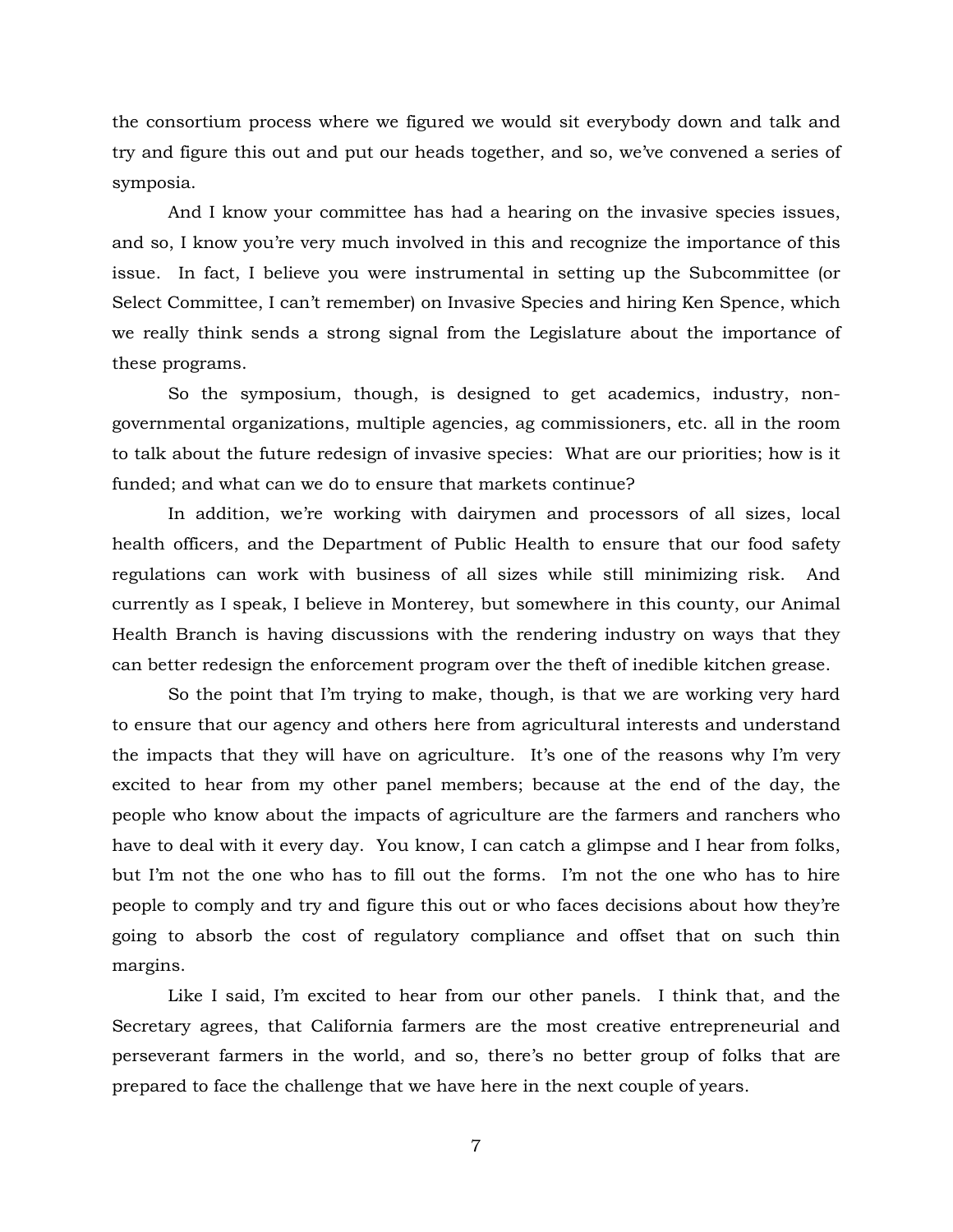I'm also very optimistic that the relationships that we're building across cabinet and with stakeholders are all going to yield positive results. I think that there's two things that we need to do. One, is to identify critical problem areas and high priority areas but also solutions to these problems. I mean, that's the hard part, is solving the problems. Identifying the problems is relatively easy, but solving them is difficult. But we have smart folks and we have good farmers and folks who want to do well, and so, I believe that the collaborative process is but a step on a path that will yield a new paradigm in regulatory design.

With that, I look forward to hearing from my good friend, Rich Matteis and the other panel members. And I'm certainly happy to entertain any questions.

**SENATOR CANNELLA:** Just briefly. First of all, thank you for being here. I've been very impressed with CDFA and Secretary Ross. And you guys are doing all you can to help. In fact, as I travel up and down the state, you know, most people want to cut government—whether that's good or bad, I'm not going to argue that—but everybody that I talk to about your department, they say we've got to fund it, so you guys are doing something right for people to say that. I think you provide a valuable service.

You were so thorough in your testimony that I only have one question. Last year we passed SB 617, which requires an economic impact assessment for minor regulations over \$50 million. Now, has CDFA, to your knowledge—I know you said you've just been there since May—but have they ever conducted an economic assessment on any existing or proposed department regulations? Do you think the department has ever done that, and if no, are you getting geared up to start doing that?

**MR. HOUSTON:** Well, I guess it depends on one's definition of an economic analysis. Certainly, we do an economic analysis on every regulatory package that comes out. I think there is … us, like other agencies, there is criticism that has been levied on the thoroughness of those economic analyses. And I can't speak to those that have happened in the past, but I know that we are very mindful of SB 617.

**SENATOR CANNELLA:** Well, specifically what this requires is to come up with the regulation you'd like plus alternatives, and then you're mandated to pick the one that's least impactful on the economy. So it's certainly a more robust analysis than … because previously what would be done is the agency would say, yes, we considered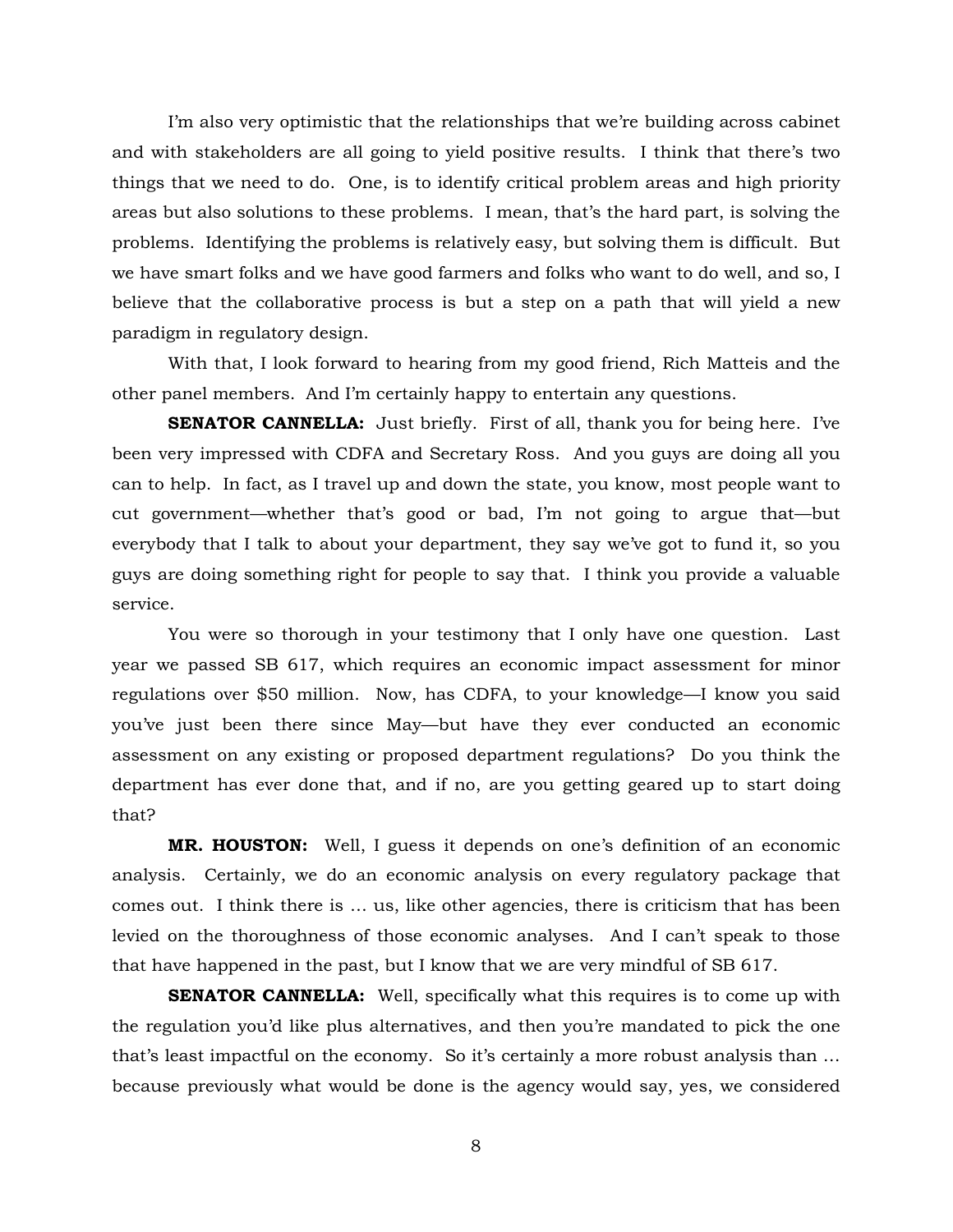other alternatives. They're not going to work and so they just discount them. So this is a more robust process.

**MR. HOUSTON:** Yes, certainly. I think one of the things about SB 617 that we're trying to currently figure out is what that \$50 million threshold means. Does it mean in one year or does it mean through the life?

**SENATOR CANNELLA:** So you need additional legislation to help clarify that, then, so we can …

**MR. HOUSTON:** Well, I don't know if we need additional legislation; that's certainly the prerogative of the Legislature.

**SENATOR CANNELLA:** That's the fear of us lawmakers, that we pass the law and all of a sudden the agencies start …

**MR. HOUSTON:** That's an ambiguity of the law; I will say that. That us as a department, when we were trying to analyze it and implement it, we still don't know, and we're looking to the Department of Finance or the Office of Administrative Law to give guidance. But we don't know and we haven't heard whether the 50 million threshold is over the lifetime of the regulation, if it's a 10-year window, or if it's an immediate term. So there is some clarification that's needed.

I think another thing that's interesting about SB 617 is that it in some sense delays the regulatory process. I mean, in some sense, I guess you might say that it's a good thing depending on the regulation, but it does, I mean, it adds 30 or 60 days to our already—what was a 6-month process. So I think we're just trying to figure out how this can work with 617. I certainly agree that the spirit of the law was a good one, and the governor signed it and, obviously, it has a lot of merit to it. But I think as a department and across the state, much as with many laws, we're trying to figure out the implementation, and it's still a little bit early in that process.

**SENATOR CANNELLA:** And then as you work with other departments and other stakeholders, have you seen any roadblocks? I mean, is everybody willing to work to try to work through this mess? And I'm not suggesting regulations are the problem; I think it's more the process developing the regulations is the issue. Are other stakeholders acknowledging that we have a problem they're working through? Because I know Secretary Ross is a champion in this department.

**MR. HOUSTON:** Oh, yes, certainly. I think it's one of those dynamics where the higher leaderships, like secretaries, undersecretaries, I think are probably more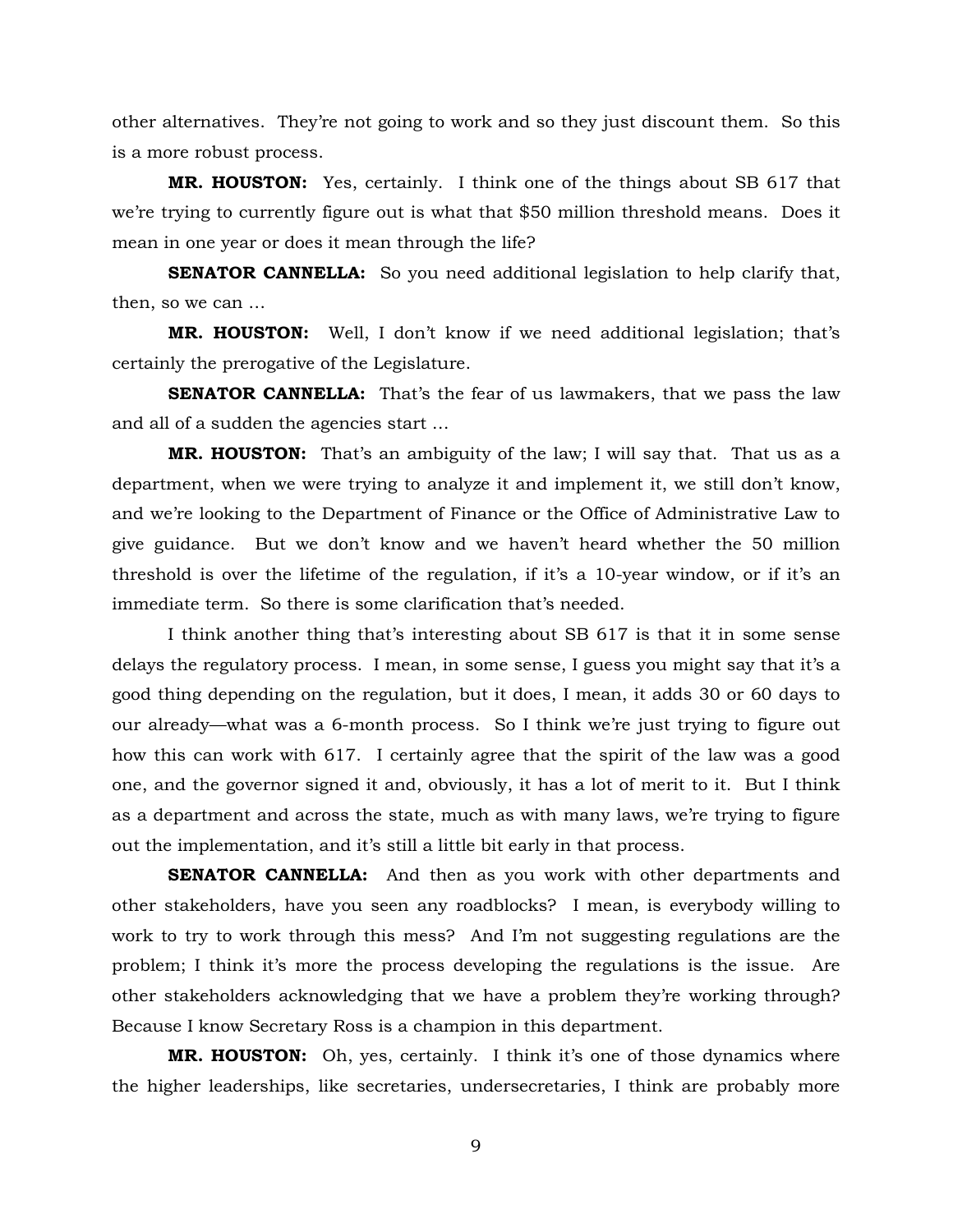acknowledging of the problem. I mean, I'm not going to lie; when you get into some of the programs, you know, folks get worried about their jobs, and so, that's a challenge that we have to break through. And it's not a fun one, but it is a real one. People are concerned about their livelihoods. There's greater things at stake. The public interest certainly trumps. But that presents a real problem when we're trying to go through these. But I think at the cabinet level, and they take the direction from the secretaries, and so, I think we've seen real positive results. I mean, even folks who are begrudging are still working, and we are still seeing progress. So I mean, the charge comes down from the governor and through the secretaries, and I think it's having an effect.

**SENATOR CANNELLA:** Good. Assemblymember, do you have any questions or comments?

**ASSEMBLYMEMBER LUIS ALEJO:** I'll be quick because I wasn't able to stay here for a very long time today. But I do want to thank you for coming down. And also, if you can extend our thanks to Secretary Ross. I had the privilege to go speak on her behalf in support of … during her confirmation in Rules Committee. So we hope maybe down the road she'll do ... I think she's been here before several times, but to have her come down and visit some of the other agricultural leaders would be greatly appreciated.

But certainly, I'm looking forward to getting the information and the testimony, hearing the testimony from others here today because I think it's important. Senator Cannella and I come from different parties but have a great working relationship, and I think it's an example of what we need more of in Sacramento—having bipartisanship and really trying to find answers to some of the challenges that are going to be addressed here today. And we're trying to do that by, 1) visiting our local leaders in agriculture, saying how can we be of help? Where are the problems? And then being able to carry, as our package of legislation, efforts to address those problems and make the work on the ground a lot easier for our ranchers and our agricultural leaders. And so, we're doing this this year already, and there's been some legislation carried already—a bipartisan effort. On the local level, dealing with the regulations as well, and that's been a bipartisan effort as well. And I think that we're trying to exemplify the type of work that should be done more often in Sacramento. And so, I certainly look forward to hearing what everybody else has to say.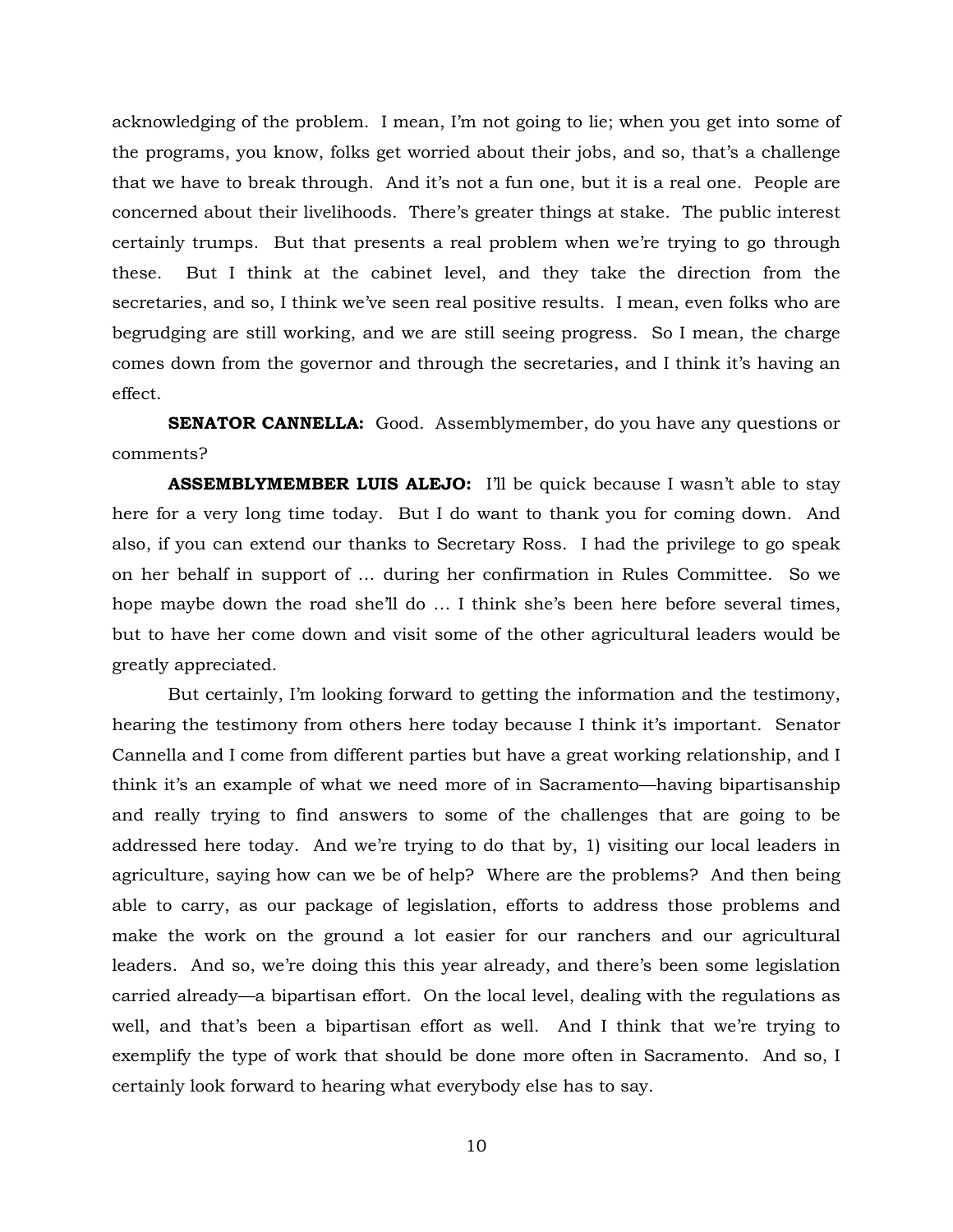But also, thank you for your comments as well.

**MR. HOUSTON:** Thank you.

**SENATOR CANNELLA:** Thank you very much. Alright, next up is Rich Matteis, Administrator, California Farm Bureau. Rich, thank you for being here.

**MR. RICHARD MATTEIS:** Thank you. It's my pleasure. Thanks for having me down. I appreciate the opportunity to speak before you today on this very important topic.

A few years ago, we did a strategic plan for the California Farm Bureau. In fact, we started that process here in this county at a facility down here on retreat. And one of the parts of that process was to identify the key issues that impacted agriculture. At the top of the list was water. And then, of course, the second most important issue was water too. But overregulation was very, very high on the list and on the hearts and minds of our leadership, and so, it's something that we've been trying to address now for the last few years and with a very focused effort in Sacramento. I think you're aware of some of those activities.

Everywhere I go, as much as Deputy Secretary Houston mentioned, it's something that is brought to my attention. I don't want to go through the whole list of agencies and programs that impact California agriculture, but I did provide some documents. One of those documents, not refined, but it was a submission by one of our members recently of all the regulatory programs they have to face and all the agencies that have authority over their operations—federal, state, and county and then let's also realize there's also regional programs, there's also city regulations that come into play in some cases. But I think it's a pretty good synopsis of all that we face without going into all those programs

I'd like to spend time today talking more about what we do about this problem rather than what those issues are because I provided those to you here.

One of the things you've asked is what are the impacts of overregulation, and there are many impacts. And I know you have a study there in your packets from Cal Poly regarding cost impacts, and that's certainly one of them.

Some years back, I undertook a process myself. I guess I'm a glutton for punishment. But I tried to identify during the five-year period, the previous five-year period, how many new programs had come online that had impacted agriculture, and I came up with 20 programs in five years. All of those were a result of legislation passed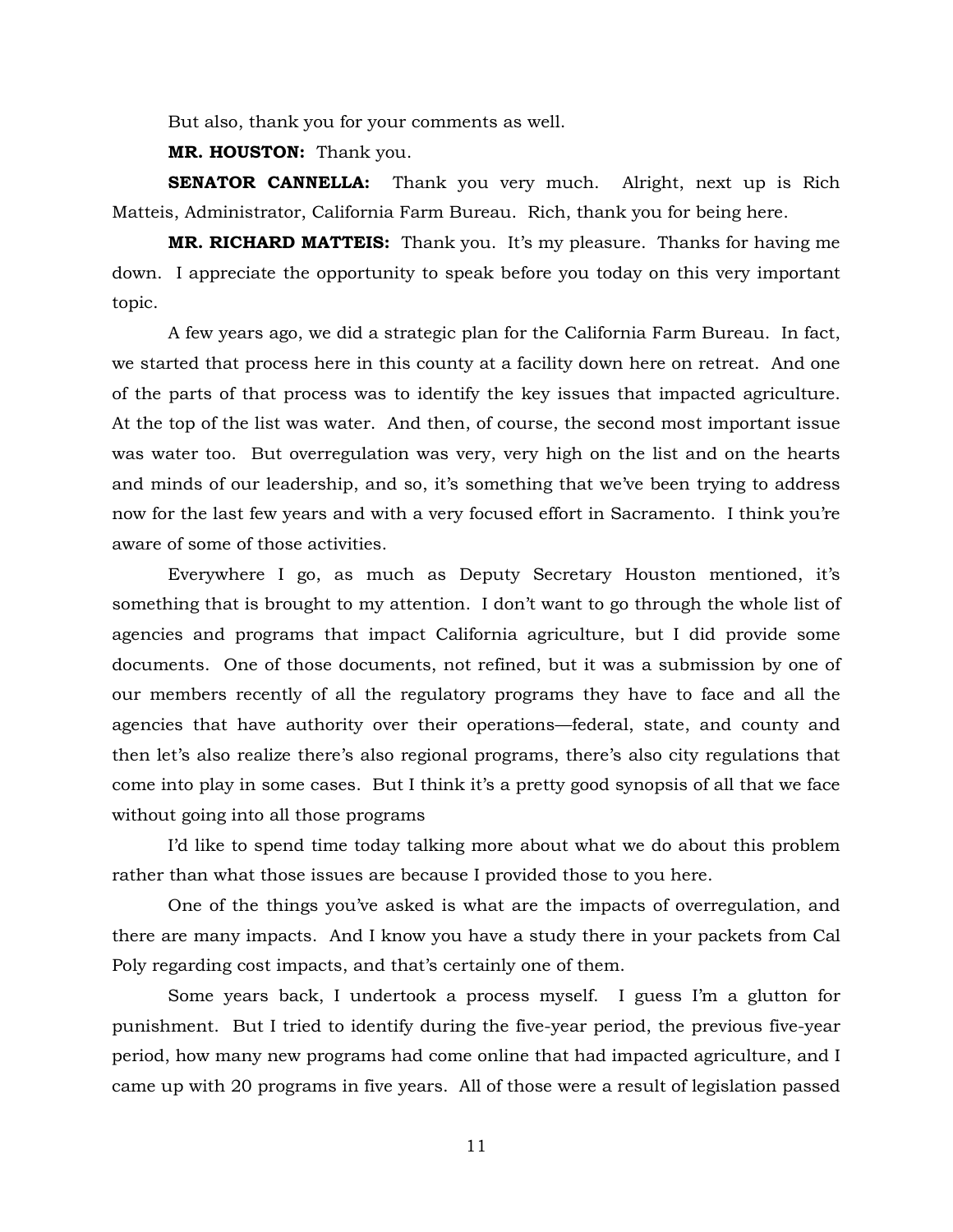by the Legislature, all, most all of them. But it was a biannual inspection of terminals; it was Proposition 65—an air toxic hotspots law that had huge ramifications for processors; injury and illness prevention; and the list went on. And all those programs had costs related to them, usually fees, almost always compliance costs and then most times, both of those. And those costs drive up the cost of doing business. It makes us less competitive.

One of the other things I discovered is it discouraged some folks from getting involved in the industry. And we know in the generation coming up we need 100,000 new farmers, and the more difficult we make the task of doing that job, the fewer the people who are interested in taking on that challenge. And these are small businesses for the most part. So we need to think about those impacts about attracting folks into the field.

There are impacts of overregulation. When it impacts the cost of those products—there are areas in this state where people make real choices about whether they can afford certain food products. It impacts nutrition access, some of the other things that we don't think about. Certainly it results in consolidation, which we know by surveys of the public is something folks don't want. We know the public wants more smaller farms closer to home. But as this regulatory burden builds, the smaller operators find a hard time keeping up with the larger operators. They can hire the consultants and the staff expertise to deal with those issues, and so we're driving consolidation—no question—by pursuing this course.

One of the other things that I think that's not considered—and I understand why it happens—when a new proposal comes forth, maybe it's legislative, maybe it's regulatory, is there's little thought given to the cumulative impacts. You know, will this program only cost this much? This is not that much of a bitter pill for the industry to swallow. But when you add that to all those programs you see on that handout I gave you, those cumulative impacts become a huge burden for the industry. So it's looking at those programs in a vacuum, if you will, and not realizing that we're putting such a burden that we're economically burdening this industry to the point where it can't survive and thrive.

One of the things the industry would like to have, and is essential, is regulatory certainty. We don't even have that. Even in cases where there might be some clear line of authority granted to an agency, we have agencies vying for position. A good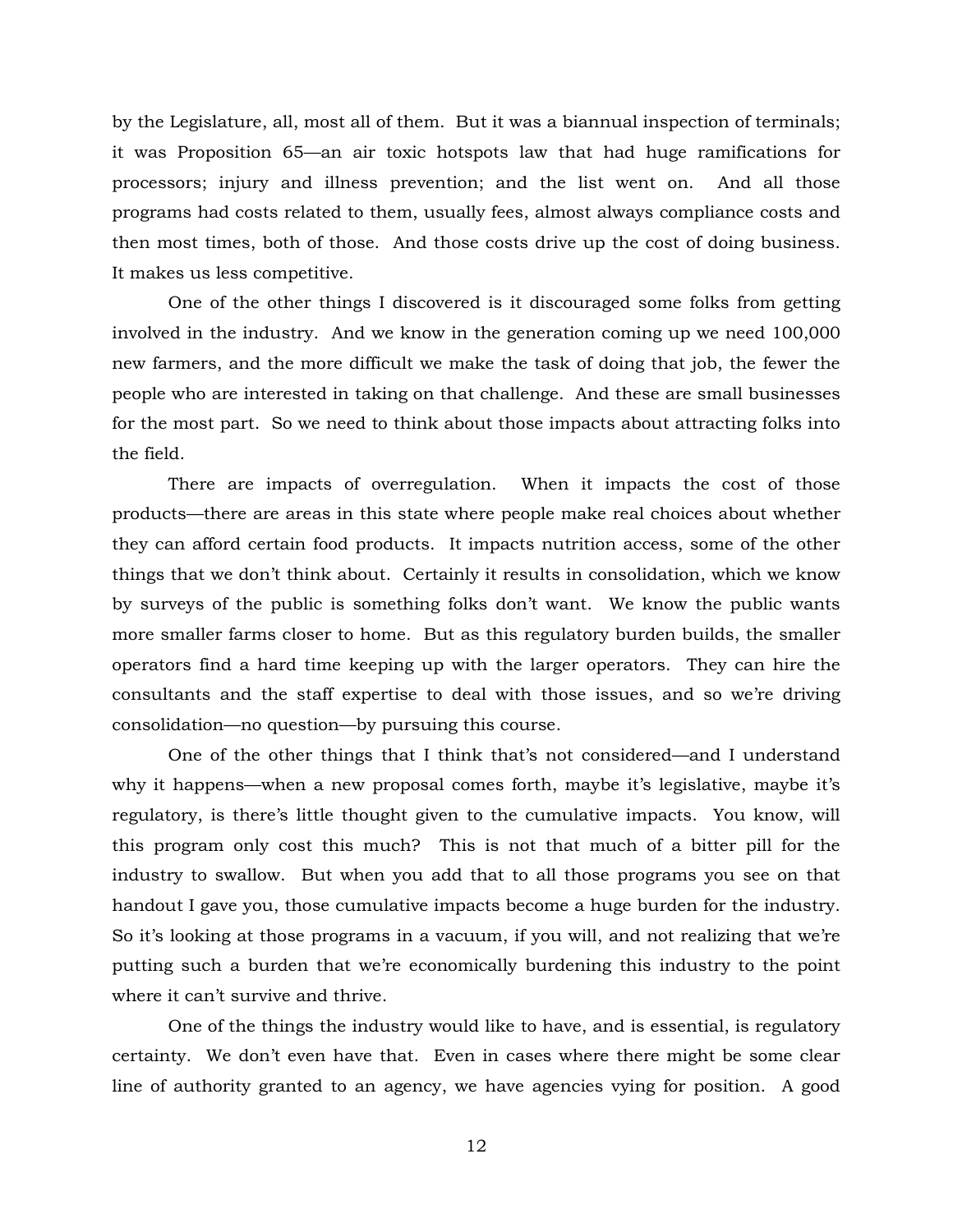example: Up in Siskiyou County, there was a declaration that mere diversions of stream water was considered a stream bed alteration that required a permit. The end result of that puts the Department of Fish and Game squarely in the place of deciding water rights. That's really what that does. Well, we have to back up and say, wait a minute, the State Water Board has authority over water rights not the Department of Fish and Game. And so, we think there's a number of those areas that we need to focus on—clearly designate a lead agency, and that has to come probably from the Legislature to get that job done.

There are the more overarching issues—you brought up the 617—you know, over time, that probably have some positive impacts on future regulation. As you are aware, during the budget process last year, there was focused attention by the Legislature and the governor on regulatory reform and some of those overarching issues—CEQA reform, economic analysis, peer-reviewed science. Some of those things are helpful, but they have a trickle-down impact. What we need is some regulatory relief in a more immediate basis. That's what folks are looking for. Both those things are important to do. You have the overarching kinds of regulatory framework, regulatory process issues. But there's also specific programs that could be improved. And we took it upon ourselves, the Farm Bureau, to develop a list of the kinds of things that could be done, and they were very reasonable. In most cases, they weren't just saying no; they were just saying let's buy some time because the economy is being burdened right now and so we should give the industry more time to get its arms around some of the key programs. And so, that kind of work needs to be done.

I know when people think about this regulatory morass that we've created—and Deputy Secretary Houston talked about not cutting through it but using a surgeon's tool—the question becomes, how do you deal with that? And the way you eat an elephant is one bite at a time. And that's the only way we can do this work. We didn't get in this place overnight. It's years and years of having layer after layer of regulation put on, and so now it takes time to sit down, take it program by program. Deputy Secretary Houston talked about the digester program; that's an example of that. Let's get the parties around the table, industry stakeholders, the agencies that are involved, and try to come up with a plan so that we can have more dairy digesters, not fewer. Jim mentioned that we have a half dozen. We've actually lost ground. We've lost a half dozen digesters in the last ten years. We should be going the other direction. And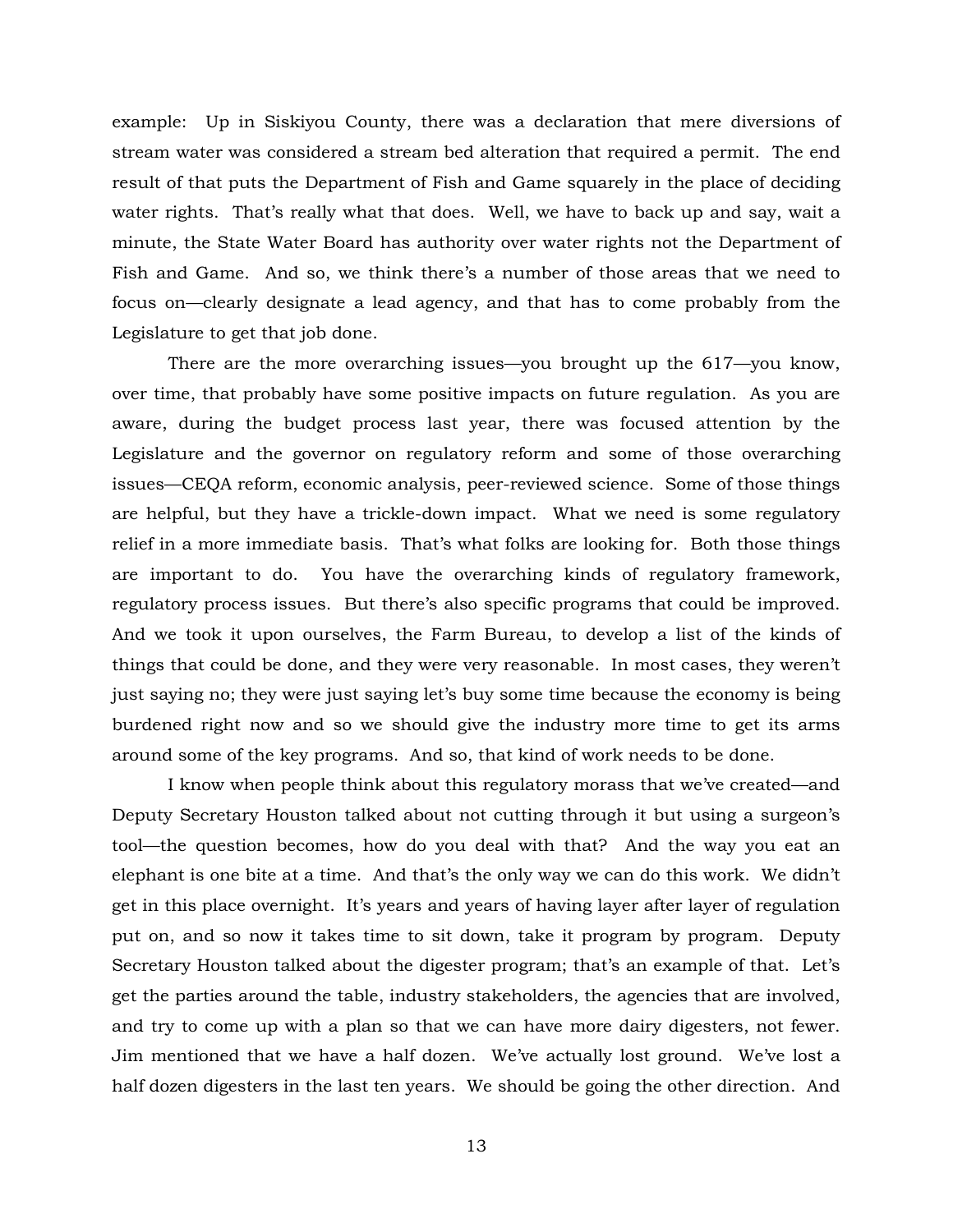by taking these programs one at a time—it's hard work—but work through them and come up with solutions.

Many times when a piece of legislation is passed there's unintended consequences, and I know you're all aware that that happens. And the intentions can be great, but once they get put into practice, once an agency starts to implement that plan, sometimes they don't work out the way that it was originally envisioned.

And it brings to mind: Some years ago—I mentioned the Air Toxic Hotspots law—now that law was an important law. The law intended to get a good handle on the quantity of toxic emissions in this state, the sources of those, and then try and come up with a plan for reducing those emissions. Unfortunately, when it went into practice, it involved a lot more businesses than was necessary. It didn't target the right businesses. The businesses who weren't toxic polluters were picking up the biggest part of the tab. The agency was ill-equipped to manage the program, and there were really no results from it. And so, that program needed to be rebuilt. And that was done through a couple of pieces of legislation which agriculture was involved in, because wineries were impacted, agricultural processors of other types, and we were able to get that done, refocus the program, have it pertain to the toxic emitters and give the agency the opportunity to really do its work. And what's interesting about that is the author of that legislation that reformed that program is probably somebody you know. His name was Assemblymember Sal Cannella. And he took it upon himself to get that thing fixed, and it needed to be fixed. So these things can be done. It's hard work. You take them one at a time and break that down.

One other thing I'd like to mention—and we've talked about this the past year in the Capitol—is making agencies accountable. Right now, agencies are pretty much held harmless from all that they do and sometimes they make mistakes. And that's fine, but sometimes those mistakes result in real cost for the people out in the field small farmers, family farmers, and ranchers. And so, there needs to be some accountability there. There is a statute on the books that makes agencies responsible when they do cite somebody incorrectly, but it's been on the books for about 30 years. It's outdated. There are limits as to what a cited party can recover if they're successful in their case, and it hasn't kept up with inflation. And there's a standard there that's almost impossible to meet for anybody who was wrongly accused and cited to get recovery. So we think that law needs to be looked at. It was put there for a reason. It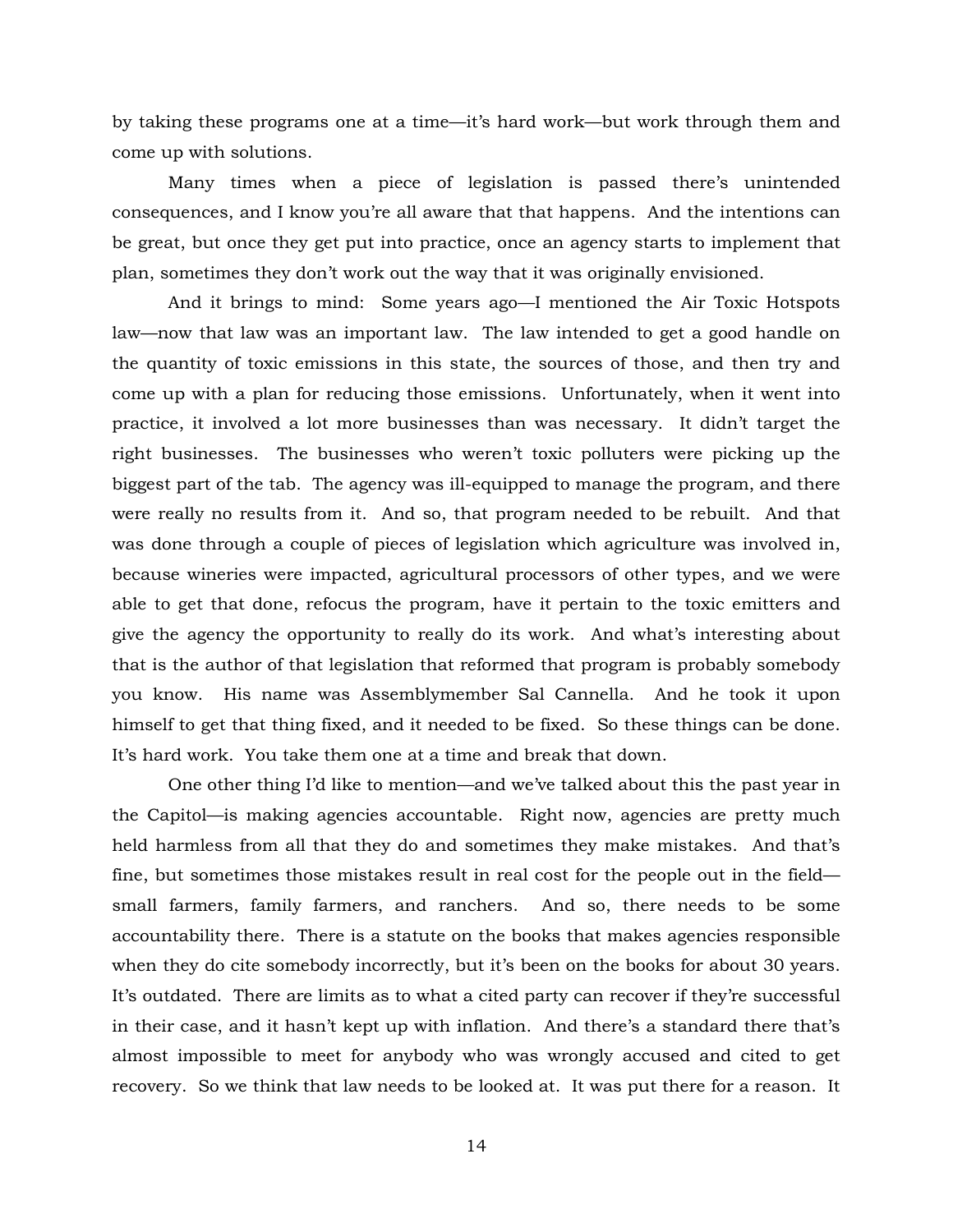can be updated. There's similar language under the Health and Safety Code, and that's something that can be done to make agencies more circumspect in how they apply rules when they come before them. So there's an opportunity there.

The Department of Food and Agriculture has a process now called Agricultural Vision. You may have heard of it. A presentation was made at the Capitol last year on Ag Day, and there will be a progress report this year. And there was an attempt there to identify 12 key issues impacting agriculture and how to get this industry from this point to the year 2030 in a fashion that it can thrive and survive in and continue to bring jobs to this state and provide local food—local safe, affordable food. One of those subcommittees is the Smarter Regulation Subcommittee. It has been working on a number of initiatives. The dairy digester project is related to that program. And we're attempting to work with environmental stakeholders to identify areas where we can actually make a difference and fix the program.

I used the Air Toxics Program in one of the meetings as an example of the kind of things that could be done. And environmental stakeholders said, "You know, if you have other examples of that kind of thing, we can work with you to fix those problems." And so, it takes various stakeholders sitting down to identify those projects, and we have a formal way to do that through the Department's Ag Vision process.

We do commend Secretary Ross who has done a great job just here in the first year reaching out to other agencies. As the Deputy Secretary mentioned, she's done just an outstanding job of letting other agencies know what the impacts of their programs are on her constituency here in agriculture, and so, we certainly thank her for that.

And we know you as legislators are continuing to look at solutions. Assemblymember Alejo, I know you have a bill to deal with some intricacies with regard to licensing for those driving agricultural trucks. That's how this work gets done; find a problem, figure out how to fix it, and go after a solution. In this case, it's legislative. It might be regulatory. In some cases, it might be administrative.

That pretty much completes my comments for today. I'd be happy to answer any questions that you may have. And I thank you for the opportunity to be here.

**SENATOR CANNELLA:** Thanks, Rich. So we all talk about regulations. In fact, that's all I hear. I hear that's the biggest problem in the whole state. But when I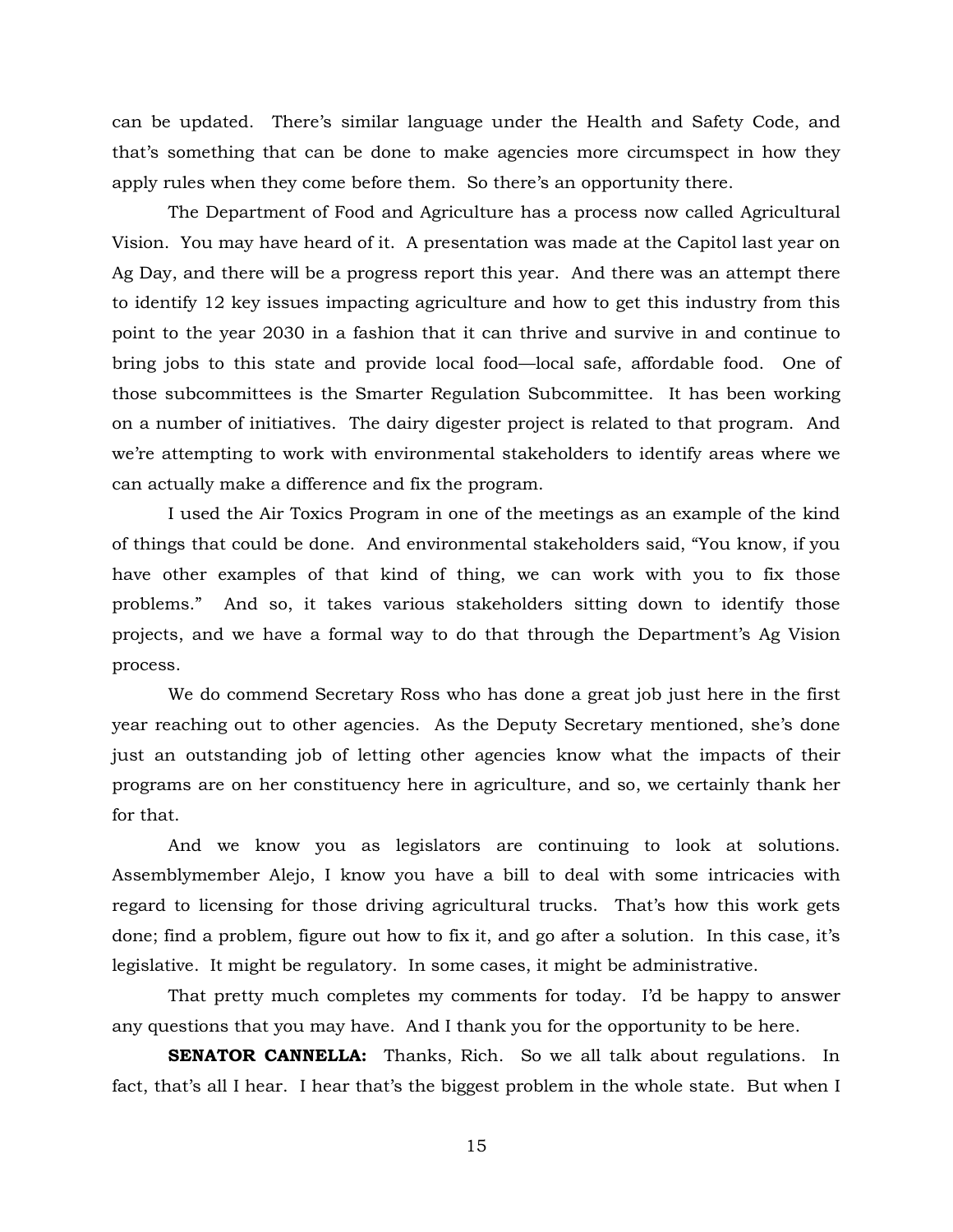ask, "Well, which one? Which regulation?" And I ask that question because that's what the governor asked me. I say regulations are a problem, and he says, "Well, which regulation?" So I asked the same question, and when I ask people that, they say, "It's death by a thousand cuts. We can't pick one regulation. It's just there are so many." So I will ask you, "Is that the case or is there one?" And I know you addressed this a little bit in your testimony, but is there one big one that we can attack that would help relieve some of these shackles that business has on them?

**MR. MATTEIS:** I don't think there's a silver bullet in this one. I go back to my proposal that we take these things one at a time and deal with them. That's what we attempted to do through that budgetary process, is come up with a list. In fact, what got me to thinking about it, Senator Juan Vargas said, "You folks, you know, there's some opportunity for regulatory reform. You ought to decide what that is." And it's different for … you know, this is comprehensive industry. It is so diverse. So what is important to somebody producing timber is not important to somebody who is involved in leafy greens in this area or a cattle rancher in the Sierras. And so, we thought the best approach was to try to find several significant things to impact those folks.

There is an issue regarding the Office of Administrative Law, which is charged with overseeing all these regulations and deciding whether they're necessary, whether they're clear, whether they have statutory authority or not. You're familiar with the program. But sometimes they err, and there's no way to check that system. And so, maybe that's something that would be helpful, to make sure that that review process works right. But in general, this death by a thousand cuts needs a thousand bandages, and I'm sorry to say, that's the only way I can see it can get done. Otherwise, people just implode. They're not sure where to start. And you start one program at a time. Well, maybe several—several at a time.

**SENATOR CANNELLA:** California ag competes in a global economy, obviously, right? People grow food in all different areas. And I think some would say in state government, "Hey, if you have to comply with these regulations, just raise your price." And we know that's not really possible because you're competing. At what point are California ag products just not competitive, just not able to compete on the open market? Are we almost there?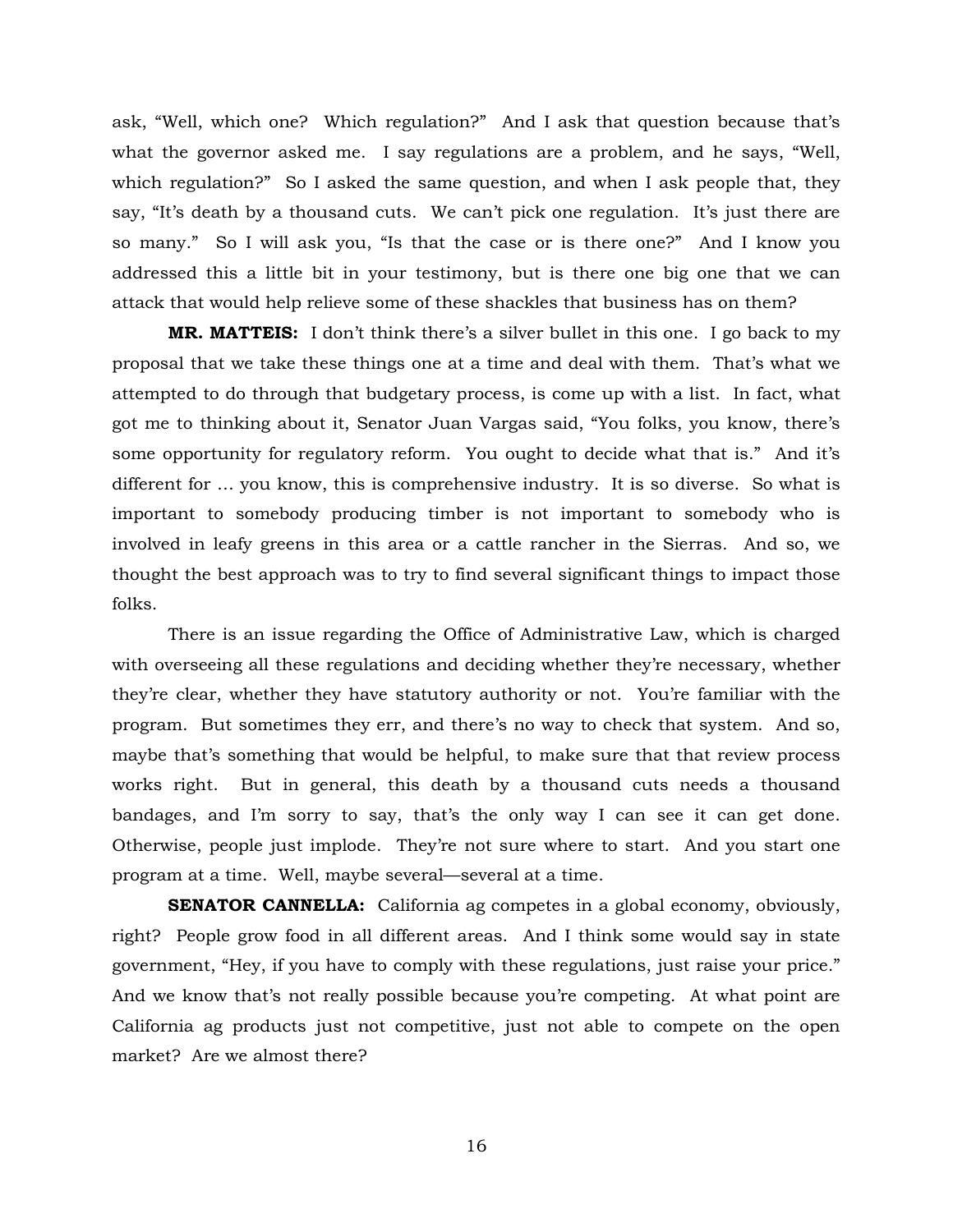**MR. MATTEIS:** We're certainly there in other markets on certain products. You often hear agriculture can't leave the state. Some kinds of agriculture can and some have. I managed the Pacific Egg and Poultry Association for about 15 years. When I started managing that organization, we had 33 million layers in the state. When I left, we only had 19 million layers in the state, which, of course, some people blame me—thanks a lot Rich—and made our industry go backwards. But the fact is, that product can be produced elsewhere more cheaply, and our regulatory programs are part of that problem. And certainly, now we have Proposition 2. We have the maximum amount of regulatory uncertainty you can think of. Those folks don't know how to make an investment. We're going to lose that business. And you know, we've also lost dairies, and we've also lost business to other countries in the agronomic side of the industry. So we're there. It's going to be by commodity by commodity. But we're there on some of those right now, even just with other states.

#### **SENATOR CANNELLA:** Alright. Assemblymember?

**ASSEMBLYMEMBER ALEJO:** I did want to just … As being a new legislator—I I just started my second year—I have one way that I have found has been very effective informing new legislators about a wide range of issues impacting agriculture, is when agricultural leaders take the time, open up their ranches, their farms, their nurseries, and introduce new legislators, such as myself, about the key issues affecting their day-to-day work. And as a result of that, I've been able to go back to Sacramento and say, "Well, how can I help?" And then be able to get my colleagues, it's not enough to have your own vote. To be effective, you've got to persuade others to join in. And we can get people across both aisles joining on something, a bill has a better chance of succeeding in Sacramento.

So just to give some local examples: I've had the opportunity to tour our local nurseries. And then I was able to weigh in and get numerous legislators to weigh in on federal legislation where they were negotiating the Columbia Free Trade Agreement and its impact on our local fresh cut flower industry and its impacts to those few remaining flower growers in our state. The bill that you just spoke about came about—I was doing a tour with Scott Violini, a local cattle rancher, who shared with me, having no experience in that, but saying, "This is where we need some help. Can you help us?"—and introduced legislation. Again, I got numerous, now, legislators and senators and assemblymembers joining in on that effort. But I've toured the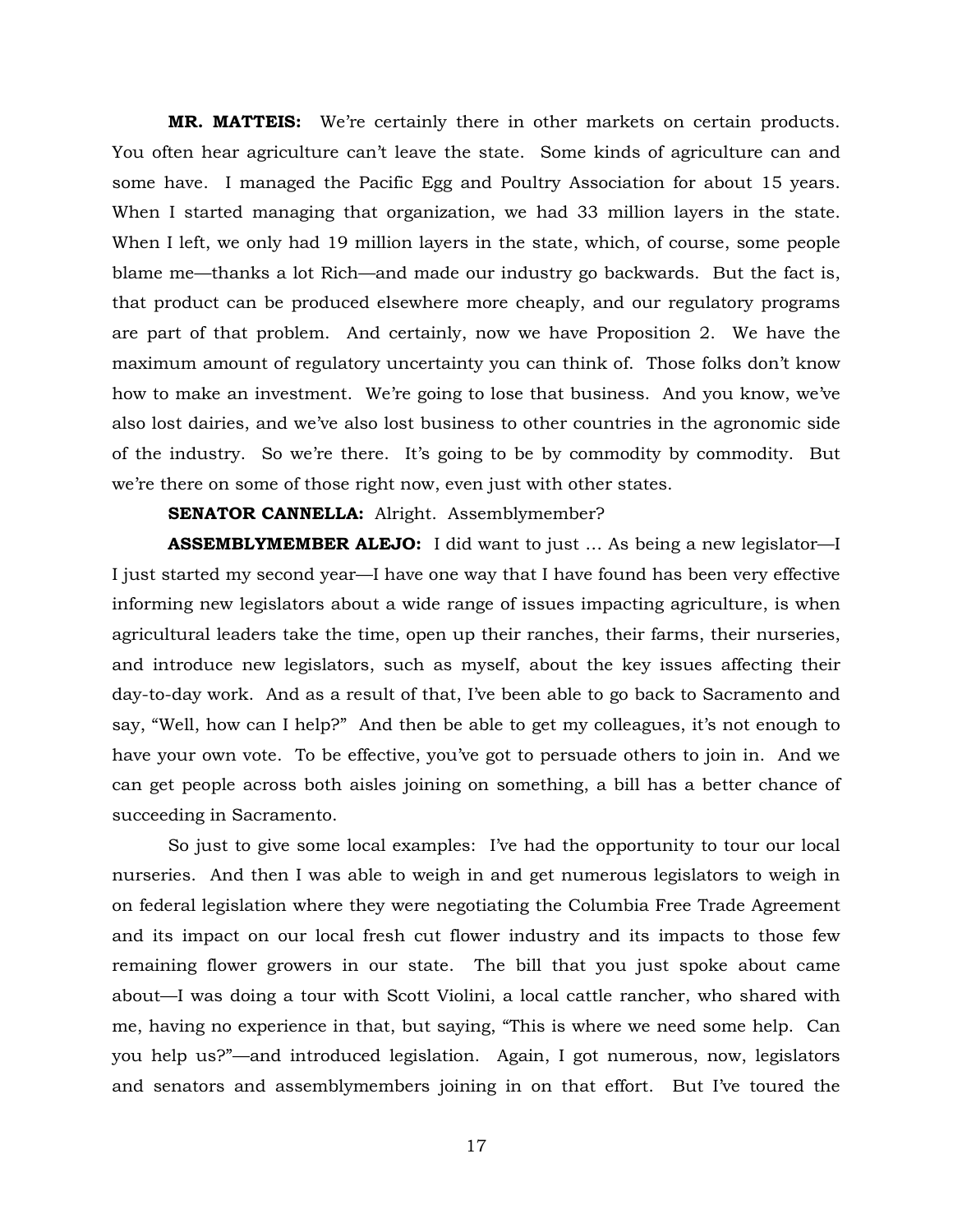frozen food processing plants with Del Mar Foods before and many others. But I'm just trying to give examples of how agricultural leaders here locally by opening themselves up and sharing their expertise with people like me and many others—most of the legislators come from Los Angeles, San Francisco, San Jose—who have no background in agriculture, but when you open it up and you ask if they could now, after touring their farm or ranch, how they can help, you get a lot more openness because now they have a partnership and a relationship with agricultural leaders and an openness and a willingness to really help out and address those problems. And for me, I think that I see that as the most effective way that we've been able to address … There's so many, as you said, but at least you start looking at some key areas and not having to wait years but just saying, "Let's start this year. Let's address some of these. Next year we'll address some more." And hopefully, make the work in agriculture a lot easier.

**MR. MATTEIS:** I couldn't agree with you more. That's a very time-consuming effort, but it is part of the solution set to this problem. And we're trying to do more and more, you know, in the field. We have a Leadership Farm Bureau candidate here who asked the question last week, "What can I do during this campaign season to assist?" And I said, "Have candidates out—all candidates—and talk about your problems. Take them on an agricultural tour." That will be helpful. But that education is important and we need to do that, as you say, more and more with legislators from those non-rural areas, and we're doing that. And we need to do more of that. Because I've found that usually folks, no matter what side of the spectrum they're on, if you make a real case for your problem, they want to try to help. They really do. And so, you're absolutely right. We need to do more of that education so folks can understand the impacts in their area.

You know, we've done some dialoguing and some work, some modest work, in agriculture with the longshoremen. Take the Port of Oakland, alright. The number one sector out of that port is agriculture—20 million tons a year, and that can go to 28 million tons or 12 million. But those are crane operators' jobs, and they understand that, and that's why we've worked together on some initiatives. Because what happens to agriculture doesn't just impact folks in Modesto and Fresno, it impacts the whole food chain. Those are transportation, distribution, marketing, etc.

**SENATOR CANNELLA:** And literally, the food chain—where we eat.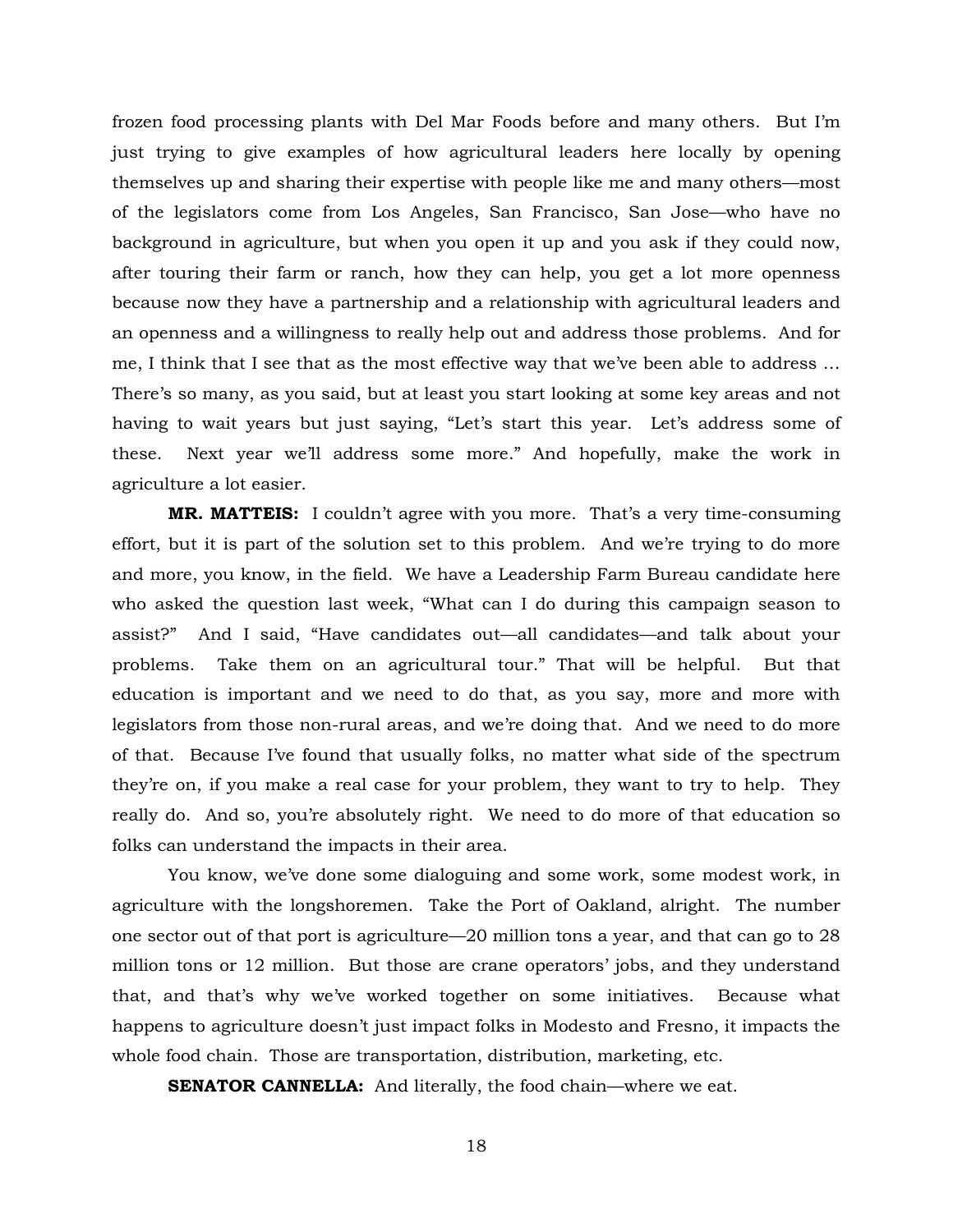**MR. MATTEIS:** The food chain as well. Thank you so much for the time.

**SENATOR CANNELLA:** Alright, Rich. Thank you very much. Appreciate it.

**ASSEMBLYMEMBER ALEJO:** And sorry, Senator Cannella. Thank you for holding this hearing. I planned so many things this day before I found out the hearing was taking place. But I just wanted to come and show my respects. And hopefully I'll get the information and the record that is made to see how I can be helpful. And I look forward to working with you on addressing these issues, Senator Cannella. Thank you for inviting me.

**SENATOR CANNELLA:** Thank you very much. Thanks for coming. Alright, next up is Matthew Allen, Government Affairs Analyst with the Western Growers.

**MR. MATTHEW ALLEN:** Good afternoon. It's a pleasure to be here this afternoon representing Western Growers. Our members grow, pack, and ship approximately one half of the nation's fresh vegetables, fruit, and tree nuts in California and in Arizona.

It's a pleasure to be here again to meet with you to discuss the issues we're having with regulation issues within the state of California. The regulatory burdens that currently face California farmers are making it ever more challenging to maintain and grow successful operations. Indeed, the need for regulatory reform is often mentioned as an important ingredient to help untie the hands of businesses so that they can focus greater attention on growing their business, hiring new employees, and planning for their future. As you know, regulations do not operate within a vacuum. Markets change, new technologies become available, and regulated entities have increasingly become better stewards of their industries. We are faced with a dynamic and challenging time for our state and our economy. These challenges provide an opportunity to make the necessary changes for our future and to loosen the reins on the farming communities so that they can continue on the road to prosperity. There are three broad policy considerations that Western Growers believes would help reduce the overall kind of regulatory burden within the state of California.

Number one: The sheer volume of regulations that our members deal with on a daily basis makes it very difficult to sustain existing operations, not to mention plan for the future. What we see is a general layering effect, where regulation after regulation is being promulgated, and that cumulative weight of those regulations is having a profound impact upon our members. If you don't know what the regulatory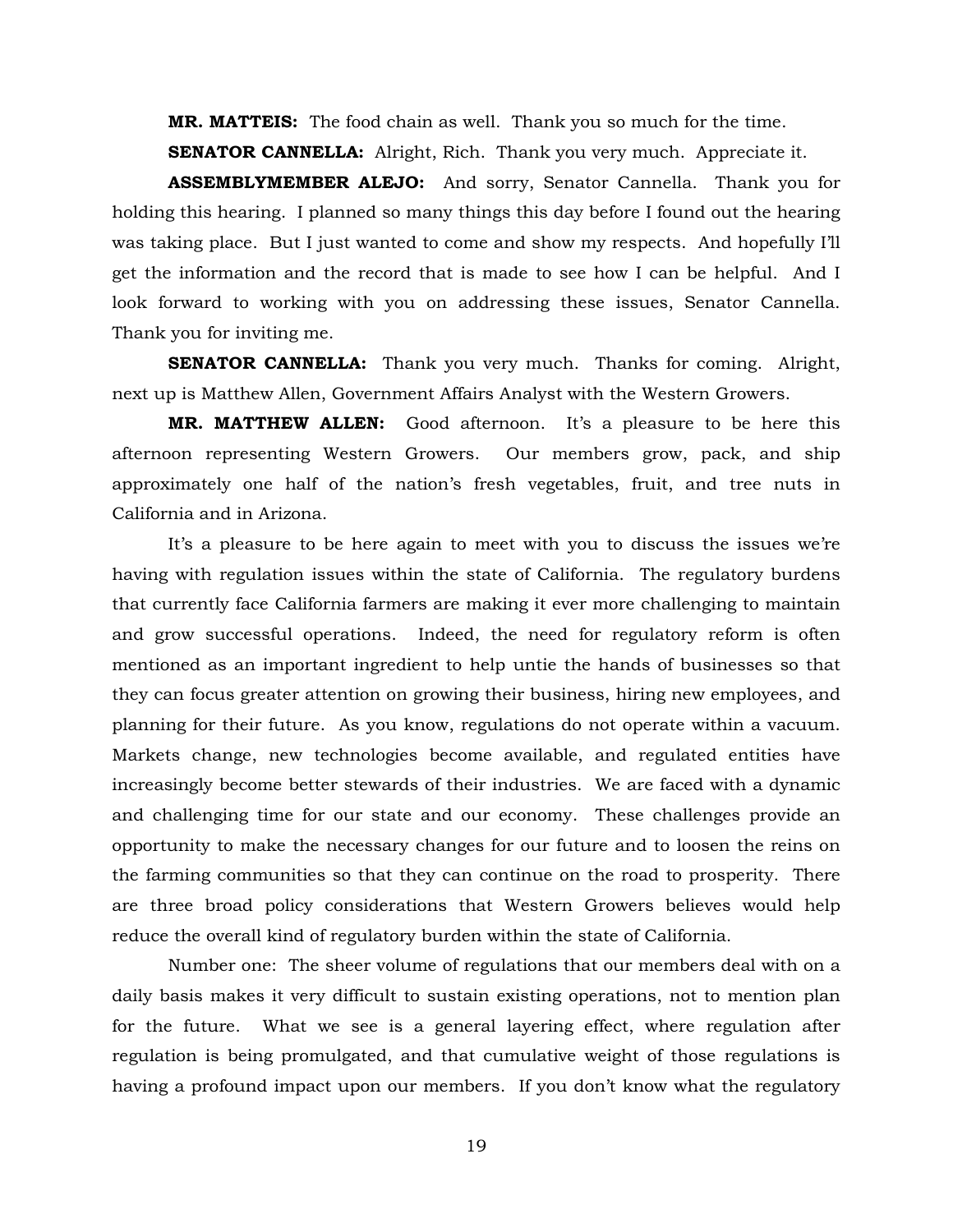environment will look like next year, how do you possibly plan your next year operations efficiently and effectively? This uncertainty creates not only a problem for businesses currently in California but also for those considering starting new operations in our state.

Our members are faced with the direct cost associated with complying with the regulations, like additional permits, fees, but at the same time, there are numerous indirect costs. These are such things as maintaining regulatory compliance; there's consulting fees, legal fees, additional staffing costs. There's also an opportunity cost that's incurred because there's more and more time being spent on behalf of our members in maintaining compliance with regulations versus time spent being creative to actually grow their business, hire new employees, and be more productive in their operation. All these costs make it more difficult to be competitive in the global marketplace.

Our regulatory process framework creates a chilling effect for those wanting to maintain or grow their operating presence in our great state. We simply need to stop this layering effect and shift focus to only enacting those regulations which are critically necessary, such as those dealing with public health issues. And the list could go on.

Number two: The California regulations that are already on the books should be subjected to a meaningful sunset review process. The state legislature should focus on ferreting out duplicative regulations, regulations that should be repealed for creating unintended consequences and those which are no longer necessary. We're not suggesting that all regulations should be repealed or that no new regulations should be promulgated. What we do suggest is that regulations be examined through the prism of a performance-based analysis. These are some of the questions that we think that would be helpful in asking in that analysis:

- What were the goals of the regulation?
- Was the regulation successful in meeting those goals?
- What were the consequences, both intended and unintended, of the regulation?
- What public benefit was gained by having the regulation on the books in the first place?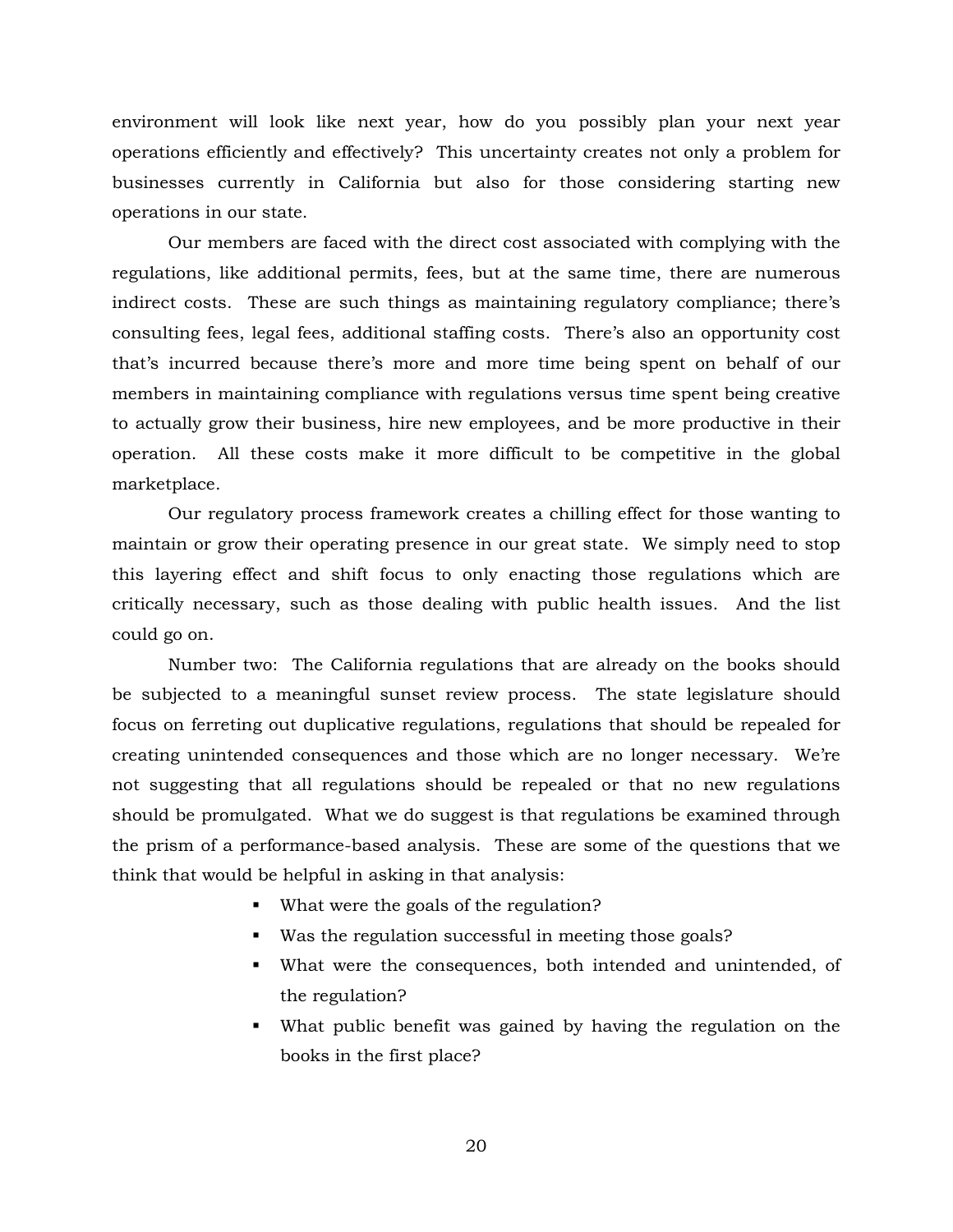And we believe the answer to these questions would ultimately help lead to a determination on whether a regulation should be retained, repealed, or modified.

Finally, present and future administrations should more strongly exercise executive authority to ensure that state agencies promulgate regulations that are more narrowly defined to the scope of the enacting enabling statute. Properly limiting the scope of regulations will help reduce the level of uncertainty that our members have for their future business plans, and it will also assist in slowing the number and breadth of regulations within our state.

Our members are already inherently handling a certain amount of uncertainty within their daily operations such as uncontrollable weather patterns, market swings, and water supply challenges. The continuous piling on of additional regulatory requirements is counterproductive in ensuring that Californians, the nation, and global markets receive the vegetables, fruits, and nuts needed to ensure a safe, healthy and prosperous future.

Again, it was my pleasure to be here this afternoon on behalf of Western Growers. And I'd love to answer any questions that you might have.

**SENATOR CANNELLA:** Well, thank you for being here. So Western Growers has members in California and Arizona. How does California's regulatory environment compare to that of Arizona's?

**MR. ALLEN:** Well, I find that we spend much more time in California focusing on the regulatory burdens. One of the charges with our governmental affairs group is specifically on regulation and regulatory reform. Not so much … Arizona has some overlapping issues, but it really becomes much of a burden. I think it goes to the layering effect in California where we just have built this voluminous code of regs. And as previous speakers have alluded to, it's really difficult to pinpoint individual ones because they all are having a difficult burden upon our growers, not only from a cost perspective but also time taken away from being productive in their operations.

You know, it's interesting. When you're talking to people within the state of California, when you're talking to them about regulations, they're finding they're having to become their own attorney in certain fashions, and you know, that's what the attorneys are for. They want to spend their time focusing on their growing practice and getting food to the table and to market.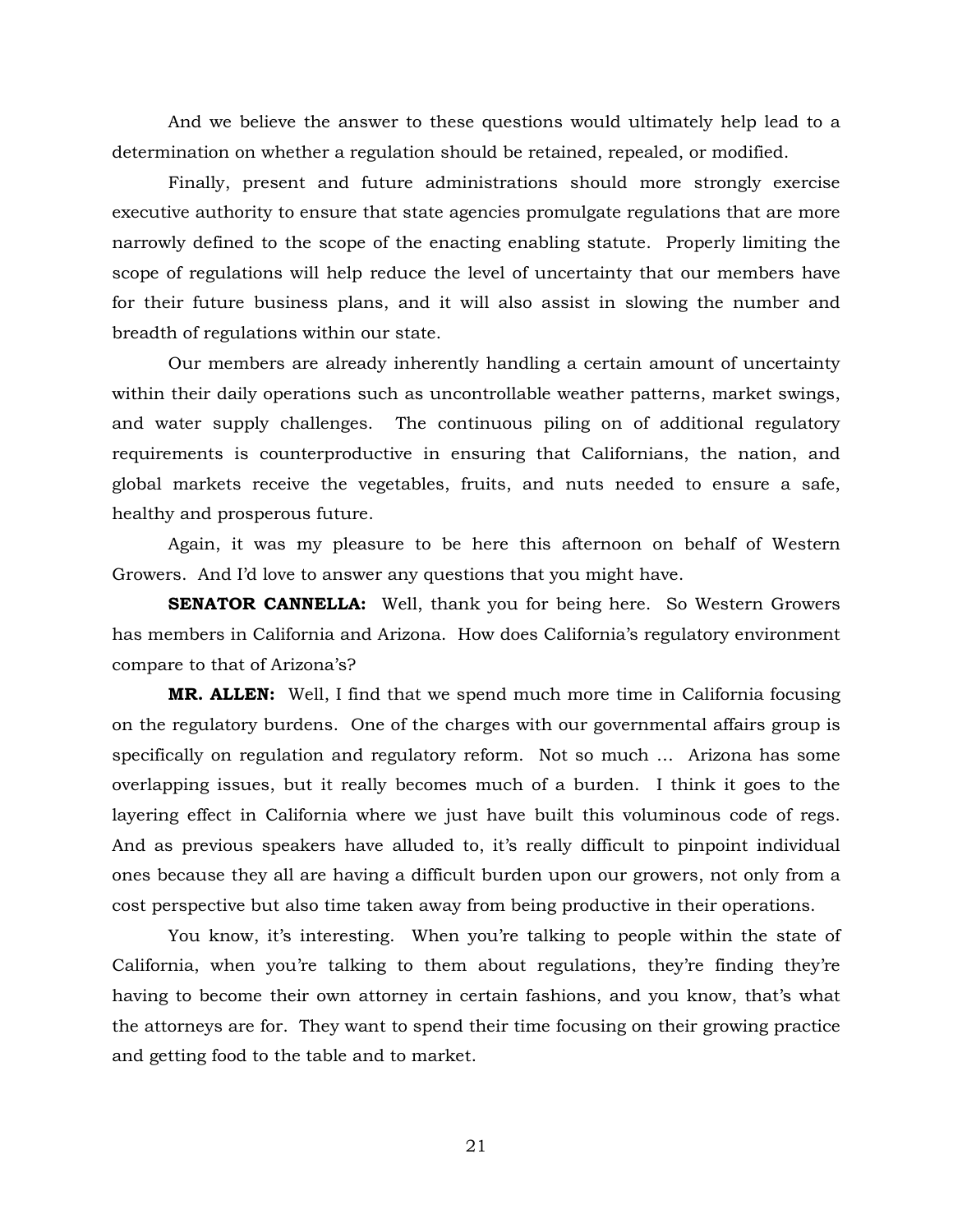**SENATOR CANNELLA:** Yeah. Are you working with the Farm Bureau as far as trying … I mean, at some point industry is going to have to help solve this problem. You all are working on that. Because the reality is, the agencies, they're working hard, but they have a self-interest in kind of keeping things going the way that they're going. So what coalition is being built to start tackling these things?

**MR. ALLEN:** We are working with different industry groups because there is a lot of crossover on those, and we're continuing those discussions. And those coalitions have been very helpful in kind of pinpointing the areas that we can definitely find some common agreement to move forward. And each step in being able to reduce the regulation or modify it and look to those which are of most concern is always beneficial. And I think, just moving forward, it's also very important just looking at the overall broad policy perspective of the overall regulatory burden faced by our growers.

**SENATOR CANNELLA:** Yeah. Okay. Thank you very much. Appreciate your time.

**MR. ALLEN:** Thank you very much.

**SENATOR CANNELLA:** Alright, next we're going to go the next topic which is AB 32 Impacts on Food Processors. And the first person we have up is Steve Cliff, Ph.D., Chief, Climate Change Program Evaluation Branch for the Air Resource Board. Welcome.

**DR. STEVE CLIFF:** Thank you. It's quite a mouthful.

**SENATOR CANNELLA:** Yeah. And that's quite a title.

**DR. CLIFF:** Good afternoon, Chairman Cannella. Again, I'm Steve Cliff. I'm chief of the Climate Change Program Evaluation Branch at the California Air Resources Board. And today, I'm here to discuss the Cap-and-Trade Program and its impacts on food processors in California.

Assembly Bill 32 was enacted in 2006 to reduce greenhouse gas emissions in order to mitigate climate change. Under AB 32, California is required to cut its greenhouse gas emissions to 1990 levels by 2020. As part of this effort, ARB developed a scoping plan in partnership with many of our sister agencies and with the input and expertise of stakeholders, scientists, economists, climate experts, and the public. The plan reflects the comprehensive approach California is taking to cut emissions and drive the transition to a clean energy economy. The Scoping Plan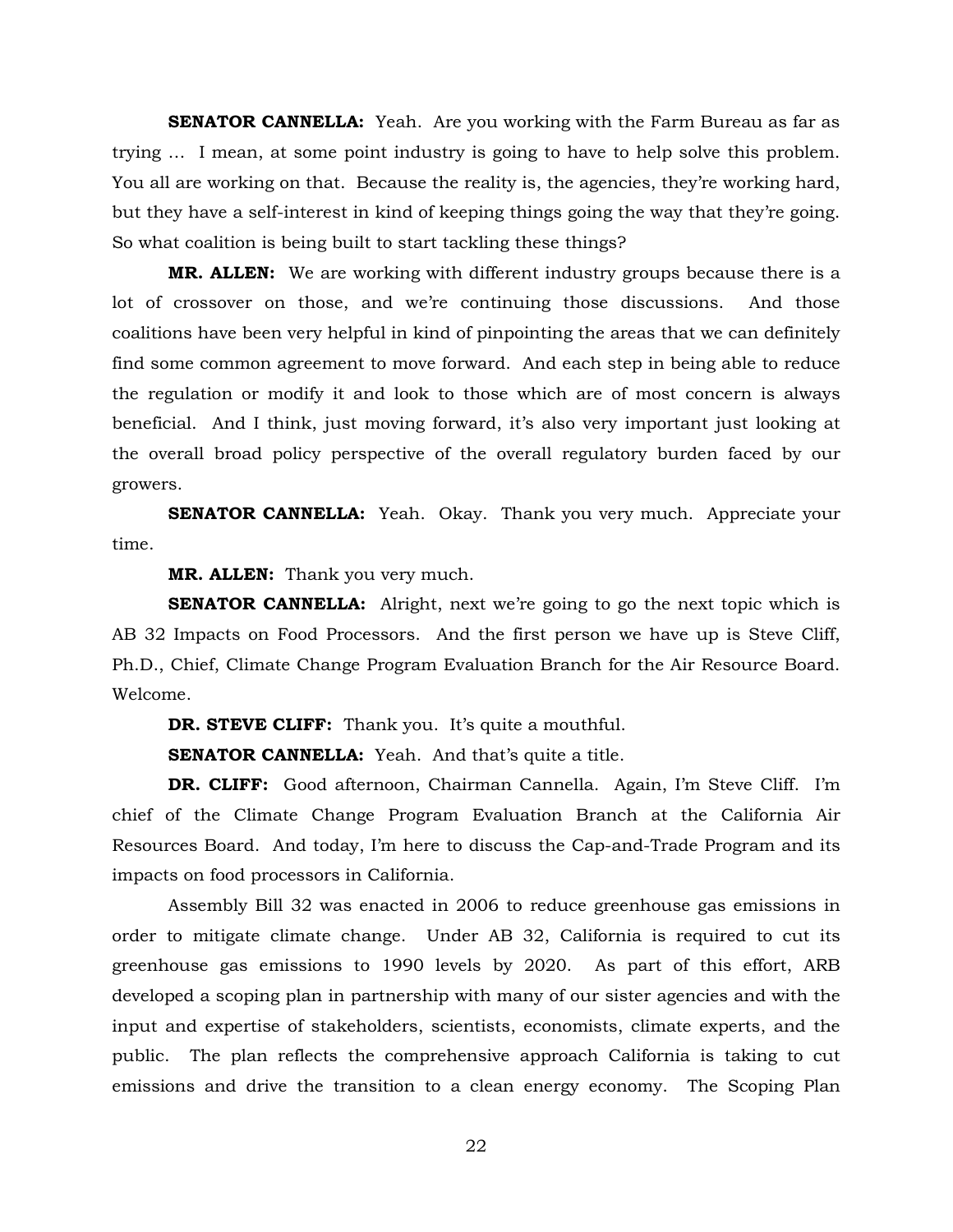includes a broad spectrum of strategies, such as energy conservation and efficiency measures, as well as direct measures designed to reduce carbon emissions associated with the generation and use of energy. For example, the Low Carbon Fuel Standard regulation will reduce the carbon intensity of transportation fuels consumed in California. And the Renewables Portfolio Standard enacted under state law mandates renewable generation for a third of California's electricity.

In addition to direct regulation of sources of greenhouse gas emissions, the AB 32 Scoping Plan includes a Cap-and-Trade program, which is a market-based approach for reducing emissions. We estimate that Cap-and-Trade will achieve about 20 percent of the reductions necessary to meet the 2020 goal. Because Cap-and-Trade limits the overall emissions, it complements other direct regulatory measures by ensuring California's emissions goal is met. Cap-and-Trade was selected among many approaches because it encourages the market to create a price incentive for entities to reduce their emissions while simultaneously providing flexibility in how they chose to reduce emissions. I will briefly summarize how the program works, how it achieves these principles, and how it affects food processors specifically.

In the first phase of the program, covered entities will include any stationary source of greenhouse gas emissions at or above 25,000 metric tons of carbon dioxide equivalent annually. These sources include the state's largest emitters such as refineries, cement plants, and crude petroleum production. In 2015, fuel providers such as natural gas utilities and distributors of gasoline and diesel fuel are added to the list of covered entities, and they must account for the fuel they sell for consumption in California. Initially, there are approximately 35 food processors covered by the program.

The program works by establishing a firm cap on greenhouse gas emissions, which is the strict limit on emissions for all covered sources. The cap declines each year. And it's important to note that there is no facility-specific requirement to reduce emissions under the program, nor is there a limit on the emissions from any single facility. By creating a hard cap on emissions, Cap-and-Trade also acts as an economy-wide backstop to other direct regulations, thus serving to complement other efficiency and greenhouse gas emission-reducing measures in California. The cap is enforced with tradable allowances where each allowance equals one metric ton of greenhouse gas emissions. Those covered by the programs submit allowances to the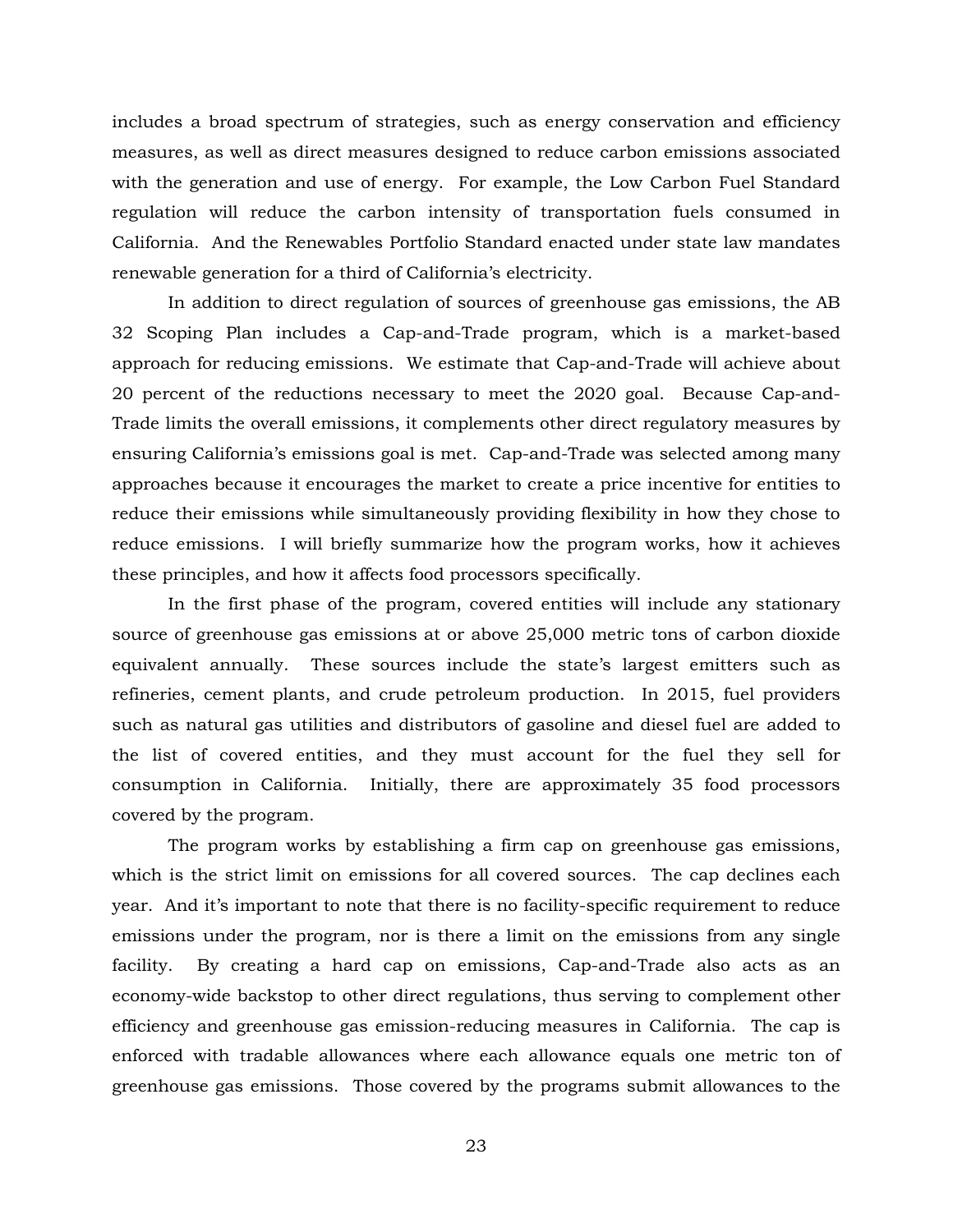state in an amount equal to their greenhouse gas emissions during each phase of the program. Entities can trade these allowances amongst each other, which enables them to find the least expensive reductions and comply in a manner that makes the most sense for them. If an entity is unwilling or unable to make reductions, they can purchase allowances from the market in order to meet their obligation. Conversely, if an entity is able to make significant reductions in emissions, they are left with extra allowances that they can bank for future compliance or can sell at a profit if they choose. In a sense, the cap requires covered entities to live within a budget. ARB sets the overall budget of allowances, but companies have the flexibility to figure out how to best spend those allowances on emissions.

Each year ARB will issue allowances directly. Initially, we will allocate most allowances for free to industrial producers, including the covered food processors, to make sure that they can remain competitive in a global marketplace and to ease the transition into the program. We provide allowances for free to utilities to protect electricity rate payers from program costs. Some allowances are set aside in a reserve account to protect against the potential for high prices, and the remaining allowances go to auction where the money from the auction can be used by the state to pay for emission-reducing measures consistent with AB 32.

In addition to allowances, a covered entity may choose to use a limited amount of offset credits to account for a portion of their emissions. Offset credits are reductions in greenhouse gas emissions from sources not covered by the Cap-and-Trade Program or subject to other laws or regulations. Only specific reductions quantified from strict criteria are allowed to be used as offsets, and the reductions are carefully monitored and accounted for using methodologies approved by ARB. Offsets come from non-covered sources, like those we've heard about a lot today, reducing methane that comes from dairies or destroying refrigerants that would otherwise leak into the atmosphere from appliances that are at the end of their life or maintaining carbon storage in forests.

One important goal of AB 32 is to avoid overburdening certain sectors of the economy and to make sure that all sectors are doing their part to reduce greenhouse gas emission. This philosophy is carried out through the Cap-and-Trade Program. We set a threshold for inclusion in the program that is high enough to minimize the administrative burden on small businesses but low enough to maximize the reduction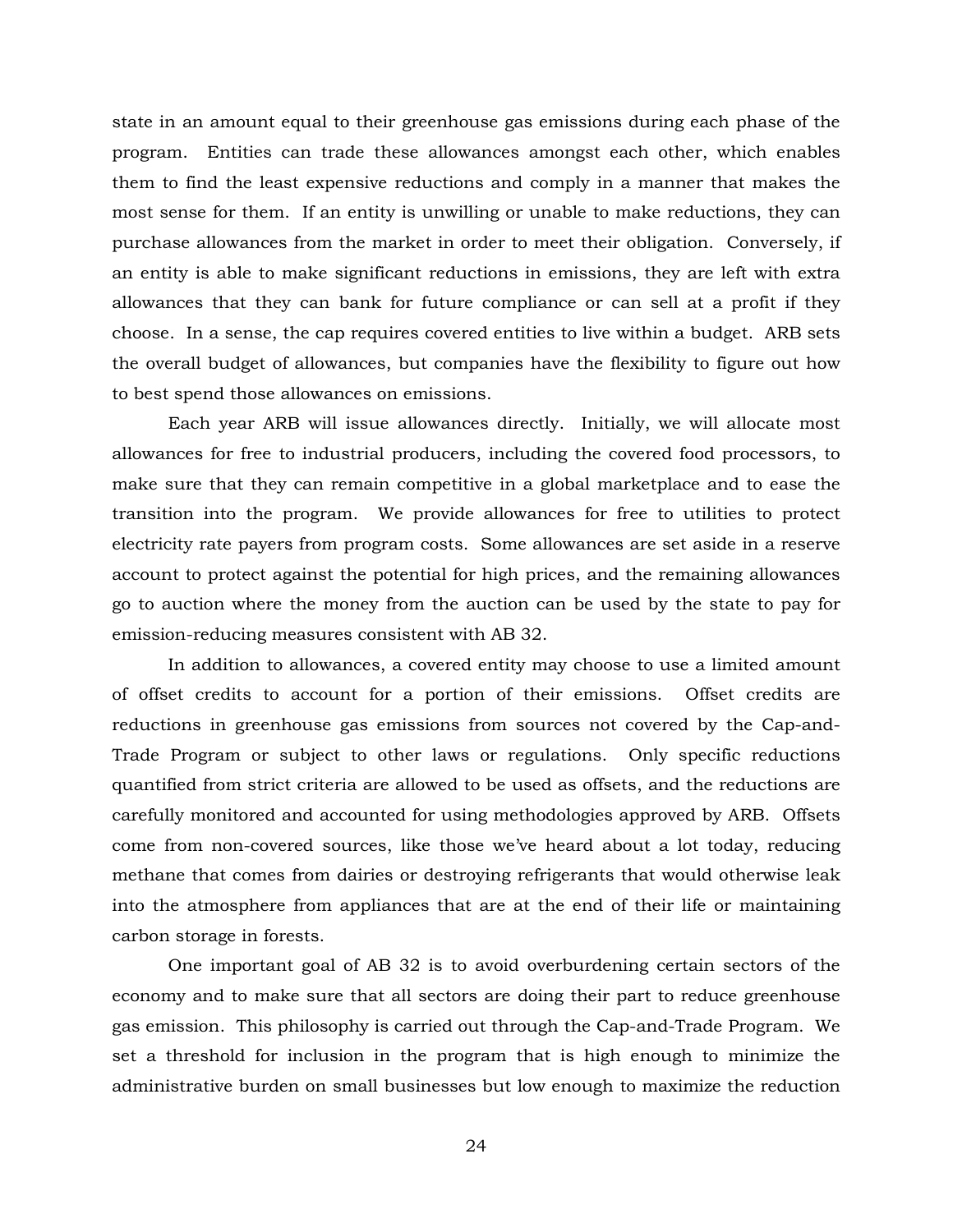opportunities at large industrial emission sources. Those entities that meet or exceed the threshold for inclusion in the program are incentivized to strongly consider energy use as part of their business and, therefore, are best able to determine for themselves when, how, and if reductions should occur. At the same time, ARB recognizes that industrial entities, such as food processors, may face a competitive disadvantage compared with businesses and regions that do not have similar climate policy. For this reason, the program is designed to limit the economic impacts on businesses.

In designing the regulation, we conducted a thorough analysis of the risk that production would shift out of California. This production shift from California to other regions is called "leakage," and AB 32 specifically mandates that we minimize leakage when designing regulations. In order to minimize leakage, free allowances are provided to food processors and other industrial covered entities.

At the outset of the program, industrial covered entities will get virtually all of the allowances they need to comply with the regulation for free. As the regulation progresses, the amount of free allowances declines in proportion to the leakage risk that an industry faces. Food processors are considered at medium risk of emissions leakage based on our analysis; therefore, over the course of the program, food processors will receive nearly two-thirds of the allowances they need to comply with the program for free.

The Cap-and-Trade regulation went into effect on January  $1<sup>st</sup>$  of this year. As ARB implements the program, we will continue to evaluate the potential for emissions leakage. For food processors specifically, we are working on an interagency agreement for research into the potential economic impacts of Cap-and-Trade on their industry to help inform the program moving forward. We understand that food processors face unique challenges including, for example, producing a diverse array of products and seasonal production cycles. We have been working closely with food processors on the scope of this research, and we are currently soliciting proposals from researchers at California universities to conduct this work. Further, we are interested in working with the industry throughout the implementation of this research study.

In closing, ARB will continue to work closely with all stakeholders, including food processors, to ensure the equitable application of the Cap-and-Trade regulation and to ensure that we achieve the dual goals of protecting our environment and the economy.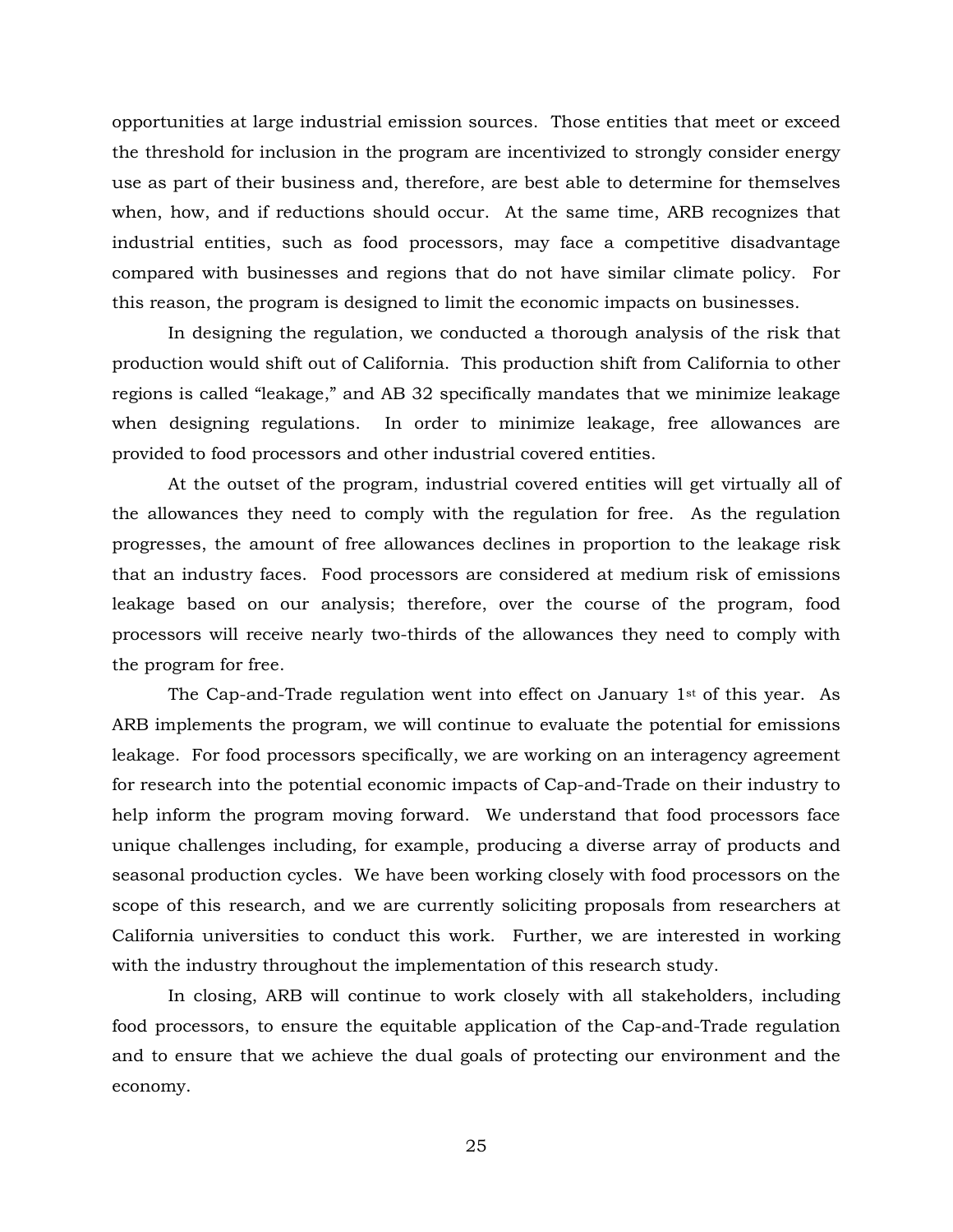Thank you for this opportunity. I'd be glad to answer any questions.

**SENATOR CANNELLA:** It must be tough for you as a Ph.D. to try to explain it in ways that a person like myself could understand, but I appreciate your effort. I'm still a little confused, but I have a few questions I want to ask you. The first one that just came to me was you mentioned refineries, and various things and gas prices have been going up recently—it's getting very expensive to drive—do you anticipate gas prices will go even further up once this program really takes off?

**DR. CLIFF:** In the beginning of the program because free allowances are provided to refineries, we wouldn't expect that there would be any pass through of costs, or very nominal.

**SENATOR CANNELLA:** We can't blame you for the gas prices. (laughter)

**DR. CLIFF:** You can. I mean, you're certainly welcome to. I've accepted that on many occasions.

Starting in 2015, we would expect that the cost of complying with the regulation for those who provide fuel to Californians—these are large field providers, basically those at the rack—would pass along the compliance obligation for the fuel that they sell. So at that point, yes, absolutely, we would expect that the price of gasoline and diesel would reflect the greenhouse gas emissions associated with gas combustion in California. Again, those funds that essentially come from auction are cycled back into the economy for purposes consistent with AB 32. So it's not as though …

**SENATOR CANNELLA:** So you're saying that the Cap-and-Trade, the money generated from that is supposed to go to offset the cost incurred by trying to meet this program?

**DR. CLIFF:** That's right. I mean, it helps to, say, buy reductions from other sectors where you wouldn't be able to normally achieve this.

**SENATOR CANNELLA:** Isn't it true that the governor in his current budget scored about \$500 million generated from Cap-and-Trade to be used in the General Fund? And in fact, he's also stated that he wants to use the money generated from Cap-and-Trade to fund high-speed rail, so isn't that deviating away from offsetting these other costs?

**DR. CLIFF:** I'm not the budget expert. But I will say, as I understand it, the way that funds have been viewed is having a nexus with AB 32. So to the extent that they're offsetting General Funds for other programs that would be reducing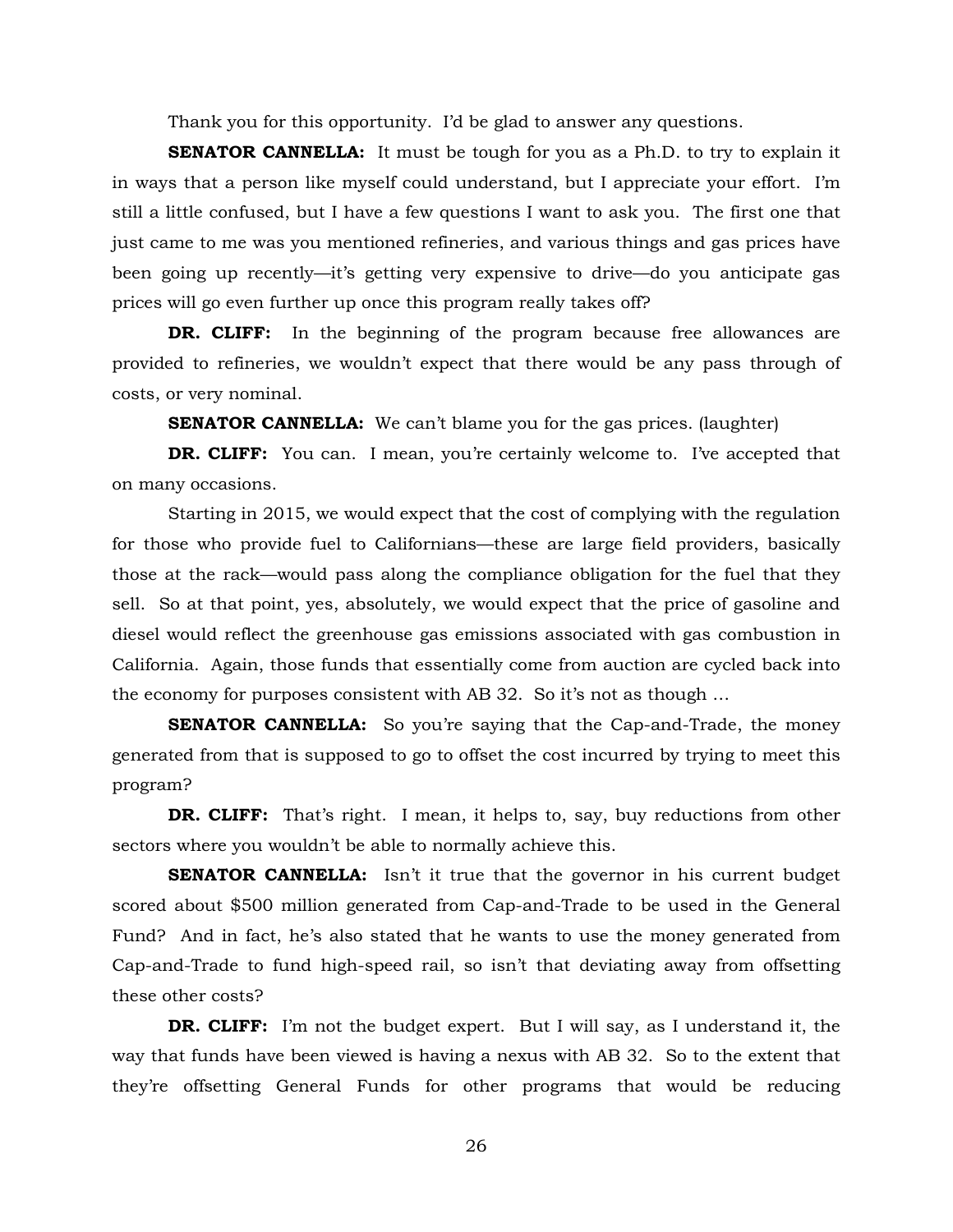greenhouse gas emissions, that would certainly be consistent with what AB 32 considers. I'll also point out that high-speed rail was a measure in the Scoping Plan considered as one of the state's strategies to reduce greenhouse gas emissions.

**SENATOR CANNELLA:** Okay. Now, I met with a lot of the food processors, in fact, I think we have a couple coming up after this, and what they're saying is, "Look, if you look at our operation now compared to where we were a few years ago, we have done everything we can and we've reduced our emissions tremendously." In fact, some of them have gone as far as saying, "We are as far as the science will let us go. We can't go any further." And so they feel like they're being punished. They were the good actors. They pushed the envelope, they tried to do the best they could, now that's the baseline. So it doesn't matter what you've done; now that's the baseline. You've got to go further. So they're concerned that the science just won't ... the technology just won't allow them to go any further. Would you agree with that concern?

**DR. CLIFF:** We've heard that concern, and we certainly understand it. And I think in designing the methodology for how we allocate allowances, we've tried to consider the appropriate baseline. And in considering the appropriate baseline, we've taken into account these kinds of early reduction opportunities. Certainly, because Cap-and-Trade is the type of program where you're responsible for your emissions, you're not responsible for achieving reductions. Any reductions you make early benefit you by virtue of having to have fewer allowances to comply with the regulation, so early action benefits all actors.

**SENATOR CANNELLA:** So, early action starting now or early action they did five years ago?

**DR. CLIFF:** At any time.

**SENATOR CANNELLA:** Well, how do you determine their emissions then? Do you have a sensor that goes up and …

**DR. CLIFF:** We have reporting. There's a mandatory reporting regulation, and all these folks have been reporting since 2008 based on fuel use and …

**SENATOR CANNELLA:** In 2000-what?

**DR. CLIFF:** In 2008.

**SENATOR CANNELLA:** So you're taking all that into consideration? You're going back as far as 2008? And I don't even know the unit of measurement that you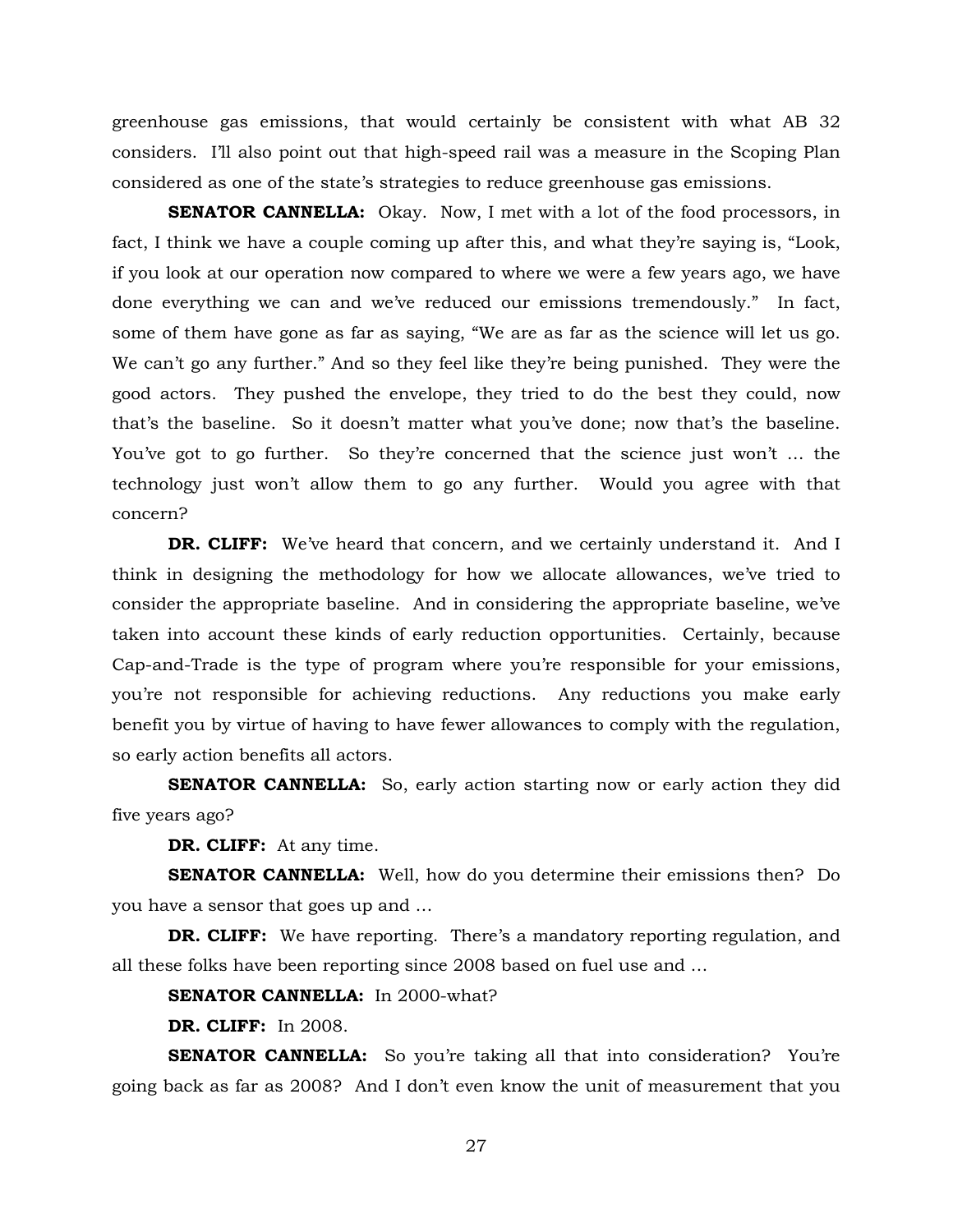use for this. Let's say a thousand tons, okay. In 2008, you have a thousand tons. In 1990, you probably were at 500 tons. Now at 2012, you're back to 500 tons. You've met your obligations. You're finished. Is that the way it works?

**DR. CLIFF:** Because AB 32 requires the state to get back to 1990 levels, the program doesn't have any specific goals for any one sector or any one type of production. What it does is it sets a cap across all of those. For those who have found ways or can find additional ways to reduce their emissions, they'll benefit under Capand-Trade.

**SENATOR CANNELLA:** They'll benefit because it benefits the whole state?

**DR. CLIFF:** They'll benefit because they'll have excess allowances, for example, that they can sell to fund these reductions or …

**SENATOR CANNELLA:** I'm sorry to interrupt you, but I get confused easily. So in 2008 they had a thousand tons of emissions, okay. They've worked very hard and they've gotten to 500 tons, okay, and that meets their 1990, which probably doesn't matter, but it shows that they've decreased tremendously. So does that mean they get X amount of units of allowances to sell or does it … There's got to be some baseline? What's the baseline so you can measure when they get allowances or not?

**DR. CLIFF:** Right. So for all producers the baseline was 2008 through 2010, and we would look at the emissions during that period to set the baseline for how many allowances they would receive.

**SENATOR CANNELLA:** What if they decreased 50 percent between 2008 and 2010? What happens?

**DR. CLIFF:** They would be receiving fewer allowances because their emissions have gone down. But they would still be accounting for, say, the higher emissions in your scenario from 2008. So the fact that there's sort of an average that's higher, you know, that average is generally higher than it would be otherwise. And if those entities had been reporting with the CCAR program, which was established initially under state law, say, as far back as 2000, we could be looking at that baseline for that entire period.

**SENATOR CANNELLA:** Okay, so let's say in 2008 they have a thousand tons, okay, and they could see in their crystal ball this was going to happen and they didn't do anything, they just kept it a thousand until now, and then they installed the technology and reduced it down to 500 tons. What would they get for that?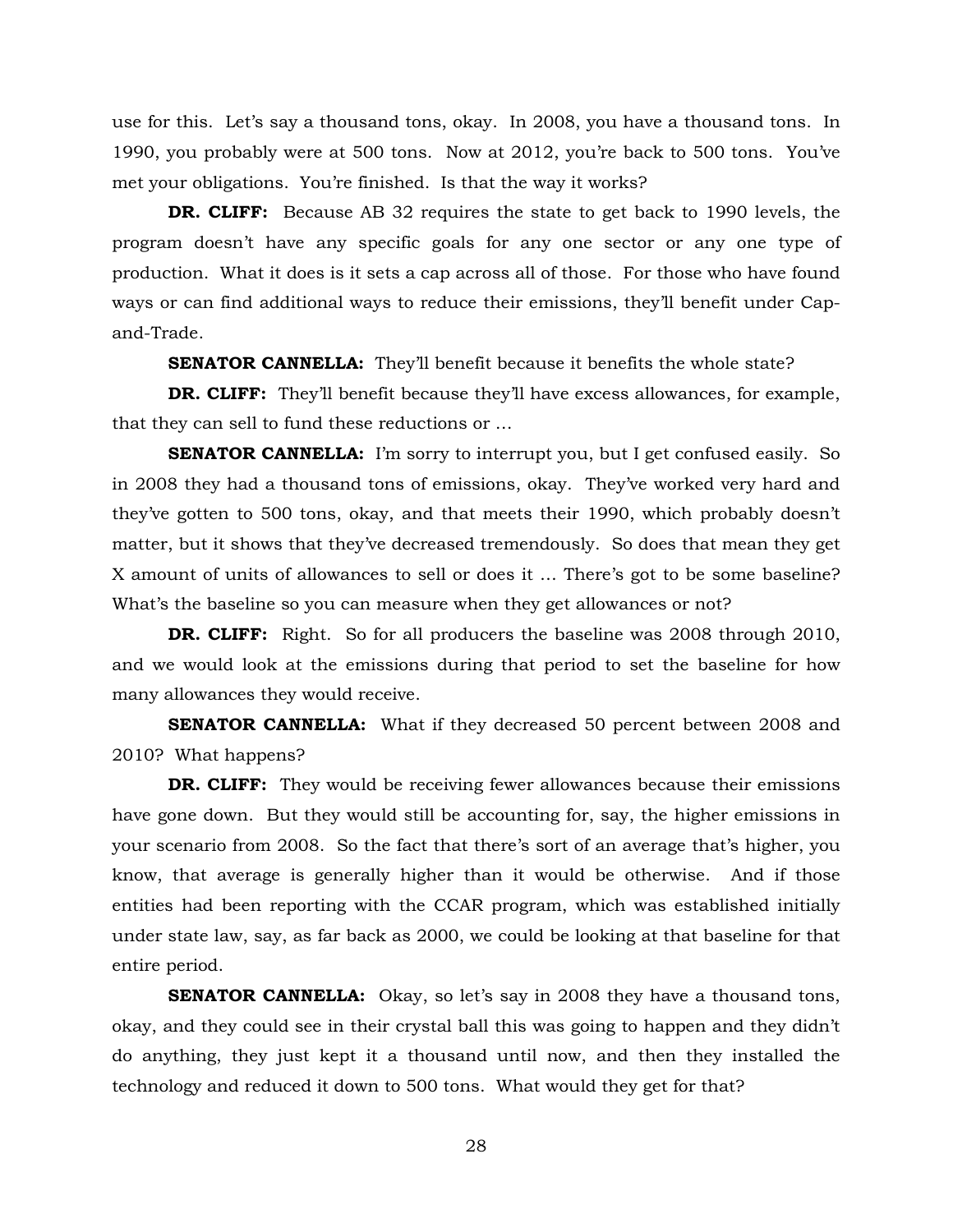**DR. CLIFF:** They would certainly benefit.

**SENATOR CANNELLA:** More than if they benefited being proactive?

**DR. CLIFF:** I think that's true. In the way that this type of allocation approach works, you know, sort of waiting until the last minute or until the program starts would probably benefit them.

**SENATOR CANNELLA:** And you can see how that would frustrate them.

**DR. CLIFF:** Absolutely. And in fact …

**SENATOR CANNELLA:** They spent millions and millions of dollars to do that.

**DR. CLIFF:** And we understand that. And in fact, what we've proposed to the industry is trying to move away from this sort of an allocation system, and so, we're working with them to try and develop ways that address their concerns a little more readily. The challenges that we're finding … What we like to do is move towards a system which provides allowances based on how much they produce, not on how much they emit, and that would give them a greater benefit for producing more, not for having emitted more. That type of incentive is the way that we like to shift, and we've been working with the industry to try and effect that result.

**SENATOR CANNELLA:** Another concern that industry has said to me is that this is on the market, right? There's going to be auctions for these … "allowances," that's the word I'm looking for, that's the correct term?

**DR. CLIFF:** Right.

**SENATOR CANNELLA:** Okay. So they're competing with everybody. It's on the market. They're competing. So food processors … And I know it's a medium risk for leakage, but I think they'll just close. But whatever. So they're competing. They have a fixed price. They compete globally for their product, right? So anybody can do what they do. I think we do the best. But anybody can compete. But they're competing against, say, PG&E for these allowances. PG&E has an advantage. They can buy them all up and just say, "We're going to pass these along to our customers;" whereas, the food processors cannot do that. So, I mean, I know you said you're going to hold back some allowances, but ultimately how is this a fair system?

**DR. CLIFF:** Sure. So the regulation has specific types of market rules which limit this sort of activity. We have a limit on how much covered entities can purchase, how much non-covered entities can purchase, and how much entities can hold. So we're trying to prevent this sort of market manipulation by cornering the market. For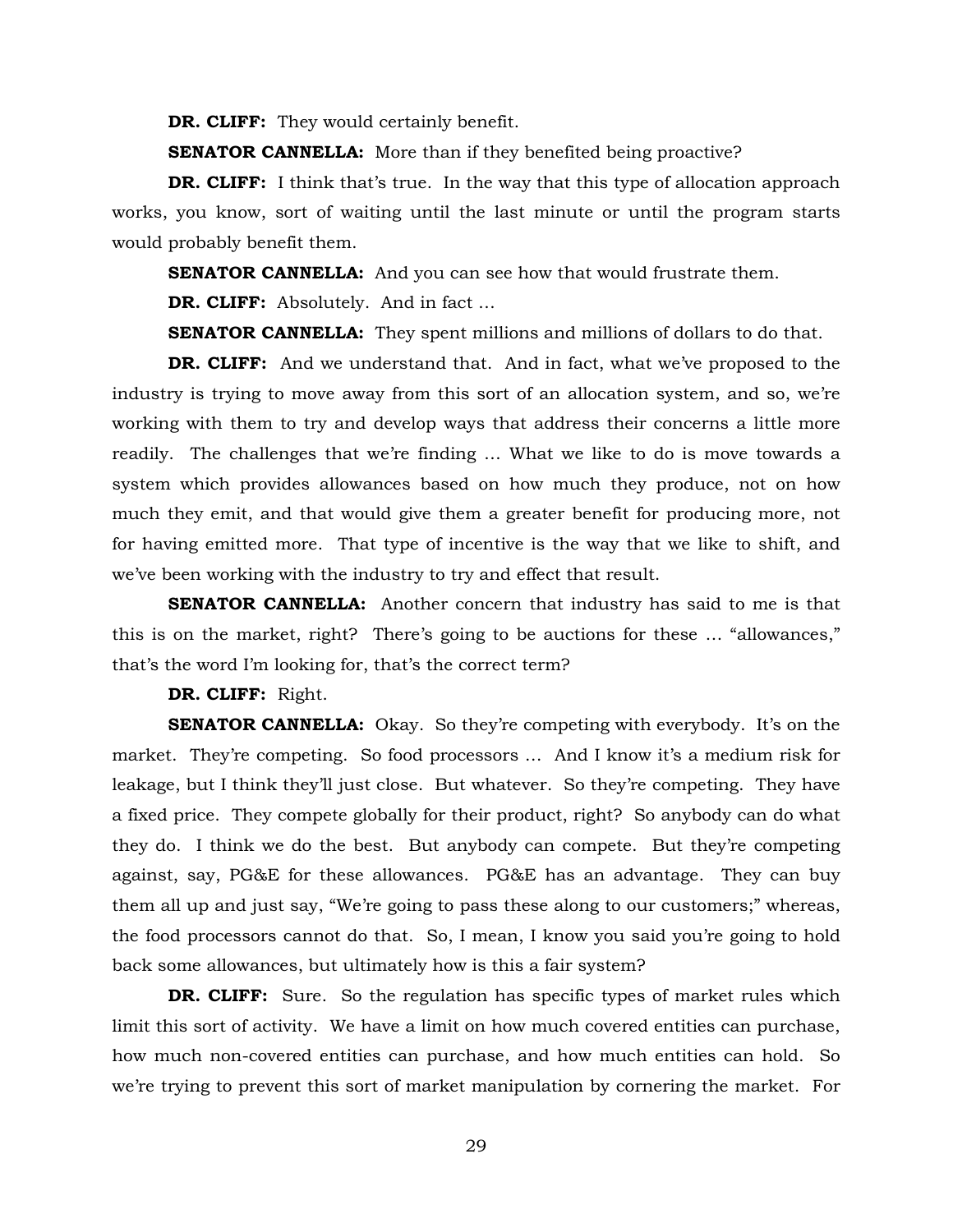example, we don't want any one entity to sort of buy up all the allowances and then hoard them. That's not possible under the way the rules are set up.

**SENATOR CANNELLA:** Okay, one last question. This is a big question, so I'm going to read it. AB 32 impacts on food processors will ultimately trickle down and impact farmers and ranchers and consumers. I think we can all agree on that. It's my understanding that this was one of the reasons that the European Union did not include food processors in their carbon trading program. What's the difference between the EU plan and the ARB plan when dealing with Cap-and-Trade with food processors?

**DR. CLIFF:** So the EU program had very specific rules for food processors. We have kind of a simple threshold of, you know, 25,000 metric tons or greater brings you into the program. As it turns out, if you look at the European rules and calculate out what that would mean in California if you applied the same sort of rule here, that would set a threshold of about 30,000 metric tons. So it's very consistent in Europe with what we did here. There's a modest difference there.

**SENATOR CANNELLA:** So they didn't exclude it? Because I have it in my notes that they did not include food processors. That's not accurate?

**DR. CLIFF:** That isn't. No. Sorry.

**SENATOR CANNELLA:** How dare you? (laughter) Okay. I think that answers all my questions. Thank you so much for your time. And I appreciate your testimony.

**DR. CLIFF:** Thank you.

**SENATOR CANNELLA:** Okay, next we're going to hear from industry. Is it Mecozzi? Is that how you say it? P. J.? Thanks for being here.

**MR. P. J. MECOZZI:** Sir, if you can't pronounce that, both of us have a problem. (laughter)

**SENATOR CANNELLA:** President, Del Mar Food Products Corporation. Thank you very much for being here.

**MR. MECOZZI:** Thanks for asking me to be here and for the opportunity to talk about my company a little bit. Most of you probably haven't heard of Del Mar Food Products. We're up the road in Watsonville. But if you ever had an Odwalla Strawberry C Monster, that probably came from us. If you've ever had Green Giant frozen Brussels sprouts or frozen spinach, those came from us. If you ever had the Italian wedding soups that are in the market, that spinach is probably coming from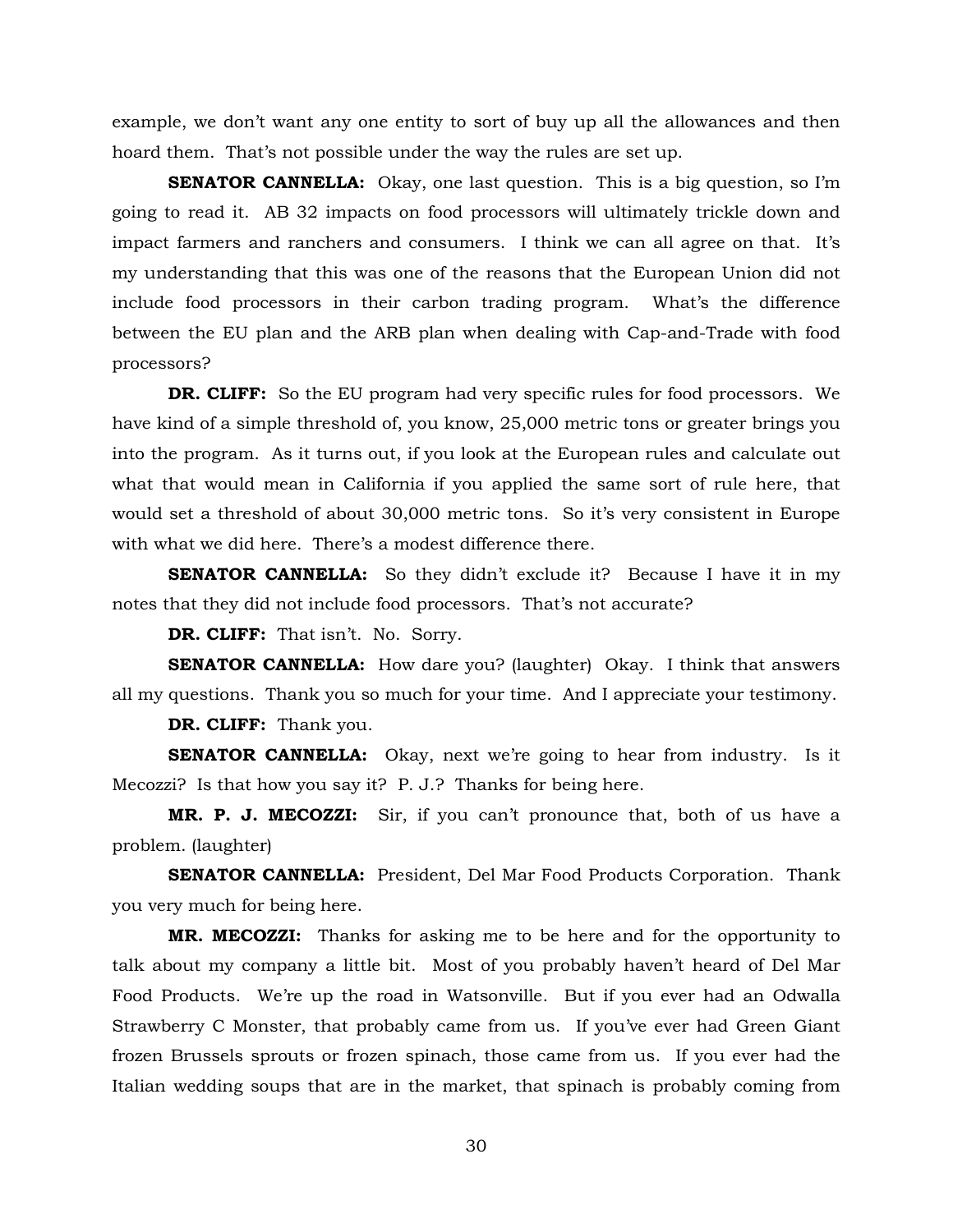us. If you've had Progresso Soup, the bell peppers in those products came from us. So we have kind of a whole host of Central Coast products that we freeze, so we're very tied in with the farming community here.

We've been in business since 1959. I came to Del Mar in 1986, and I took the company over at that time. And when I came to Watsonville, there were a host of household names that had plants there—freezing plants. J. M. Smucker had a plant. Green Giant had a plant. Birdseye had a plant there. There were some big plants there in Salinas. And we've had a lot of attrition in the frozen food business. We've gone from about a 20-million-pound a year packer to about 100-million-pound a year packer, and a lot of it had to do … We just kept picking up the scraps when people were leaving town. A lot of the attrition had to do with lower labor costs, and it could be in Mexico, it could be in Texas.

So I'm really here to talk just a little bit, just a minute, about how the cumulative effects of doing business in California have been challenging, to say the least, for folks to do what we do.

We have about 500 employees. All of our people are Teamsters. Everybody that works at Del Mar has a pension plan and medical coverage which we pay 100 percent. There's no co-pay. So we're kind of an old-style business. But that's what we have there. And you know, we're going to make it work in Watsonville or we're going to close. We're not moving. I own the company. This is as far as we're going to go.

Anytime we do anything that kind of isolates us in a vacuum, when you're a manufacturer, it's always troubling, whether it's high workers' comp cost, which is kind of a state issue that we have here. Those are really ramping up. Those are causing us a lot of grief. Energy costs in general in California, as we know, are high. And this AB 32 issue is—not only are we concerned about what it does to emitters at the current 25,000 ton benchmark, but you know, then it will be the 10,000 ton benchmark, and then I'm right in the middle of that one when they get to the next cut. So that's a concern that we have. Certainly the impact that it has on electrical costs … We're a big electrical user. We're not a big natural gas buyer. You'll hear from people just in a minute here that know a lot more about natural gas, those costs, and AB 32 than I do. But what it all really is going to … The rubber is going to meet the road with food prices, and I think we're already starting to see food prices, as they've been ramping up from a whole host of reasons, are really going to start affecting the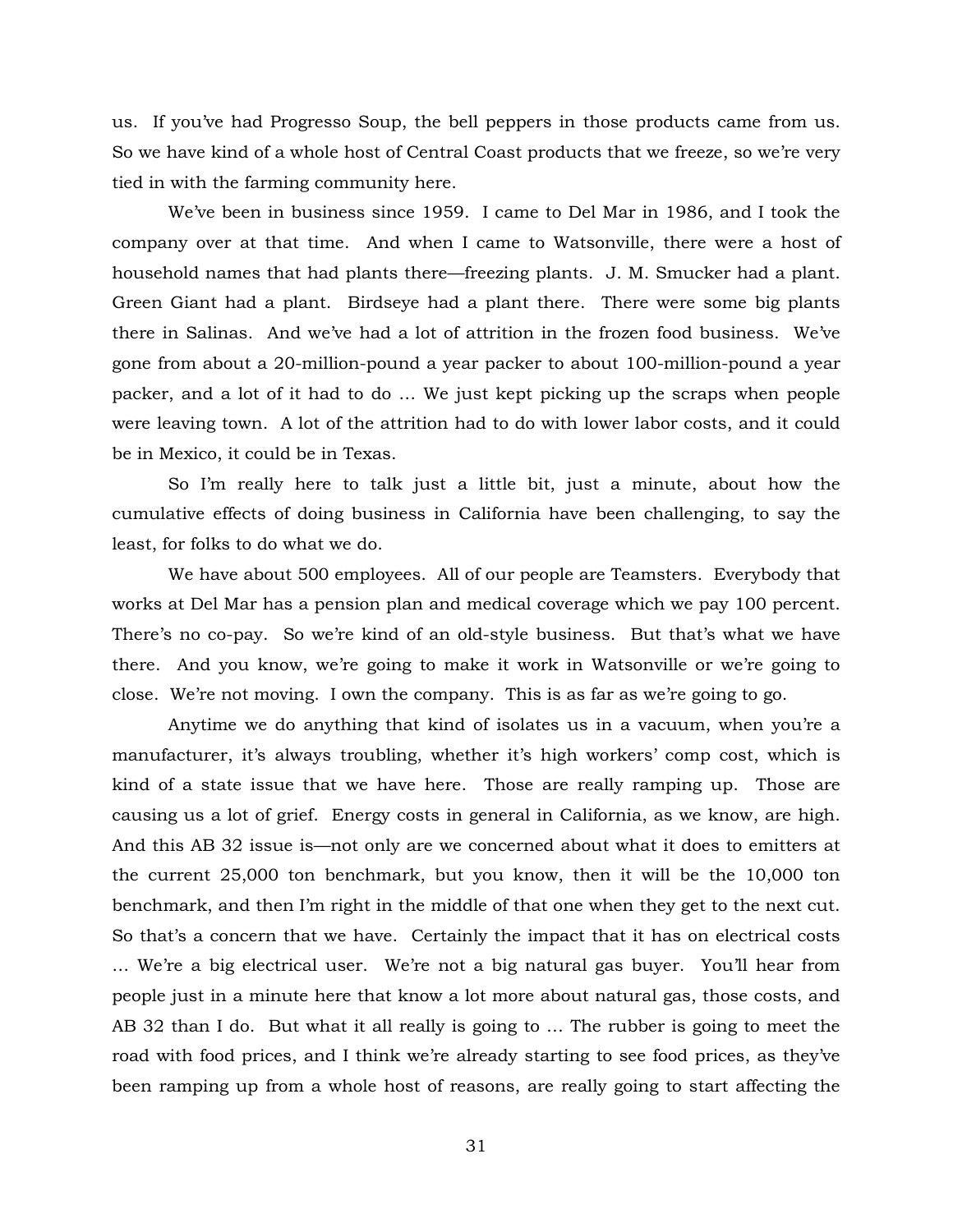consumer. This is where I think we're going to really start seeing some pushback. So I think that in general anything that we do that puts pressure on farming and on food processing, really, you have to think about it from the standpoint of the consumer. All food production in the United States is going through the Safety Modernization Act, and all those issues we're complying with. The farmers are complying with it. Their costs are going up. That's raising the price of our raw material. We're contending with a lot of the issues that we have to address, and those prices we're trying to pass on. But I think we're at the point now where we're going to have a very difficult time pushing these prices on a consumer that's stressed anyway.

I think the strength of California in our business is we have great farmers. We have great climate, great soil. We've got the basic building blocks of having a very vibrant and sustainable food production system. But I think we're getting a lot of pressures now, and the concern that I have is anytime we isolate in a region or even at the state level we're really putting our people in the food industry in jeopardy.

And those are the comments that I have. Thank you.

**SENATOR CANNELLA:** Great. Thank you for that. So you heard some of my line of questioning. I mean, are you concerned about your ability to buy these allowances on the open market and other industries that are able to pass these along to where it makes it harder for you to participate?

**MR. MECOZZI:** Well, I mean, at the beginning of this, to have this type of a program that is really isolated to the state of California, that's the most difficult part for me to really digest. I mean, that's just a tough deal because it does two things, I think. They say the industry is a medium risk leakage. I think it could be high risk leakage. But if it's an "I told you so," it doesn't do me any good. And I saw that happen in Watsonville. I saw everybody leave town. And we talked about this. And the city was very, very cooperative in trying to maintain the industry there, but we did over time lose a lot of the strength. And, of course, the city really is in need of additional manufacturers or this type of job. The type of business we run, we have people working there from all types of skill levels.

The other issue is, if you've got people that have gotten very efficient, you've got to figure out how not to punish them for the … and you brought that out, Senator, earlier in your comments, in your questions. The firms that have gotten very efficient—and they did it because there's a financial payoff in getting efficient—that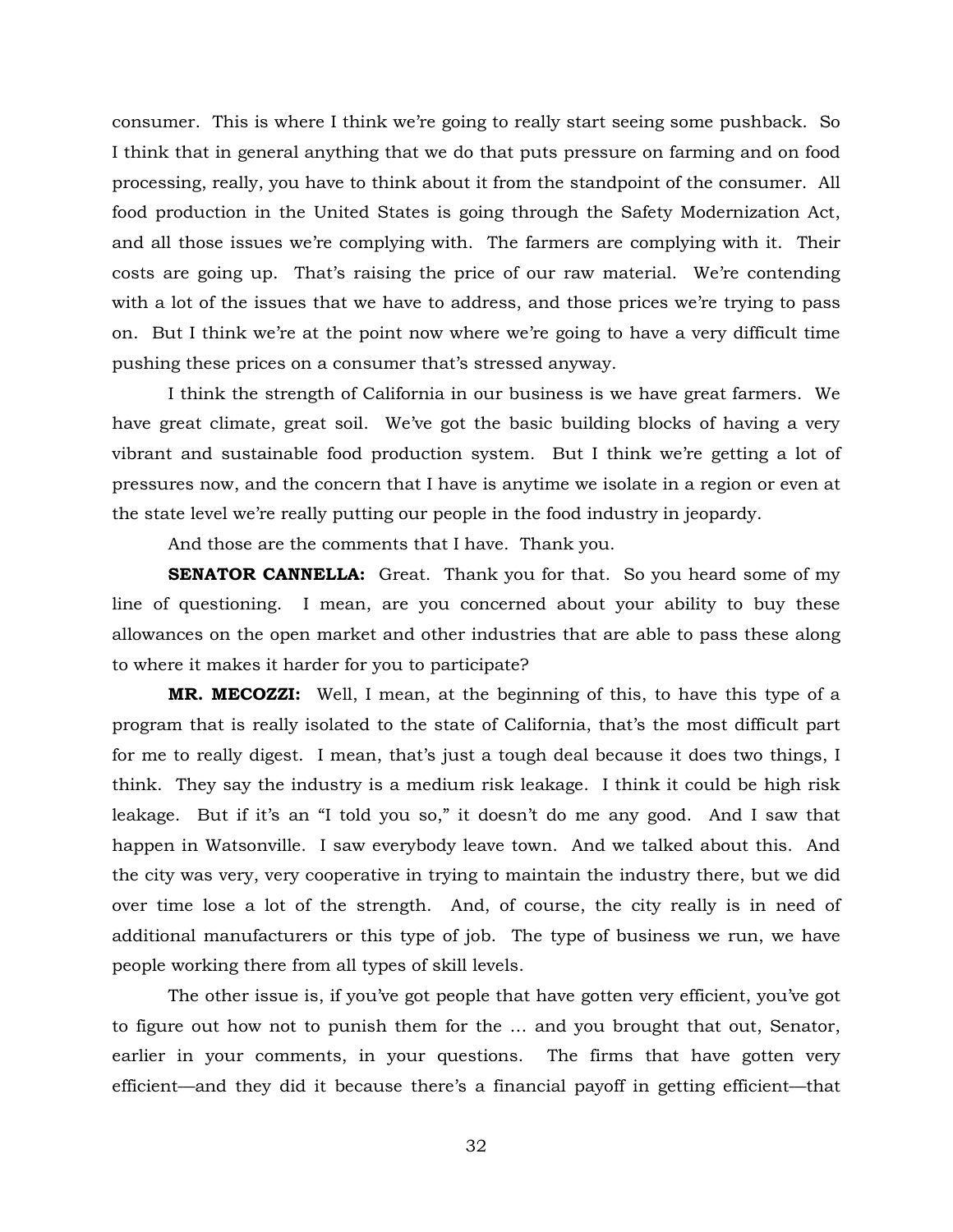was the modus operandi. Any system that is going to be fair has to take that into account.

**SENATOR CANNELLA:** Yeah. And so, have you done a lot of modifications to your facility, for example, for that very purpose?

**MR. MECOZZI:** We're not a big natural gas user. We're a big electrical user. So we've done a lot about conserving electricity. We've spent a lot of money conserving water. We're a fairly sizable water user, so we have the cost of the water, the value of the water, and the cost to discharge it. So we've spent a lot of money mitigating that lots of our best people. A lot of the energy and the intellectual throughput that we have is going into dealing with these issues, not in, you know, marketing, not in product development. We spend a lot of energy in dealing with costs and concerns about regulatory issues.

**SENATOR CANNELLA:** So you're not as concerned about modifications? Your plan as much is just the higher cost of doing business? It's just all the additional costs you're going to incur because of all the prices going up?

**MR. MECOZZI:** Right. But we have to make capital investments to deal with the impact of the electrical costs, gas costs, water discharge, etc.

**SENATOR CANNELLA:** How many employees do you have?

**MR. MECOZZI:** We have about 500.

**SENATOR CANNELLA:** 500 employees. Okay. Well, great. Thank you very much for your time. I appreciate it.

**MR. MECOZZI:** Thank you for the opportunity to be here.

**SENATOR CANNELLA:** Next, I want to introduce Supervisor Calcagno. He's here, Monterey County supervisor, also in the dairy industry, so hopefully this is useful on both levels. So thank you very much for being here today.

Next we're going to have Tim Durham, Director of Operations. Tim, how are you? It's good to see you. Thanks for being here.

**MR. TIM DURHAM:** Thank you, Senator. Thank you for having us. It's a pleasure to be here and be able to talk a little bit about our company and how we see the implementation of AB 32.

Ingomar Packing is a grower-owned company formed in 1983 to manufacture tomato paste. Over the years, we've grown from our small roots to processing over 1.2 million tons of product a year. We manufacture tomato paste and diced tomato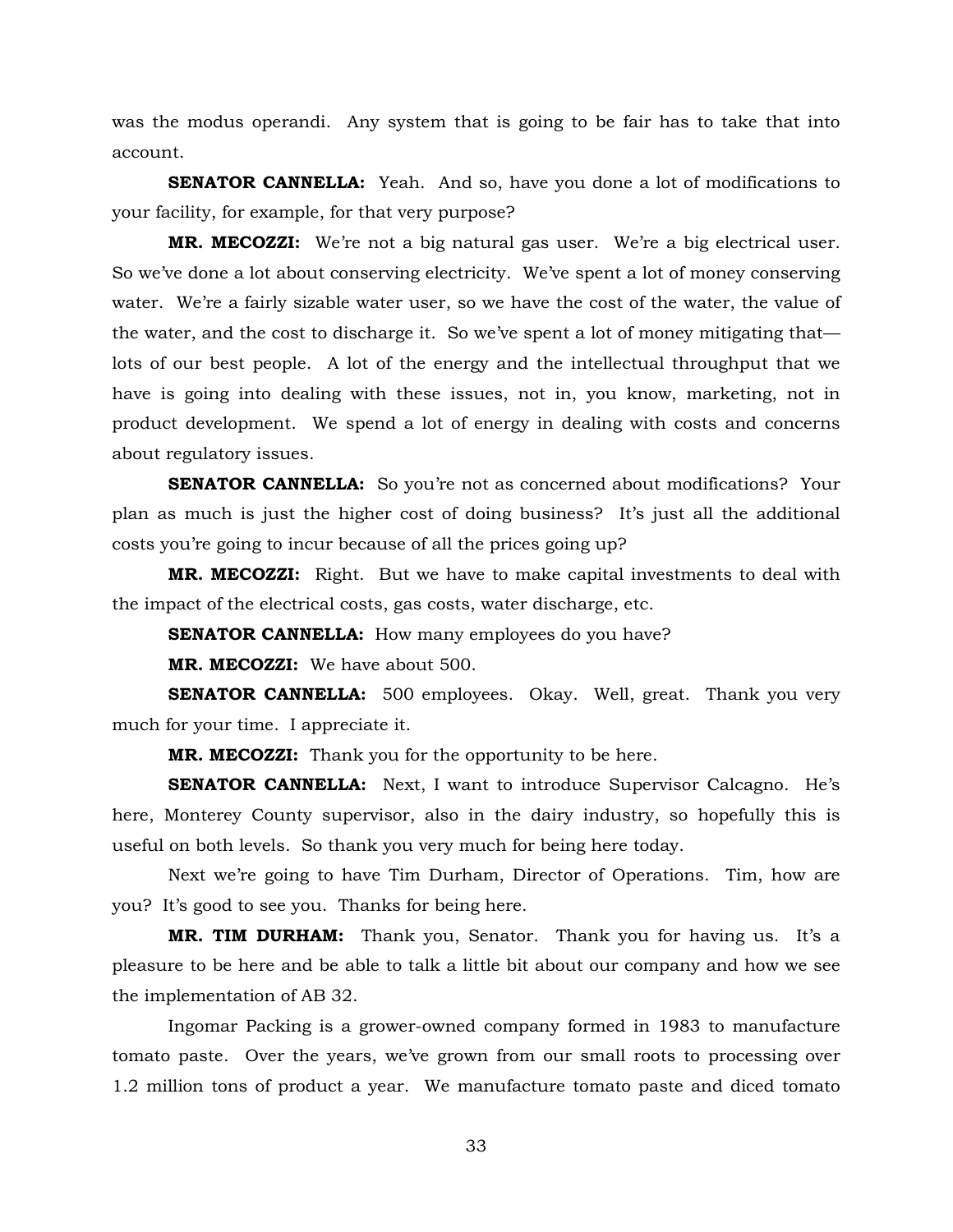products for industrial use. Our tomato products are used in ketchup, salsa, spaghetti sauce, pizza, so all of the products that we use on an everyday basis. We employ over 100 fulltime employees and 500 seasonal employees during our processing season from July through October. Our year-round operations have a positive financial impact on the economy of Merced County.

Our four grower-owners have been committed to California agriculture for multiple generations, and we believe as the primary processor for their agricultural products, we are inextricably linked to agriculture. The commitment to the long-term success of tomato growing in our entire industry can be seen in large capital investments made in the past 30 years.

Ingomar has over \$100 million in invested plant equipment, with our last major expansion completed in 2010. We believe investment in California commodity processing in agriculture is good for our employees, for our communities, California and the nation. The long-term viability and success of agriculture and tomato processing are dependent on each other in the Central Valley in California.

As the first processing stage for perishable agricultural commodity, tomato processing as well as the canning, frozen fruit and vegetable processing facilities should be exempt from AB 32. Exempting agriculture but not exempting primary processing of the products addresses only half of the agricultural equation. This could leave our grower-owners and other growers without adequate outlets for the products that they grow.

The current implementation policies of AB 32 will increase food costs for all Californians and all of our product buyers, this at a time when wages are stagnant. The nation is reeling from the worst recession in 80 years. Increased food costs and decreased working opportunities will disproportionately affect the rural agricultural communities of the Central Valley.

The entire food processing sector accounts for less than 6 percent of the regulated greenhouse gas sources in California, and tomato processing is only a portion of that. California processing of tomatoes represents 30 percent of the world processing tomato industry, with our primary competitors being located in China, Italy, Spain, and Portugal. China is by far the largest and fastest growing competitor, with coal frequently the fuel source for steam and electricity utilized in their facilities. Our European competitors generally use natural gas for steam production, as we do in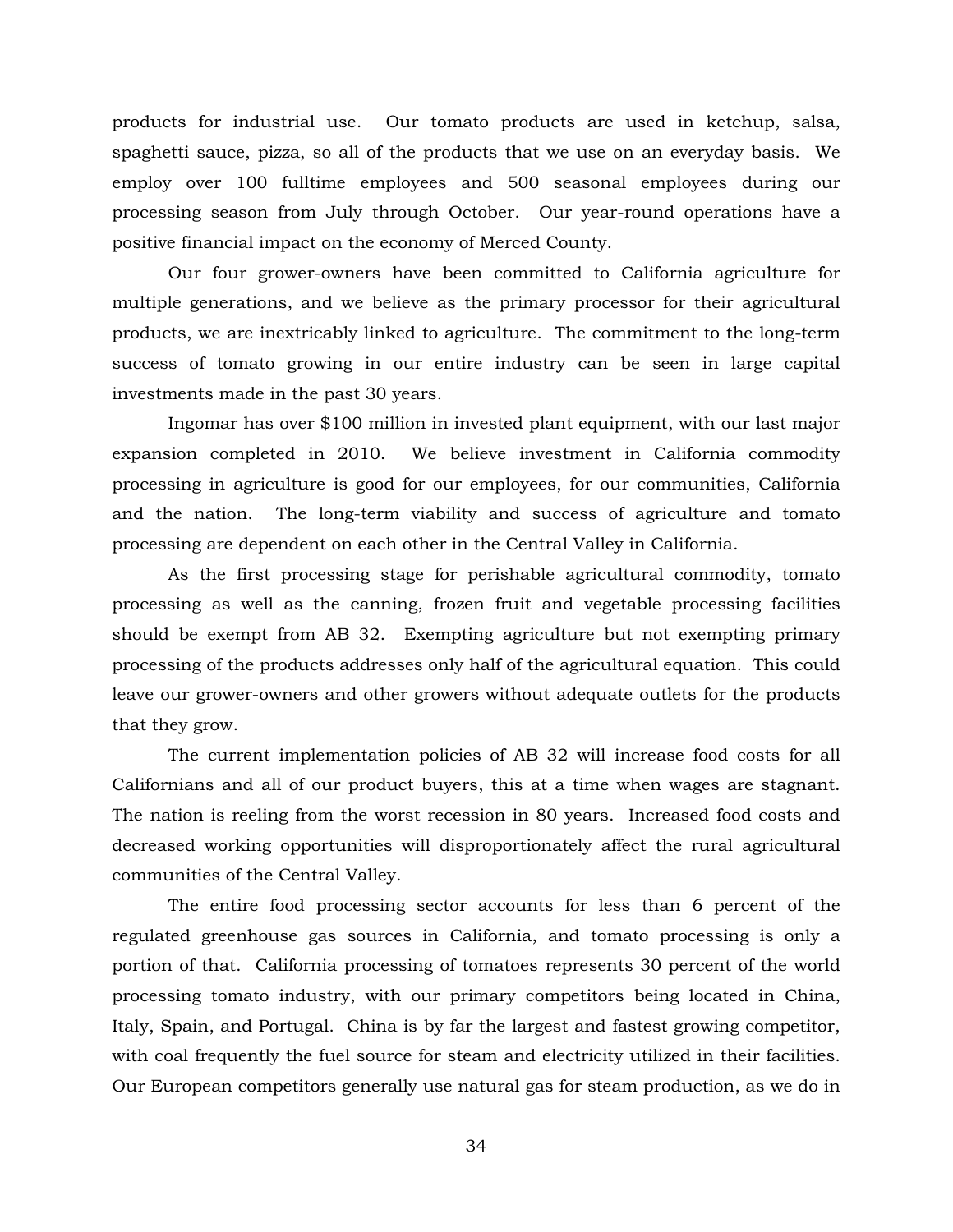our plants; however, the European Union has exempted agriculture in primary processing for most climate change regulations. Consequently, California agriculture and primary processing companies are specifically at a competitive disadvantage with our largest competitors as with regards to fuels used and exemption from greenhouse gas regulations.

In the past eight years, we've spent almost \$2 million in our facilities to upgrade our boiler infrastructure, reduce NOx emissions, with most of these retrofits utilizing selective catalytic reduction systems. Furthermore, we have the most highly regulated and, consequently, cleanest boiler operations in the world with respect to NOx, SOx, and CO emissions. Our plants have continued to upgrade and enhance our technology and equipment to remain the most energy efficient in the world. All of our plants burn PUC natural gas, the cleanest fossil fuel available in the world. This energy efficiency extends to our growing operations with the highest yield per acre in the world, highly efficient drip irrigation, and the most efficient harvesting operations.

AB 32 has brought a level of uncertainty to our business we have not seen before. This uncertainty is being introduced by a bureaucracy in Sacramento very rapidly with limited time to fully analyze and understand the complexities of our business. We understand the desire to implement the greenhouse gas regulations rapidly; however, regulations should not be done so rapidly it endangers companies and agriculture in California.

As a food processing company, we will be issued allocations based on the average of our fuel usage for the years 2008 through 2010. Ingomar added capacity in 2010, but we have not been in a position to fully utilize that capacity because of crop and market forces. When we are able to maximize the use of this capacity, we will not receive allocation credits because it was not utilized during the 2008 through 2010 years. Instead, we must calculate the additional cost burden of those greenhouse gas allocation costs at our pricing structure moving forward. We believe this is punitive to those of us who added capacity and have grown our businesses in California.

On numerous occasions, we have been told by ARB staff they want us to grow in California but will not increase our allocation allotment if we are on an energybased allocation system. Currently, no product-based allocation system exists for our products. After negotiating with the ARB in good faith for months on an easily verified methodology for boiler efficiency determination that would satisfy each unique plant, it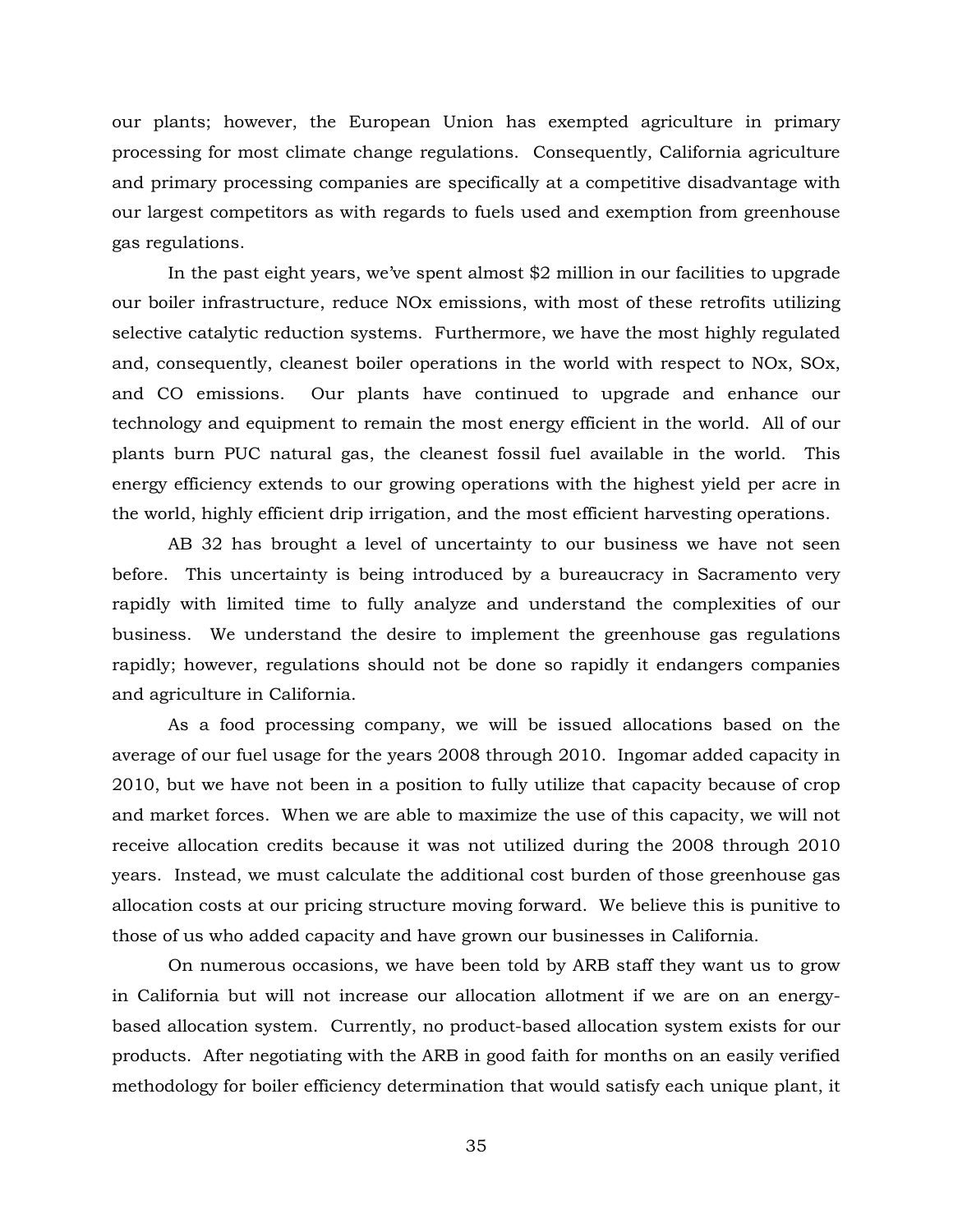was announced that the allocation would be based on just energy consumption factors.

In our meetings with ARB, we were told we would receive 100 percent allocation for 2013 and 2014; however, there are significant limits to this 100 percent allocation scheme, and the actual allocations will be less than 100 percent. Allocations will be based on boiler steam efficiency of 85 percent, a target most in our industry, even with our most efficient steam systems, cannot attain. This level was determined after industry submitted information to the ARB regarding energy efficiency and an arbitrary standard of 90th percentile where the best-in-class values were selected. The food industry best-in-class was used, and individual processors don't know if we are processing similar items or in a similar manner. For our 2013 processing season, we will have to absorb the excess costs associated with greenhouse gas allocation purchases. Many of our customers' contracts are multi-year contracts with adjustments for the price of tomato, trucking, and fuel. Increased regulatory fees and taxes are not passed on; these are included in the base price of our products.

Speaking with carbon brokers and traders, we can get a feel for the price of allocations in the markets, but they're not stable. The trading scheme is almost finalized, and trading will not begin until August  $15<sup>th</sup>$ , 2012. Estimates by the ARB are for an allocation price between \$10 and \$40 in the early time periods, but in the out years in 2018 to 2020, we have heard estimates of up to \$80 or more per allocation unit. We estimate the cost to our company could grow to over \$2 million a year by 2016 depending on the price paid for those allocations. In an industry with very thin margins, high market volatility due to commodity pricing and yield variances and weather risk, this exacerbates an already difficult situation.

In the past 10 years, our focus has moved from managing our core business to managing regulatory change. Ingomar now actively manages the purchase of deregulated energy, natural gas, and electricity and will add to this the purchase of AB 32 allocations. How well we do to purchase these commodities oftentimes has more impact on our bottom line than how well we operate our facilities.

Our fleet of on-site tractor vehicles is registered as both on-road and off-road vehicles. These vehicles are used to move our trailers from the product storage yard to our processing plant. They are never driven on a California road, were originally registered under the off-road regulations—and I have the certificates to prove that.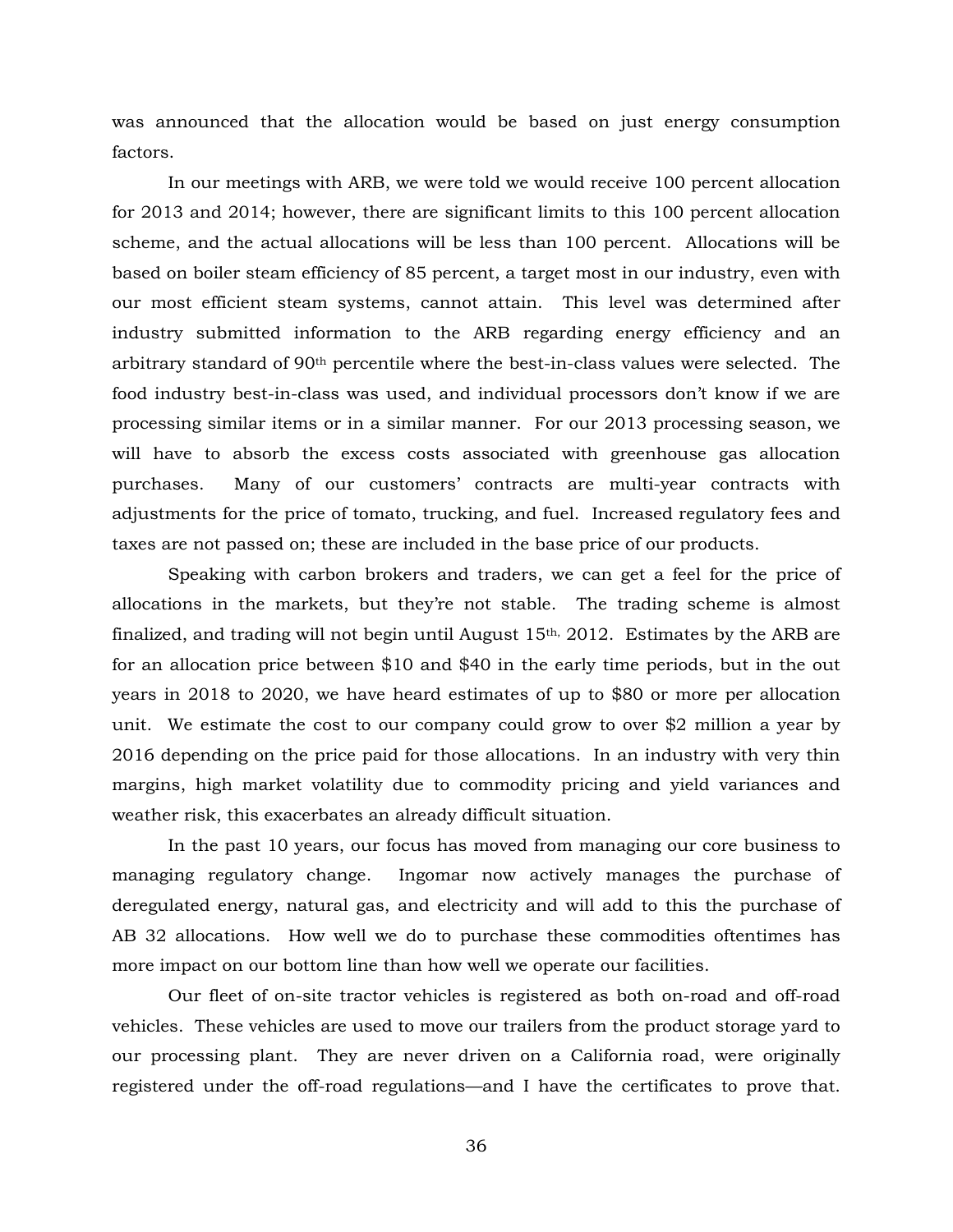Last year I was informed by another ARB staff member that these are on-road vehicles, and they are required to be licensed as on-road. They have now been registered as on-road to meet the compliance date requirements. They remain registered under both systems. This rule highlights the confusion, complexity, and difficulty in complying with AB 32 regulations for our company. Even ARB staff is not always certain which rules apply.

Direct greenhouse gas costs will be on top of the currently 25 percent premium we pay for electricity in California. We expected electricity prices to increase as a renewable portfolio increases from 20 to 33 percent by 2020. Electrical rates will rise in 2015 as utilities begin to pay for the carbon emissions from fossil fuel that is used to generate electricity. These costs will be added to the increase for the higher percentage of more expensive renewables required. These costs are on top of the extremely high public purpose charges already imposed by the PUC. This is not to say we're opposed to all regulation or not willing to negotiate and do our part. Our industry led the way with the first selected catalytic reduction units installed on boilers in the San Joaquin Valley and, in fact, those were at our facility. As we replace our yard vehicles, we are spending ever higher amounts for the currently cleanest heavy-duty diesel engines available. We are incurring increased costs from our trucking company as they replace their fleet with the newest and cleanest on-road diesels available. We have accepted these additional costs and understand cleaner air through decreased NOx, PM-10, and PM-2½ emissions have substantial and immediate and long-term health impacts on our local communities in the San Joaquin Valley. Consequently, there's been a limited pushback by local processors. Heavyduty trucking rules were delayed by ARB due to economic hardships in the valley and the state.

California produces the greatest diversity of food products in the world. Being able to feed our nation is a great source of pride for those of us involved with the California agriculture products processing industries. We have been able to do this as good stewards of the environment and while producing wholesome products at ever lower costs in real dollars. Primary processing is and should remain a viable part of the California agriculture, and AB 32 jeopardizes that position. Processed tomatoes alone account for almost 300,000 acres of cropland in the Central Valley and over \$850 million of farm income. I believe many urban Californians have a disconnect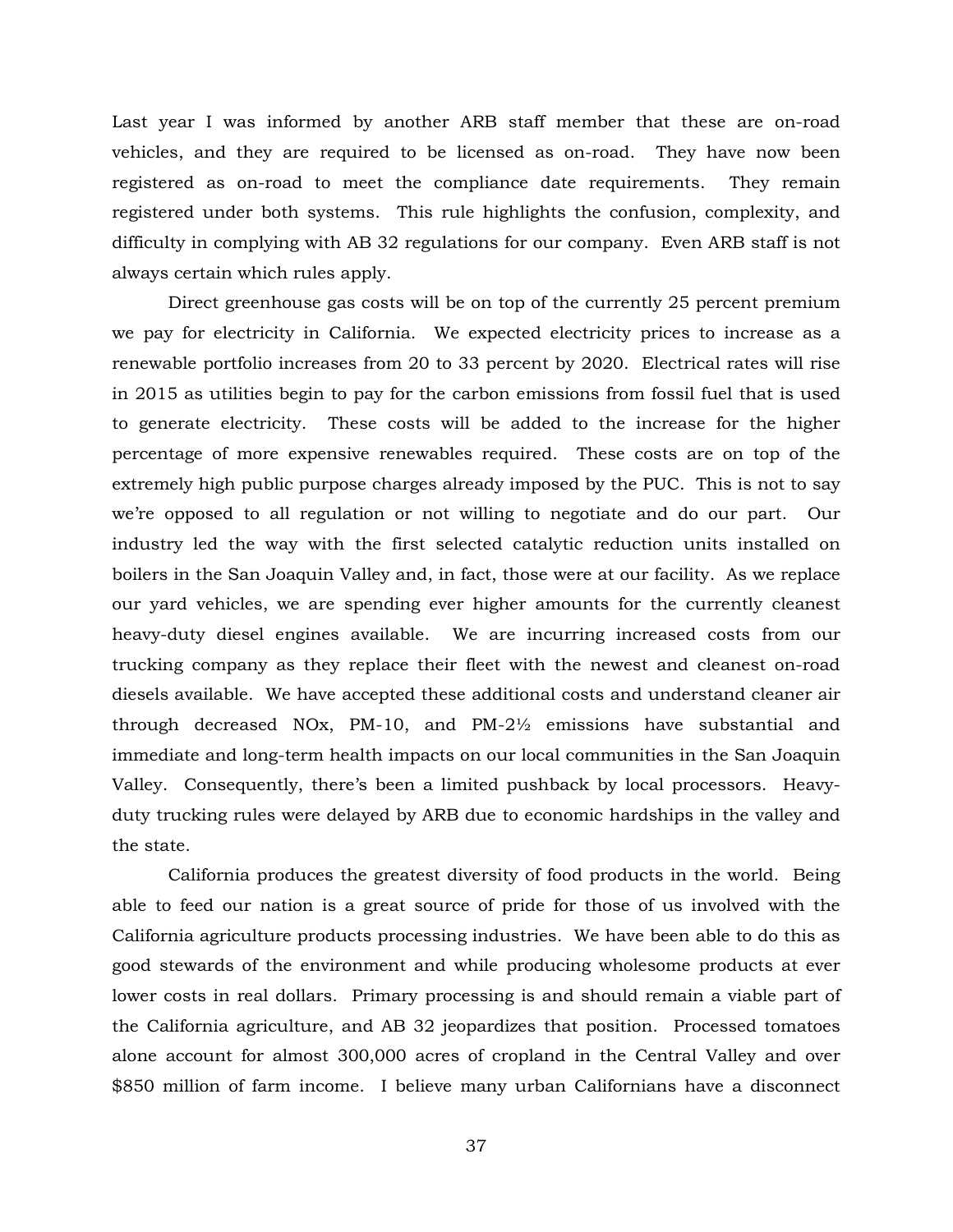with where their food comes from. We all know it comes from the fertile valleys that we call home, not just the local Safeway. I prefer it come from the fertile fields of California and not China or another distant country.

AB 32 is a local solution to a global problem. It ignores the overall principle that the lowest carbon footprint plant should not be penalized for being located in California. The current regulatory framework may favor producers located in China or other countries burning coal and emitting high levels of mercury and lead into the environment.

In summary, the food processing sector should be exempted from greenhouse gas regulation, especially primary processing. Primary processing has a direct linkage to agriculture production that cannot be separated. The accumulative cost of AB 32 regulation through higher diesel fuel costs and electricity costs will have a negative impact on our cost structure. These financial impacts alone will reduce our ability to be competitive with other processors in China and Europe. When the full impact of greenhouse gas allocation credit costs begin to increase in 2015 and beyond, we believe our industry will not be competitive in the world market. At a minimum, our industry should receive 100 percent allocation until the product benchmark system could be established. Furthermore, reevaluation of the leakage study of our industry should be conducted by an independent third party with selection input from the food industry. Energy deregulation a decade ago had serious negative unintended consequences for the state of California that we're still paying for. I believe AB 32 with the rush to implementation has the potential for extremely serious unintended negative consequences, especially for California agriculture and primary processing.

And again, thank you for the opportunity to speak with you.

**SENATOR CANNELLA:** Tim, thank you. That was a great testimony; a lot of information, so I'm just going to try to glob onto a bit of it. So 2008, 2010 analysis was done, data was collected, and the goal is to reduce down from that level. And you're saying that's great if you were static at that time; however, we have grown and tried to meet the market and employ and all these things, so are you actually being penalized because of that?

**MR. DURHAM:** We installed an additional \$15 million worth of equipment with the idea that eventually we would be able to grow the business. And when we're ready to grow that business … And it did allow us to become more efficient in one of our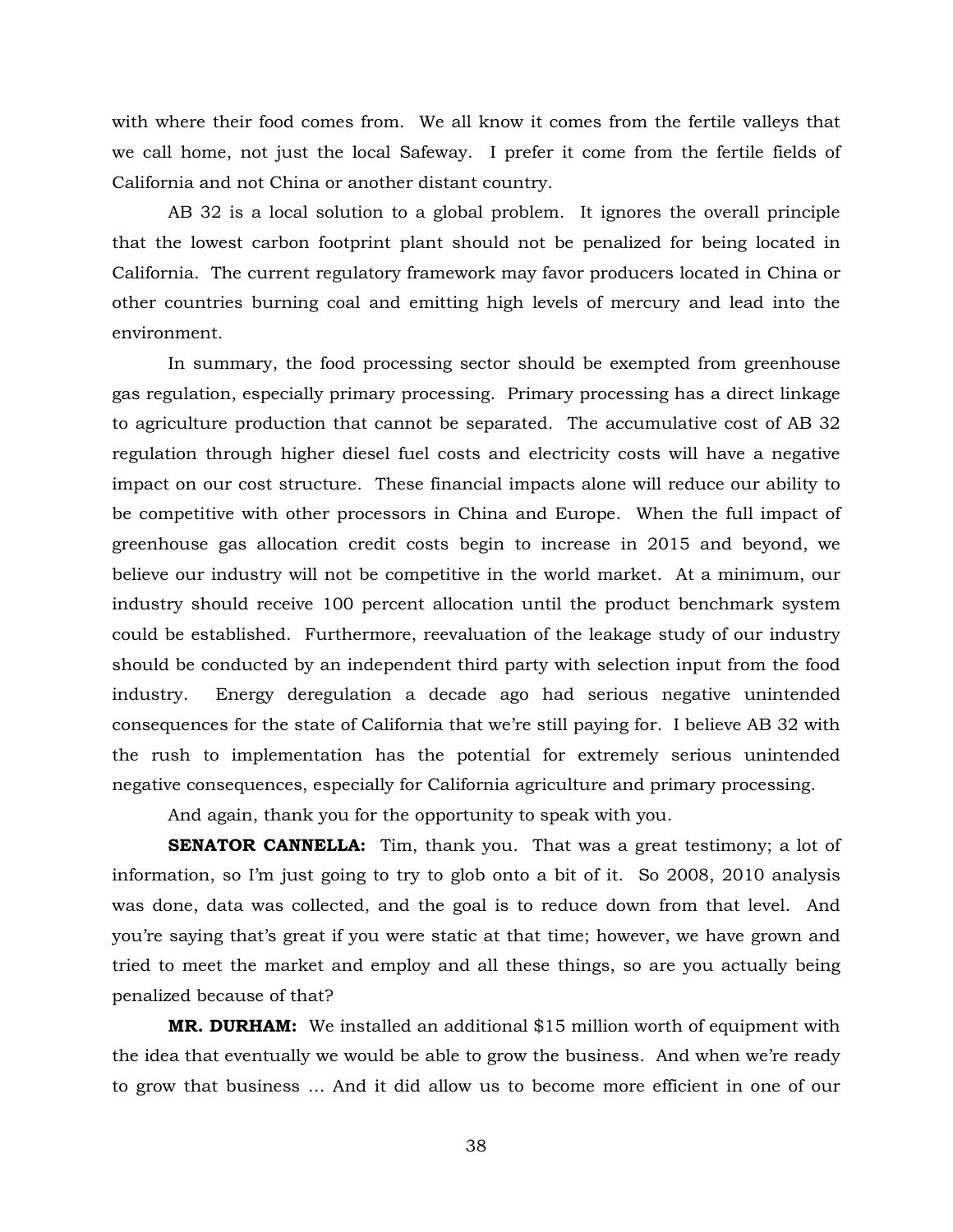facilities. But we have not used more gas on an annual basis, so consequently, we will be penalized when we make full use of that equipment.

**SENATOR CANNELLA:** So does this, the process that we're going now to, Capand-Trade, does it deincentivize people from growing? I mean, if the goal is to reduce, yet one industry is growing, is that a problem?

**MR. DURHAM:** I think there are two sides to it. One is that it can be a disincentive to grow if we do not have a product-based standard. So under an energybased allocation only, there is a disincentive.

**SENATOR CANNELLA:** They're just measuring the energy you're using?

**MR. DURHAM:** Exactly.

**SENATOR CANNELLA:** And that's the approach that ARB is going down—just energy use only?

**MR. DURHAM:** That is what they have in place for our industry today, yes.

**SENATOR CANNELLA:** And how would you like to have it? You said productbased and what does that mean?

**MR. DURHAM:** We have been promised a product-based allocation where depending on how many tons we process or pounds we produce we would then be allocated the energy. That process, however, doesn't take into account what happens if we run fewer days a year, where we will not be as efficient if we're suddenly rained out or if there's just a bad weather year. So there are a lot of vagaries in agriculture that we cannot control that could have an impact on that system as well.

**SENATOR CANNELLA:** I've also heard complaints that ARB—and look, this is very complicated. I'm not being critical of ARB—but they're oversimplifying the calculations to try to estimate the amount of energy use. Have you seen that? I mean, they're simplifying a very complex process.

**MR. DURHAM:** I think that, yes, overall they're trying to make it as simple what they feel is as simple as they can. I think that Assemblyman Alejo had a very good point: Just as when we were being regulated for NOx reductions by the Air District in the valley, none of their regulators had ever seen a plant. My guess is that very few regulators at ARB have ever seen or understand agriculture.

**SENATOR CANNELLA:** And so, is the industry continuing to work with ARB or has ARB said that, at this point said, "We're done, we're moving forward, that's it?"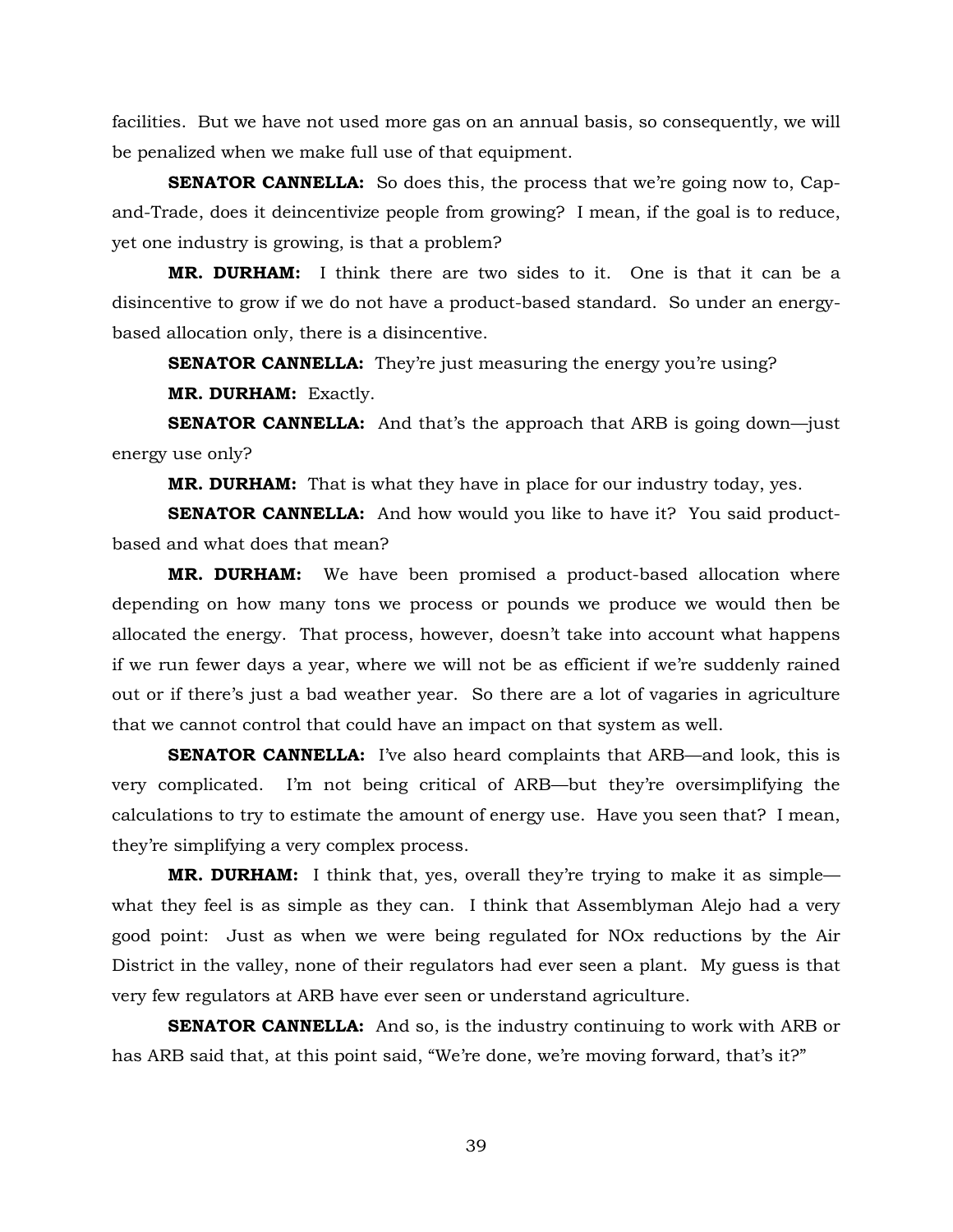**MR. DURHAM:** With regard to the product-based standard, we are working with them on that. They have …

**SENATOR CANNELLA:** You're still open to that?

**MR. DURHAM:** Yes. And ARB has a contract let with a consulting firm to develop a product-based standard for us.

**SENATOR CANNELLA:** Have you noticed ... I mean, we have a new administration now—the same kind of players as far as ARB, but a new administration. And my experience with the governor, he's very open to solutions. You know, he's a very thoughtful person, wants to dig into the details. Have you noticed a change in the way you're being dealt with since this new administration has come into office?

**MR. DURHAM:** I have not, no. I think that in general, because we only represent 6 percent of the total greenhouse gas that's being regulated, we're very small, so it's much easier, I'm sure, for ARB to regulate a refinery or regulate a cement kiln than it is to regulate a multitude of smaller processors that are on the threshold of the size that they are regulating.

**SENATOR CANNELLA:** Now some of the tomato growers that I know, and obviously there's a lot where I live, which is in the Central Valley, they say, "Look, if we don't have food processors we're out of business." How far can you truck tomatoes and still have them processed without them spoiling?

**MR. DURHAM:** We can't quite truck them to Nevada yet.

**SENATOR CANNELLA:** So it's a real deal; processors go out of business; that is out of business as well?

**MR. DURHAM:** Well, I definitely see that at this point I don't think any of the processors, and certainly we would not be willing to invest money in our plants for fear that we could in fact be obsolete in five years. We could be facing a situation where we're either obsolete or half of our processors are going to be out of business because any international markets are no longer going to be available to us. Thirty percent of our crop currently is being exported. That's a big increase over the past ten years. We think California is the best place in the world to grow processing tomatoes and that is in jeopardy. Those jobs are in jeopardy. Our businesses are on the line.

**SENATOR CANNELLA:** Just because you'll be at a competitive disadvantage by way of China and other emerging markets?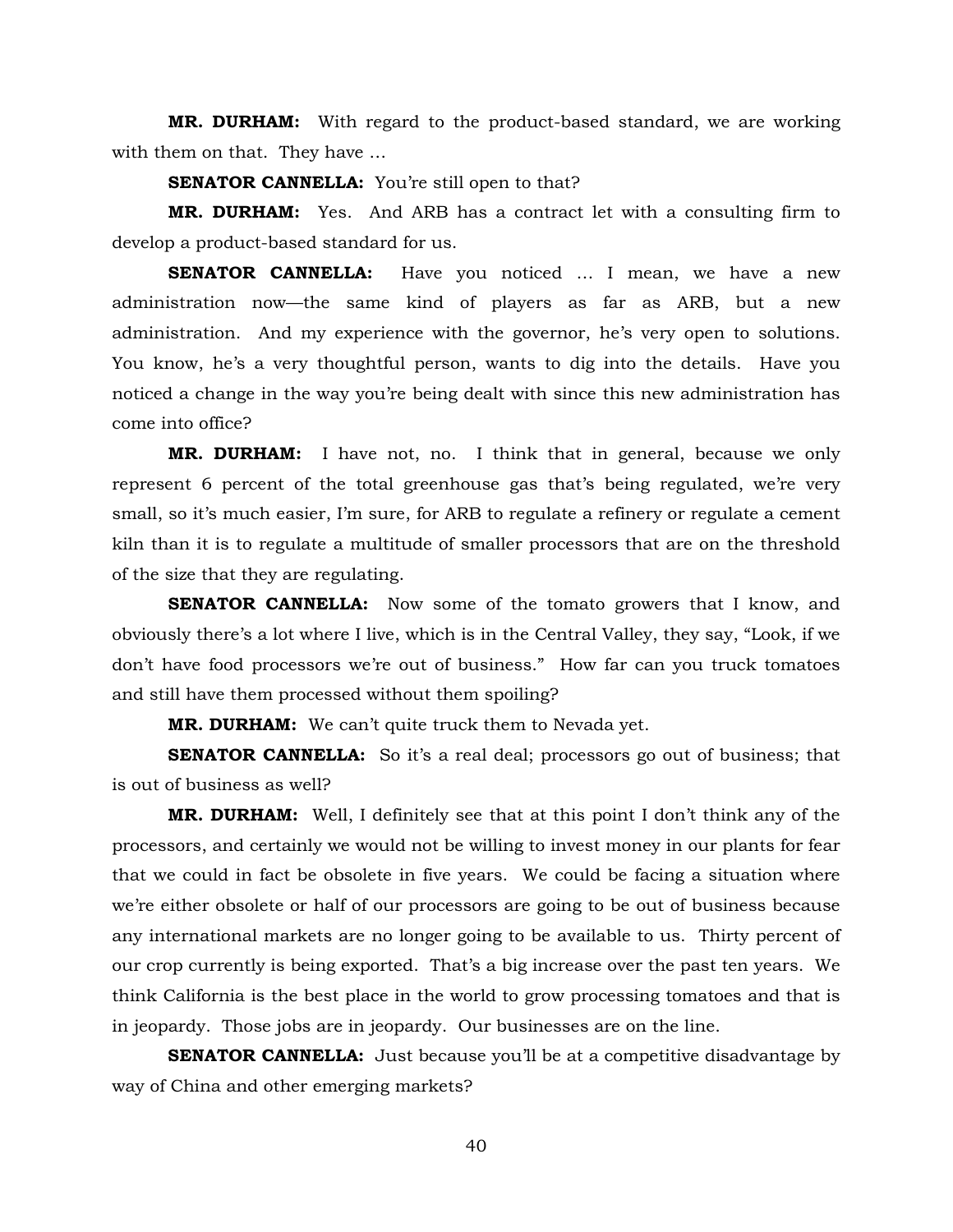**MR. DURHAM:** We will be at a competitive disadvantage, yes.

**SENATOR CANNELLA:** Have you done a study on what the percentage difference is to do business? I mean, China it \_\_\_\_\_\_ cost anything, and obviously they would have to ship it to us, so there are additional costs. I mean, what is the point where it just doesn't—you can't do it anymore? You said \$2 million just to your facility alone.

**MR. DURHAM:** Well, I can tell you that I entered in the industry in 1981. We are selling product today for less per pound than we were in 1981 and that is on an actual per pound basis. So you can imagine that on a relative basis, given inflation, it is significantly cheaper today. If we have costs much above where we are at today, we can no longer deliver into other countries at the rate that we do currently. And truthfully, right now, the industry itself is overcommitted, oversupplied, and we're all losing money.

**SENATOR CANNELLA:** That's not good. Only government can lose money and still go on. So just to summarize:

- You'd like product-based standard; that would be helpful and ARB is working with you on that.
- Reevaluate the leakage study; I've heard that as well. I think you're a high risk.
- And then, 100 percent allocation, not less than that. That sounds like what you want. I think we can agree on that today. I'm not sure we can work that out today.

Look, it's great that you're here. It obviously shows that you want to work through these issues. So this is the first step. The next step is to work with you to try to remedy all these, and I look forward to that as well.

Alright, thank you for coming all the way over here. I really appreciate it. We'll see each other in traffic on the way home.

**MR. DURHAM:** Thank you, Senator.

**SENATOR CANNELLA:** Alright, next, Mona Shulman, Vice President and General Counsel, Pacific Coast Producers. So thank you for being here.

**MS. MONA SHULMAN:** Yes, thank you, Chairman Cannella. I appreciate the time and attention to this issue today. I'm with Pacific Coast Producers. We're a grower-owned co-op as well. And we have about 160 grower-owners that grow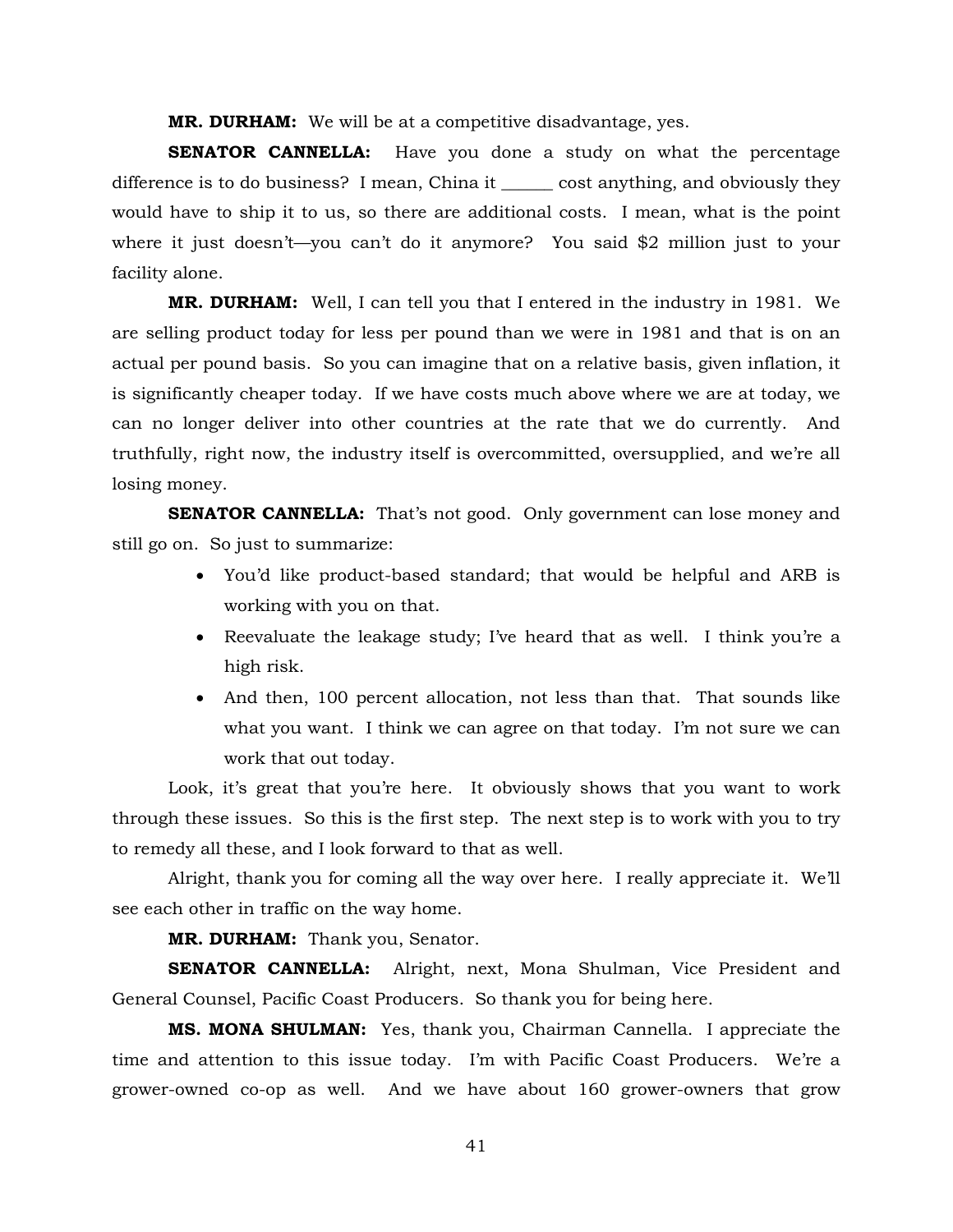peaches, pears, grapes, and tomatoes, all in the Central Valley. Most of our growers are … well, all of our growers are family farming operations. We produce private label products—primarily canned. We sell more than 70 percent of our products east of the Mississippi, so most of our products leave California. We have three processing plants; one up in Butte County, one in Yolo County, and one in San Joaquin County. Two of them are fruit plants that will fall under the 10- to 25,000 range that will be affected once the 2015 natural gas is brought into the Cap-and-Trade program. Our third facility is in Yolo County. It's a tomato facility, and it is over the 25,000 benchmark, so we'll be in the program when it starts—as it starts.

I don't want to repeat everything that the two people ahead of me testified to, but I would echo everything that they said. And I just wanted to make a couple of additional points.

Not too long ago, the tomato industry in California was 6 million tons—20 years ago—and now the state produces 12 million tons of tomatoes a year. So along with that, the population of the world has increased. And I don't want to get lost in the analysis of, "Oh, we're concerned about our costs and product benchmarks," the fact that, you know, this is the food supply. We supply products to people across the nation. And hopefully, someday we can get back to exporting products as well.

As Tim noted, China has very rapidly increased from tomato production of zero to 6 million within under a decade, so there's some very real competitive threats out there as far as the economy is going. And I would submit that there are some economic activities that might be more important than others; and food processing, I would argue, goes in the important category as far as society goes.

So, you know, just to make a couple of follow-up points on some of the discussion. With regard to the energy benchmark versus the product benchmark issue: I do believe that CARB has the goal of helping us out with the product benchmark, but I do have a couple of questions. The first is, right now in the regulation is the energy-based benchmark, so presumably we're going to start the program with an energy-based benchmark in January, because even if CARB works with us in good faith because they think this will be better for us, that product benchmark is not going to be ready. So after the program starts, after we start in the energy-based benchmark, at what point are we going to switch to a product-based benchmark, and how is that going to affect people in the program? And one of the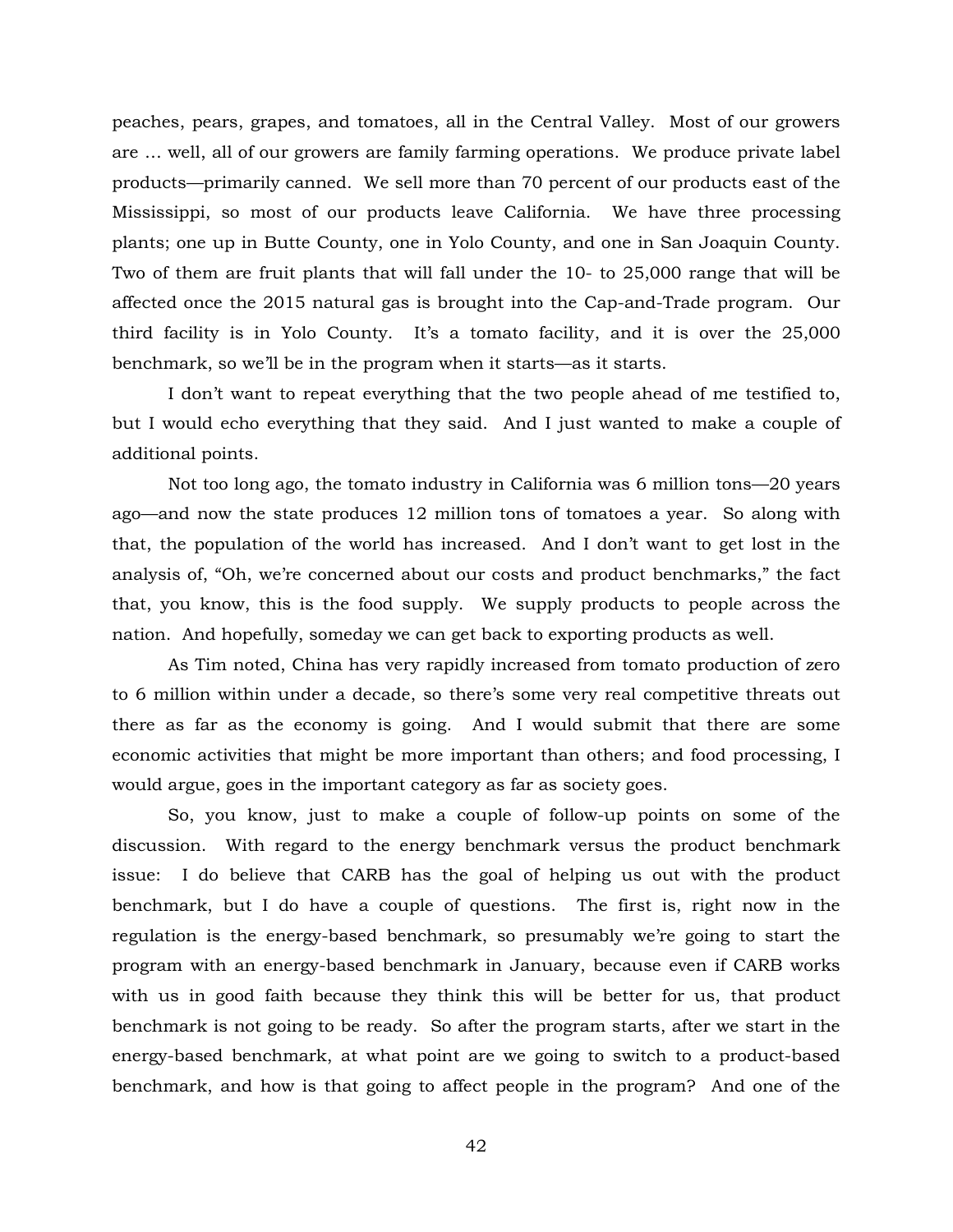things you hear is businesses hate uncertainty. To me, that's a pretty large uncertainty out there. How do you plan around an energy benchmark and yet, at some point, you might switch to a product-based benchmark? Even if it's better, it's still a big change, and you don't know when that's going to occur or how.

Another question I have with regard to even if we were able to switch to the product-based benchmark, which theoretically says we're going to issue allowances based on how much you produce, so theoretically as you produce more you're going to get more allowances. Well, as that cap declines, how are they going to continue to issue more allowances as we increase our production that don't conflict with that declining cap? So to me, there's still a lot of uncertainty about the product-based benchmark.

And the market itself … We're a mid-sized company, we're called and we're told. But we don't have the staff, as you've noted, to compete with PG&E in the marketplace, and so, we're already getting phone calls from traders and brokers, and frankly, that just makes me cringe because I don't know. I mean, I don't manage my own 401(k) because I don't have the time to be out there understanding those things. I have other jobs to do. And so, competing in the marketplace against some of the big players is a big concern to us.

And I know CARB has said—and again, I'm sure their goal is laudable—to have some controls in there to prevent market regulation, but I wonder if some of the controls they're putting in there to prevent market manipulation are going to work against the market and make it unsuccessful? Because if you don't have a liquid market, how are you going to get participants in there to play in that market. So I don't know that those questions are adequately answered.

I think for us the bottom line is, you know, technology and physics limit our ability to reduce emissions. And so, we will be thrown into the market of buying allowances which will increase costs on us. And in our competitive marketplace, it remains a big question mark as to how much and whether we'll be able to tolerate those increases.

And on your point of what we've done for reductions and getting credit for that: you know, as our products are distributed nationwide, we have taken, as a company, great strides to switch from truck transportation to rail transportation and taking our products to the East Coast because that's where more of them are sold, and we have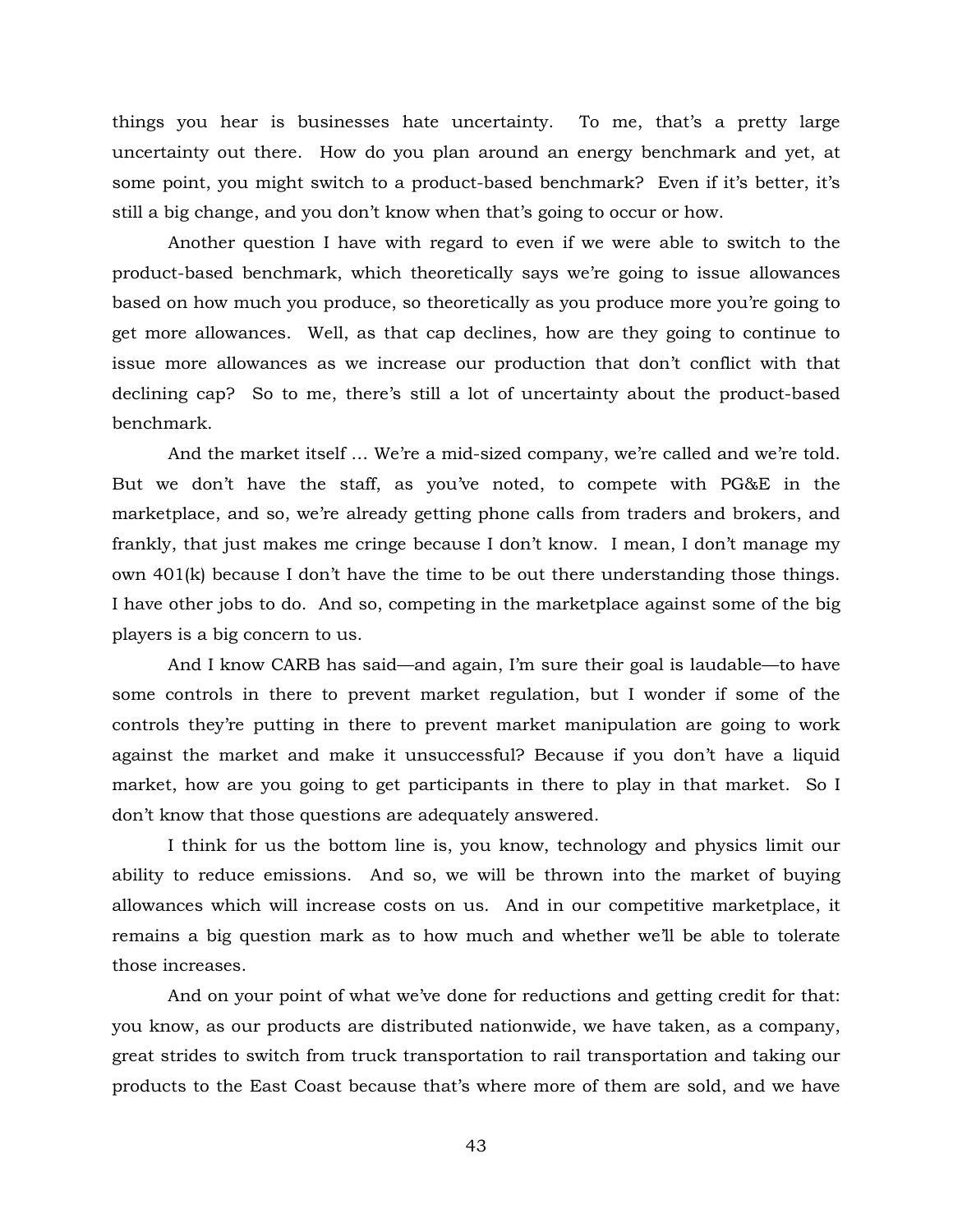achieved significant emissions reductions by switching to rail transportation. We moved our tomato production from San Joaquin County to Yolo County because our tomato growers are in Yolo County and so that significantly reduced our carbon footprint as a company as a whole, but, you know, none of that counts with respect to AB 32. So we as a company, because of costs, reduce emissions, and yet in the area where we're limited by technology and science, we're going to get hit hard.

So those are just the follow-up points I wanted to make. And I'd be happy to answer any questions if you have any.

**SENATOR CANNELLA:** I don't have any more questions. Thank you very much.

**MS. SHULMAN:** Thank you.

**SENATOR CANNELLA:** Dr. Cliff, would you mind coming up just to address a couple of points? So let's talk about, just briefly—and we want to get to the next panel—but product-based versus energy-based. I mean, I think they're making good sense. What do you think about that?

**DR. CLIFF:** We'd absolutely like to move towards product-based. That was our goal last year, and we're working with the industry to try and do that. I think last year there were a lot of challenges trying to, of course, get things quickly. Once you have a regulation, you've got this year to finalize it, and the industry still has some questions about how that works. What we need from them is data. In order to get those data, they need to be comfortable with how they're being used and where they end up. And as we marched along towards adoption of the regulation, we wanted to make sure that there was some regulatory certainty, so there is an approach in there that we think works for them.

**SENATOR CANNELLA:** Are you mandated by date certain to have this in place or is it just of your own kind of internal goal to hit this date?

**DR. CLIFF:** Sorry. So under OAL you have one year to complete a regulation from when the initial notice goes out. So that's the year that I'm speaking of—once the proceeding was open. So when it was closed, we have an approach in there that we believe works for them—this energy-based approach and that works well for most. For those who have grown and in some cases expect to grow significantly over the next few years, a product-based approach would be much better for them. In general, it would be better for the entire industry. The diverse array of products that they make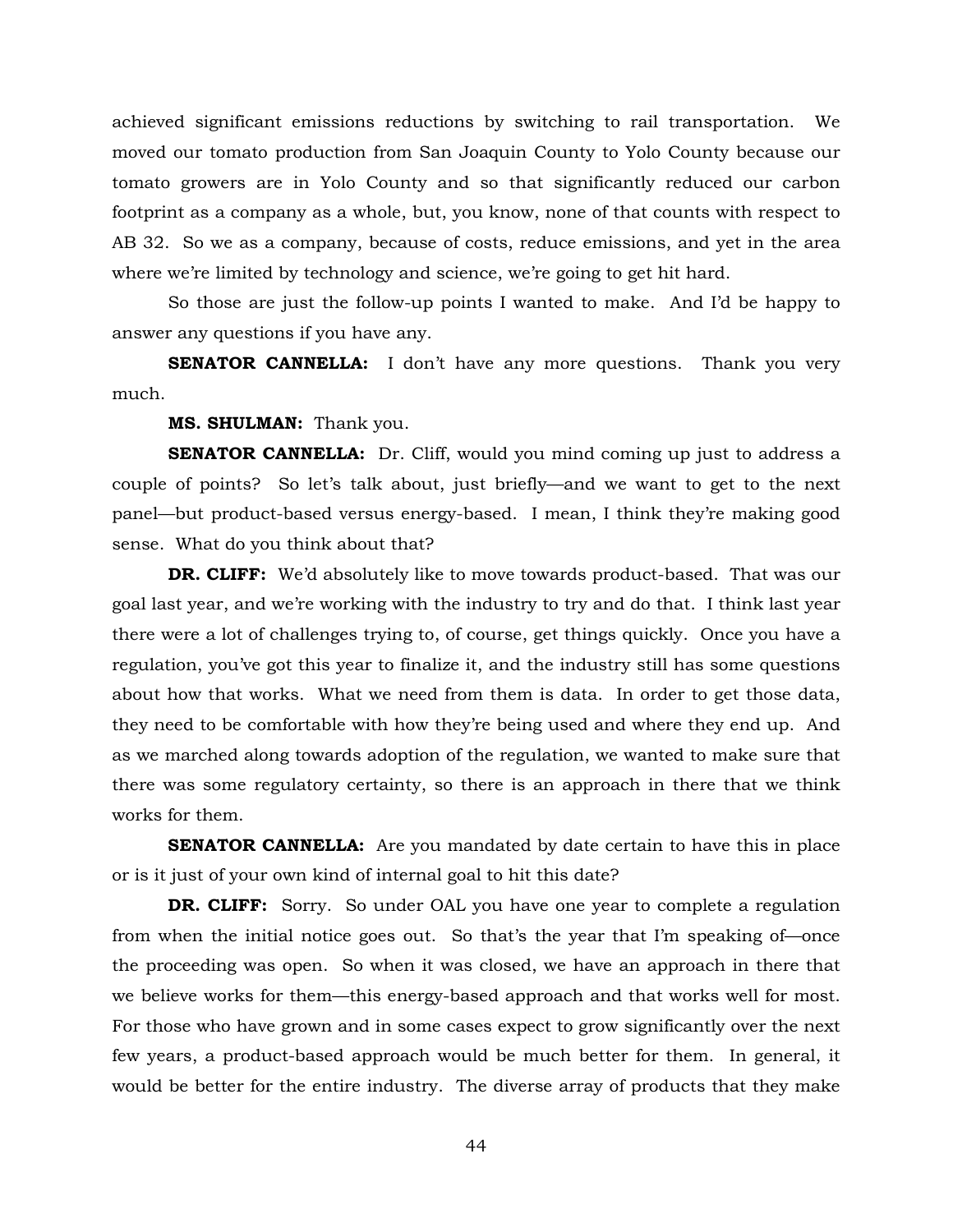makes sort of picking which products to benchmark a little more challenging, so that's where we're looking to the industry to help us understand what products make sense to benchmark; get us the data. We've got a contractor in place, as Tim mentioned, and we're ready to move on that. How quickly we can do that is a little bit of give-andtake between us and the industry. We need the data to do it. We can take recommendations for changes back to the board. I don't think that starting in 2013 is necessarily a large hurdle. We can, in the regulation, ensure that we go back to the beginning of 2013 if that's necessary. We understand this provides uncertainty, and the industry doesn't like that uncertainty, that's why we finalized the regulation with an approach we felt was workable for the industry.

**SENATOR CANNELLA:** Now as far as the reevaluate of the leakage study, medium versus … I mean, that's pretty scary. First of all, I want no businesses to go out of business, so understand that. But a concrete business, if it goes out of business, that's bad because people lose their jobs. But if a processing facility closes, it's bad as well because now all those farmers have no place to take their product. I mean, at some point are you looking at the burden that's being placed on these and the fact that, yeah, they may not go to Nevada, they may just go out of business?

**DR. CLIFF:** Right. So the analysis that we did looked at two different things. One is how much would this compliance cost be on sort of a unit of production? That's what we call emissions intensity. For food processors it's relatively low. We rely heavily on that because trade data are difficult to understand. The second part of the equation is how subject to competitiveness disadvantage are you in a global marketplace? That's what this study that we're working on with universities in California are trying to get research on on the ground. That's what that would look at. So I can tell you, "Oh, okay, the expected cost on a can of tomatoes is less than a tenth of a cent." What I need to know is, is that less than a tenth of a cent a knife edge where suddenly a company …

#### SENATOR CANNELLA:

**DR. CLIFF:** Right. And that's the data that we're trying to get. So in working with the industry and working with these researchers, we'll be able to get that. At the outset of the program, we start with this 100 percent of the benchmark as the free allocation for all producers; cement plants, refineries, and food processors. So it's in 2015 when the allocation starts to fall off that we would need to make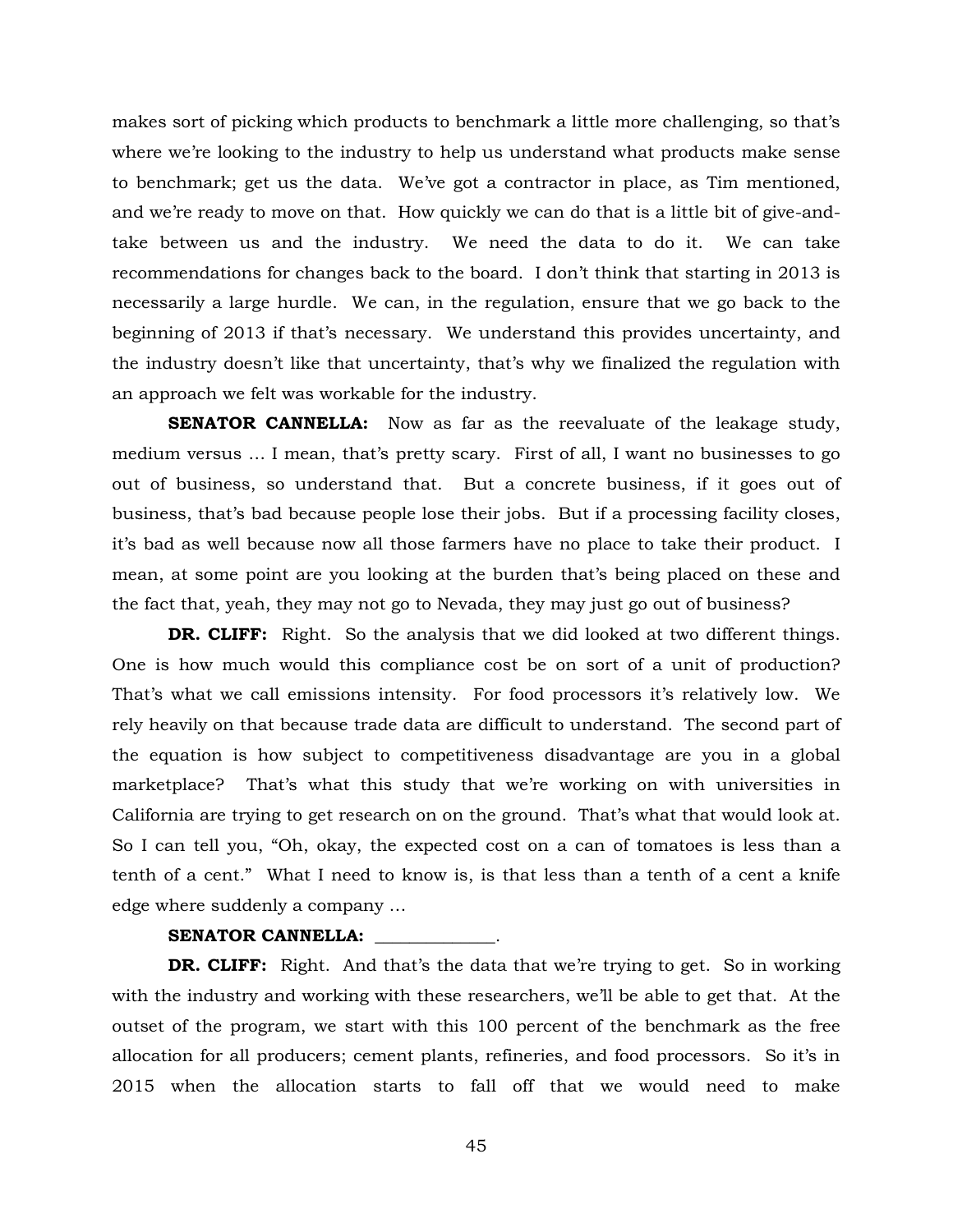recommendations to our board to change if, indeed, we believe that their competitive disadvantage would be significant under this regulation.

**SENATOR CANNELLA:** So it was stated earlier that the plant out of Los Banos was not going to get 100 percent allocation. How do you deal with that?

**DR. CLIFF:** Well, the way the allocation works is it's 100 percent of a benchmark, so that benchmark is based on a standard. That standard is something that's relatively efficient, but it's at a point which most of the industry will actually be made nearly whole. It's not exactly 100 percent; the cap overall declines. So if one industry … it's a zero sum game. So if one industry were to have more than, you know, at 100 percent while the cap's declining, that means you're taking it away from somebody else. So we're not trying to pick winners in that way; we're looking at who's an efficient producer within a sector and then allocating based on that sort of approach. So in every industry there are producers who are made whole.

**SENATOR CANNELLA:** Now, just one last question and then I'll let you go. So this open auction process, I mean, that's concerning to me. I know it's supposedly free market. I don't think that it is. But if you look at, like, the energy deregulation and Enron and how the market was manipulated, have you considered making it a closed process where it's just the stakeholders, the people that are affected? They're the ones buying the allocations rather than opening it up to outside investors? I mean, aren't you concerned about the manipulation that could occur because of that?

**DR. CLIFF:** That concern has been brought to us. The best way that I can explain this is that Morgan Stanley is a large electricity trader in California, so they're a covered entity. So distinguishing between a trader—somebody who you might recognize readily as a market, sort of, trader like Morgan Stanley—and somebody who is like a food processor—somebody you know is on the ground and has emissions at their facility—distinguishing between them is very difficult, and so you can't really limit the program to traders and covered entities and others because it's really easy to become a covered entity as a trader if that's, indeed, your goal. As well, this liquidity that Mona mentioned is really important, and traders are specifically in a market because they're incentivized by making a buck. So when the price gets to the point where they're willing to sell, those allowances then come back on the market. So having the broadest possible participation should benefit the market from that standpoint.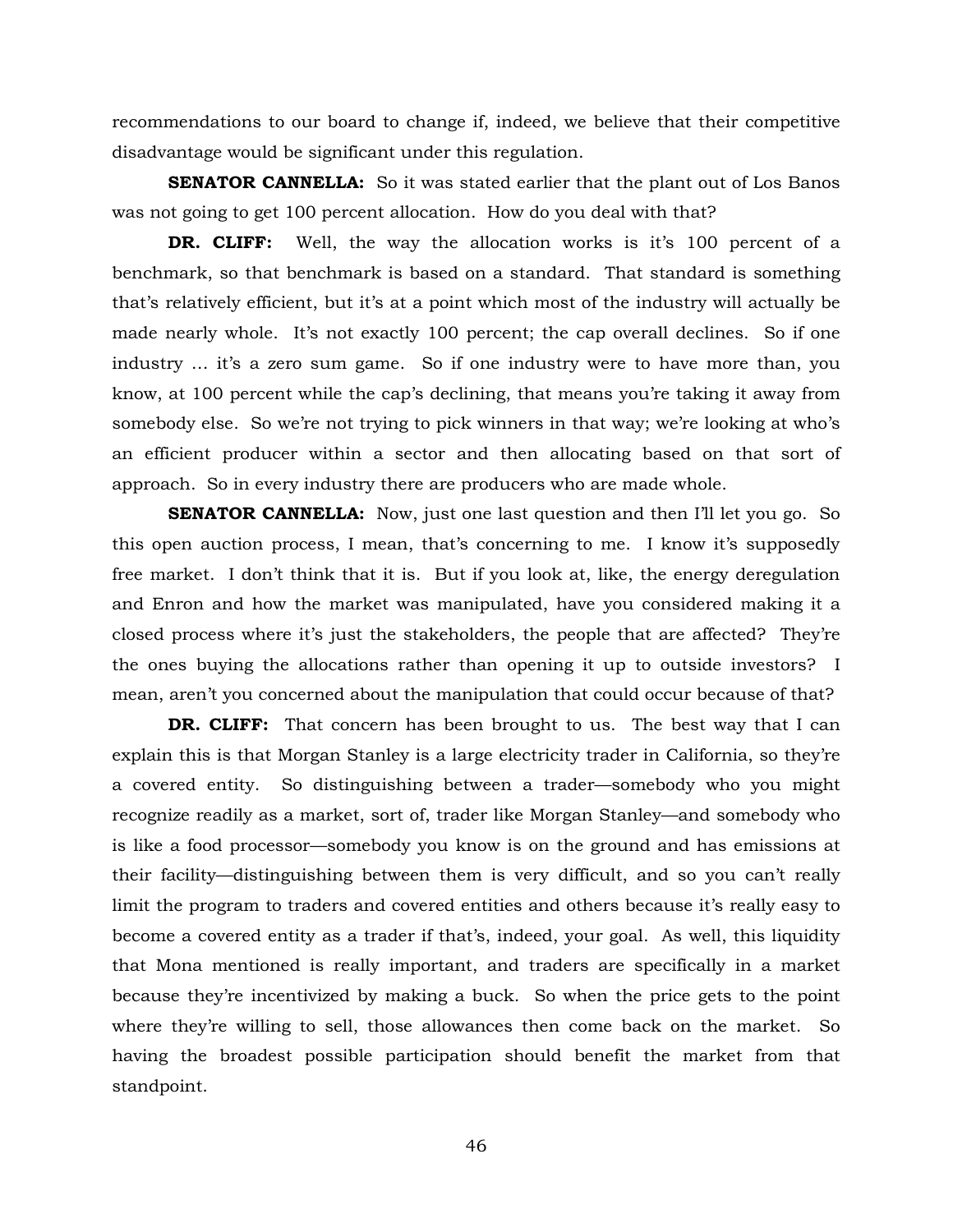**SENATOR CANNELLA:** Maybe raise the cost. I don't know if it will benefit the people that are trying to just make their product.

**DR. CLIFF:** It shouldn't raise the cost. The cost is set by what those who emit are willing to pay for allowances, right? If you're willing to emit …

**SENATOR CANNELLA:** They're a captive audience though. They have to ... If they want to continue operating, they have to buy these things. The processors, they've already invested millions of dollars, and they're at the end of what technology can offer, but they still want to operate and they want to grow. Now they're a captive market to buy this stuff, so I don't see how it's beneficial to them.

**DR. CLIFF:** Well, again, everyone is trying to reduce, so everyone in the economy is reducing under AB 32. What this does is ensure that those reductions are at the least cost that we can get them. AB 32 isn't intended to be free. I mean, we understand that there's going to be cost when we impose environmental requirements on any business. That's what our economic analysis shows. What we're trying to do is come up with a way that makes sense so that businesses can determine the best way for their business to continue to operate, and we believe this market program does that.

## **SENATOR CANNELLA:** Okay.

**DR. CLIFF:** One thing that I would like to mention: earlier we talked a little bit more about how the allocation works. I think it's really important to understand that we want to see a successful program. California is not the goal here. Obviously, leading the world in trying to develop a broader program is what's really important to us, so we are really interested in working with the industry to make sure that it's a successful program here so that it can be copied and ultimately grow.

**SENATOR CANNELLA:** Who's following so far? Anybody taking that baton and running with it?

**DR. CLIFF:** Well, we are working on a linkage regulation with some WCI (Western Climate Initiative) partners.

## **SENATOR CANNELLA:** Western what?

**DR. CLIFF:** Western Climate Initiative. So Quebec, for example, has a regulation that's very similar to ours. And there is a program on the East Coast known as the Regional Greenhouse Gas Initiative, and as they do their program review for the future, I think there's potential for developing a broader program as a result.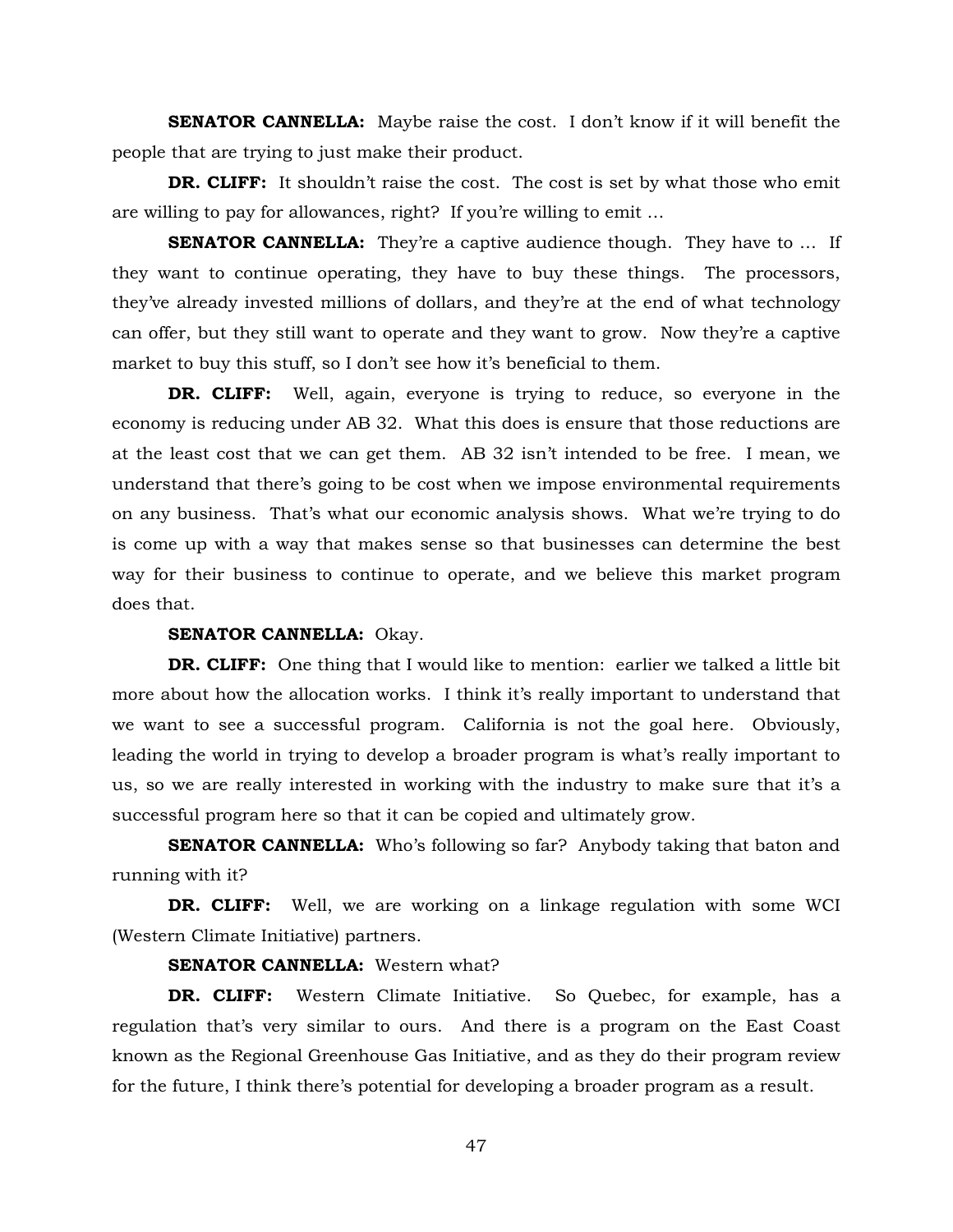**SENATOR CANNELLA:** Yeah. Well, do the Cap-and-Trade program. Just so you know, and I'm sure you understand this, people will make money from adding additional cost to business. So these investors come in, they want to make money; and so they're going to hold out until such time as they make money, and it gets passed on to the businesses who, as you know—you're a smart guy, you're studying this issue—some of them are on the brink. They're barely holding on. So we've got to continue to work with industry who, for the most part, care about the environment; they care about our state. They want to do what's right, but at some point, they just can't do it anymore.

**DR. CLIFF:** We're committed to working with them.

**SENATOR CANNELLA:** Okay. Thank you very much. Thanks for your time.

**DR. CLIFF:** Thank you.

**SENATOR CANNELLA:** Alright. Now we're going to move on to a different subject: The Draft Agriculture Order impacts on agriculture. So we've got Michael Thomas, Assistant Executive Officer, Central Coast Regional Water Quality Control Board. And so, Mr. Thomas, thank you for being here. I just want you to know I spent most of my time just trying to understand this issue, so I look forward to your testimony and asking some questions.

**MR. MICHAEL THOMAS:** Good. Thanks for inviting me. I appreciate being here.

Listening to the speakers today reminded me of the annual meeting of the Farm Bureau in Monterey last year that I went to. I gave a presentation about our draft order that we were proposing to our board, and most of the comments that I heard were about multiple regulations from multiple agencies. Actually, they weren't about our order; they were about the state of regulations in California and the frustration that they were experiencing. And it reminded me of former Governor Schwarzenegger's panel that he put together and the report that they produced. This blue ribbon panel, the California Performance Review, which described the current state of California and the 340-plus boards and commissions that were implementing regulations, that often overlap and create this frustration; and they had suggestions for how to deal with that.

I think the problem is real—overlapping regulations—and I think it is something that we should be looking at, the state of California should be looking at.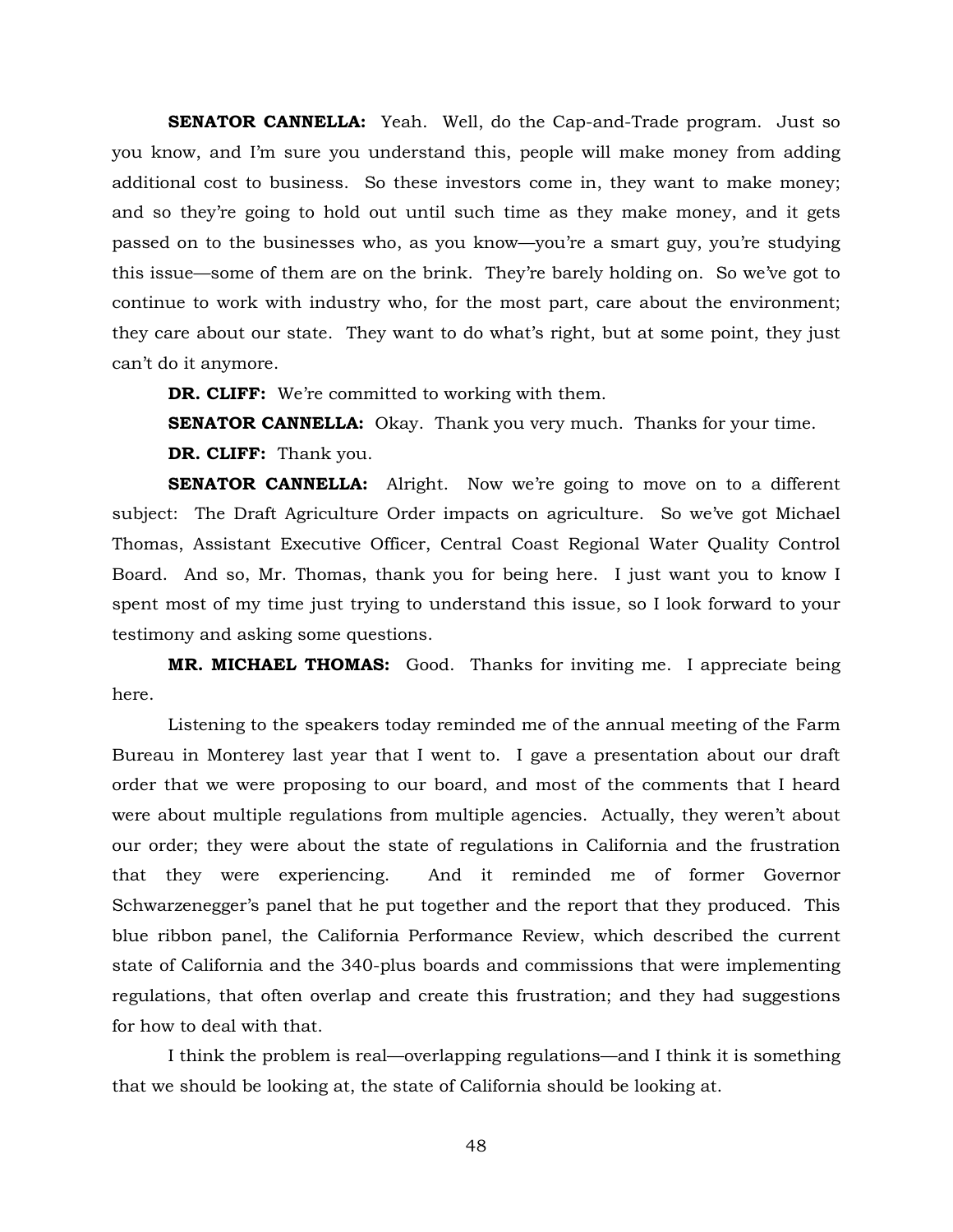In our little corner of the state here, agriculture is our largest industry. It's a major industry on the Central Coast—\$6 billion a year. It's also the foundation of our culture, so it's beyond just being business. We're aware of that. And we also have another issue. In 1988, a report was written for the County of Monterey. And it stated that the biggest threat to the agriculture industry in this area was the pollution that was being discharged, increasing the amount of pollution, and the pollution of public water supplies in groundwater, mainly groundwater. They were specifically talking about nitrates in groundwater. That was in 1988. That report said if we do not address this problem it is going to grow, and it is going to create an increasing risk to the industry, and the agencies that regulate it are going to have to deal with it. So the cost, the expense is only going to grow.

So fast forward to 2012: we haven't solved the problem, and it's gotten extraordinarily worse. We're dealing with some of the worst pollution problems in the United States right here in the Central Coast. We have surface waters in our area that are toxic and getting worse—right in this area, in the Salinas area, downstream from Salinas. We're required by law to deal with it. There are laws in all the policies of the State Water Board and the Regional Water Boards. All of our regulations, all of our policies require us to act on it and solve this problem. We have to consider other issues, like the economic impact to the industry. We have to consider it in our attempt to solve the pollution problem. We are required to solve the pollution problem.

In February of 2012, we issued a draft order that we felt … I take that back. In February of 2010, two years ago, we issued a draft order that we felt dealt with the magnitude of the problem we were facing. Since that time, we have reduced those requirements extraordinarily. We have met with farmers, individual farmers, and farm organizations and other stakeholders, like water purveyors, municipalities, environmental groups, environmental justice organizations, and individuals. In response to the vast majority of comments from the agricultural industry, we reduced the requirements to a point today where we have a draft order that we're presenting to our board in March. We've reduced those requirements to a point where we know we are going to be challenged on the legality of that order, whether it is legal and appropriate to deal with the pollution problems. We're going to be challenged on it. It will be petitioned before the State Board and will probably end up in court. So what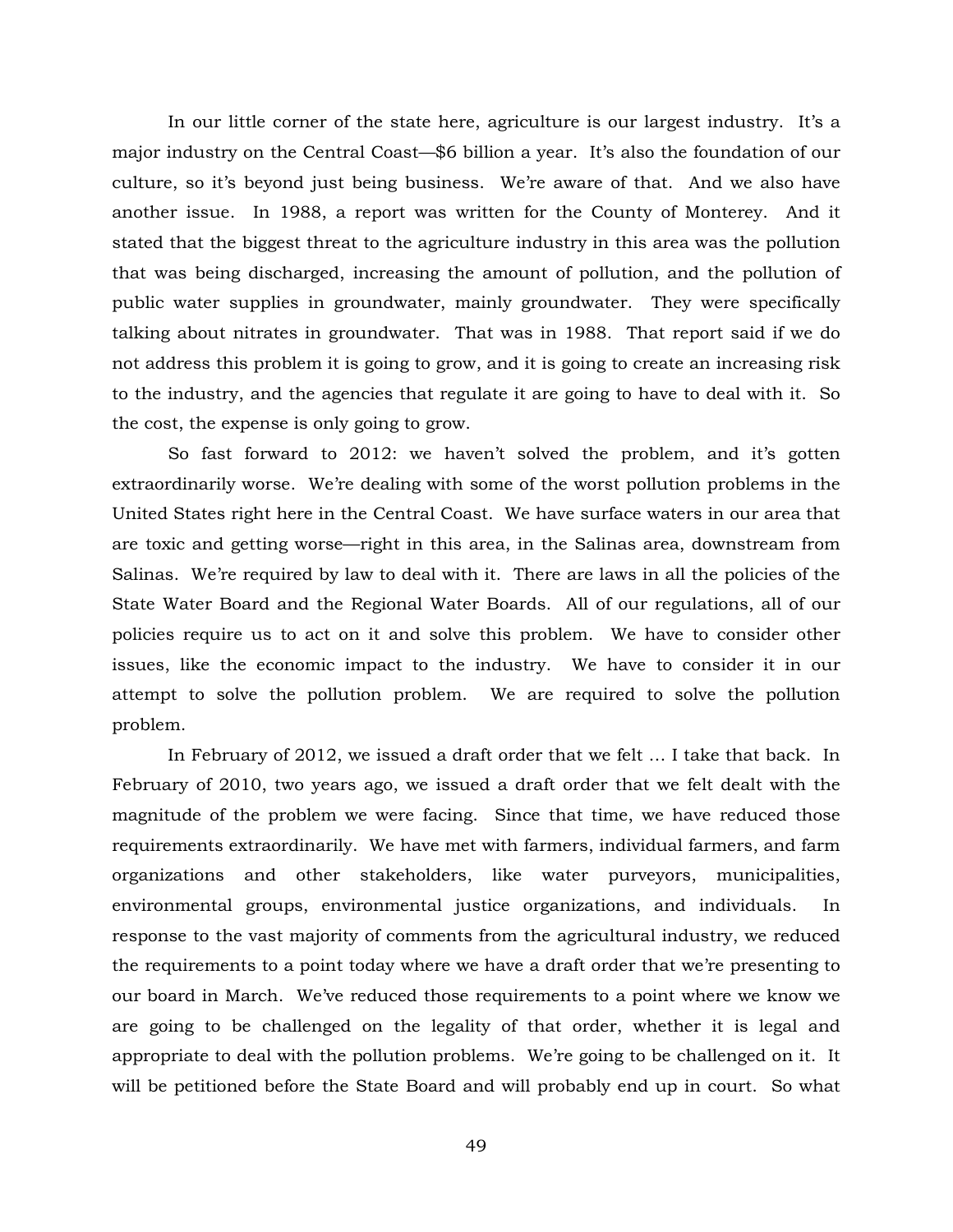we did is in response to many of the requirements we got, especially from small farmers. We created a tiering structure, Tier 1, Tier 2, and Tier 3.

Tier 1 includes the majority of the farmers in our region—55 percent—and the vast majority of small farmers. And the requirements for Tier 1 are among the lowest type of requirements that we issue. They're very similar to the 2004 order that the board adopted with, in some cases, fewer reporting requirements.

Tier 2 is similar to the requirements that the board adopted in 2004 and some additional reporting requirements.

Tier 3 has more-significant requirements. Those discharges in Tier 3, those operations in Tier 3, are those that present the greatest threat to water quality, and they have the greatest requirements. And there will be increased costs for those operations. And they are about 3 percent of the operations in our region.

We've had one of the most … Not one of the most, we have had the most extensive public participation process of anything that has ever been in front of our board with this item. For three-and-a-half years, we have been meeting with stakeholders. We've had over 60 outreach events. We've gotten thousands of letters. We've had multiple workshops in front of our board. We've gone out and done presentations all over our region.

There is a great deal of fear out there. We heard it at our last board meeting, that there's fear about enforcement. There's fear that the water board, because it is a regulatory enforcement agency, that if information is submitted to the board that demonstrates discharge of pollution that the board is going to immediately take enforcement action. It's not reflective of reality. It's not reflective of our history. It's not reflective of how we have dealt with this issue for the past several decades. What we do have to do is establish accountability for dealing with this problem. We have to have information. We have to honor the public trust doctrine that is in the California Constitution. It says we are protecting the public. We have to protect the public. We have to protect their beneficial uses of this water, especially drinking water. We've got to demonstrate it. We can't simply keep talking about it; we actually have to do it.

I have these talking points here that go on for pages, but I'm going to skip them, and I'll just go to your questions.

**SENATOR CANNELLA:** Okay. That's a good idea. Thank you very much for being here. I know that this has been a very contentious issue. And I want you to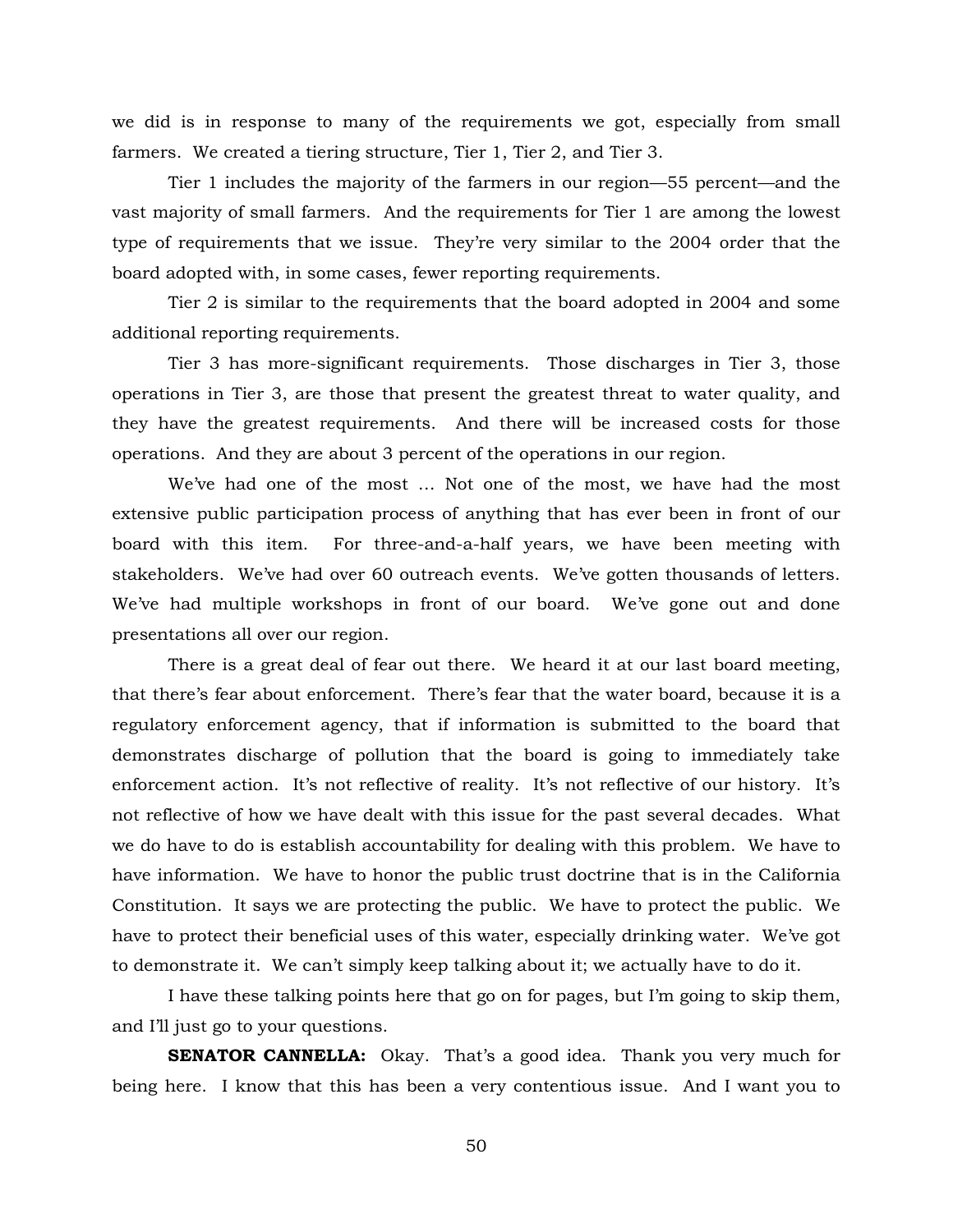know this is really our attempt to try to understand the issues and try to work through them. This is just one group—one agency to another. So thanks for being here.

First, I've been told … Look, I'm trying to dig into this. I'm not a farmer so I'm not nearly as much of an expert as you or some of the others, so if some of these questions seem basic, it's because they are.

**MR. THOMAS:** I caution you that I'm not a farmer, but I think there are some in the audience.

**SENATOR CANNELLA:** So I'm told that where we're going with the current order, if it's implemented, it would be the strictest in the entire state. In fact, the strictest in the entire country. Is that true?

**MR. THOMAS:** I don't think that is true.

**SENATOR CANNELLA:** You don't? Oh, okay.

**MR. THOMAS:** No, I don't. As I mentioned, Tier-1 requirements for 55 percent of the farmers in the region—very similar to the requirements that the board adopted in 2004. And I'm pretty sure we're going to be challenged on those: that they're not appropriate, that they're too lenient.

For the Tier-2, which is about 45 percent of the farmers or a little bit more, their requirements are similar to 2004 with additional reporting.

## **SENATOR CANNELLA:** Okay.

**MR. THOMAS:** For the Tier-3 dischargers, they do have additional requirements. For subsets of those folks in Tier-3, they will have to do enhanced nutrient management, for example, and irrigation management \_\_\_\_\_\_\_\_. And they will have to sample their discharges. And some other agricultural dischargers do have to sample the discharges. They do have to submit reports to their water boards. Dairies, for example, confined animal facilities. So there are examples of other agriculture discharges that have to do this type of work. And we also do not believe that the requirements are overly burdensome. We believe after reading the literature and talking to experts in this, including people in the industry and certified crop experts, that these conditions can be met and they can be done.

**SENATOR CANNELLA:** Okay. So you referenced the 55 percent, Tier-1 and the other number. I read in one of the many reports that approximately 80 percent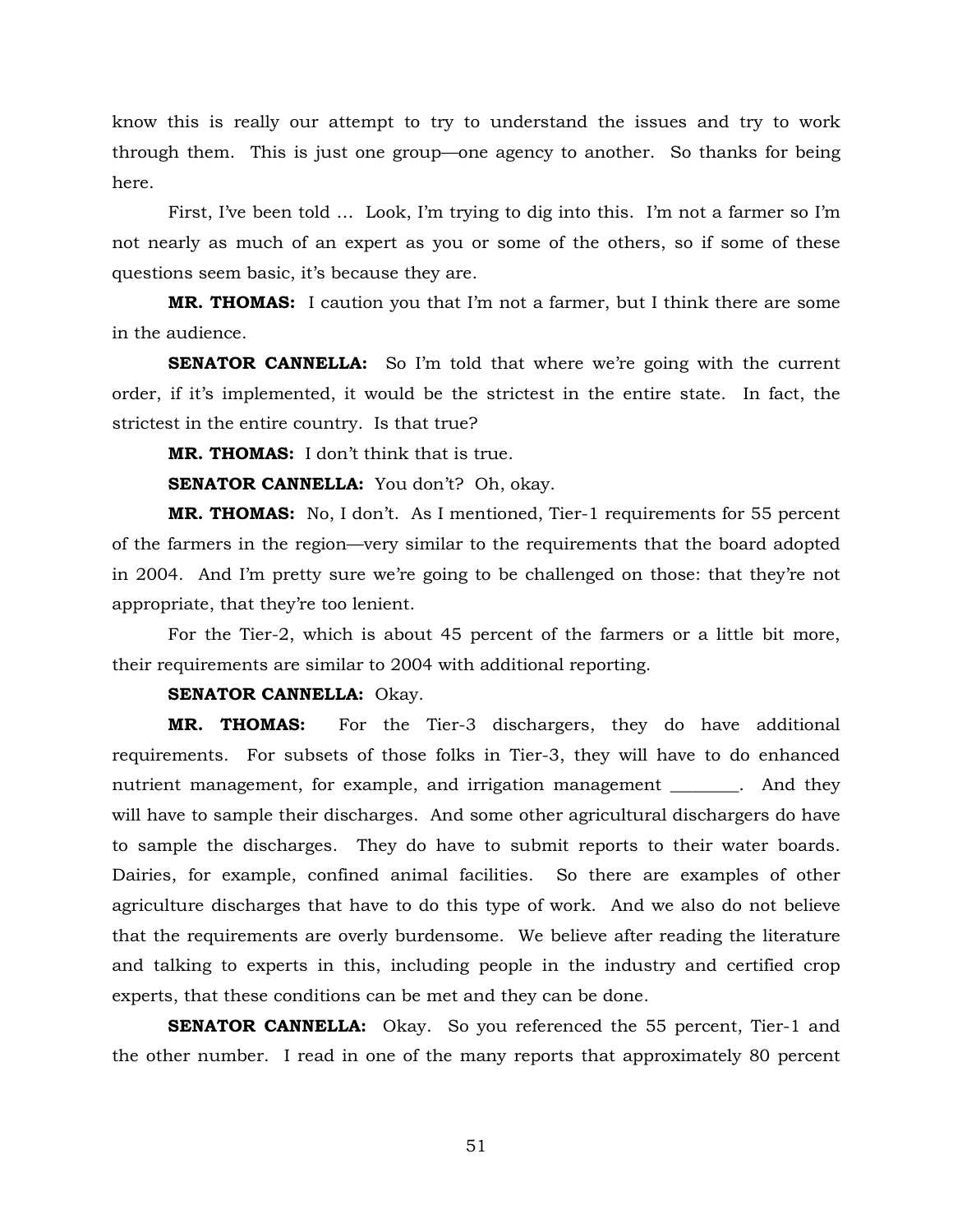would fall into either Tier-1 or Tier-2. My question is, is that 80 percent of the acreage or 80 percent of the farms?

**MR. THOMAS:** It would be over 90 percent of the farms.

**SENATOR CANNELLA:** What about the acreage?

**MR. THOMAS:** The acreage, I can't give you the percentage numbers off the top of my head, but the majority of acreage is in Tier-1 and Tier-2.

**SENATOR CANNELLA:** Because it seems like, you know, you drive down the Salinas Valley and it's incredible, the ag operations. I mean, most of the farms I would say are—a lot of the farms—are over a thousand acres and so that puts them in a new classification. So can you give me an estimate on what the percentage of acreage is? I mean, approximately how much of the acreage would fall into Tier-3?

**MR. THOMAS:** I don't even want to estimate it because I'm afraid I'll be wrong. **SENATOR CANNELLA:** Is it 10 percent or 90 percent?

**MR. THOMAS:** Oh, no, it's much closer to 10 percent than 90.

**SENATOR CANNELLA:** Ten percent of the overall acreage, approximately, would fall into the Tier-3?

**MR. THOMAS:** A small percentage, yes.

**SENATOR CANNELLA:** A small percentage of acreage.

**MR. THOMAS:** The vast majority of operations are in Tier-1 or Tier-2, and the majority of acres—the majority of acreage—is in Tier-1 and Tier-2.

**SENATOR CANNELLA:** Okay. Now I read the 2004 Ag Waiver and that was really groundbreaking, alright. So it's been a progression. First, the problem was identified. Then you start working on it. You work with industry. You come up with a solution. And it seems like the initial program was kind of voluntary. I mean, you get a template off your website for five bucks, and so, it was really kind of, "Come over, let's work together." So that didn't work in your opinion? That wasn't sufficient to remedy the problem?

**MR. THOMAS:** It has not worked, no.

**SENATOR CANNELLA:** Okay. What data suggests that that didn't work? **MR. THOMAS:** All of it.

**SENATOR CANNELLA:** Okay. So are you saying that you took samples from ditches and groundwater and it showed that the problem was getting worse?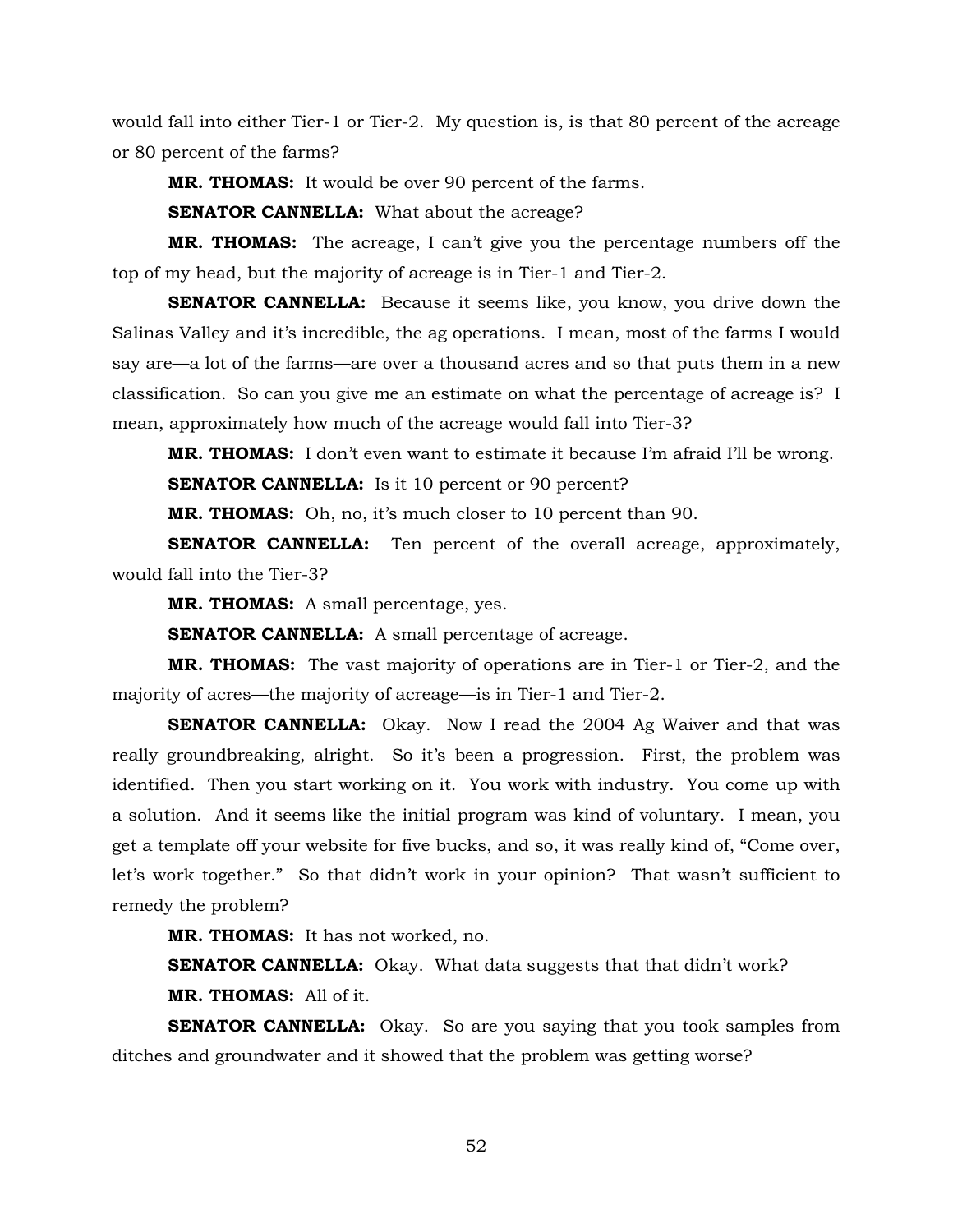**MR. THOMAS:** Yes. We have substantial data, surface water data, from our own program, from the ag industry's program, and from researches in the area (the data which is published), other organizations, like universities—the science departments are doing their own study, long-term monitoring that shows the degree of the pollution problem, the magnitude, and the trends, and they've been getting steadily worse.

**SENATOR CANNELLA:** Okay. So now let me dig into that just a little bit. So you say it's getting worse. But some of these contaminants, I mean, couldn't they just be in the soil and it takes a while for them to kind of work their way through the system? Or I guess, reading the original analysis, the board worked with stakeholders and said, "Look, we need to identify 50 sites so we can do our sampling." And from what my friends in the ag industry will tell me, "Yeah, we gave them the ones we thought were the worst, and so we went out there because we want to try to remedy this." I mean, isn't it possible that that wasn't a good sample?

**MR. THOMAS:** Sure, in the realm of possibility, yes. But the amount of data that there is, is overwhelming. There is absolutely no question that we have a severe surface water toxicity problem here and a surface water nitrate problem. There's no question. The data has been collected for years by multiple parties, and it all leads in the same direction.

**SENATOR CANNELLA:** So it seems like you're suggesting that there's a trend and it's getting worse versus a baseline, right? A baseline could be, "Look, it was here and now we're trying to improve it." But you believe that the trend is that it's getting worse and worse and worse. That nothing that's been done has really helped the situation—or not enough.

**MR. THOMAS:** Not enough. I think that there are farmers that are implementing practices that have improved water quality, absolutely. But it's not enough.

**SENATOR CANNELLA:** Yeah. So in 2004 this program started, and I think at the time everybody was happy, right? It's like everybody was coming together to work.

**MR. THOMAS:** No, I wouldn't agree with that. But go ahead.

**SENATOR CANNELLA:** Oh, okay. The agency wasn't happy. Because it seemed like they were—the ag groups were like champions saying, "Well, hey, look. This is a model for how we should move forward." Did I misinterpret that?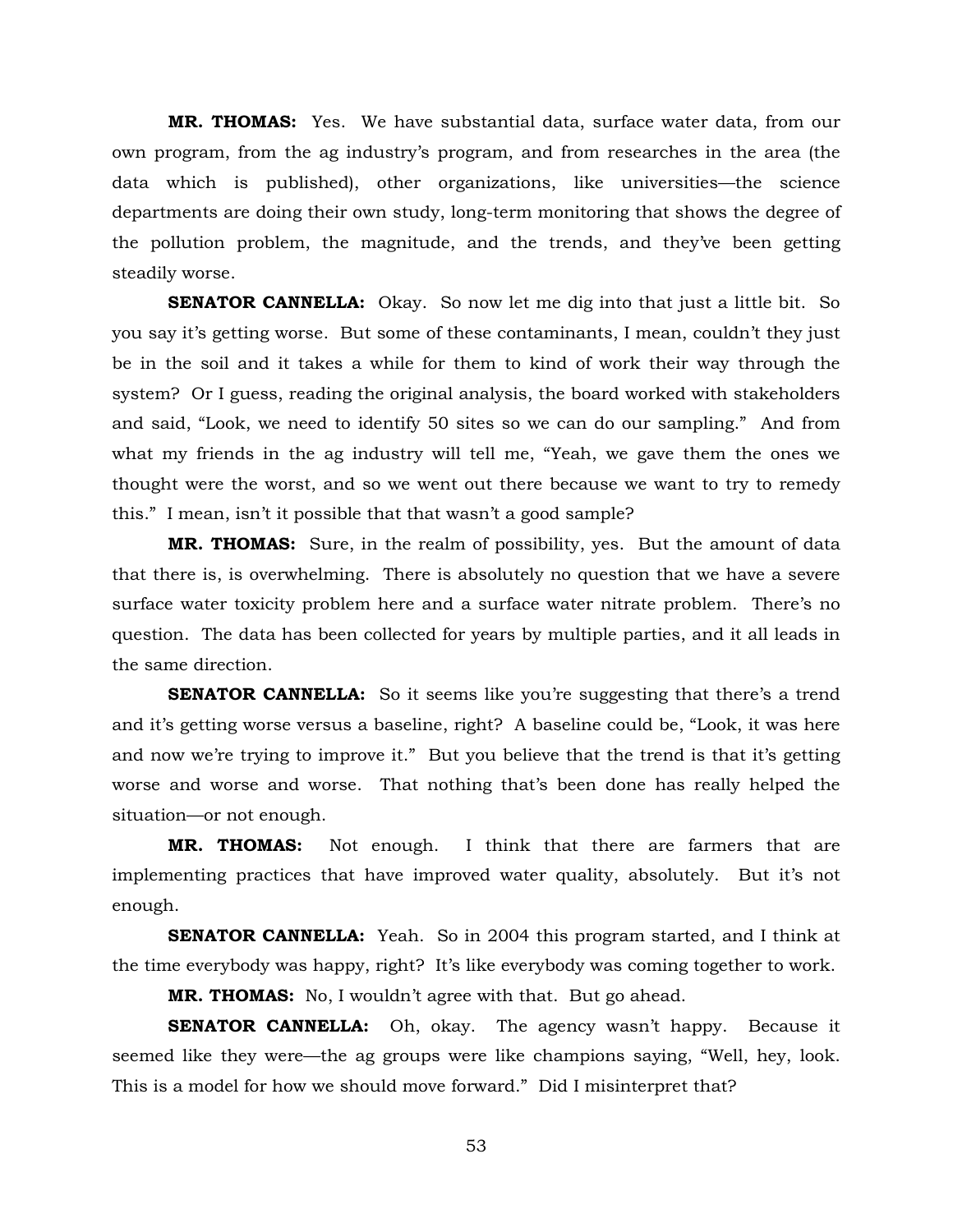**MR. THOMAS:** Yes. I think the ag industry did agree with the process and so did the water board and water board staff working on it at the time. The problem was … that process is actually … it seems to have reached a mythical status now. The problem with that process is it included a very small number of people. It did not include the people who were impacted by the pollution. It did not include water purveyors. It did not include municipalities. It did not include residents—the people that are drinking polluted water right now; they weren't included. They weren't even notified. There were a few environmental groups that were involved in that process, and they said … I wasn't in those meetings, but I have been told by the environmental groups that were that they agreed to it under the condition that when that order was renewed we would deal with the environmental problems.

**SENATOR CANNELLA:** Okay. Alright. Fair enough. But part of the problems, as I understand it, is that the folks that were enrolled, their issues weren't adequately enforced because there wasn't enough staff to monitor that. So now it seems like the bar is getting raised tremendously and how will you now enforce that? I mean, do you have adequate resources to enforce the new program which seems a lot more stringent.

**MR. THOMAS:** I think that it's actually a far better program in terms of being able to oversee the, I won't say enforce it, I would say implement the program. We are a regulatory enforcement agency. If people do not comply, we will prioritize. We'll prioritize it according to those tiers. Tier-3 will be the highest priority; Tier-2 second; Tier-1 the lowest priority. For those dischargers in Tier-3 that don't comply with it, our typical process is we notify them. We do not go right to enforcement. We notify them that they're not in compliance and ask them to come into compliance and give them a date to do it and try to contact them. The vast majority of violation issues are dealt with at that level. If we can't deal with it and it actually does go to enforcement, it ends up going before our board, and the board makes the decision about whether liability is assessed or not. In practice, the norm is that we work with dischargers not just ag dischargers but all the discharge regulation. We work with the vast majority of them, and they do implement practices or whatever measures they need to to come into compliance over a reasonable timeframe. That's the norm.

**SENATOR CANNELLA:** So how are you going to handle—and you may have answered this and I may be repeating it but I think it's a legitimate question—how will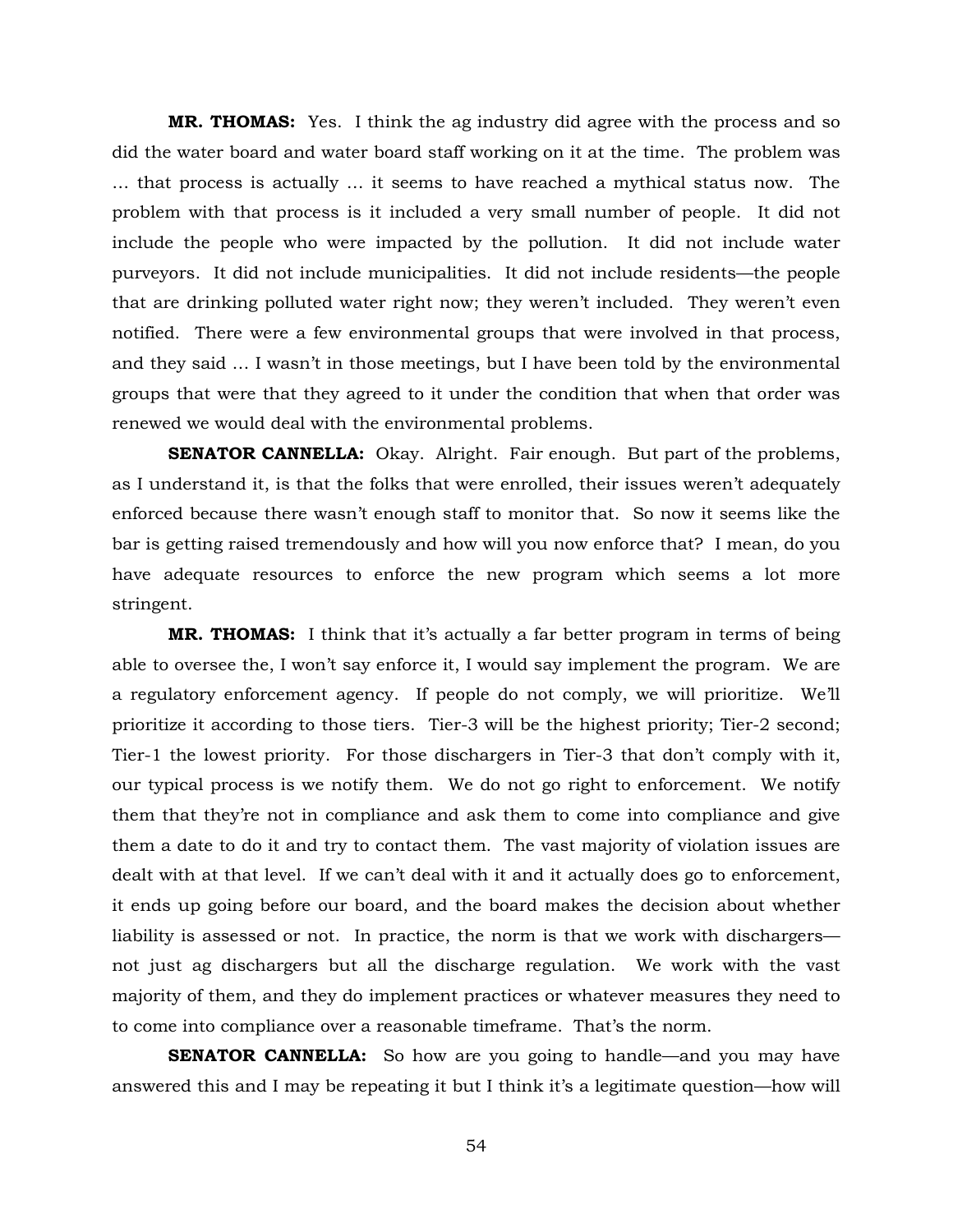you handle the volume of data? I mean, it's going to be like drinking from a fire hose, right? There's going to be so much information coming at you. How do you do it?

**MR. THOMAS:** The way you do it when you have a lot of information is you create a database, and you manage that database. We've created that database, and we're fully capable of managing it. We have other programs that have more dischargers than this. Our underground tank program in our region alone has 6,000 dischargers—6,000 operations, and they submit far more information than we're requiring here, many times more, and we're able to effectively manage that.

**SENATOR CANNELLA:** Now kind of a technical question. I'm told that there are only a handful of certified crop advisors to help growers meet regulations. And actually, in fact, there's only five or six in this area to help with this plan. So if there's so few of these folks that are the experts—and this is very complicated. I'm not saying farmers aren't great, they are. But this is very complicated stuff here. I'm a civil engineer, and I've been wrestling with this for several days, and I still only have grasped a little bit of it. How are they going to comply?

**MR. THOMAS:** I do not know how many crop advisors, certified crop advisors, are in this area. We have one employed at the water board who has helped draft these requirements. I have heard from certified crop advisors and organizations that train them that they are gearing up and have been gearing up to train them and are training more. They have programs in place to do that. And that they would be capable of meeting the needs. But I can't say more than that to you. That's what they've said to me.

**SENATOR CANNELLA:** Okay. So you work with the board. I was told there's five or six that are qualified so that's what I'm going off of. So when these folks aren't able to comply it goes before the board. You think, based on the board's … I know you've got new board members, but are they going to show some leniency towards these folks because they're like, "Hey, we're doing our best. We don't have the professional expertise to do this."

**MR. THOMAS:** Yes. Absolutely. We'd work with the industry on that.

**SENATOR CANNELLA:** Now timelines—very specific timelines. How were these timelines for milestones compliance arrived at? I mean, very specific, right? A lot of things have to be done.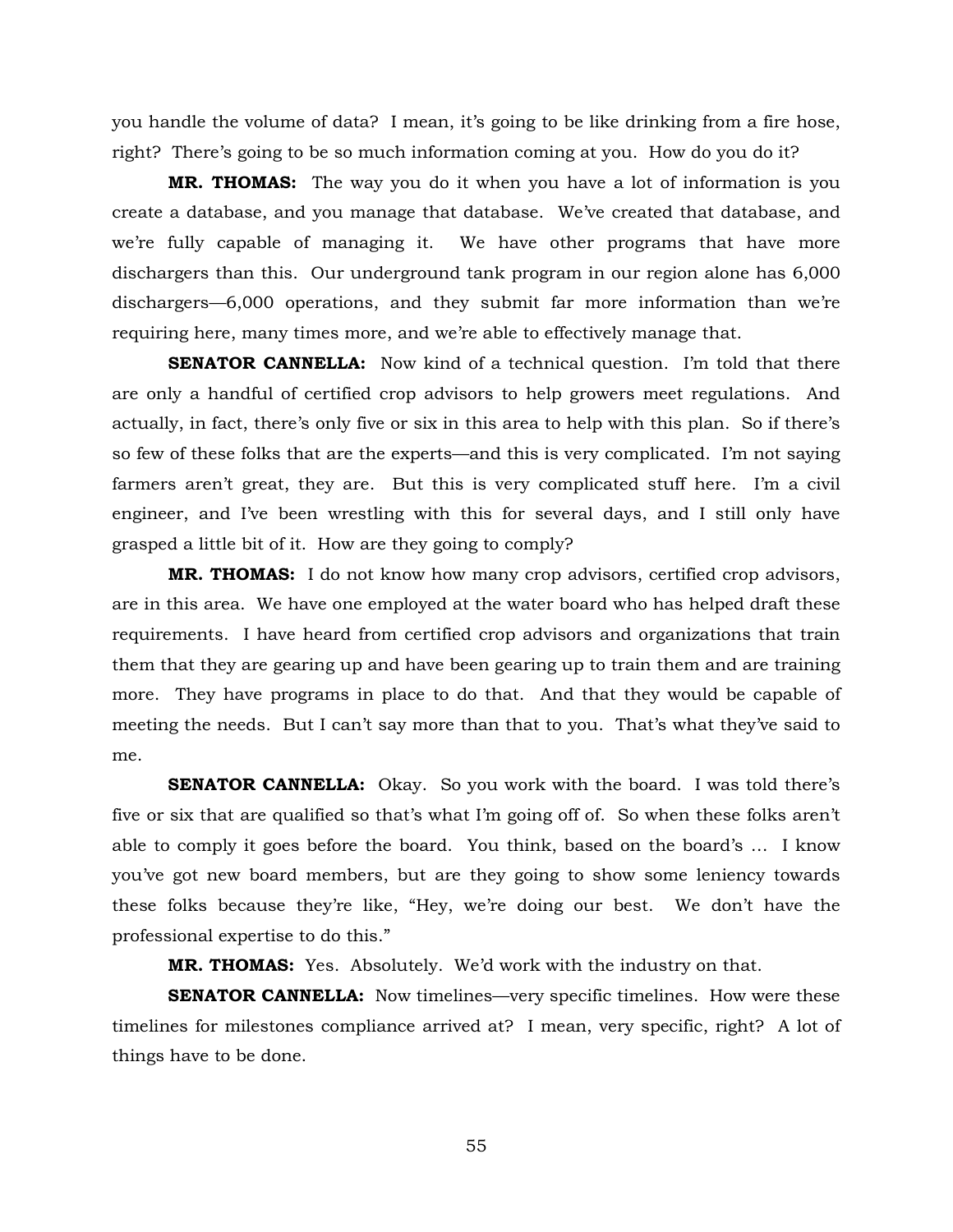**MR. THOMAS:** So we had original timelines in our 2010 draft. And then in response to all the comments we got, we've changed most of those timelines and extended them. And when we consider timelines, we consider the degree of pollution, the threat to public health. If there's an immediate threat to public health, we have a very short timeline. If it's less of a threat to public health, we have greater timelines. If there is a learning curve involved, we take that into account. Things like the number of professionals that are available to help the industry. If it doesn't exist, then we would take that into account to allow that to be built. So we consider those and in our conversations with the various stakeholders and the experts that provide those services and then we come up what we think is an appropriate timeline.

**SENATOR CANNELLA:** As I said, I'm a professional engineer, so that's what I do outside of politics. And when I was a young engineer, I would draw plans and, man, we can do all sorts of things with paper and pens. We can do anything. We'd go out to the contractors, and they'd say, What were you thinking? Just because you can draw it doesn't mean we can do it. So based on the testimony and all the things you've done, are these timelines achievable in your opinion?

**MR. THOMAS:** Yes, I think timelines are achievable. And if we, in implementation, find out that they are not, then we'll have to deal with it. As I said, we don't go immediately to enforcement and say, "You missed a timeline. You are fined. You are hereby fined." It doesn't work that way. If the timelines are not being met and we are continuing to talk to the folks that are involved in this as we go along, that is what implementation is. And we get the information back that these timelines or a timeline is not achievable, then we will deal with that and adjust it if necessary.

**SENATOR CANNELLA:** Okay. Now government. I'm in the state legislature, and my frustration—a lot of levels of frustration—but one of them is we develop this policy. It's very complicated—many, many pages. And then it goes through committee hearing. And these witnesses that are going to—it's going to drastically affect their life—they come up to testify and try to explain to the committee, of which I'm on several, what the problem is and the chairman will say, "You get one minute," and that's it. It's impossible. It's impossible to adequately express one's concern, especially if it deals with their livelihood, in one minute. Now what we can do as elected officials is we can meet with these stakeholders outside of the committee hearing, before the committee hearing, and we can get a better perspective of what's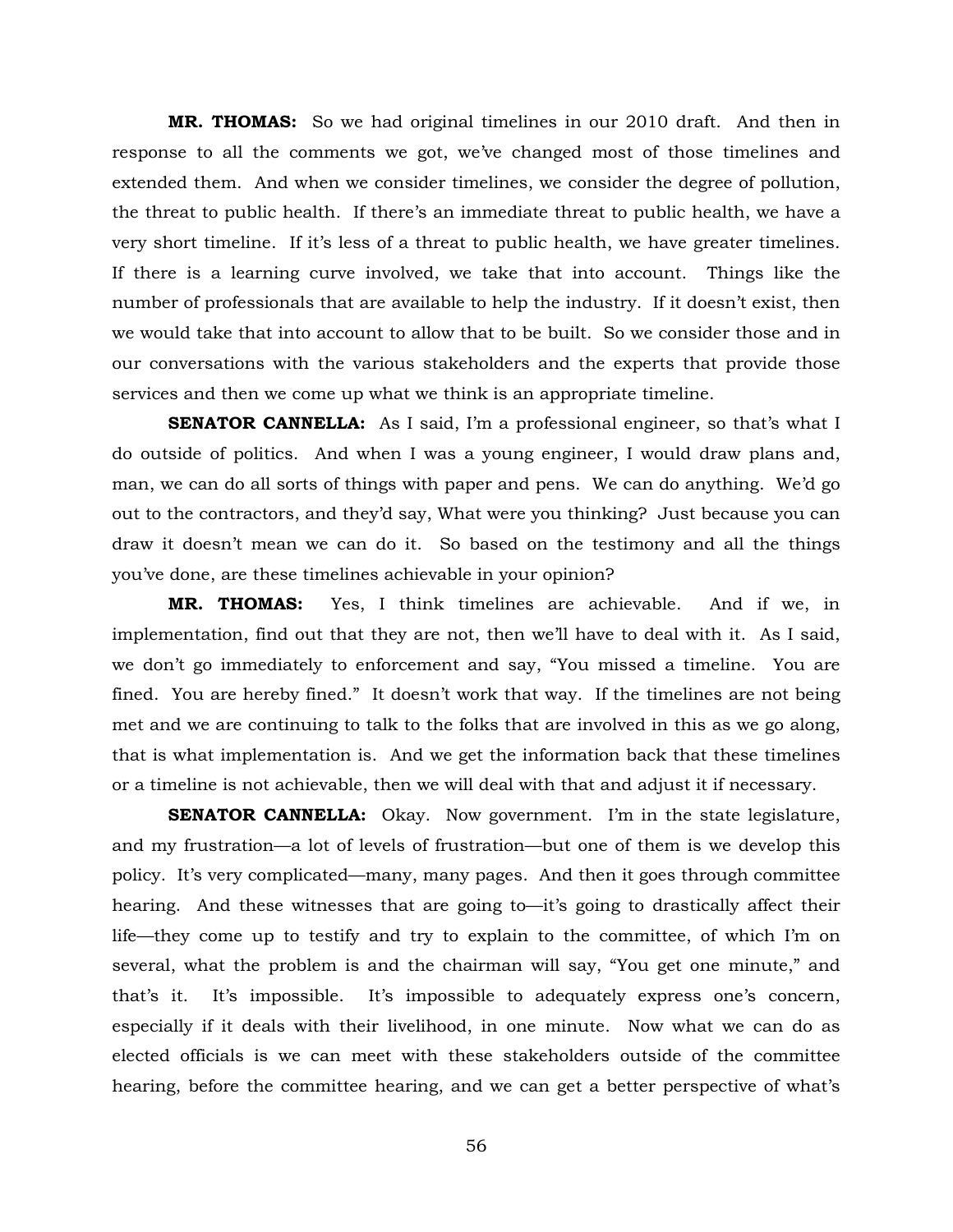happening. So I am concerned with the process that the board has gone through, and it's on a number of levels.

One, again it's the three-minute public testimony, right? You have these farmers that could be spending an extra couple of million dollars a year to try to meet this new waiver, and they have three minutes to testify. Also, you've got this ex parte communication, which to me is outrageous. I mean it's unbelievable that these folks that are acting as judges, essentially, of these folks can't get a different perspective. In addition, you've got the ag member, because of the way the conflict of interest is interpreted, who has to leave the hearing, so the ag interest has lost their ability to speak on their behalf. It seems like it hasn't been a very fair process. And I'm not suggesting that that was the motive. These board members are being counseled by the attorney and the attorney is saying, "These are the rules." But I don't know how long you've been in government, but doesn't this seem a little bit unfair? Is that a loaded question?

**MR. THOMAS:** No. It's a fair question. The amount of time that we've spent in public meetings, that the board has spent in public meetings on this issue, is more than any other issue that it ever addressed. And what always happens is the board allocates time to representative stakeholders. So the ag industry gets a block of time to make presentations.

**SENATOR CANNELLA:** So more than three minutes?

**MR. THOMAS:** Yeah. They have gotten hours—many, many hours.

**SENATOR CANNELLA:** Before the board?

**MR. THOMAS:** Yes, before the board. And so have other stakeholders environmental groups, environmental justice organizations. So the representatives and I say representatives because I hear from farmers after our meetings that, "the people you're talking to don't represent me, and farming is incredibly diverse in this area, and so, take this into account in your consideration." So there are some people that I think probably are not adequately represented. The three-minute rule that our agencies have to deal with, because they have many things on their agenda—as I'm sure you're aware—many issues on their agenda, and they have to serve all of them. And so, when the room is full of people and the chairman gets a pile of testimony cards, he has to let everyone talk, and so, he divides up the time that's available and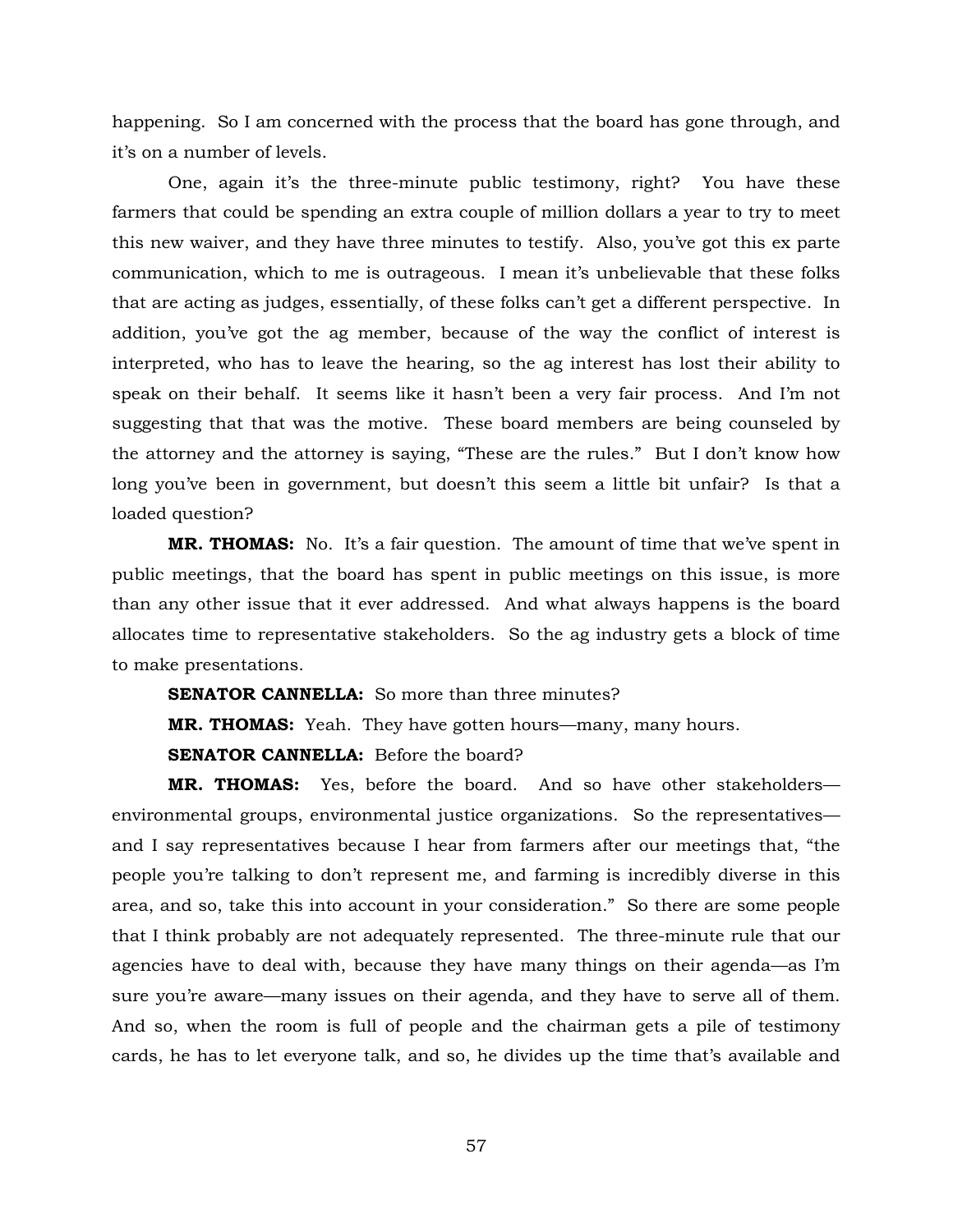says you get three minutes. But there are also these representatives there who get much more than that; they've gotten hours.

**SENATOR CANNELLA:** Now based on the ex parte communication ... I mean, I think my natural inclination is that I believe everybody wants to do the right thing, whatever that right thing is, and sometimes they just aren't knowledgeable of a specific area, right? So for example, I represent a rural area for the most part, and I have colleagues, dear friends, that represent urban areas, and we don't understand each other's issues, right? So we talk. We do tours. We try to—it's helpful to understand where they're coming from. So like this specific example, where, let's say you're going to control point-source in creeks or water bodies. I understand that. But in some cases they don't have that. They just have sheet flow and maybe they've got … maybe they don't use the chemicals that I can't say that are in the report, but their neighbor up the hill uses those, and it rains and you can't control the rain water. The rain water comes through, and it now goes through their field Now all of a sudden, they've got a problem. Where if these board members were able to take a tour of these various operations, they may say, "Okay, I understand now; I get what you're saying." Don't you think that would be beneficial to the overall process? Because again, I believe these board members are doing the absolute best they can with the information they have, but with these ex parte communications, it seems like it's very controlled as far as the knowledge. I mean, how can we deal with that?

**MR. THOMAS:** So the board does do field trips; they've done several. And the way we do that is we advertise it. We notice it. So we do a public notice and say the board members are going to be going on this field trip, and the public gets to go too.

**SENATOR CANNELLA:** Okay. So there have been field trips.

**MR. THOMAS:** Yes. And if a lot of people want to go, it becomes a logistical nightmare.

## **SENATOR CANNELLA:** Sure.

**MR. THOMAS:** If there are a few people, then the board can do it, and they've done this many times. They've looked at best management practices, demonstration projects, you know, wetland-type systems that treat runoff, things like that, and met with farmers on site talking about that system. So they've done that.

## **SENATOR CANNELLA: Okay. Good.**

**MR. THOMAS:** The ex parte rule is law so I can't …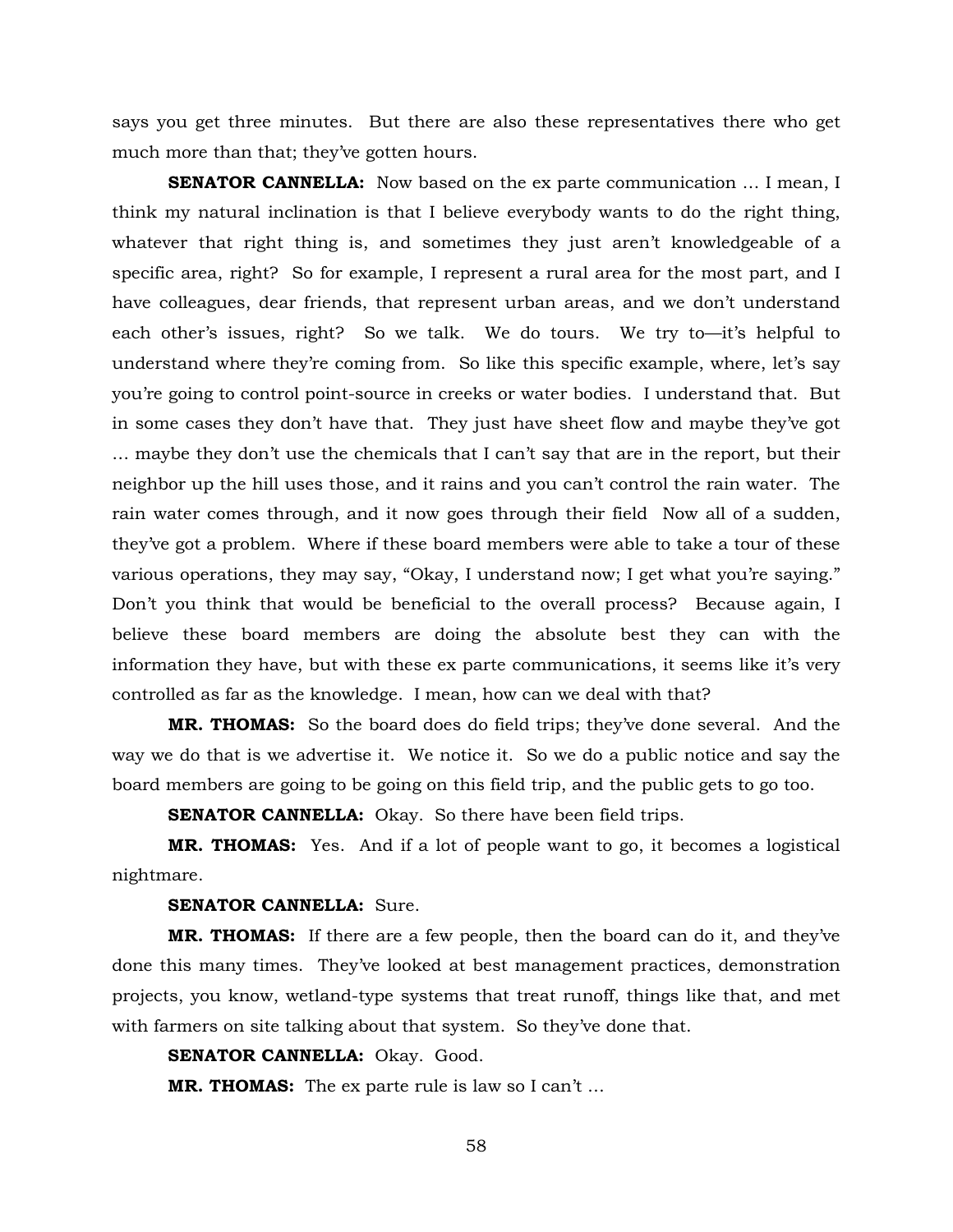#### **SENATOR CANNELLA:** I know. I looked it up.

**MR. THOMAS:** So I can't speak to that. And so, our attorneys do advise the board members that they have to follow the law regarding ex parte rules.

**SENATOR CANNELLA:** Now, let's talk about the Ag Alternative. So Ag is obviously, they're concerned, right? This is their livelihood. This is a big deal. This could cost a lot of money; it could take several thousand acres out of production, so of course they're interested, right? And they were part of the team originally. Now maybe the Environmental Justice folks weren't happy, but, you know, you guys were working together and trying to come up with a solution. So now they're at the table again, and they're trying to work on it, and they produced an Ag Alternative. And my understanding is the board said, "Hey, this makes sense. You have some good ideas, but we want more information. Provide us more information." So there was a study, the Los Huertos (I hope I'm saying that correct) report, that dug into the details that they felt the board was asking for. They submit that information, and the board says, "No. It's too late. We're not going to consider that." And I understand the board is trying to get something done; they're trying to move on. But in government, it's our job to not only get things done, but we want it to be done right. And if the board specifically asks for more detail, why was this report rejected?

**MR. THOMAS:** Okay. So the chairman did issue an order saying we would not allow new information into the record, and that is after talking with the board's counsel. So the chairman and the counsel discussed it, and they come to a decision. And they felt that was the most legally defensible decision, so that is the decision he makes. And I'm not an attorney, so please don't take this as a legal interpretation; it's just my own, and I'm not speaking for the chair or for the attorney.

# **SENATOR CANNELLA:** I understand.

**MR. THOMAS:** My interpretation of that is that he stuck to his previous rule that the record was closed to not prejudice other parties—other stakeholders. At the same time, we discussed Dr. Los Huertos' idea in our staff report to the board, and we read his document. It was online. So we went and read it. And he made a presentation to the board. So the board heard it. And in March, Dr. Los Huertos, or the ag industry, can talk about that again in front of the board. But it's in an open session in front of everybody, so everybody hears the same thing. So no one is prejudiced by something being allowed into the record that they can't see and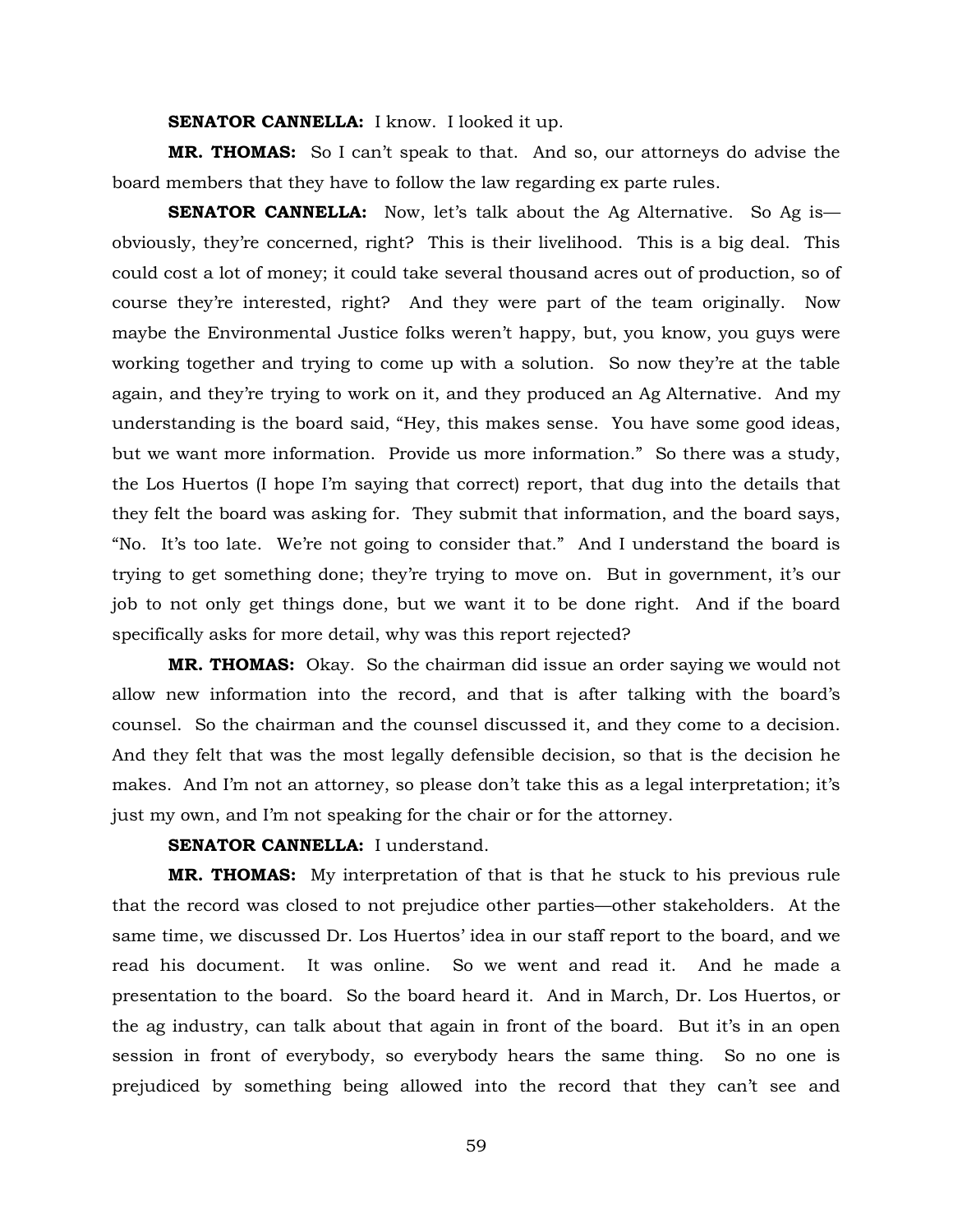comment on and then provide their own information to the board. As a matter of fact, after the workshop where Dr. Los Huertos talked to the board, someone came up to me afterwards and said, "This better not be allowed in as a document into the record because then I'm going to want to and so are a bunch of other people going to want to." And so, I think that a main reason for their decision was to not prejudice others.

The information that Dr. Los Huertos submitted was really an idea, it was a concept, and it was something that was evolving; and he told us that he does not have support for the idea, that it is just a concept at this point. And we said to him—and as we put in writing and reminded people—that our order says that the approach he's talking about can be used. It's allowable. It's part of implementation. And if a group of farmers want to get together and propose what Dr. Los Huertos is talking about, they're completely free to do that. That order allows that.

**SENATOR CANNELLA:** And that would meet the conditions in the waiver? **MR. THOMAS:** Yes. They're allowed to do that.

**SENATOR CANNELLA:** Now you've got new board members, right, so you have a quorum now. We were kind of hoping that it would be held off until 2013 when this new regulatory reform bill would come in that you would have to do economic impact analysis, but we didn't make it. So now you've got these new board members that again talking about drinking from a fire hose, right, this is significant stuff. I mean, if you're not opening things back up and allowing them to ask questions or get testimony that they may find informative as a new board member, I would be concerned about that. So how are you handling that with a new board member? Not you, but how is that being handled with the new board members?

**MR. THOMAS:** Two ways. In February, we had a workshop that we did not plan on having. We planned to just go into the March hearing. But we added a workshop in February, the beginning of this month. And two of the new board members were there, and they asked a whole lot of questions, and it went on for—I think that hearing went for eight hours. So they heard a lot of information.

And the second thing is that it is the board's decision about whether to have a hearing in March, so they decide whether they are ready or not, whether they've read all the material and they're prepared to have the hearing. If they decided that—and believe me, they are considering that going up to March. They're the ones in the hot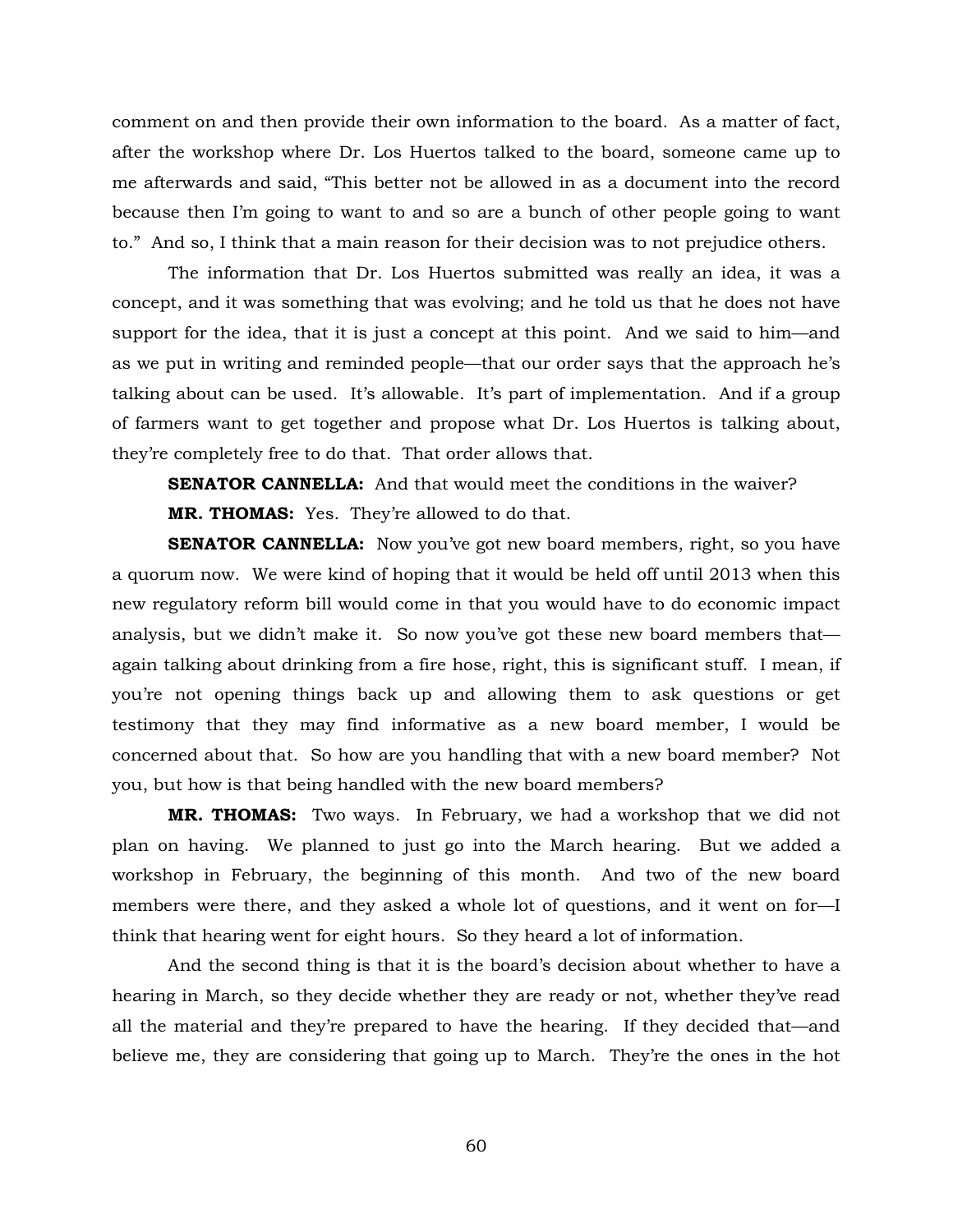seat. So they're thinking about whether they are ready or not. And what they've said to us, to the executive officer, is they're ready. Schedule the hearing.

**SENATOR CANNELLA:** Now on this ex parte communication: so it forbids the board members from talking to the folks in ag, right, that are the ones in there being affected by this, but …

**MR. THOMAS:** On a one-on-one basis.

**SENATOR CANNELLA:** One-on-one basis. Now what about a mayor of a city or what about an Environmental Justice person, does it forbid them from talking to them as well?

**MR. THOMAS:** Yes.

**SENATOR CANNELLA:** So they can't talk to anybody about any of this stuff regardless who it is; otherwise, it's a violation of the ex parte communication?

**MR. THOMAS:** Yes.

**SENATOR CANNELLA:** Okay. Now I'm told that ...

**MR. THOMAS:** Let me back up there. They can talk to staff. If they have questions of staff, they can ask questions anytime of staff. The staff can meet with up to three members at a time to brief them on information that staff is preparing for an upcoming hearing. So that's different than …

**SENATOR CANNELLA:** I understand. Have you ... Has staff been judicious in their time in meeting with Environmental Justice folks and the ag folks so that it's an equal representation of kind of the stakeholders for the most part?

## **MR. THOMAS:** Staff?

**SENATOR CANNELLA:** Yeah.

**MR. THOMAS:** We have met with ag industry folks far more—there's no comparison—far more than any other group.

**SENATOR CANNELLA:** Okay. So my last question is ... You know, again, this is a lot of information. But what I've read is that Tier-3 growers, one of the things they'll have to do is create a kind of riparian buffer, and that, as I'm sure you know, is kind of in conflict with the food safety proposal with the leafy greens and the various things. So you've got conflicting objectives, right? You have food safety and then you've got this Ag Waiver. I mean, how do you marry those two together?

**MR. THOMAS:** A couple of things there. One is that the draft order that we published in 2010 did require the establishment of buffer zones. We revised that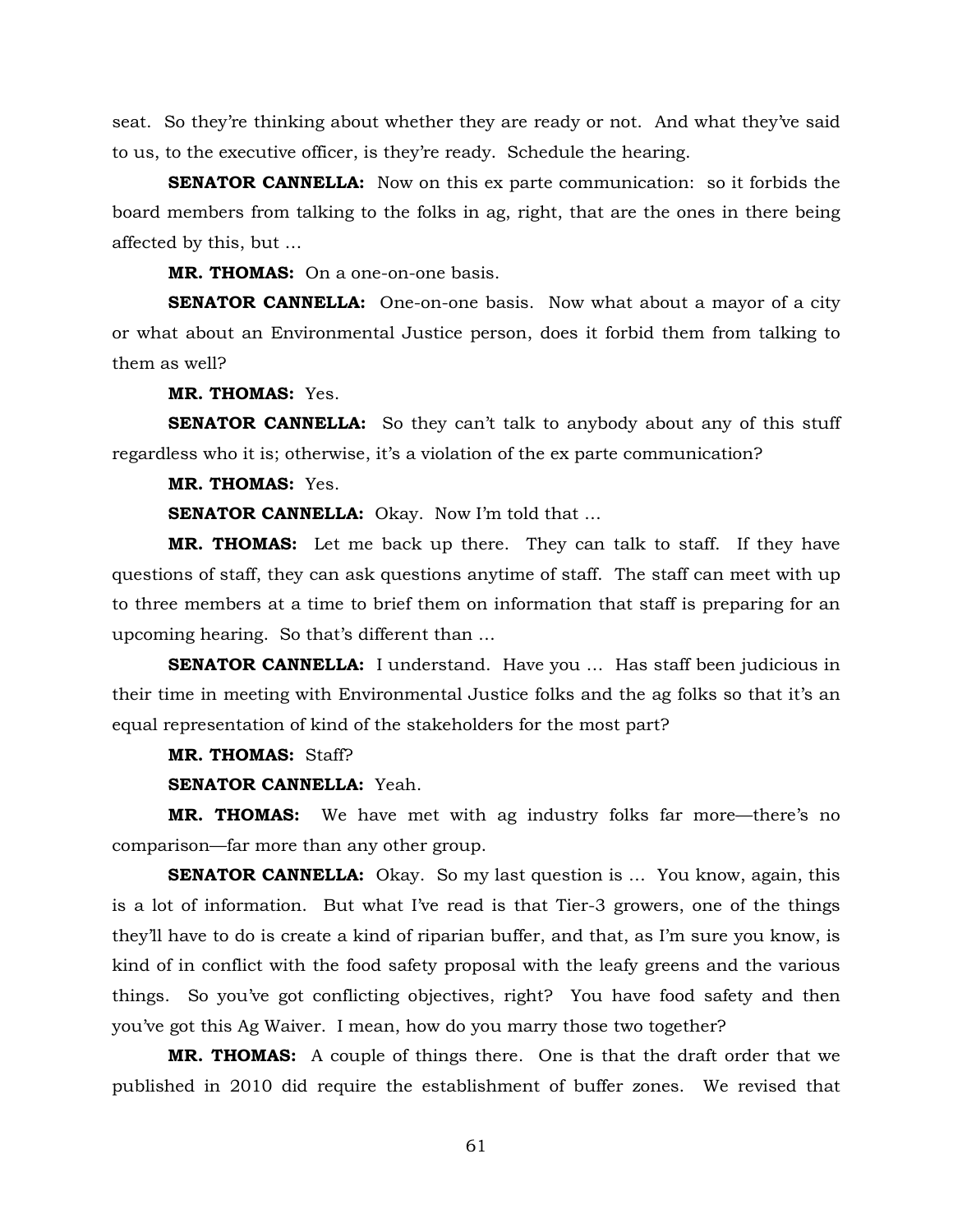multiple times to the point where there are a subset of growers in Tier-3—not all growers in Tier-3, a subset in Tier-3—that have to provide a riparian habitat protection plan. They have to come up with the plan. It doesn't prescribe a buffer; it says, "You come up with a plan for protecting riparian habitat." So the buffer zones are out. And I expect we are going to get challenged on that as to the legality of allowing that.

**SENATOR CANNELLA:** Because you think it's too lenient?

**MR. THOMAS:** The argument will be that it's too lenient. We're already hearing the argument that it's too lenient.

**SENATOR CANNELLA:** You have to agree, though, that you can't have conflicting standards?

**MR. THOMAS:** Okay. That was the second thing I wanted to talk about, the food safety issue. There are now the food safety guidelines for how to protect crops, and we were involved in the drafting of those guidelines. There was language that was conflicting. Our recommendation was to take that language out and to replace it with language that was not conflicting, and we did that. They accepted our language. There isn't that conflict anymore. There was originally in the original ...

**SENATOR CANNELLA:** Okay. So you think that's been resolved?

**MR. THOMAS:** I think that's been resolved, yes.

**SENATOR CANNELLA:** Okay. Well, good. I think that concludes my questions. But if you could stick around, because we're going to have a couple of folks from the industry and then we have additional questions.

**MR. THOMAS:** I'll stick around. You bet.

**SENATOR CANNELLA:** Thank you for your time. We appreciate it. Alright, next we're going to have up Norm Groot, Executive Director, Monterey County Farm Bureau. Norm, thanks for sticking around. We're going to be less than eight hours for sure today.

**MR. NORM GROOT:** Thank you. Storm water permit, the following day; that was a long week.

First, I'm going to apologize. I have a bad cold, so I hope I can get through this without turning it into a hacking session here.

Good afternoon, Senator. And thank you for the opportunity to testify today. My name is Norm Groot, and I'm the executive director of the Monterey County Farm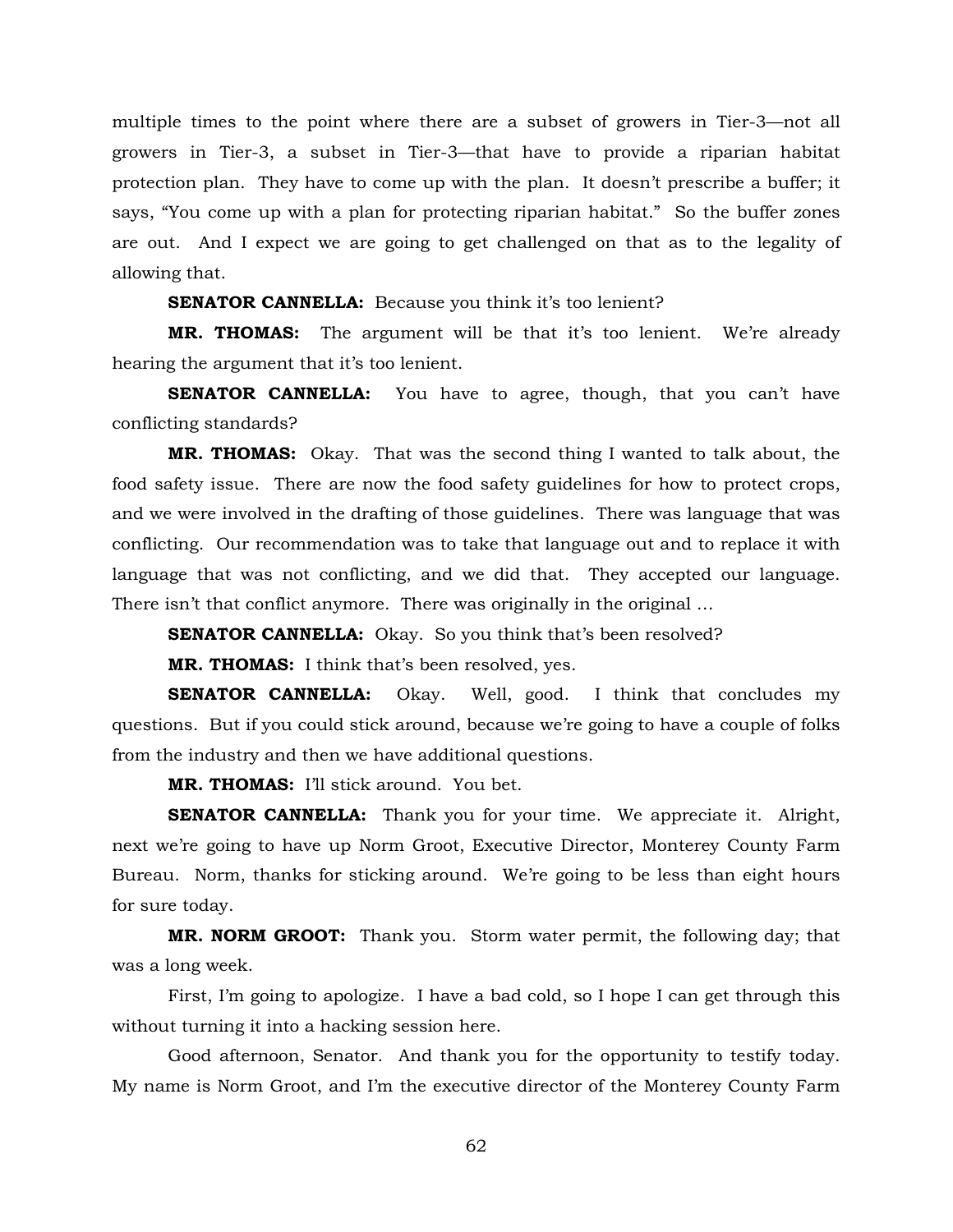Bureau. Our organization represents over 400 farming families in the Salinas region, nearly 300 food enthusiasts in support of local food production. We strive to maintain the viability of the family farmer in the face of an avalanche of new regulation and costly permitting processes.

Our main concern with the proposed water quality regulation is that there is no use of science when determining the level or degree of regulation that's going to be imposed on the farming community. Any proposed regulation should be based on facts and proven science. Consistently throughout this process, we see the triggers for compliance are based on arbitrary and irrational assumptions and ultimately penalize the most proactive farming operations for their ongoing efforts to improve water quality. Claims of impaired drinking water are over-exaggerated and not consistent with the local groundwater monitoring program that we've had for the past two years here with our local water resource agency—two decades, excuse me. Timelines for compliance proposed in the Ag Order are not supported by either proven science or management practices that will achieve water quality standards in the defined periods. The proposed Ag Order sets the industry up to fail, and miserably.

Throughout this Ag Order process, the agricultural community has remained proactive by proposing a program that will certainly be the most intensive irrigated lands water quality protection regulation in the nation. And that's agriculture proposing that. We are the regulated community, and we should have a voice in how we are regulated. This is an element of the process that has been misplaced and ultimately without broad support within the agricultural community. This proposed regulation will polarize the regulated against the regulators. This is not a recipe for success by any means.

In the 2004 Ag Order adopted, there was general agreement amongst all stakeholders that a cooperative monitoring program was needed to determine the subwatersheds most at risk. This monitoring data provided a baseline of water quality throughout the region. The process worked well within the agricultural community who bear the costs of this particular monitoring program. This type of collaborative problem solving is missed from the current Ag Order process. Instead, the proposed regulation will translate into cost for each individual farm, and for monitoring and reporting, far exceeding the present cooperative monitoring program. Using the economic study commissioned by the agricultural community, the agricultural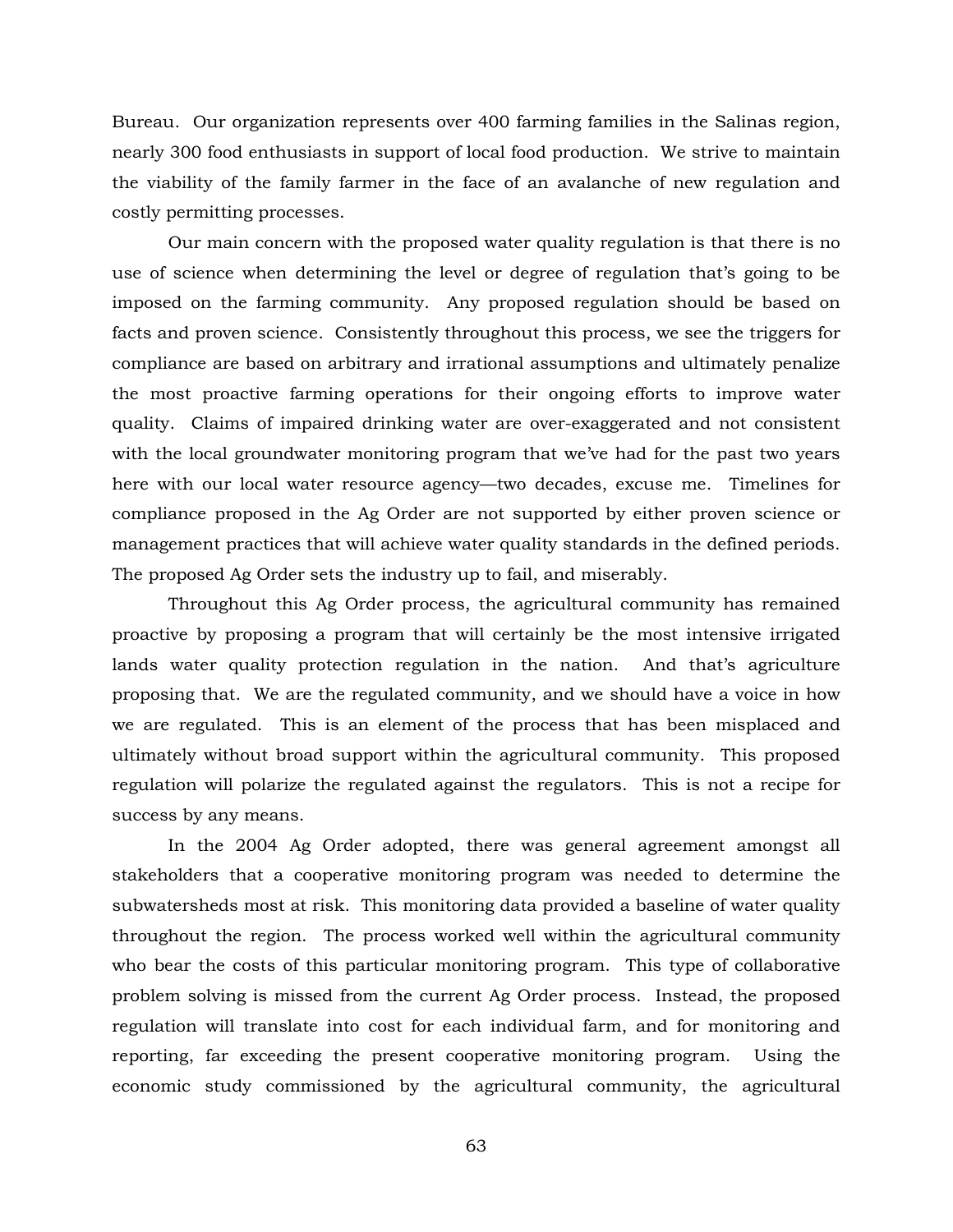community costs for the most intensive tier could be as much as \$600 per acre per year for the five years of the Ag Order. That cost is an unfair burden to those family farms that are struggling to make ends meet in an increasingly competitive market and economic climate. To some, these costs are the final straw and will cause them to either sell out or convert their land to other uses. This is not what a proposed regulation should ultimately achieve, the curtailing of an industry that provides jobs and families a way of living.

We all agree that water quality improvements need to be made and achieved. Past practices may have contributed to present water quality issues, but the food production industry is vastly different and significantly improved over past generations. New techniques lead to better water management, less nutrient applications, and controlled uses of crop protection tools. These are input costs into a crop and are not used indiscriminately. Any Ag Order that is invoked should take into account the improvements made over the past decade or at least the last seven years of the present Ag Order. Those farmers who have taken on the mantle of improving water quality will be penalized as the harshest within these new regulations, causing a disincentive to take advantage of further investments in water quality improvements or water conservation.

Take for example, the use of retention ponds, a current practice widely used here in the Salinas Valley. Farmers capture their tail water, allow it to percolate or reuse it for purposes on the farm or treat it through an engineered wetlands or a vegetative facility before releasing it onto their property. The proposed Ag Order states that water releases from these types of ponds should not impair groundwater. This literally translates into an impermeable barrier at the bottom of each pond. No farmer will take the risk that a discharge to a groundwater table would become the subject of a third party lawsuit through interpretation of vague language like this. The unintended consequences are an expensive process to line all retention ponds and curtail groundwater recharge in a region where salt water intrusion is already an issue. This also changes the name from "retention pond" to "sediment pond" because it will fill over time with particulates that cannot easily be removed because the pond is now lined. Detrimental effects on the environment where irrigation water is curtailed or not allowed to percolate to the groundwater are documented in a new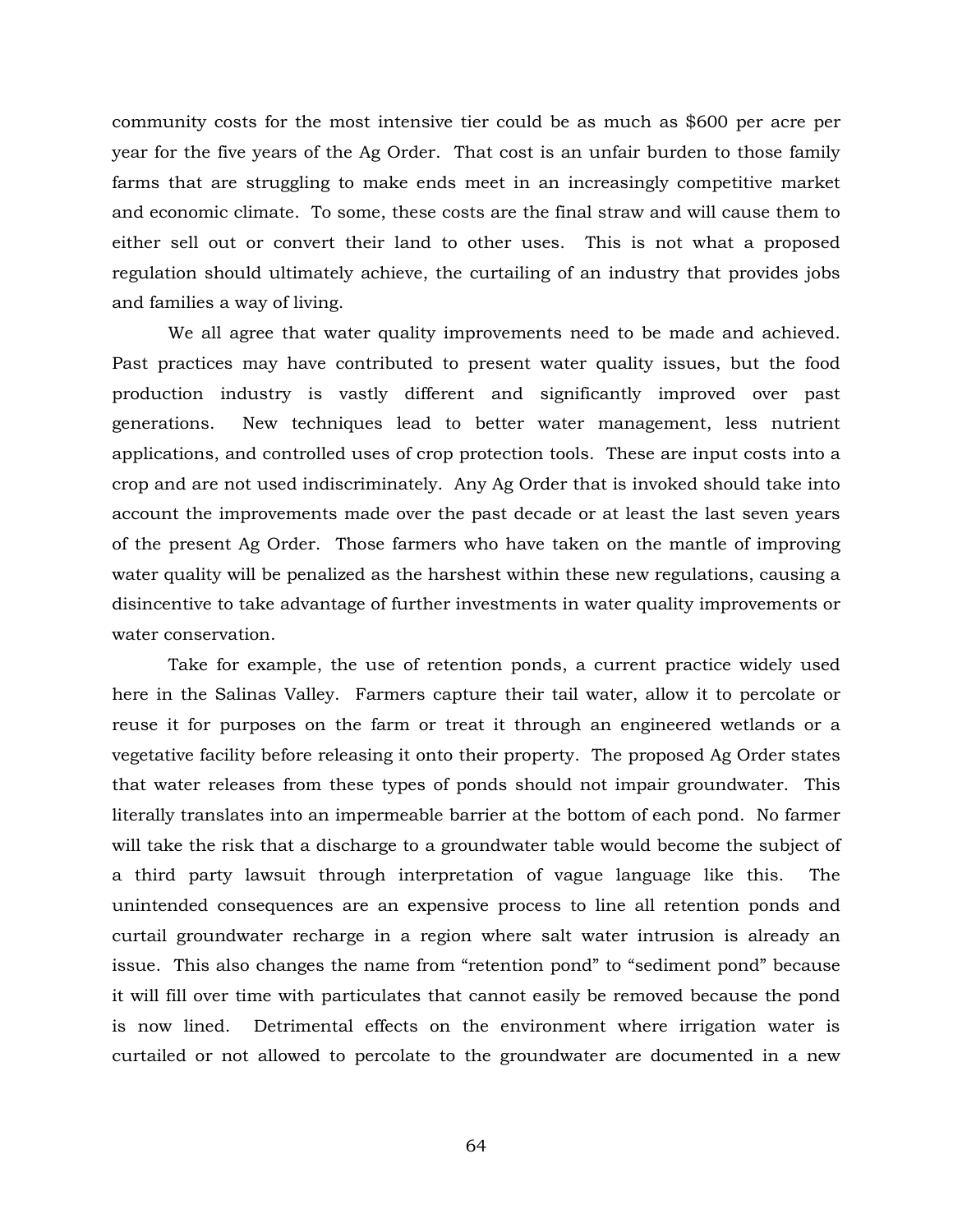report issued by the Center for Irrigation Technology at Fresno State. The impacts of this type of regulatory policy are wide ranging and go beyond the farm.

Another example of poorly conceived requirement within the proposed order is the mandate—we call it a mandate—of riparian buffers along water bodies of the state. This is the solution that we just talked about. This will fallow thousands of acres along the Salinas River and its tributaries, reducing the economic viability of those farms that lose prime production land. Many of these farmers do not have the resources or technical knowledge to create these buffers—riparian buffers—and will be forced to extend and expend capital on creating what amounts to marshlands. Riparian buffers will provide new habitat, but this does not mix well with food safety and the requirements imposed by the supply chain—not necessarily the leafy greens document itself but the supply chain; there's a big difference there. Thus, a farmer will be faced with a paradox with how to manage those two conflicting priorities.

Overall, we must look at the unintended consequences of the proposed Ag Order and how it will ultimately reshape the food processing industry along the Central Coast. Land values will decrease as farmers abandon lands deemed at risk, and landowners will suffer through tiering processes that will depress their rental rates. Given that farmers rotate crops and as such of their farms on nearly an annual basis, continuity of information is compromised when imposing edge of farm monitoring, producing a mountain of monitoring data displayed publicly for misuse and broad interpretation.

One of the obvious outcomes of displaying monitoring and reporting information publicly, as well as farm and nutrient plans through reporting to the Regional Water Board, will be exposure of farmers to third party lawsuits as interpreted by the watchdog groups. This will be the outcome of vague and misdirected language contained in the proposed regulation that creates an atmosphere of assault on irrigated lands. We cannot afford to litigate our right to farm or defend our perceived impacts through expensive court actions caused by poorly written regulation based on suspect assumptions. Each new layer of regulation must be written with clarity and certainty, based on fact and science with proven management techniques to achieve the goals mandated.

The economic cost must be considered as part of the equation, as well, when implementing a new regulation. Monterey County agriculture produces over \$4 billion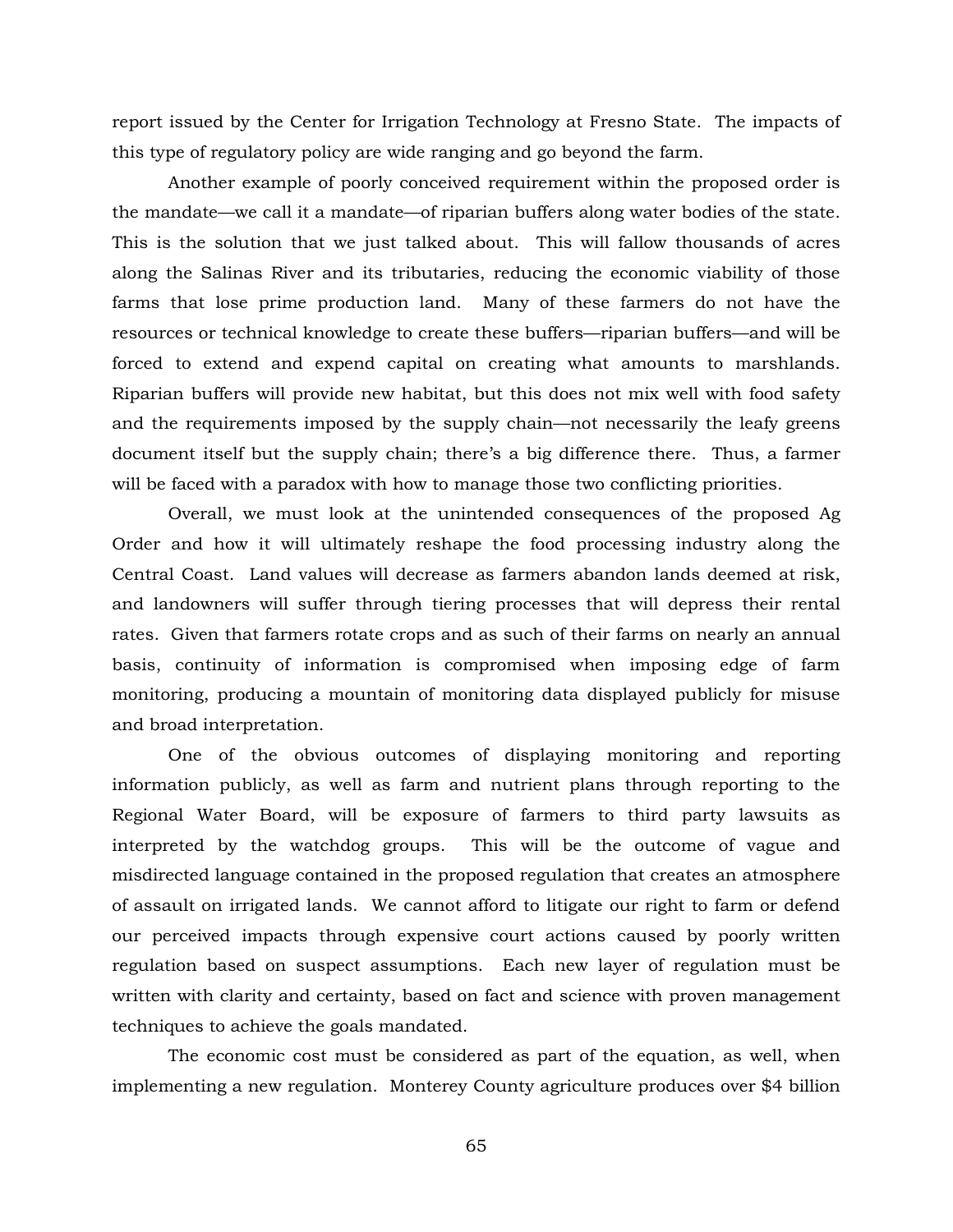in farm gate receipts and has an impact of over \$8 billion in our local economy through jobs, related industry, suppliers, and processing. We employ over 45,000 workers annually and provide wildlife habitat and open space. We produce 60 percent of the leafy greens consumed by our nation annually. It would be a disservice to our fellow Americans if this industry is fractured due to the costly new regulations that don't achieve the stated goal. Farmers are indeed the new environmentalists—we have to be—managing our natural resources for the betterment of the entire community.

Thank you again for the time. And I'll be happy to answer any questions.

**SENATOR CANNELLA:** So, you know, I asked the question and Mr. Thomas wasn't sure. He tried to estimate. But they say in the report that 80 percent of the land would fall into either Tier-1 or Tier-2 …

**UNIDENTIFIED:** \_\_\_\_\_\_\_\_\_\_\_\_\_.

**SENATOR CANNELLA: Pardon.** 

**UNIDENTIFIED:** I think it's farmland.

**MR. GROOT:** Farms.

**SENATOR CANNELLA:** Of the farms. So what percentage—what do you think the acreage percentage is that falls into Tier-3 under this proposed plan? Do you have any idea?

**MR. GROOT:** I think it's going to be a lot higher than what they're estimating at this point. Our cursory review shows that that's a very low percentage. They, at their different workshops and presentations throughout this process, have mischaracterized that number as being very low. I would think that the actual farmers on the ground are going to be able to determine what tier they're going to fall into, and most of them will be Tier-2 and Tier-3 based on the assumptions in those tiers and the triggers.

**SENATOR CANNELLA:** So lengthy testimony, but if you could just summarize, what's the top concern ag has with this current proposal?

**MR. GROOT:** Well, for me the biggest concern is the edge of farm or on-farm monitoring. This is really a point-source solution that is being imposed.

**SENATOR CANNELLA:** Why does that concern you?

**MR. GROOT:** Well, agriculture is a non-point source, and it has been defined that way under the EPA and the Clean Water Act.

**SENATOR CANNELLA:** Can you explain that a little bit?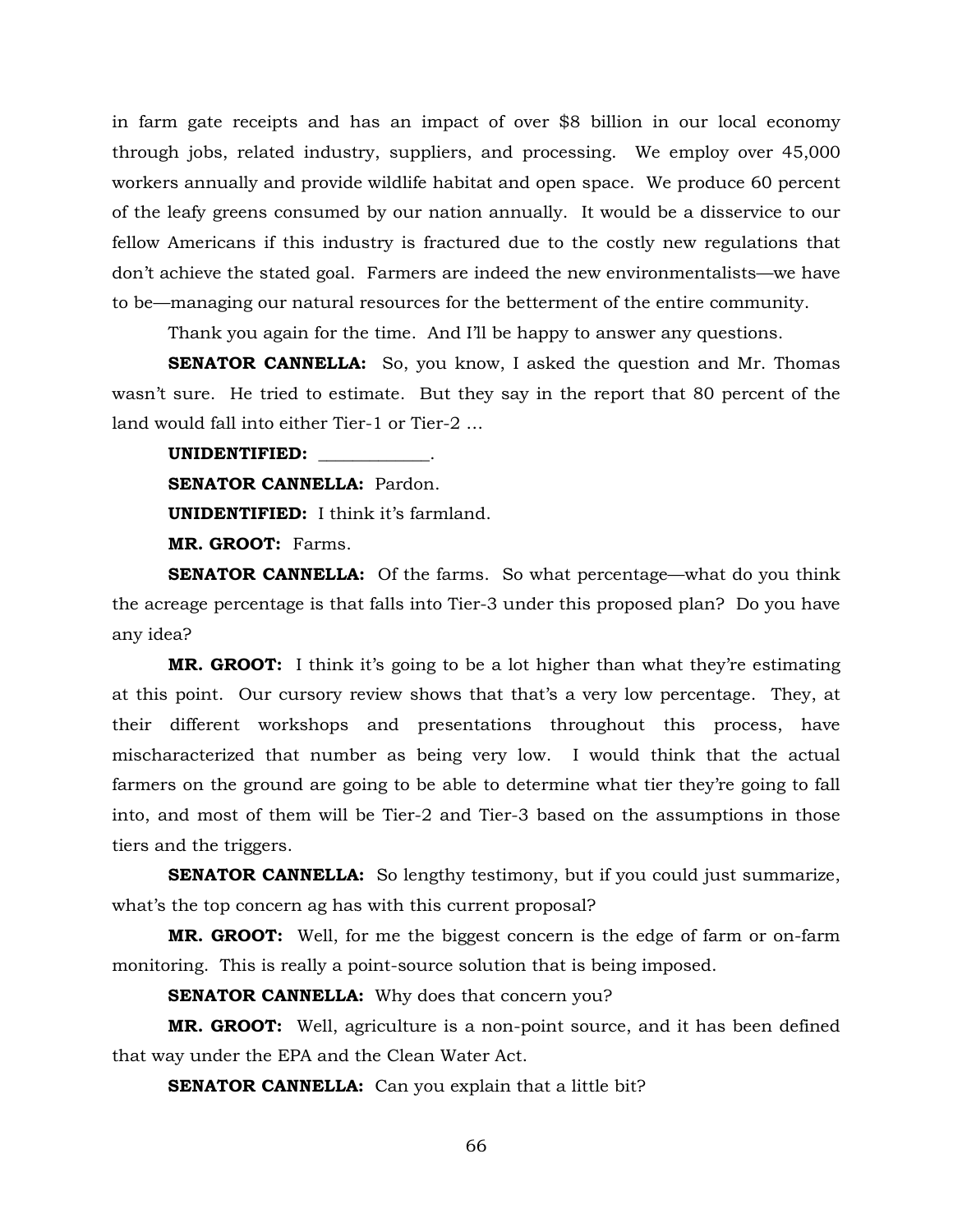**MR. GROOT:** Okay. There are two different types of sources for discharges: point-source …

**SENATOR CANNELLA:** Point-source usually goes to one point and then ...

**MR. GROOT:** Point-source is a drain coming out of, say, a factory that you can see where that place of exit is and it drains into a specific point. A non-point source is something that happens larger in the environment. It may come from many different sources and not necessarily specific from one area.

Our main concern here is the edge of farm monitoring that really penalizes individuals unfairly with monitoring and reporting costs that are, if you look at the list of constituents that they have in Table 2, that have to be monitored on a monthly basis. Those are fairly expensive costs that are going to have to be monitored and reported. So that is not going to give us an overall picture of what is happening in a subwatershed. That's a farm by farm situation and does not contribute to the overall aggregate response of how a subwatershed is responding to individual improvements.

**SENATOR CANNELLA:** So, obviously you've been involved in this. This has been a very lengthy process. I think it predates your time with the Farm Bureau.

**MR. GROOT:** Oh, yes. My last 15 months have been very interesting.

**SENATOR CANNELLA:** How good, in your opinion, is the data that the board is using?

**MR. GROOT:** Well, I think if you look at what was presented back in March last year at the hearing here in Watsonville, we actually looked at the data that they were using for the surface water and the groundwater monitoring that was being presented and the severity of the characterization being put there, and we actually presented testimony from an expert who looked at these numbers and these figures and the way the data was collected and refuted some of that, which was largely ignored by the board and the staff at that point. But I think it's all a matter of interpretation. And I think if you look at some of the things that our water resource agency has been doing in the way that they characterize the groundwater in this area, obviously, there are differences in opinion.

**SENATOR CANNELLA:** Now how has—and I understand the ex parte communication and the unfortunate conflict of interest decision. I mean, I just think that's bad. But how willing has the board been to listen to your concerns? It sounds like there's been lots of testimony, lots of meetings, field trips; do you feel like you've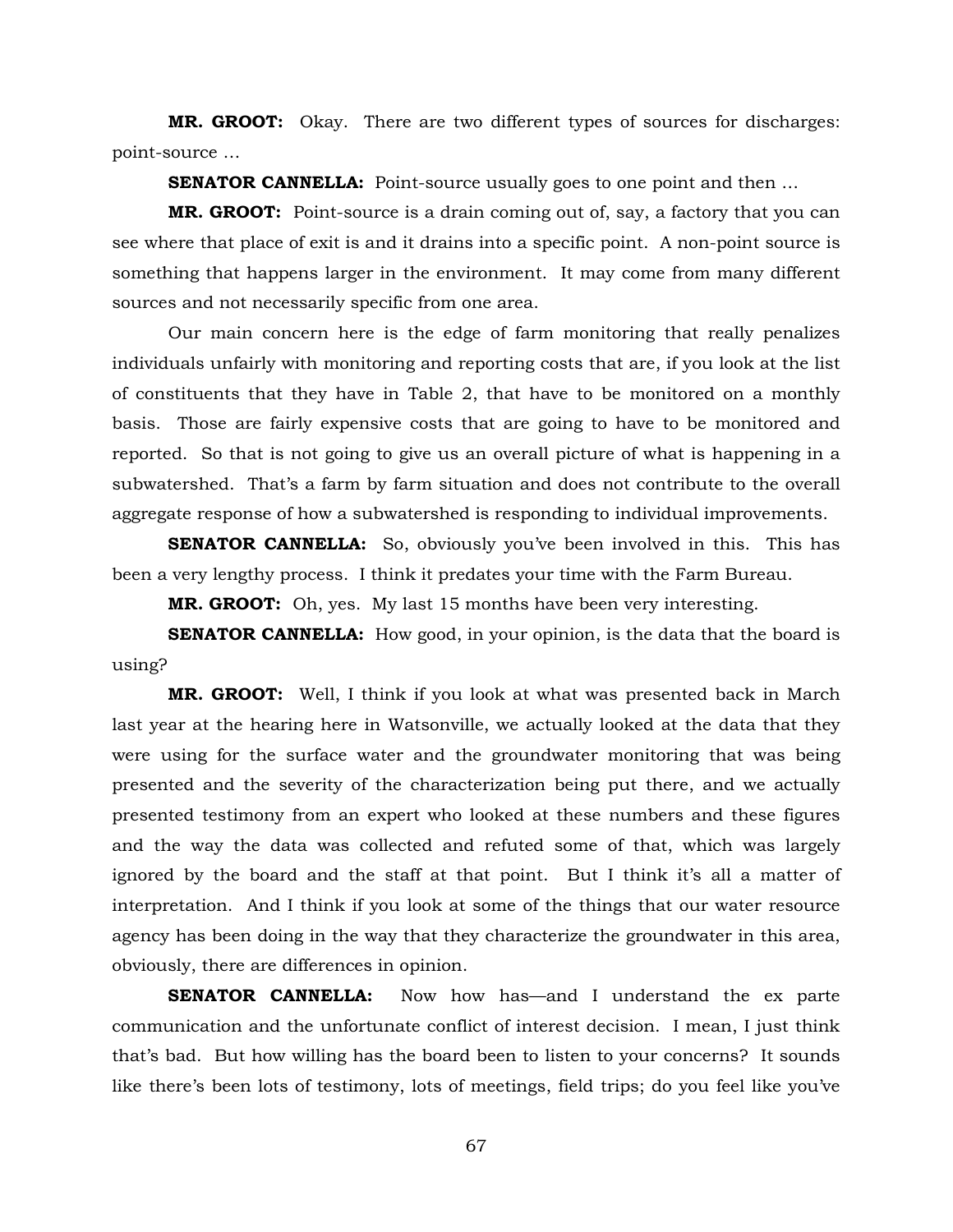been heard in your concerns? They may not agree with you, but do you feel like you've had a forum to express your concerns?

**MR. GROOT:** Well, I participated in one field trip that they did where they went out here to a local project that's looking at an engineered facility for a wetlands project, so to speak, off stream, and I participated in that. Beyond that, I have not seen any situations where the board has come out and said, "We want to go to a farm. We want to understand this better." At least that's from my opinion. I have not participated in those …

**SENATOR CANNELLA:** Have you guys made that offer to say, "Come out. We want to show you why this won't work," and have you been turned down?

**MR. GROOT:** Yes. And I think that all relates to the ex parte and how that process has to happen.

**SENATOR CANNELLA:** It sounds like you can get around it; just make a posted meeting.

**MR. GROOT:** I'm sorry?

**SENATOR CANNELLA:** It sounds like that can be dealt with a posted meeting, right? So it's a meeting that's posted.

**MR. GROOT:** Right. And as Michael characterized, that becomes a problem logistically when you have a lot of people who want to go on a field trip and I agree with that. There's no problem there. I think what we're looking at too is, yes, we got to present our case, so to speak, at some of these hearings and some of these workshops. We were limited in time. We are the regulated body; we should get the vast majority of the time to present our case and our situation and have them understand it.

And you asked about the Los Huertos report. To me, it's kind of obvious that that's something the board should consider because they asked for that detail back in 2011. They wanted to know what our processes were. They wanted to know how this would be envisioned to be on the ground and work that way. And now that we have that, we have that information, that should be considered as part of the solution here. And not that I think it's necessarily new information; it's expanding on what we've presented already as a concept. And, yes, it is a concept. But nothing is on the ground yet so it is all conceptual.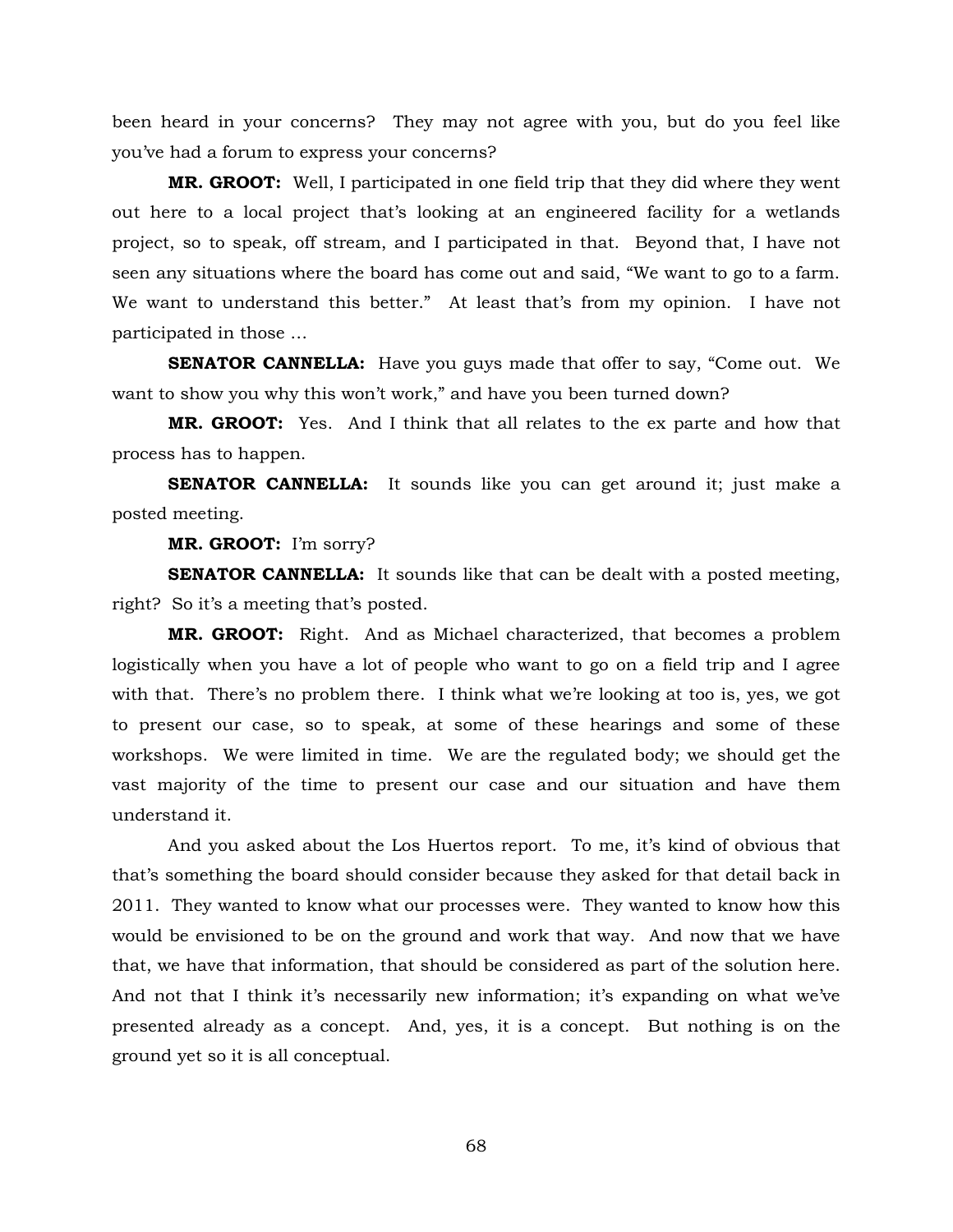**SENATOR CANNELLA:** Well, Mr. Thomas said that he thought this Los Huertos solution would meet the requirements set forth by this waiver, so it seems like it's okay, right? If that approach works, then isn't that okay then? What's the concern?

**MR. GROOT:** Well, the concern is, is the board has not had the privilege of reading that report themselves and formulating that information themselves, so I think …

**SENATOR CANNELLA:** So you're saying that the staff may say, "Okay, yeah, it's fine. It meets the intent." The board takes action, and now there's a challenge and it doesn't, in fact, meet the intent.

**MR. GROOT:** I think what we're looking for is that the board should support this as part of their directive when they make a decision rather than allowing this to be a decision of the administrative officer or someone within their organization later on down the line. I mean, we are putting forth a fairly broad concept that has a lot of details in it, and if they support that as a board, that gives directive to the staff to really implement it rather than go through a process where we have to deal internally with the organization and it delays. It then allows everyone to fall into what happens with the Ag Order itself rather than having the option right away from the beginning to make that selection.

**SENATOR CANNELLA:** That makes sense. Now, you mentioned that it could cost \$620 an acre to comply with this order. Is that just Tier-3 or is that …

**MR. GROOT:** Yeah. That would be for the Tier-3, the most onerous tier. We have a range for various different tiers. As we did the economic study, we did interviews with all the different growers that thought they would be in the different tiers. And actually, the speaker who follows me is going to elaborate on that particular process. But it does break it down by tier. And the 600 that I quoted is the most onerous tier—Tier-3—and the most costly part of that tier.

**SENATOR CANNELLA:** That's a lot. Now just a last question and then we'll move on. So these timelines, very specific, do you believe that ag can hit these timelines?

**MR. GROOT:** No. And that's why I stated I think they're setting us up for failure. I mean, if you look at it, if ag is attributed to the problem that is currently going on—which we have some questions on ourselves as to whether or not we're the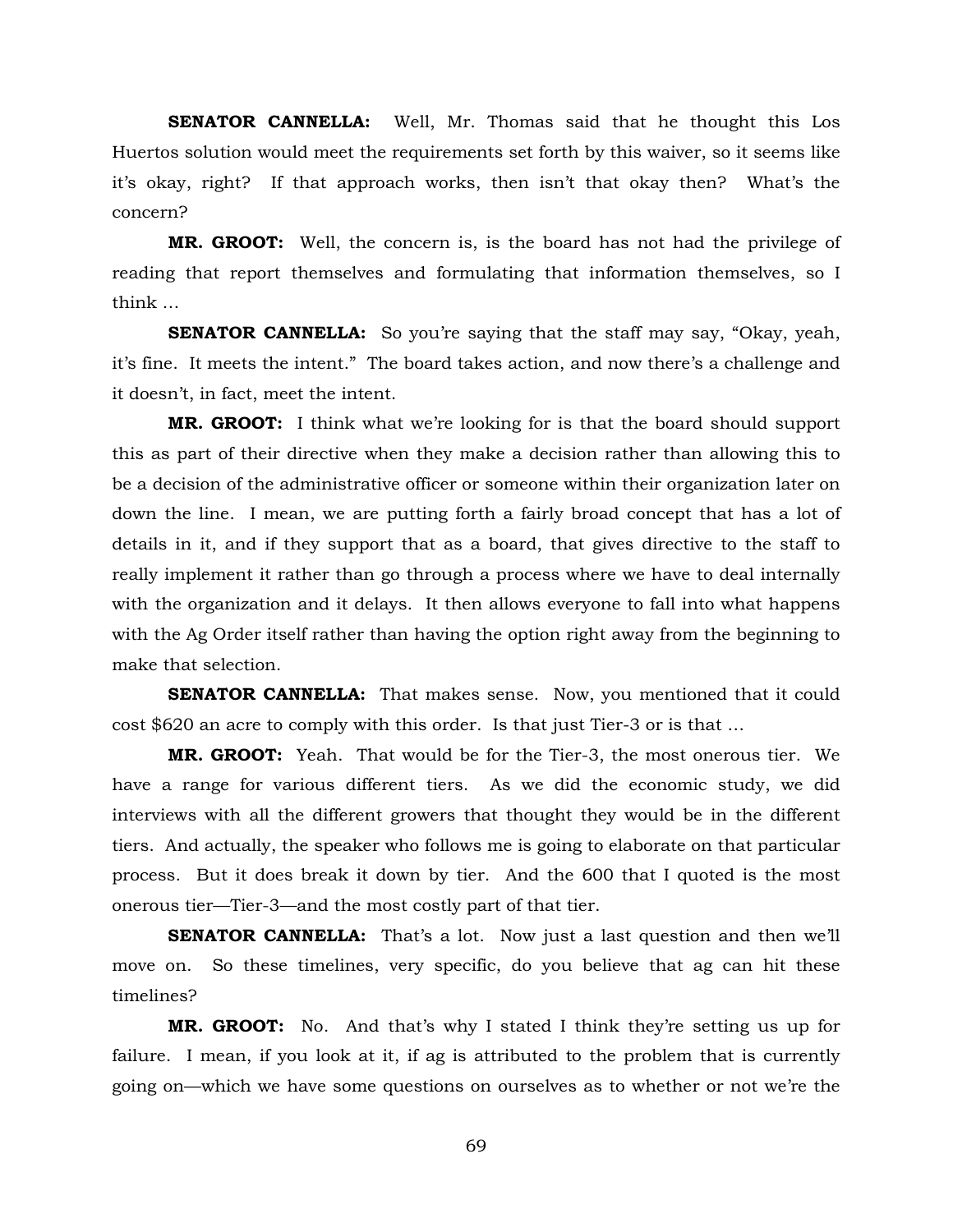sole source of all of this—it took decades to get here, and it's not going to be something that can be solved in two, three, four years. It's going to take decades. And there are studies and science out there that show that. For example, nitrate issues in water, in the groundwater, is going to take decades to clear up. It's not something that's going to go away very quickly. And even if we stop using nitrogen today, the problem will still persist for decades.

**SENATOR CANNELLA:** So if you could have what you wanted to have, what would happen from this point on? For this process …

**MR. GROOT:** For the hearing you're talking about?

**SENATOR CANNELLA:** What would you do as far as the waiver? What's going on? What would be ag's request on this issue?

**MR. GROOT:** My request or the ag request?

**SENATOR CANNELLA:** You represent ag.

**MR. GROOT:** I represent ag, so my request would be that I think the board needs to be fully informed. I think they need to have all the available information. We are the regulated community. We presented that information, and for them not to be able to review that and see that before they make a decision is pretty poor. So I would ask, first of all, that be done. And second, I would ask for consideration of the fact that we're the ones on the farm; we're the ones out there on the dirt every day. We know how to manage our operations and what can be cost-effectively achieved based on the best management practices that we currently have in place. And I'm sorry, no deference to Michael, but they're behind desks in San Luis Obispo, and they don't know what's going on here on the ground. So I think our request is to be heard. We are a community that's going to be regulated, and we think that we should have a voice in how that's done.

**SENATOR CANNELLA:** Alright. Hold on just a second. Well, we have a copy of the report, the Los Huertos report, and we'll put it in our record, so it will be a public document that can be referenced from this point on.

**MR. GROOT:** Thank you. Appreciate that. **SENATOR CANNELLA:** Okay. Thank you very much. **MR. GROOT:** Alright. Thanks for the time.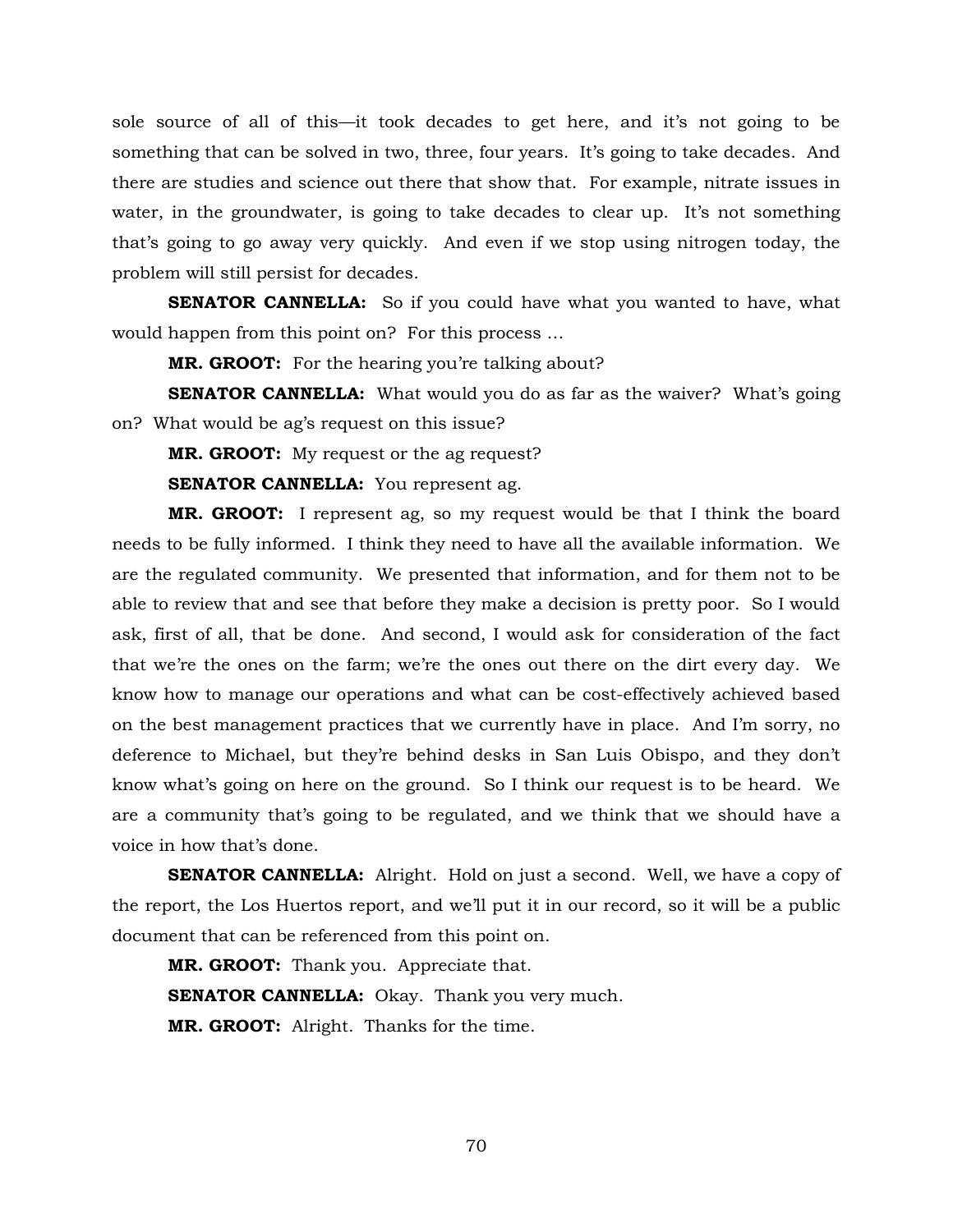**SENATOR CANNELLA:** Next up, Abby Taylor-Silva, Vice President of Policy and Communications, Grower/Shipper Association of Central California. Thank you for being here.

**MS. ABBY TAYLOR-SILVA:** Thank you. Well, thank you very much for having me here today. As you said, my name is Abby Taylor-Silva. I'm with the Grower/Shipper Association of Central California.

I want to talk a little bit first about the concern. There's a basic disagreement that's really permeated this multi-year Ag Order renewal. From my point of view, the Regional Water Quality Board's priority value is reportable measurements of water quality while the agricultural community's priority value is improving water quality through actions based upon science and technology.

The regional board has attempted over the course of more than a decade to evaluate management practices using millions of dollars of grant funding and highly qualified experts. They were unable to find a silver-bullet solution after 15 years of study. The regional board was unable to produce the very type of information (with funding and very knowledgeable resources) that they're now requesting from growers who have neither the funding nor, in many cases, the scientific background to do so.

Additionally, it is clear that staff has turned from a solutions approach to an enforcement focus and has decided to use individual monitoring as a basis for these enforcement actions. In the end, staff is recommending a point-source solution to a non-point-source situation. The result is going to be an approach which ignores the lag time between best management practices (BMP) implementation and actual measurement of improvement.

To regulate a non-point source, it's important to demonstrate an understanding of basic watershed functions: watershed improvement is a long-term endeavor and that each watershed demonstrates the unique lag times in how it responds to mitigations. The lack of a cogent discussion about lag times in agricultural systems is of concern. We all want improvements on the ground that will benefit water quality, but we need to give ourselves the time. Best available science has shown that the implementation of BMPs will be the tool to improve water quality. The only way that will happen is if we set up a system in our regulatory approach that values the implementation of BMPs as the highest priority with appropriately representative monitoring being one of the many tools we use to measure effectiveness.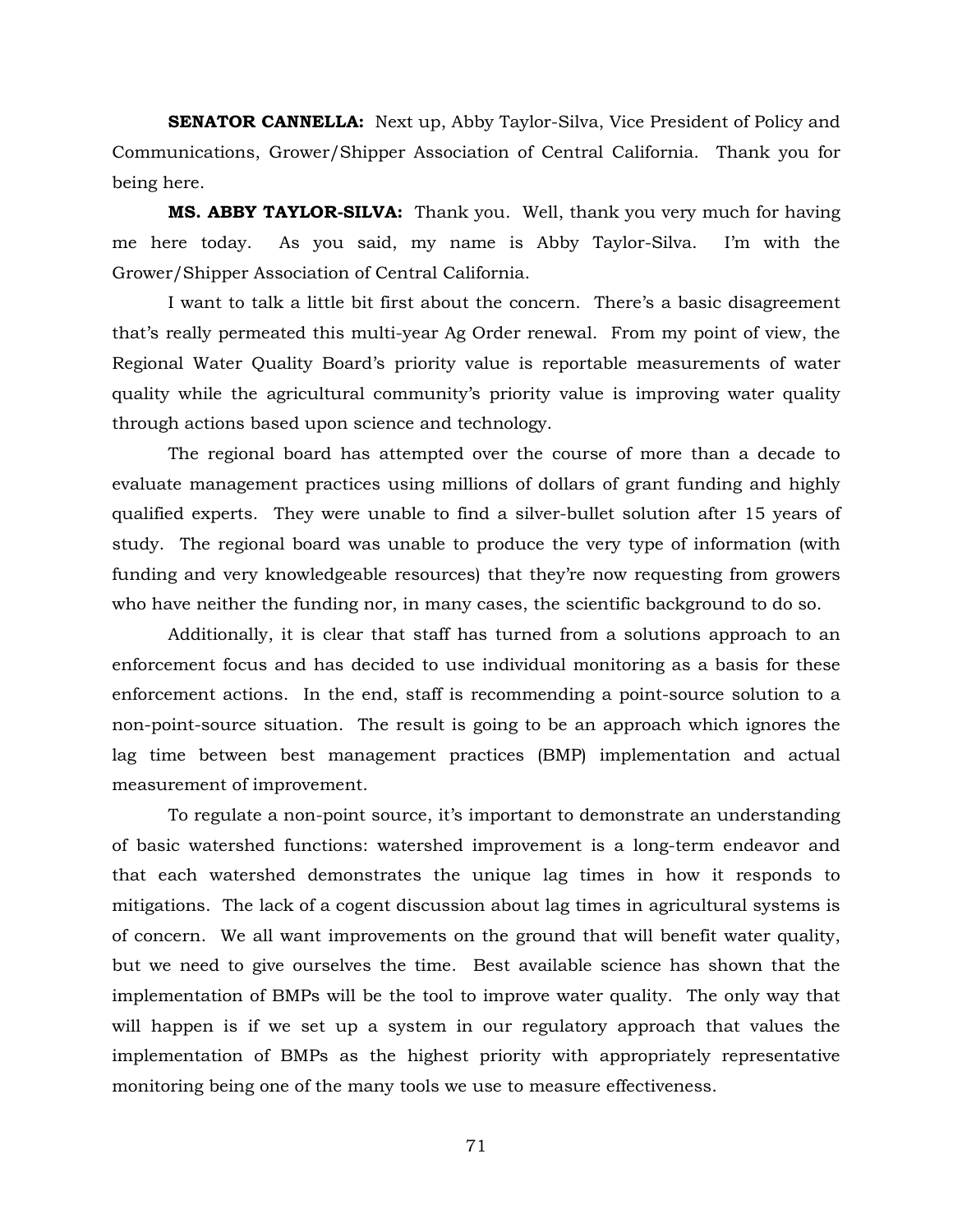The regional board staff does have a lack of understanding, from my point of view, of the regulated community, and it appears to be disinterested in becoming proficient in the interdisciplinary needs of agronomy within a water quality solution. That unfortunately creates a situation in which it becomes very difficult to be solution driven alongside agriculture.

I want to speak a bit about the process.

We are concerned with the process by which staff has conducted interactions with the agricultural community in the past three years. We believe the Porter-Cologne Water Quality Control Act states and that its intent is that regional boards are to provide fair, timely, and equal access to all participants in the regional board proceedings.

We are concerned that this process has been prolonged by what we see as the mismanagement of the Ag Waiver Panel in 2009. This panel was presented to the agricultural community as being organized to obtain feedback for renegotiating the Conditional Ag Waiver. However, in our opinion, the facilitated process did not properly ground the group with a full understanding of diverse points of view, perspective, and an appreciation of the lens through which stakeholders were viewing while sitting at the table. Rather, it seems the process was resistant to presentations by the stakeholders of different points of view, facts, or dat,a and it appeared that most discussion was about supporting positions. The agricultural stakeholders' understanding was that the goal of the facilitated process was simply to accept timelines and milestones to an already determined outcome. Consequently, agriculture came before the regional board in February, July, December of 2009 expressing that the process had aborted the collaborative approach which began with the first Ag Waiver in 2003/2004.

I'd like to share an example of how the process of collaboration was further eroded. A grower and, separately, an industry representative have both been cited and, at least in one situation, deemed a security threat due to comments they made out of concern for the process in the staff proposal. At least one of these individuals was interviewed by law enforcement. These individuals did not present a security threat. They are well-known and respected leaders in the agricultural community. The irony of not having a grounded facilitated process that allows stakeholders to build mutual respect and trust, I believe, caused a reaction that could be construed as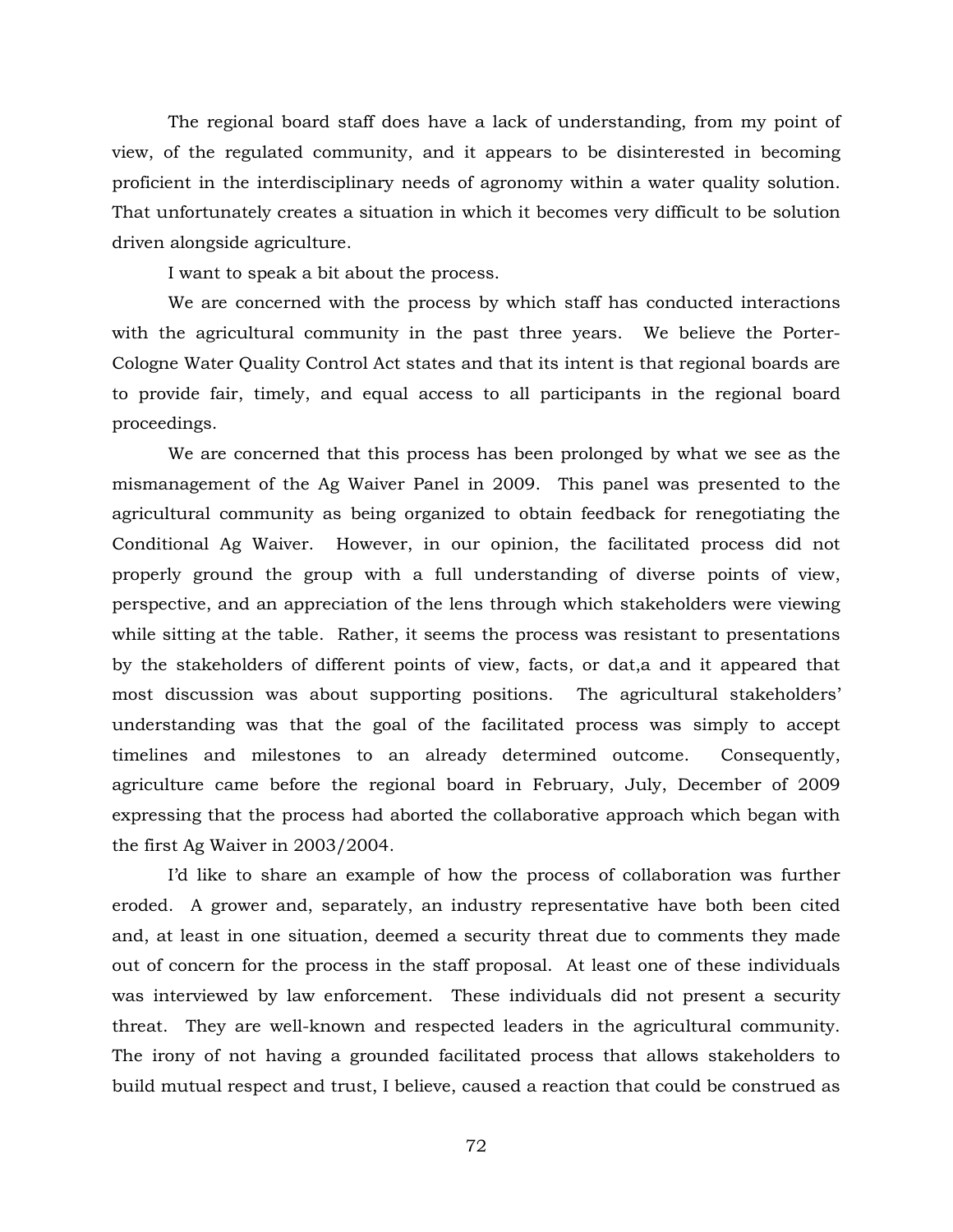retaliation and intimidation, the result of which has made agricultural stakeholders reluctant to attend future meetings or to be critical of anything within the Ag Order process.

As I've sat through the workshops and read the regional board's perspective, I have evaluated this through an agricultural stakeholder's lens. I think the board and staff, from their perspective, believe that this has been an open and transparent process and that all stakeholders have been able to engage. From my perspective, on behalf of my grower/shipper members who have spoken to me about this, this process has fallen short. While there were many meetings, opportunities to write letters and to testify in front of the board, it has not been a process that has produced the collaborative outcome envisioned by many.

Speaking about economics—the economic analysis of the staff report as was provided in their March 2011 report and conducted by staff was insufficient from agriculture's point of view. To address our economic questions, Farmers Water Quality, a group in which we hold a leadership role, asked Professor Brad Barbeau of CSUMB and Kay Mercer to conduct an economic study on the costs of the growers implementing the proposed waiver and on the resulting broader economic impact.

The information that I want to share with you directly contradicts staff comments stating that the staff report will cost less than a third-party group coalition approach as presented by agriculture (and I do have copies for you here today). Costs represented for the staff report include administrative costs of planning, monitoring, and reporting; costs of implementing management practices; and more. As Norm alluded to, what we learned through this analysis is the cost of implementing a coalition such as that which was presented by agriculture and that which has been presented by Dr. Los Huertos would cost between \$7 and \$12 an acre, and that's based on assuming that about 185,000 acres may be interested in participating. If 50 percent do, it will cost about \$7 an acre. If fewer do, it will cost more—up to 12.

In order to comply with the order as presented by staff, the costs are going to be significantly larger. These are for vegetable or strawberry growers. For a Tier-1 grower, it would cost between about \$5 and \$100 an acre. Tier-2 would be about \$24 to \$231 an acre. Tier-3 would be \$73 to \$620 an acre.

Dr. Barbeau and Kay Mercer in their report stated that the costs associated with being assigned to Tier-3 appear to be about four times the costs associated with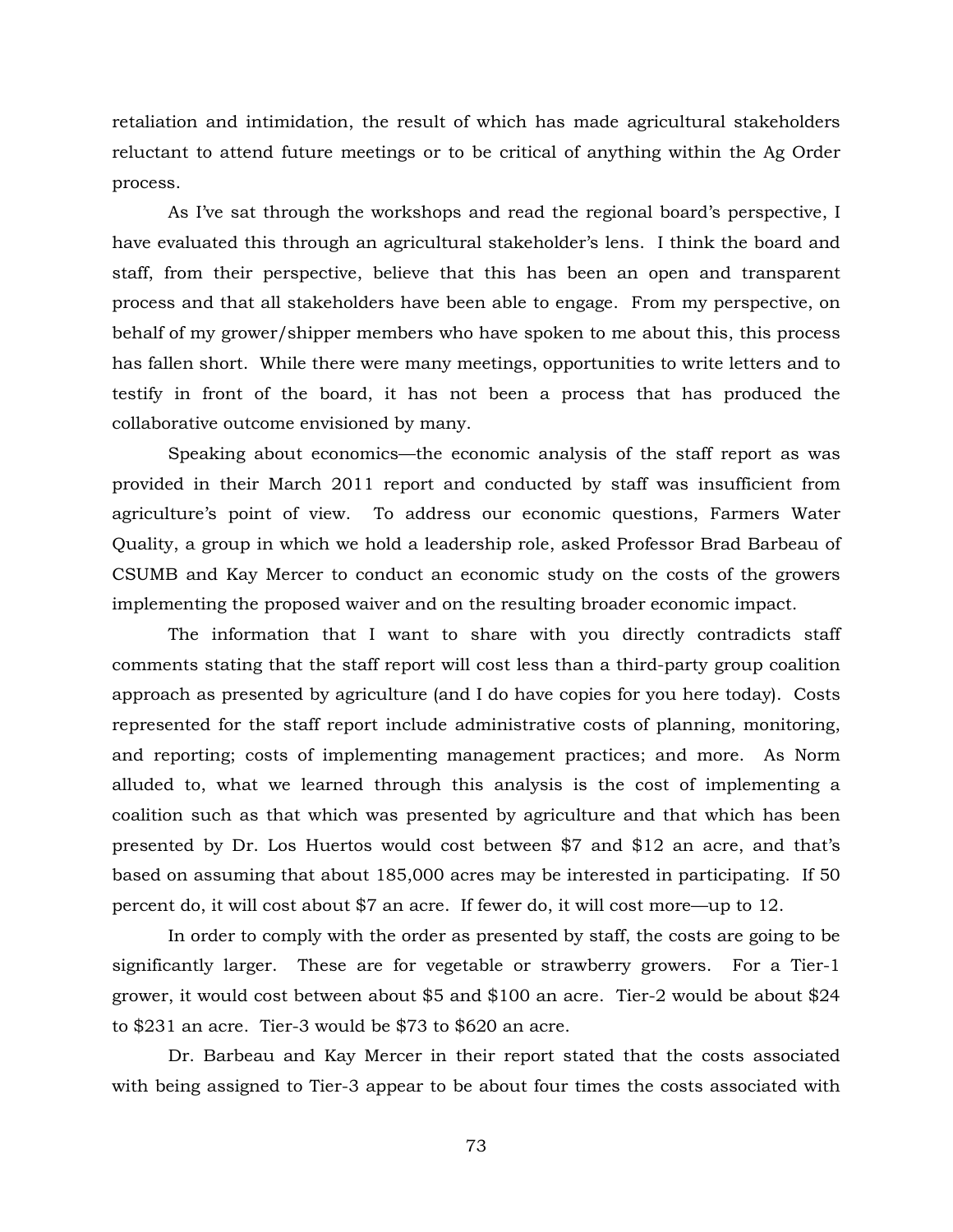being assigned to Tier-1, so it's important to ensure that the tier structure is justified by the degree of water quality impact*.* This comment cuts directly to our concern about the arbitrary nature of the triggers in staff's tiering system.

I want to speak briefly about groundwater now.

Staff is proposing a groundwater monitoring program that, in my point of view, does not align with their stated objectives for water quality improvement. They stated that this type of monitoring—testing groundwater wells—should already be routine under the existing 2004 Agricultural Order since this is such a fundamental practice. Testing and understanding the amount of nitrogen in groundwater for incorporating into a nutrient management program may be a practice used by farmers—it is—but there is an important linkage missing in this argument. Growers are using that information so that they may make more informed fertilizer application choices. The staff's use of that same information would be used for a different purpose. I quote:

The resulting water quality data will provide the Central Coast Water Board with necessary information to prioritize areas and farms for follow-up actions related to the implementation of nutrient management practices and drinking water protection*.*

That comes from the staff report. This is not applying sound science, a characterization of aquifers, well construction information, gradient or hydrology. It does not make sense.

In Monterey County, depending on the hydrogeologic area, some of the shallowest ag wells are 90 feet, while other wells are upwards of a thousand feet below ground surface. And in the deeper wells, the water may be drawn from hundreds of feet in depth. Because of the complexity of the hydrogeology, it could take anywhere from 10 to 50 years for the surface water to reach the well source water in deep wells. We have a hard time understanding how monitoring deep wells will help staff understand a grower's contribution to first groundwater. Unfortunately, the updated management practices that growers have implemented in the last 5 to 10 years, which are making a positive impact on water quality, may not be detected in source groundwater quality for up to 50 years. Improved grower management practices have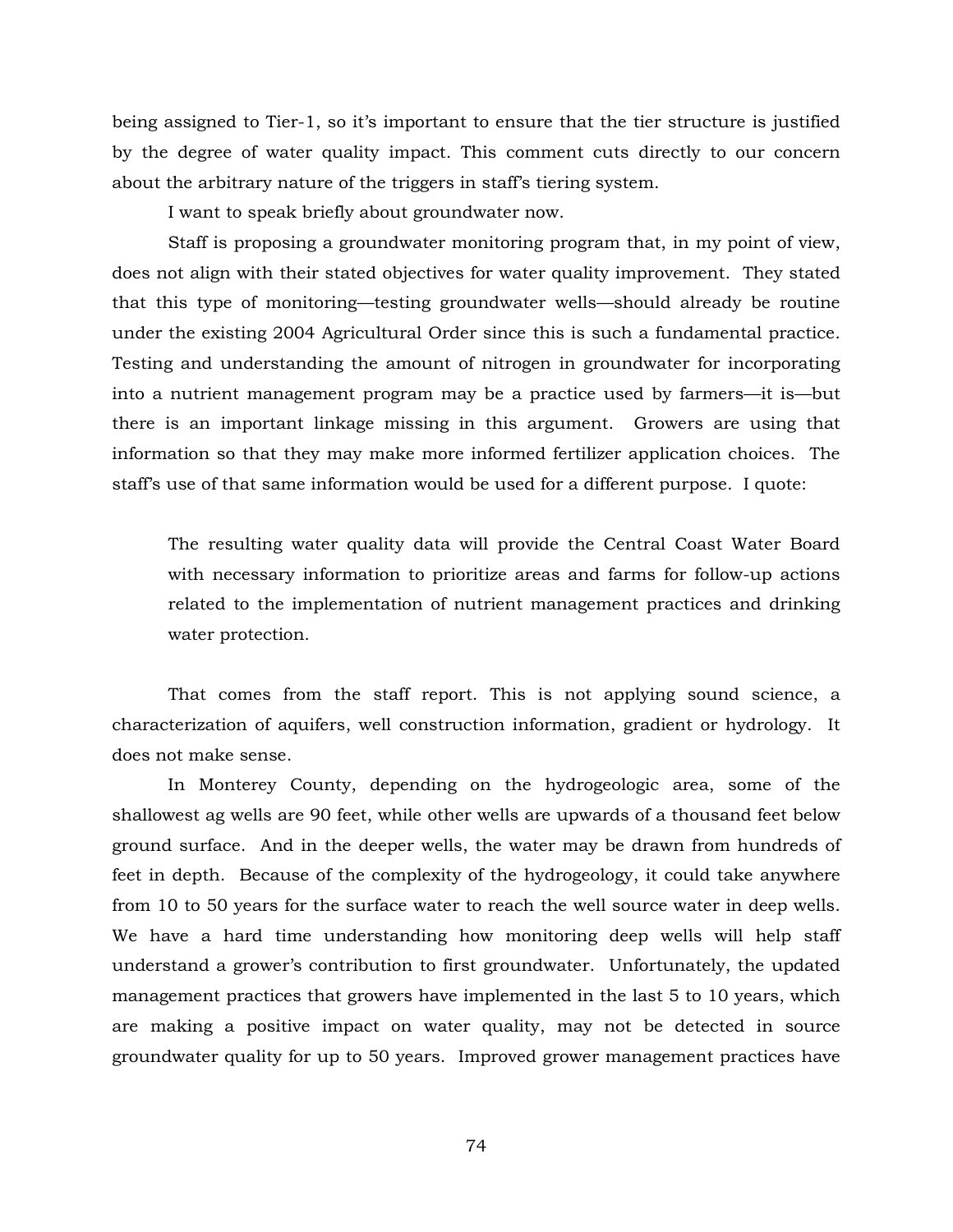included drip irrigation, nutrient management plans, soil moisture monitoring, carbon inputs, and more.

We are concerned about implementation of regional groundwater initiatives. As we all know, at this time, the state is looking at statewide groundwater programs. With recommendations, come unknowns—we don't know if each of the recommendations can be implemented quickly, effectively, or efficiently until they are thoroughly evaluated. Thorough evaluation will allow us to determine which recommendations for implementation will make the greatest impact to address legacy nitrate and reduce current and future groundwater nitrate.

Alternately, the Ag Alternative Proposal would take well construction, hydrogeology, and aquifer characterization into consideration to measure improvements in surface best management practices related to groundwater. A more comprehensive system makes more sense. We need a system that takes into account current groundwater quality data, determines data gaps, and involves a network of local and county public agencies that are familiar with each of the groundwater areas and are charged with already protecting our community. This would provide a clear three-dimensional focus on the hydrogeologic system as a whole. Unfortunately, the current staff recommendations are directing resources to address lower-risk issues instead of scientifically comparing equivalent data.

I want to talk now a little about the solution.

The Grower/Shipper Association has a history of successful public-private partnerships and collaboration. Even though this process has been complicated and contentious at times, we are hopeful that there is still an opportunity to find common ground.

In March and May of 2001, agriculture presented a coalition-based proposal to the regional board. This Ag Waiver proposal blends science and practicality to improve water quality for a sustainable environment and a viable farming community. From the results of the 2004 Ag Waiver program, it is clear that agriculture needs to move forward to improve water quality along the Central Coast. We realize that. We've seen the Preservation, Inc. data. We need to do more. Therefore, this proposal provides the highest level of individual farm accountability of any irrigated lands program in the nation. Farmers understand the importance of protecting this valuable resource because their livelihood depends on it.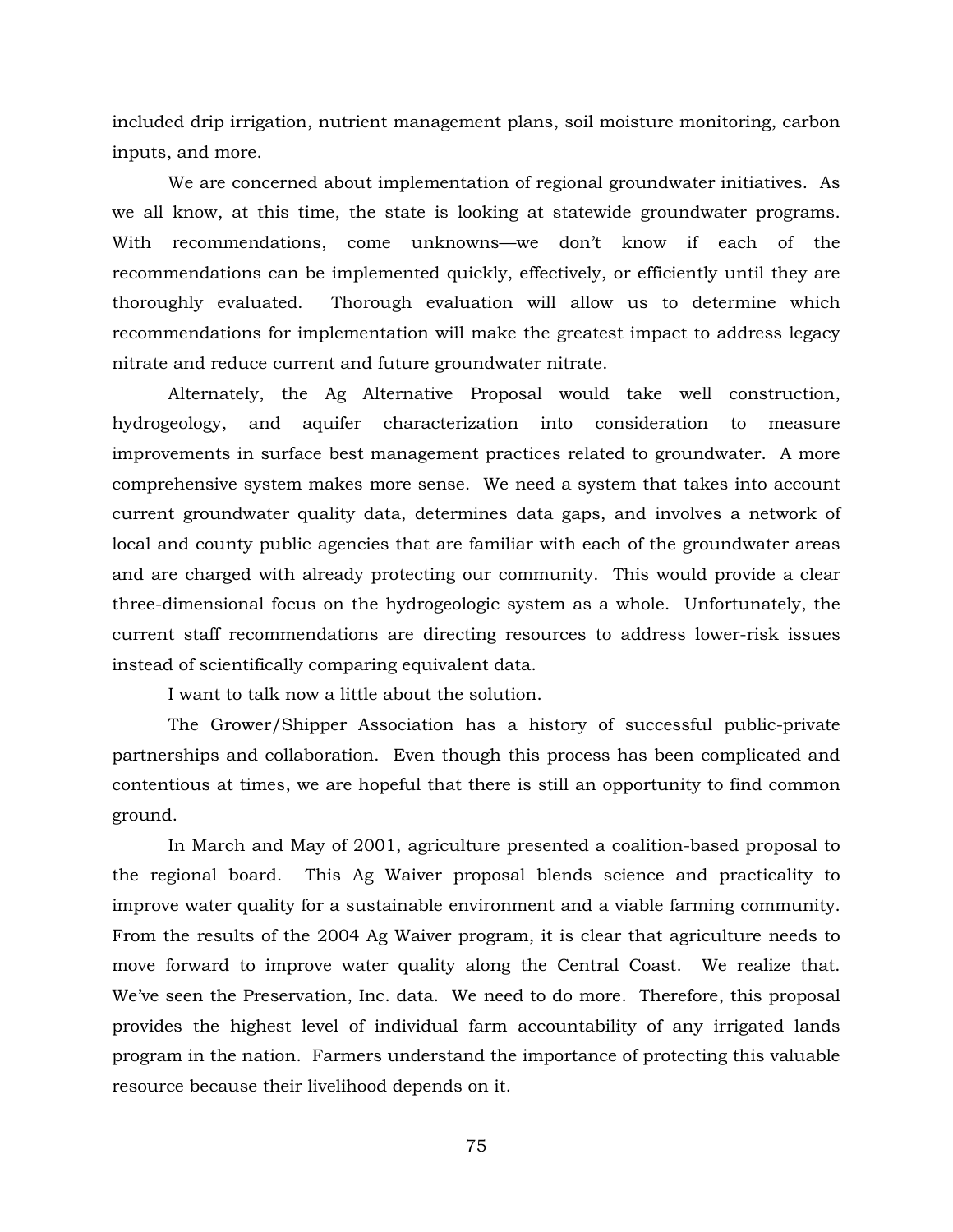Agriculture's Ag Waiver proposal would require a comprehensive program which would review all farming operations in the coalition to see if appropriate management practices are being implemented. It would also prioritize areas where there are the most water quality concerns, provide accountability to the regional board, and work toward the development of a long-term solution using researchers working jointly with farmers to develop new tools and strategies to improve water quality. Improving water quality along the Central Coast is a shared responsibility among the community and all industries. Through this proposed solution, farmers would be taking a lead role as protectors of an important resource.

Additionally, the Ag Alternative will provide a mechanism for the staff to communicate and work more collaboratively with the agricultural community in Region 3. Instead of becoming inundated with difficult-to-navigate data and reports, the board and staff will be provided a comprehensive representation of water quality throughout collation participants to help them focus their efforts.

In July of 2011, we began working with Dr. Marc Los Huertos of CSUMB on a solution for water quality improvement that is based on strong science and a dedicated interest in collaboration with conservation and scientific communities. This solution is a natural outgrowth of our coalition proposal (and I have copies of it here today). Included would be an audit of every field, a program that would partner the highest priority growers with researchers to find BMP solutions and a robust technical advisory committee and public advisory committee.

A key component of our alternative has always been that by agreeing to be subject to an audit and participating in the third party there would be regulatory incentive by not having to meet certain Tier-2 and Tier-3 requirements, and this is the key. Mr. Thomas is absolutely right; I think that everything that's been written by Dr. Los Huertos and the ag community fits well into the coalition that could be a part of the staff report. However, unless there is a regulatory incentive for being a part of the coalition, it will fail. We want to build in time to work with the regional board and staff on this concept so that their executive officer can consider this coalition option when the current order expires in September. We have always believed that a carrotand-stick approach is the best way to meet regulations. This coalition's solution presented will provide us the opportunity to get it right the first time.

Thank you.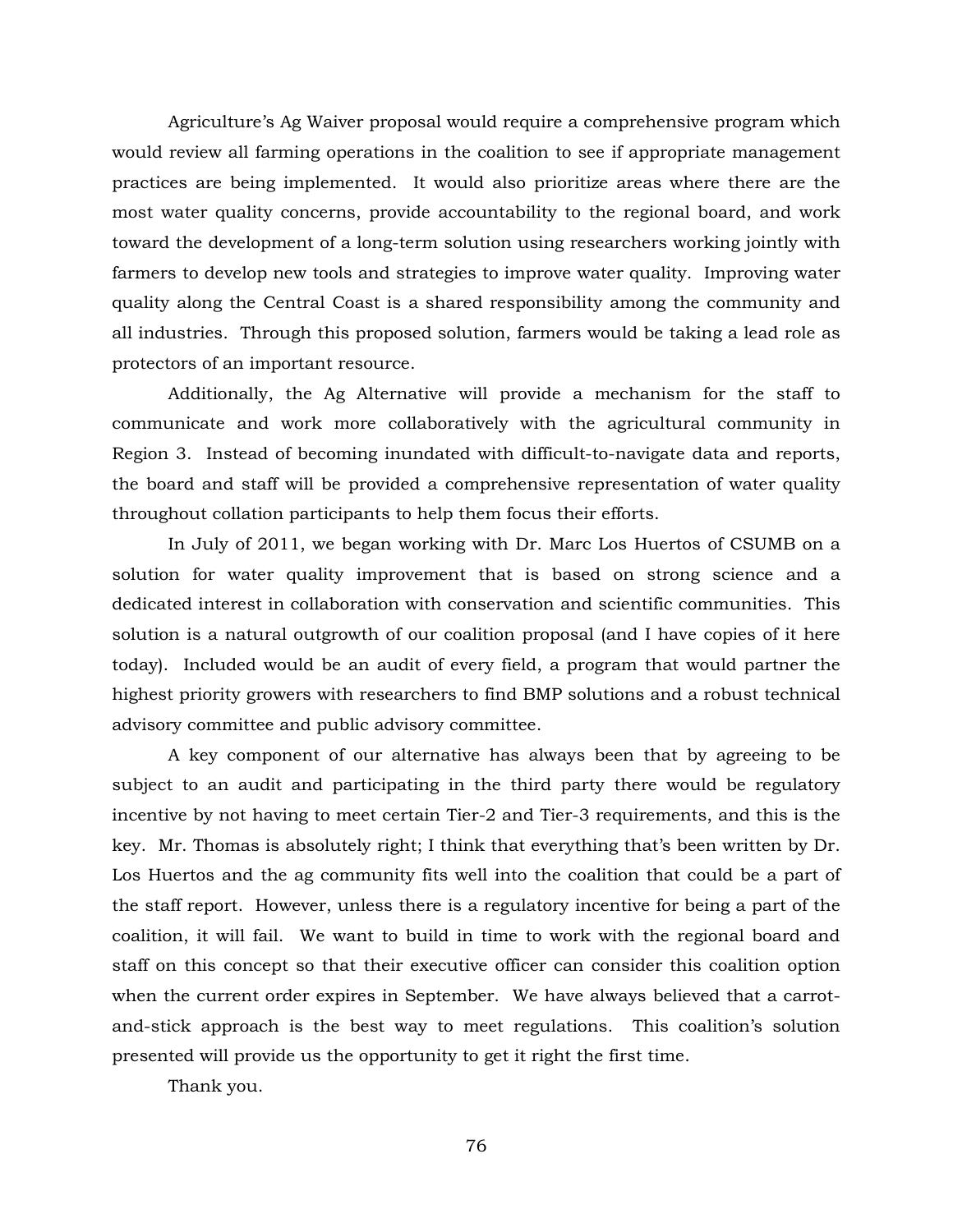**SENATOR CANNELLA:** Great. Thank you very much. So just a few questions. So you mentioned the \$600 an acre worse case. How would that translate into the cost of produce? What does that mean as far as the consumer paying more monthly?

**MS. ABBY TAYLOR-SILVA:** It would significantly affect that grower and their ability to grow produce. Growers are traditionally price takers not price makers, so it would …

**SENATOR CANNELLA:** So they don't have a lot of ability to control the market. They just say, "Well, we can compete or we can't compete. We're going to rip the crop out."

**MS. ABBY TAYLOR-SILVA:** And you choose whether or not you're going to grow a crop—precisely. So \$620 is going to dip way beyond what a grower's profit margin is on average.

**SENATOR CANNELLA:** Okay. And I've asked a lot of questions; I don't want to ask them all again. But in your opinion, has this been a flawed process?

**MS. ABBY TAYLOR-SILVA:** In my opinion, it has been. I don't believe that it's been as collaborative a process as it could be. I think that there should have, could have been an opportunity for more education of all stakeholders and …

**SENATOR CANNELLA:** Can you say that again?

**MS. ABBY TAYLOR-SILVA:** More education of the staff and stakeholders.

**SENATOR CANNELLA:** So you don't believe there was enough education of the staff and the stakeholders? Now who are the stakeholders?

**MS. ABBY TAYLOR-SILVA:** The stakeholders being the environmental and the agricultural and the conservation communities. I think that there …

**SENATOR CANNELLA:** Who would educate them?

**MS. ABBY TAYLOR-SILVA:** I think that there's an opportunity for agriculture to educate, but in the process that was instituted, that opportunity did not present itself.

**SENATOR CANNELLA:** Because I've been involved in a lot of different things over my career, and it seems like the best way to get things done is to come together in a collaborative process. Look, you have people that care about different things. Everybody comes to the table and they work and try to reach a compromise, and then that's ultimately everybody feels good about the process, and then they will do their best to comply. So in this case, do you feel like that's not been the case?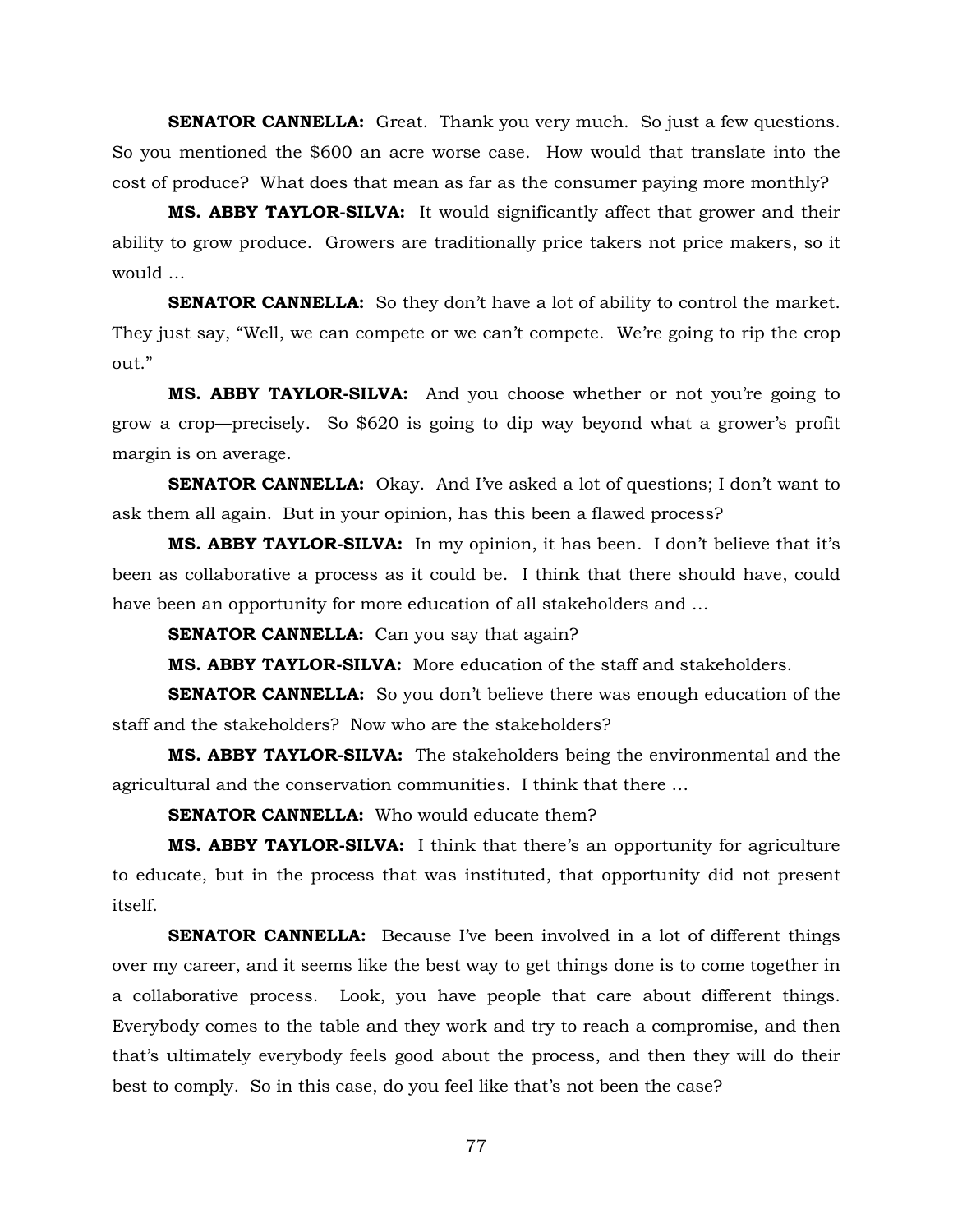**MS. ABBY TAYLOR-SILVA:** I do feel that it's not been the case. And I think that a collaborative process works when every side has equal opportunity to influence the decision.

**SENATOR CANNELLA:** And you don't think that that's been the case?

**MS. ABBY TAYLOR-SILVA:** That's not the case.

**SENATOR CANNELLA:** So who has had more ability to influence?

**MS. ABBY TAYLOR-SILVA:** I think that the regional board staff does have much more ability to influence the decision of the board than the agricultural community or any other community.

**SENATOR CANNELLA:** And who do you feel has been able to influence the staff more?

**MS. ABBY TAYLOR-SILVA:** Definitely not the agricultural community. I feel that the … Although we have sat down and talked with staff, I do not feel that there's an open interest in really understanding agriculture, agronomy, and the complex intricacies of the industry.

**SENATOR CANNELLA:** Okay. Alright. Thank you very much.

**MS. ABBY TAYLOR-SILVA:** Thank you.

**SENATOR CANNELLA:** Mr. Thomas, if you wouldn't mind, I've just got three basic follow-up questions, and then if you want to address anything that was said, that's okay as well. And then we'll get to public comment.

So the original 2004 plan did take cost into consideration. Is the board currently considering cost as part of their decision-making process?

**MR. THOMAS:** Yes. And so, in the draft order that we issued in 2010, we did do a cost, an estimate, and it was based on the literature and the information we had available. And since that time, as I mentioned, we reduced the requirements in the order to what they are today which we feel, I feel, are the limit to what is legal. We're up against the backboard here. And the board can consider costs, but the board also has to consider not just the cost to the regulated community, which is important, but other costs associated with the issue. And in this case, we have costs associated with the pollution itself. Water purveyors are telling … We meet with water purveyors, and they tell us they cannot drill wells fast enough. They say they are spending millions of dollars to drill new wells. They're spending hundreds of thousands of dollars per year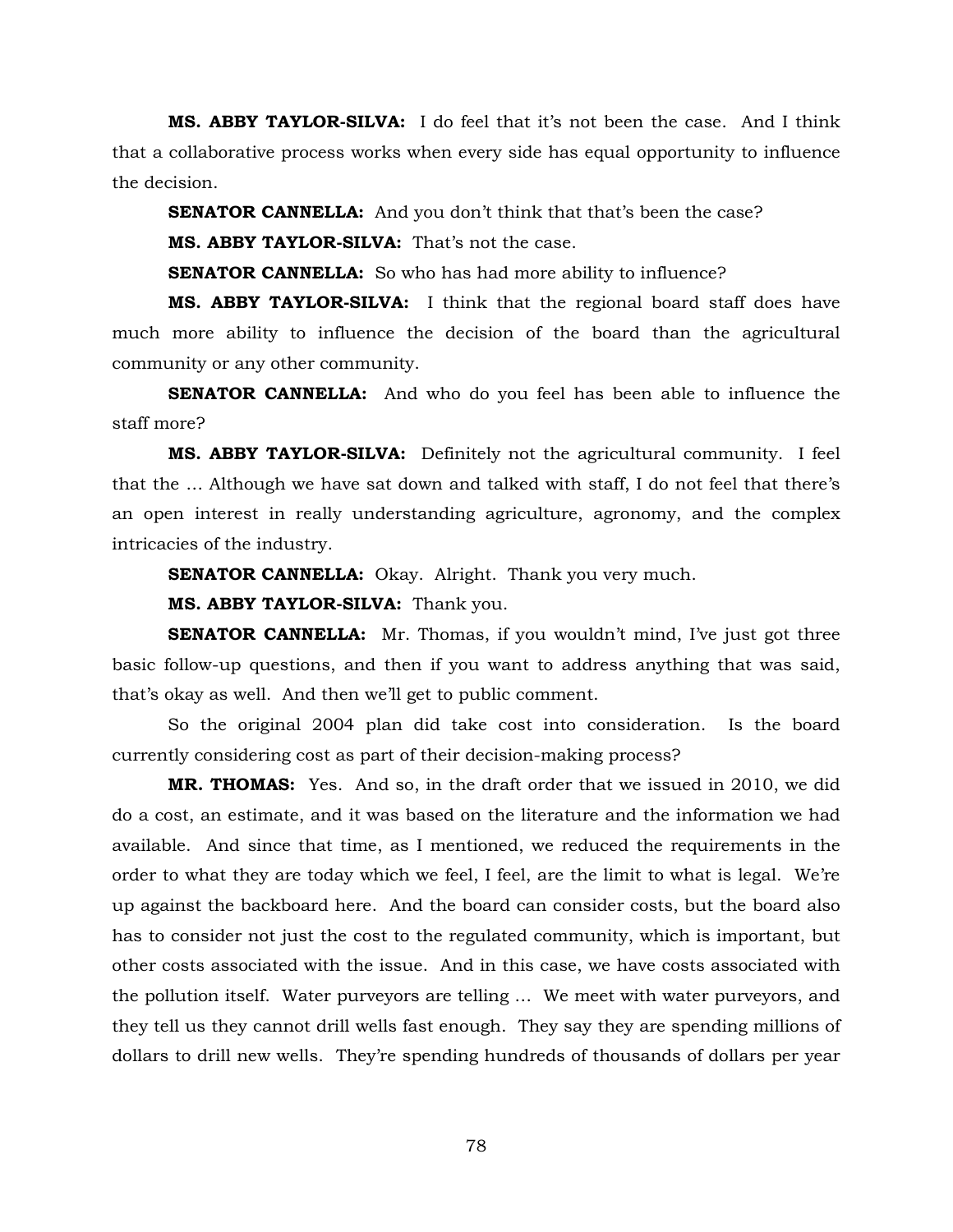to treat the water. Municipalities, they're telling us the same thing. And residential homeowners who have domestic wells are going to have to deal with this issue.

**SENATOR CANNELLA:** So the water agencies, municipalities are coming to you and saying, "Look, ag is causing us these problems. We need you to fix it." Is everybody saying it's ag's fault and they're not doing enough?

**MR. THOMAS:** The literature estimates the loading—where the pollution is coming from. So we have many, many studies that have been done that estimates where the pollution is coming from. The most recent study which was directed by the Legislature, which is SB 2X or SB X2, required that a report be done. UC Davis was contracted to do that report. They're in the process of writing it. The professor who is working on it gave a presentation to our board, and he's been talking—you know, we've been working with the group that is writing that report and analyzing the information. And the thing is, is … you know, I hesitate to say this because it just throws more fuel onto the fire and these kinds of interactions that we have where I get up and say things and the other folks get up and say things, it's thrown fuel on the fire. And so, the only information that we have is what we have been reporting to the board is we're underestimating the problem. So this latest report that's coming out says that 96 percent of the pollution in the groundwater is coming from irrigated agriculture—not just agriculture, from irrigated agriculture and synthetic fertilizer. It's just throwing fuel on the fire. We need to stop talking about it and …

**SENATOR CANNELLA:** When you look at cost estimates, I mean, how do you estimate? Who does the number crunching for you to say, "Okay, this is what it's going to cost. Okay, if we take this off, it's going to cost less?" I mean, how do you do that?

**MR. THOMAS:** We use the literature. So whatever exists in the literature, in most cases, that's what we use. Occasionally, we will hire—in certain cases, under certain regulatory requirements, we can hire resource economists or require that. We can require the dischargers to do that kind of work. In this case, the laws that we're following do not require us to do that.

**SENATOR CANNELLA:** Yeah. It was mentioned about groundwater monitoring. So it seems like a legitimate argument. If you've got a 90-foot well or a 500-foot well, I mean, it does take a long time for the contaminants to get down to the groundwater. So what useful information is that, to monitor the groundwater?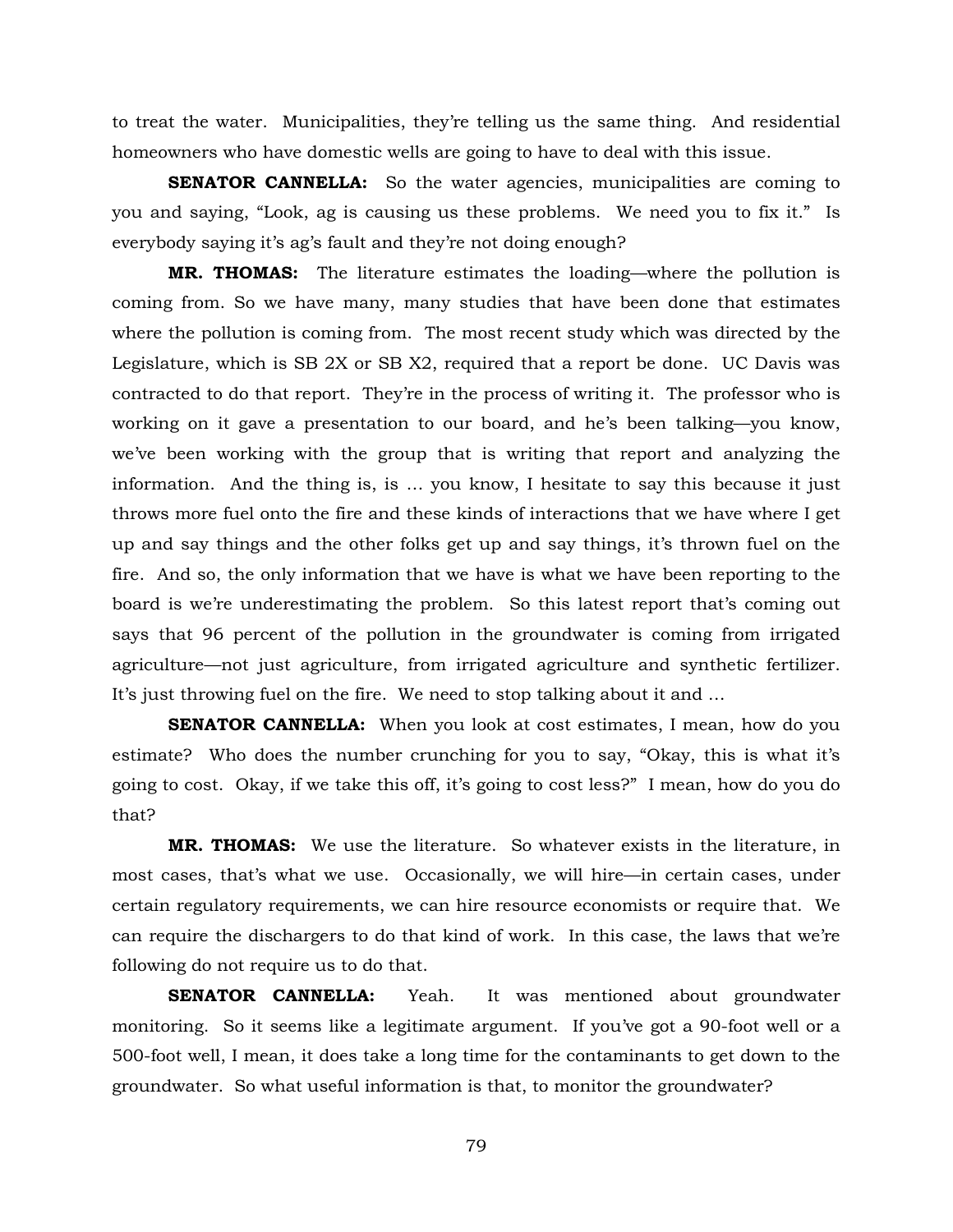**MR. THOMAS:** Yeah, it's legitimate. We would not be asking or requiring or expecting farmers to sample water that's a thousand feet deep if that's the case. What we're interested in as far as protection of the domestic wells is that shallower water where the domestic wells are located. Farmers overall, I think they should be sampling the water that they are using to irrigate their crops because they should know the nitrogen concentration in that water. They should be taking it into account when they are determining how much fertilizer to apply, and we've had farmers tell us that.

**SENATOR CANNELLA:** Okay. So the representative from the Farm Bureau said that they feel like they're being set up for failure. I mean, can you understand why they feel that way?

**MR. THOMAS:** Yeah, absolutely. I think any time that there are schedules imposed, schedules that are adopted into an order like this, it's going to feel that way. And it's not …

**SENATOR CANNELLA:** That's not your intent; your goal is to work with them to try to come in compliance?

**MR. THOMAS:** Yes.

**SENATOR CANNELLA:** That's the attitude of the board and the rest of the staff is, "Look, we really want compliance. We want to work with you. It's not going to be punitive. We want to work with you on this." That's the attitude?

**MR. THOMAS:** Yes. And if we were regulating this—I assure you, we are not regulating this as a point-source problem—it would look nothing like this. And there would be sampling regularly of the effluent, of the discharges, regular sampling and submitting that information to the board, and it would all be public. We'd be sampling upstream and downstream of the operation. That's a point-source approach. We're not doing that here.

**SENATOR CANNELLA:** Now you mentioned the farm tour. It sounds like there may have been one or maybe more. But what do you think; you've got new board members, you've got a lot of anxiety—I can sense it from you a little bit. I can sense it from the other witnesses. The goal, obviously, is … look, at some point, we've all got to come together, right. We can't continue to be at each other's throats. We have to figure out a way to work together. What's the likelihood that we could publicly notice a farm tour and say, "Look, let's talk about some of these issues that we're concerned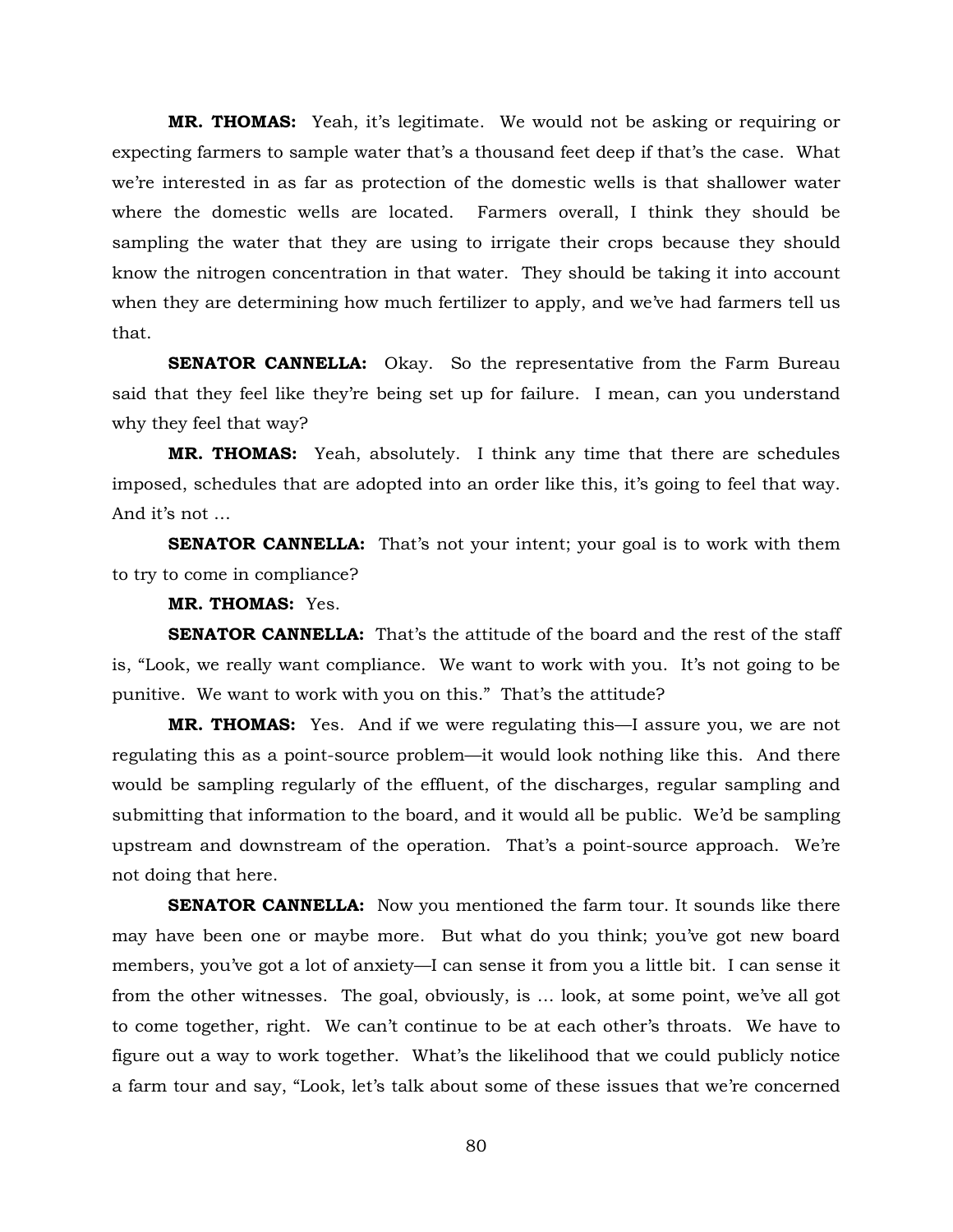about. How can we get water—we've got water uphill going downhill—and try to explain some of these things?" I mean, is there any willingness from the board or are they at this point saying, "Look, we've done it. We're done. It's time to move forward."

**MR. THOMAS:** The indication from the board to us at this point is we're going ahead with the March hearing. That doesn't mean we can't do those types of activities—have field trips. And whether it's staff or staff and other stakeholders or staff, stakeholders and the board going out and doing these field—we can still do those things. At this point, the board—and I won't say that that's an option in lieu of the March hearing because the board has directed us to do the March hearing.

**SENATOR CANNELLA:** Okay. Alright. Well, thank you again for being here. I appreciate your testimony and answering questions.

**MR. THOMAS:** Thank you.

**SENATOR CANNELLA:** Alright, at this point we're going to move on to public comment. And so, my first person on the list is Steve Shimek. Is Steve here?

**MR. STEVE SHIMEK:** Good afternoon. My name is Steve …

**SENATOR CANNELLA:** You get 30 seconds. No, I'm just kidding.

**MR. SHIMEK:** I actually have a question: How much time do I have? I'll try and be brief.

**SENATOR CANNELLA:** Yeah. How much time do you need?

**MR. SHIMEK:** I think about five.

**SENATOR CANNELLA:** Okay.

**MR. SHIMEK:** Alright, here we go. So first of all, my name is Steve Shimek. I'm executive director of an organization called the Otter Project and Monterey Coast Keeper Group. We have offices in Monterey, and we have a membership of about 3,000 nationwide. So it's not a giant group; it's a small group.

So first of all, I'd like to start out by very quickly, just as bullet points, addressing a few of the things that have come up in both questions and some of the statements. First of all, I'd like to point out that ex parte applies to both sides of this issue. The environmental groups are not allowed to talk with the board members as well as the ag folks. It applies equally. It's a level playing field.

Secondly, there have been field trips. The field trip that Mr. Groot mentioned that went out to look at the engineered wetland also in the afternoon went and looked at Benny Jefferson's farm out on the Salinas River.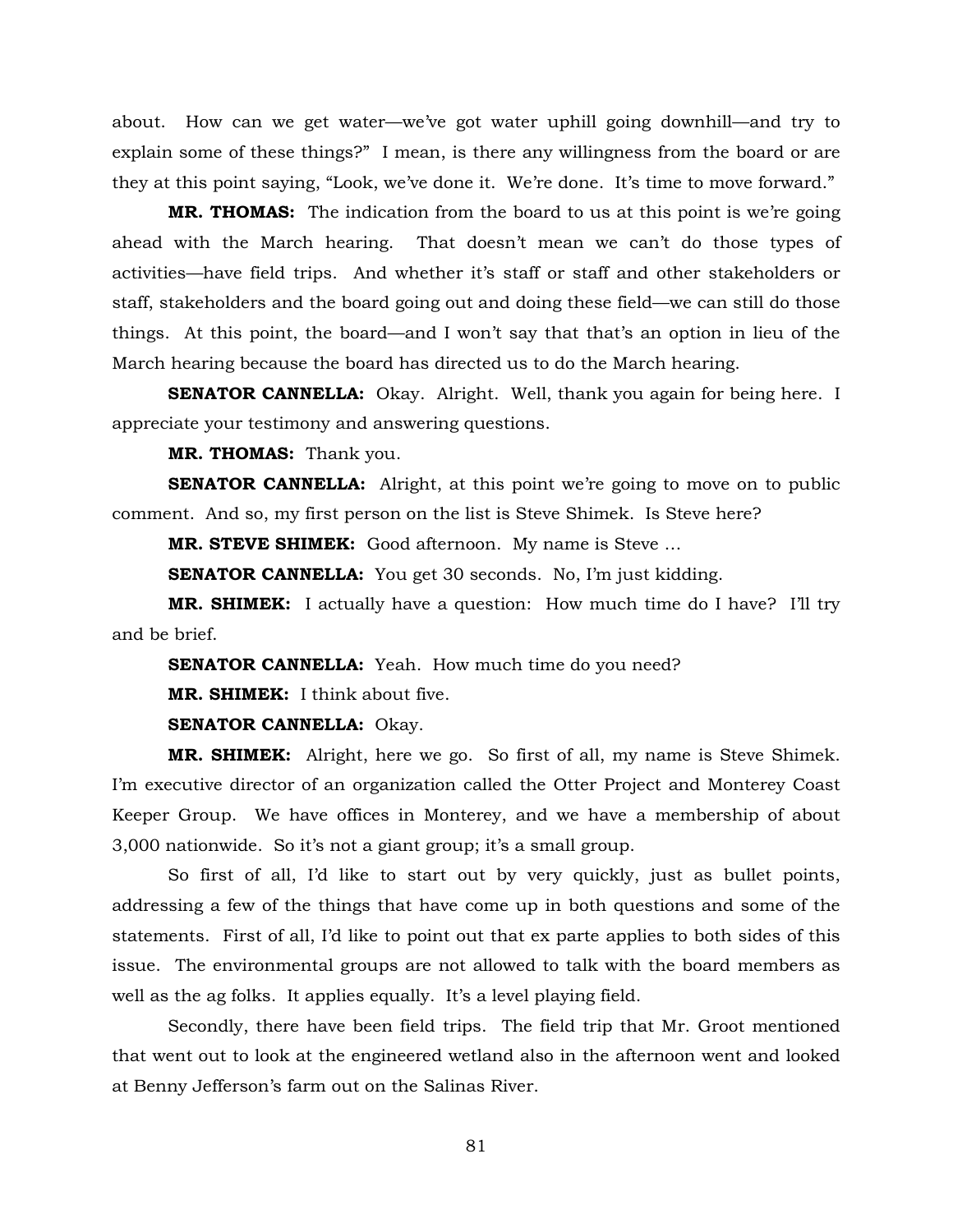The Ag Alternative, I'll come back to that in a second.

One of the things that I want to point out is the calendar. It's been three-anda-half years working on this order. It's not a matter of people having the opportunity to say what's on their mind. It's a matter that now this process has really gotten bogged down—and it's a matter that I hope you can appreciate, Senator—that it's a matter of now it is time for the board to make a decision. It's that point.

New board members, you brought that up. One of the board members attended several meetings in advance of his appointment, so he applied, and he attended, so he heard many of the things that were going on. There was a full-day-long hearing that was at the request of agriculture—as you heard—eight hours of testimony. There's been several months for people to come to speed. And, you know, just look at the way that that hearing went. Mr. Los Huertos in ag was given two hours approximately to offer their comments. This was before public testimony. But this was two hours. The environmental side was given forty minutes.

As far as meetings with the regional board staff, there have been three meetings of agriculture to every single meeting of Environmental Justice or the environment. They have three to one. There's a list of all those meetings that they have had. Three to one they have met with staff.

Six hundred dollars, we think is greatly exaggerated. In fact, there's a statement made on the public record that whatever the third party does is on top of what the staff already has to do, so how can it be a savings if you need to have the original program as well?

Intimidation, I heard Ms. Abby Taylor-Silva talk about intimidation. Well, I'll only say that I'm a pilot, and I've had a farmer come up to me and say that if he knew my tail number he would shoot me down. I think it's on both sides of the issue. I think that that was a little bit too bad of a comment.

Let's look at the calendar. In November 2008, a committee was formed. I was part of that committee. I've been involved in this longer than many of the people that you've heard from today.

The Ag Order expired in July 2009. In February 2010, staff came out with their own proposal. Staff asked, way back in 2010, they asked for alternative proposals. They asked for them. They asked them from agriculture, and they asked for alternative proposals from the environmentalists. We came up with a proposal. So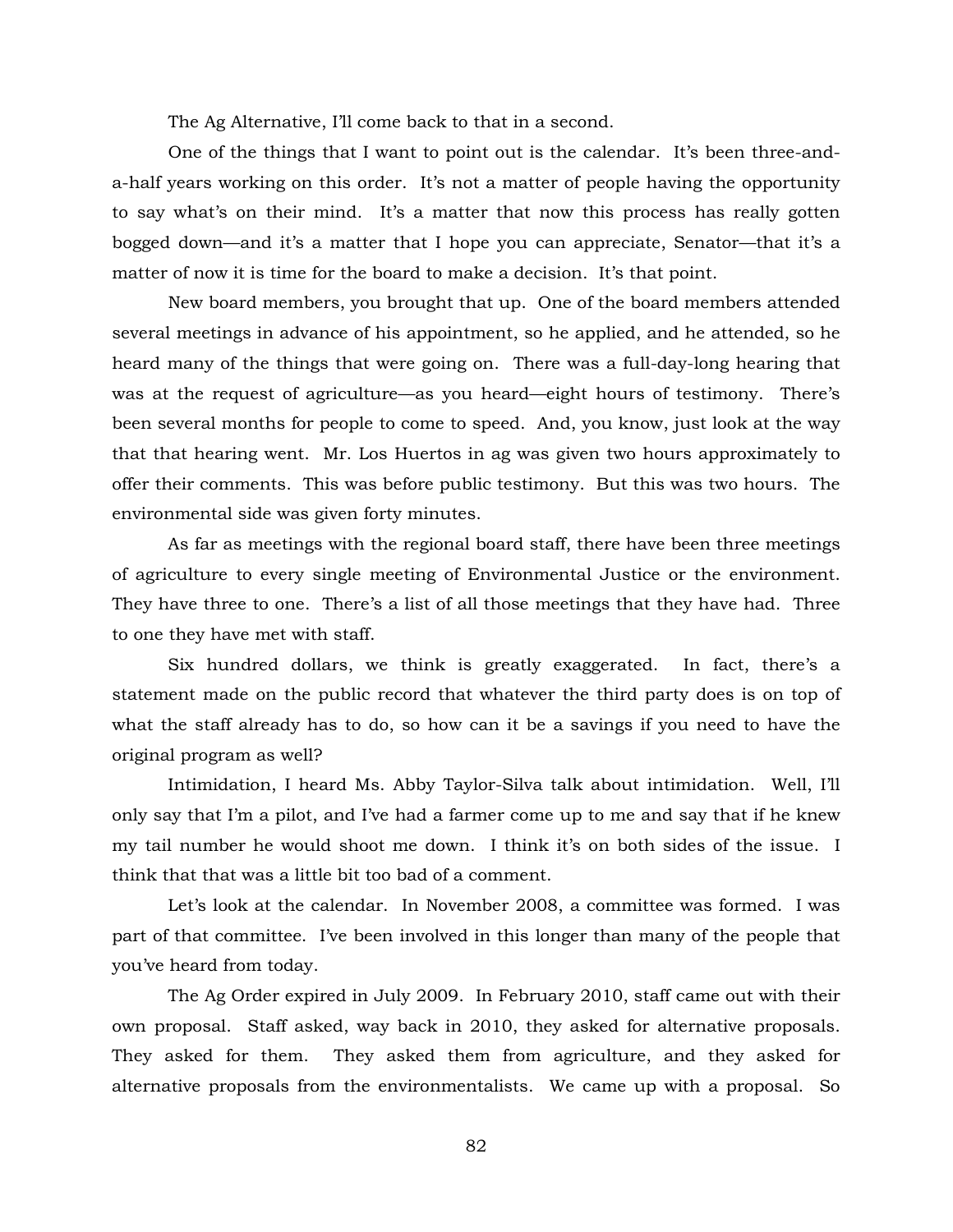those proposals were due in April 2010. In December 2010, they came up with their proposal.

**SENATOR CANNELLA:** And when was it asked for?

**MR. SHIMEK:** So …

**SENATOR CANNELLA:** What was the date that they asked for the thing?

**MR. SHIMEK:** They were due April 2010.

**SENATOR CANNELLA:** So when were they asked for? When did the board ask for them?

**MR. SHIMEK:** It was probably around November the year before.

**SENATOR CANNELLA:** Okay. So that's not a whole lot of time to prepare an alternative, right? It's a …

**MR. SHIMEK:** Two other ag groups were able to prepare one, and the environmentalists were able to prepare one.

But then, their proposal was allowed into the record. Their proposal was allowed into the record when it was submitted in December. And then they said, "We want to bring back more detail." So then, they brought up more detail in May. Then they said, "We want to bring back more detail in February of 2012." The record has to stop at some point and a decision needs to be made.

Finally, as far as process goes, there was a second process to this whole thing. And there was the ag, you know, where we all came together and couldn't find agreement before the thing. Then we all had the opportunity to submit proposals. Then there was—people said, "Well, you know, the commodity groups weren't involved. The right people weren't involved in the process." And so, the Packard Foundation actually funded another process—a parallel process. And Abby was there—I'm sorry— Ms. Taylor-Silva was there. I was there. Mr. Groot was there. It was the same group. We could not find agreement after a series of daylong meetings, and there was lots of time. It was not a matter of more time needed; it was a matter that we came to the brink and then could not find agreement. And I'll only say that I was ready to agree. This is not a matter of not enough time or not enough information. It's a matter of it's time for the decision-makers to make a decision.

In conclusion, I just want to make one point and that's there's been a lot of rhetoric thrown out about third-party lawsuits. You know, that's me. That's Coast Keepers.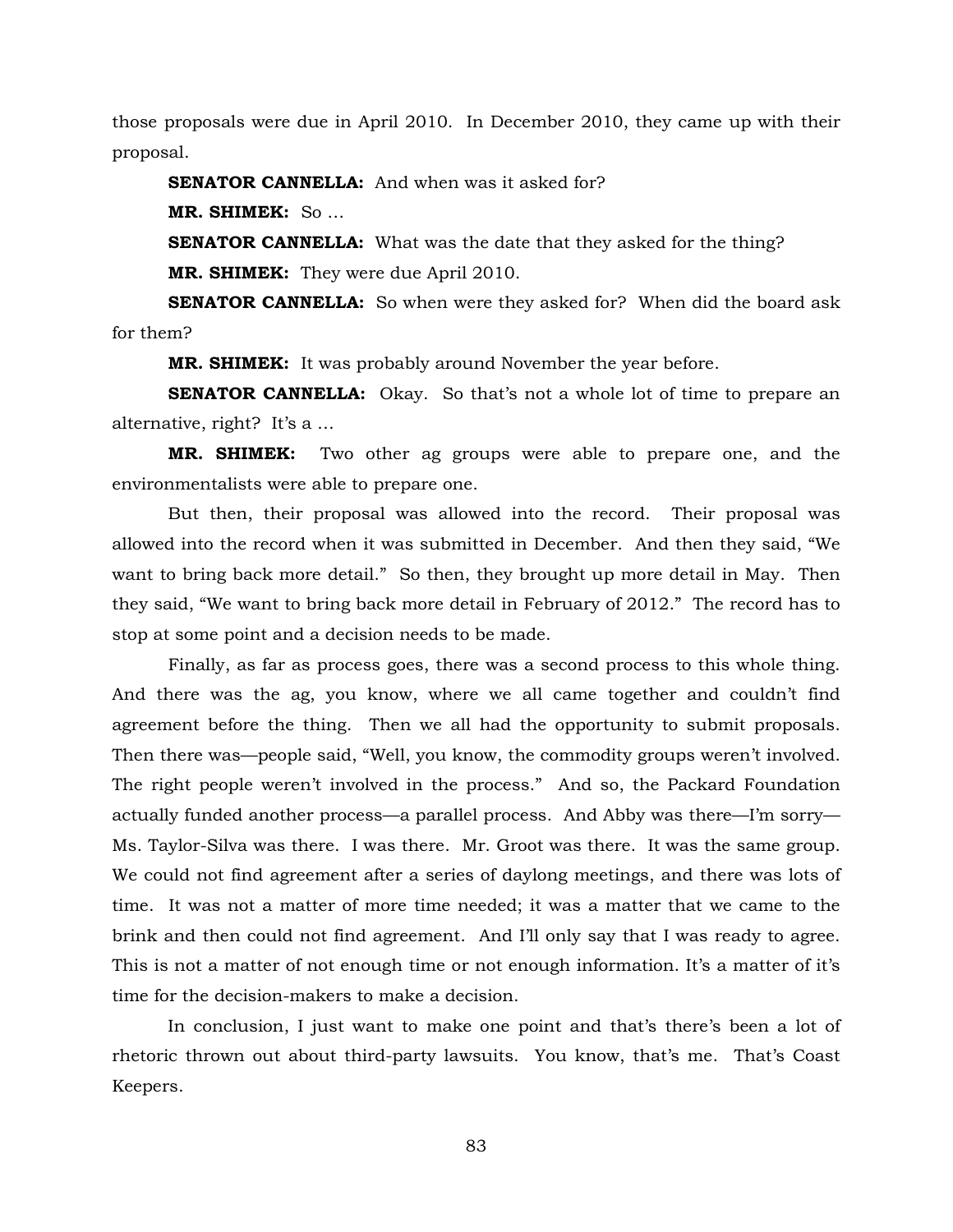## **SENATOR CANNELLA:** You're that person?

**MR. SHIMEK:** And it's total smoke screen. Under the Clean Water Act, irrigated ag is exempt—essentially exempt. They've got a line item exemption under the National Clean Water Act. Under the Clean Water Act, there is a citizen-lawsuit provision that allows organizations like mine to bring lawsuits against polluters. So this is all being done under Porter-Cologne. And under Porter-Cologne, there is not that line item exemption for irrigated ag, and so, that's why it's being done under Porter-Cologne, which is California state's water quality act. There is not a citizenlawsuit provision in Porter-Cologne. I might be able to sue for nuisance but that would, frankly, not be under Porter-Cologne, and it would have nothing to do with these regulations. So, you know, there's lots of smoke here. We need to move on.

Thank you.

**SENATOR CANNELLA:** Mr. Thomas said that he thought this would be challenged, that it would be appealed to the state board and challenged in court. And I asked him, "Well, is that the environmentalists that would do that?" and I thought he said yes. So I'll just ask the question: do you think the board's current proposal goes far enough? I mean, is that sufficient to meet the needs that your group is concerned about?

**MR. SHIMEK:** Well, first of all … so I'll answer the question directly but then let me add a sentence or two.

## **SENATOR CANNELLA:** Sure.

**MR. SHIMEK:** So I'll answer the question directly: No, I do not think it goes far enough. I think that there needs to be more. So that's the direct answer.

I think that both sides will, frankly, petition. And there is Farmers for Water Quality, which is the group that Ms. Taylor-Silva is part of and leads; they are on record, and they are raising money for a petition of the Ag Order. It is printed on a website. So to be more candid about the answer, I think both sides will petition.

**SENATOR CANNELLA:** So you don't think this goes far enough. So when you presented your proposal, did it go a lot further than the current board's proposal?

**MR. SHIMEK:** Right. So one of the shortcomings of the current proposal (I'm using this as an example) we supported but went further than the February 2010 proposal. In other words … am I right here? 2010 I get … so this has been going on a long time.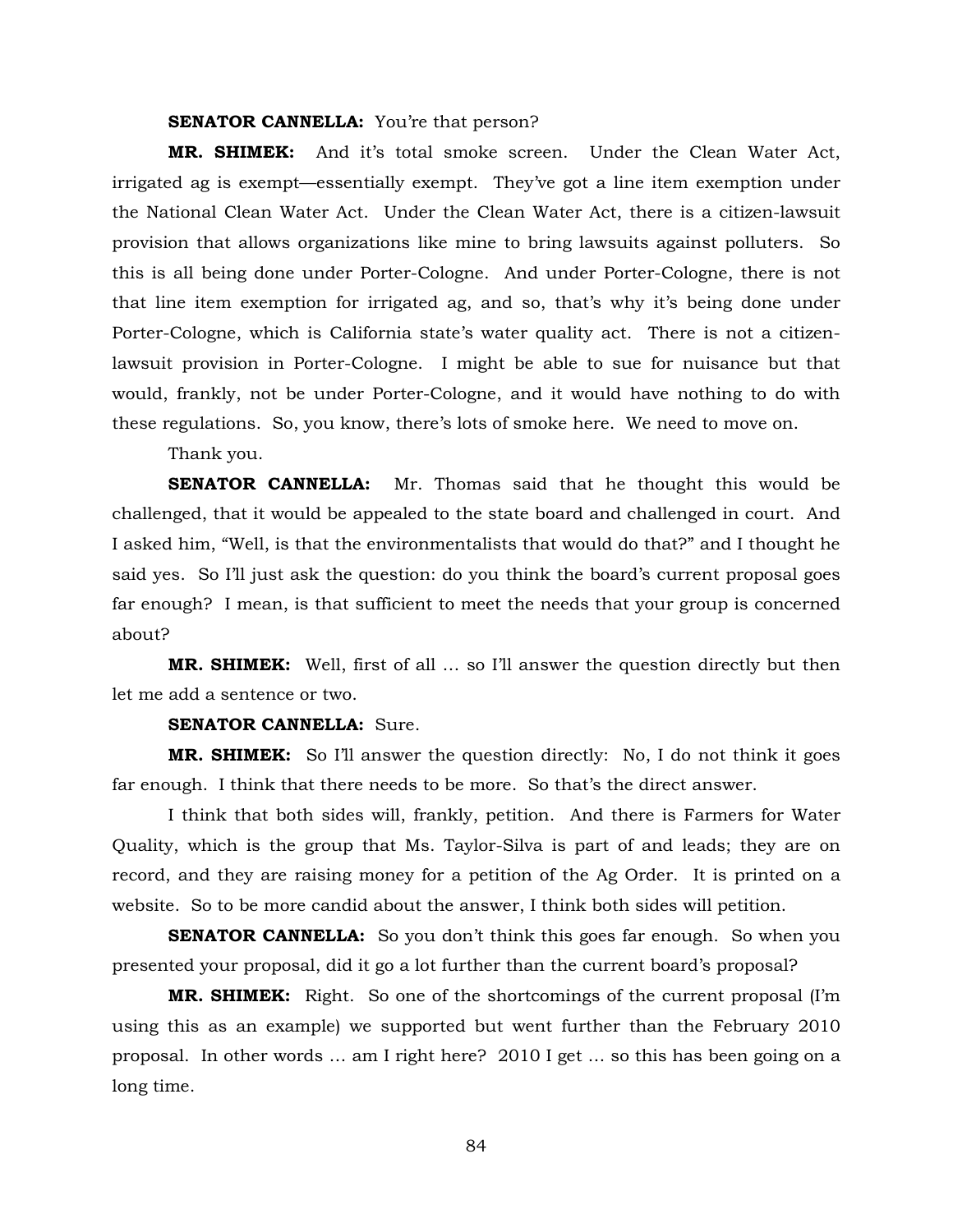## **SENATOR CANNELLA:** Sure.

**MR. SHIMEK:** So it was that proposal that we, frankly, came out, and we said we support it, but we find some things in there that we think need to be corrected. So it was that early proposal. And as Mr. Thomas said, since that February proposal of several years ago, they have come stepwise, stepwise, stepwise at ag's request to weaken, weaken, weaken. We were in support of that first proposal with some additions that we offered. As an example of that, in that February order it basically had a long list of pesticides and said, "You're high risk if you use any of these pesticides." It was a very long list. Now the list is Diazinon and Clorpirifos. And what we're concerned about, frankly, is that people will simply switch. And I think that that's a real concern.

**SENATOR CANNELLA:** Okay. Well alright. Thank you very much.

**MR. SHIMEK:** Thank you.

**SENATOR CANNELLA:** Alright, the next witness, Bill, I'm going to say Lipee. I think that's right, but I may be saying it wrong. Did I say it right?

**MR. BILL LIPE:** No, it's wrong.

**SENATOR CANNELLA:** Darn it.

**MR. LIPE:** Don't worry. It's just a name. Bill Lipe, actually. It's good to see you again, Senator. And thank you, everybody, for being here and coming to Salinas a fine town.

I came to talk about AB 32 and some of the things that I have seen in the five years I've been in the community.

First of all, I'm part owner of a fertilizer company here in town, NH3 Service. It's been a company that's been in the Salinas Valley for a little over 70 years. We employ—when we're in full bore—we employ about 70 people. We support, obviously, hundreds if not thousands of ancillary businesses—attorneys, contractors, electricians, and all that kind of stuff so we feel, like a lot of people in this valley, that we're a contributor. We believe in our local economy. And one of the cornerstones of that local economy here in Salinas is agriculture.

And what I've seen, some of the effects of AB 32, it comes down to two things, obviously, at least that I've noticed: there's the air quality board and there's the water quality boards. The air quality board a few years back implemented some pretty stringent policies that has essentially impacted trucking here in the state to the extent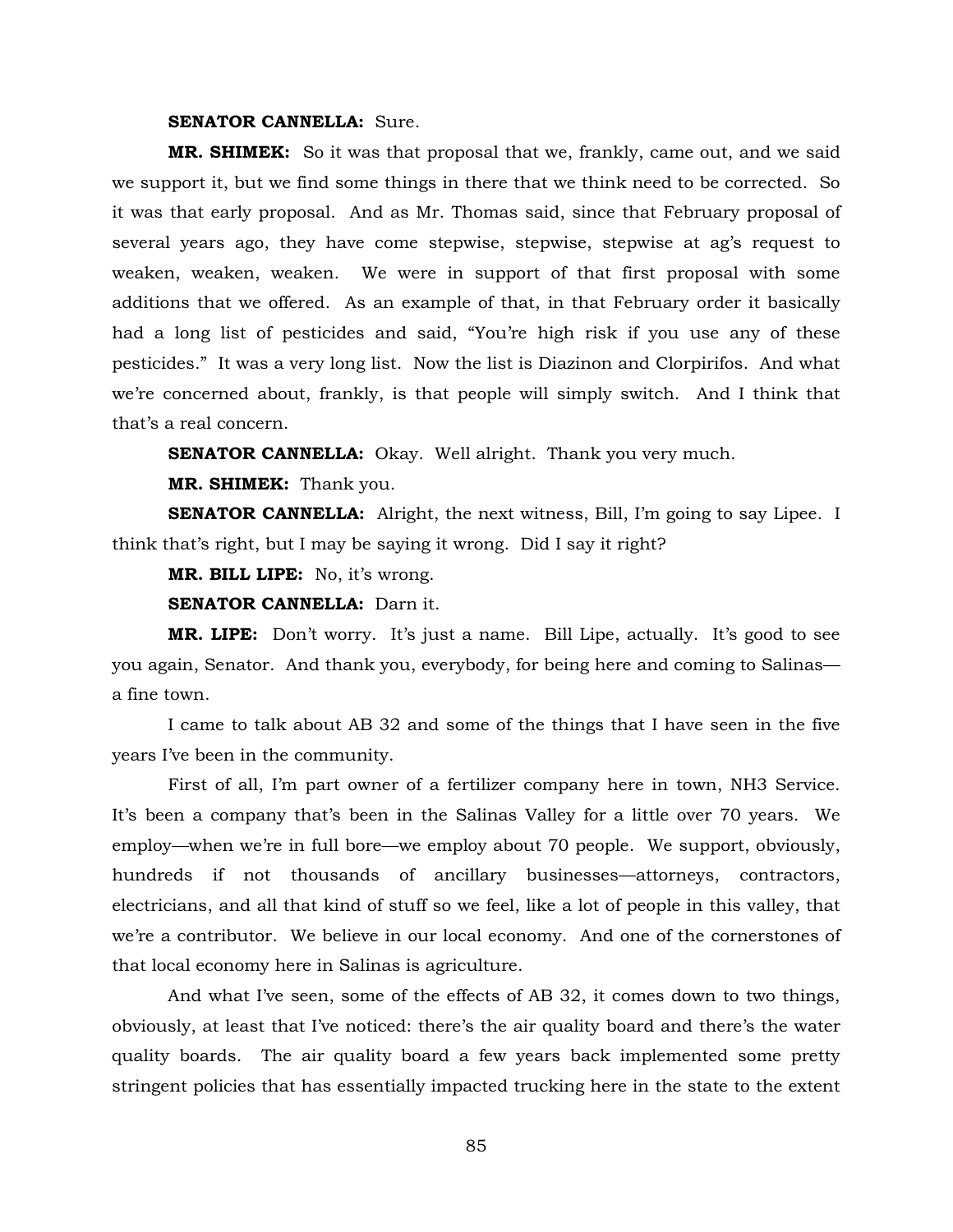that it's driven many businesses out of business. It's threatened many of the smaller independent truckers into going out of business. And a lot of the policies being—at least from what I'm seeing—a lot of the policies being written have been based on really bad information. In fact, the study that was done by the Air Resources Board was discredited by UC Berkeley as being grossly in error. Polices are being written by people—and this goes to the water board as well—policies are being written by people that aren't elected by anybody. They're not really accountable to any of the constituency.

I feel sometimes that AB 32, that the Legislature has given up their right to dictate how businesses and corporations operate in this state. And it's, to me, very … And your predecessor, Jeff Denham, I talked to him extensively about this—that you guys are virtually powerless when it comes to the water board or to the Air Resources Board. I mean, you guys really don't have any authority at all and that to me is a scary proposition when I see these things coming down that really impacted these truckers.

And now the last couple of years with the water board and the meetings, and I think you've seen, sides are kind of dug in. And I appreciate you mentioning that. Really, it needs to be collaborative, and I think many in the agriculture community, especially here in Monterey County, want that collaborative approach. I think early on in the process it was felt that agriculture was not really being heard and that the staff was coming out with very "this is how it's going to be" and without any kind of input or feedback from the agricultural community.

As time has gone by here the last couple of years, I think agriculture has gone a long way towards wanting to meet the letter of what the staff wants along with wanting to improve water quality. I don't think … I mean, I think it's a misnomer to say that farmers somehow want dirty water or want to pollute the water, or it's a fertilizer supplier.

I heard it mentioned in these meetings, sometimes by staff, that a company like mine is an industrial polluter. And it was mentioned just a little while ago, synthetic fertilizer. Well, synthetic fertilizer is a term for what we call "conventional fertilizer." It's a type of fertilizer that's used all over the world. It's used all over this country. And it's been used the last hundred years to create yields that really feed the entire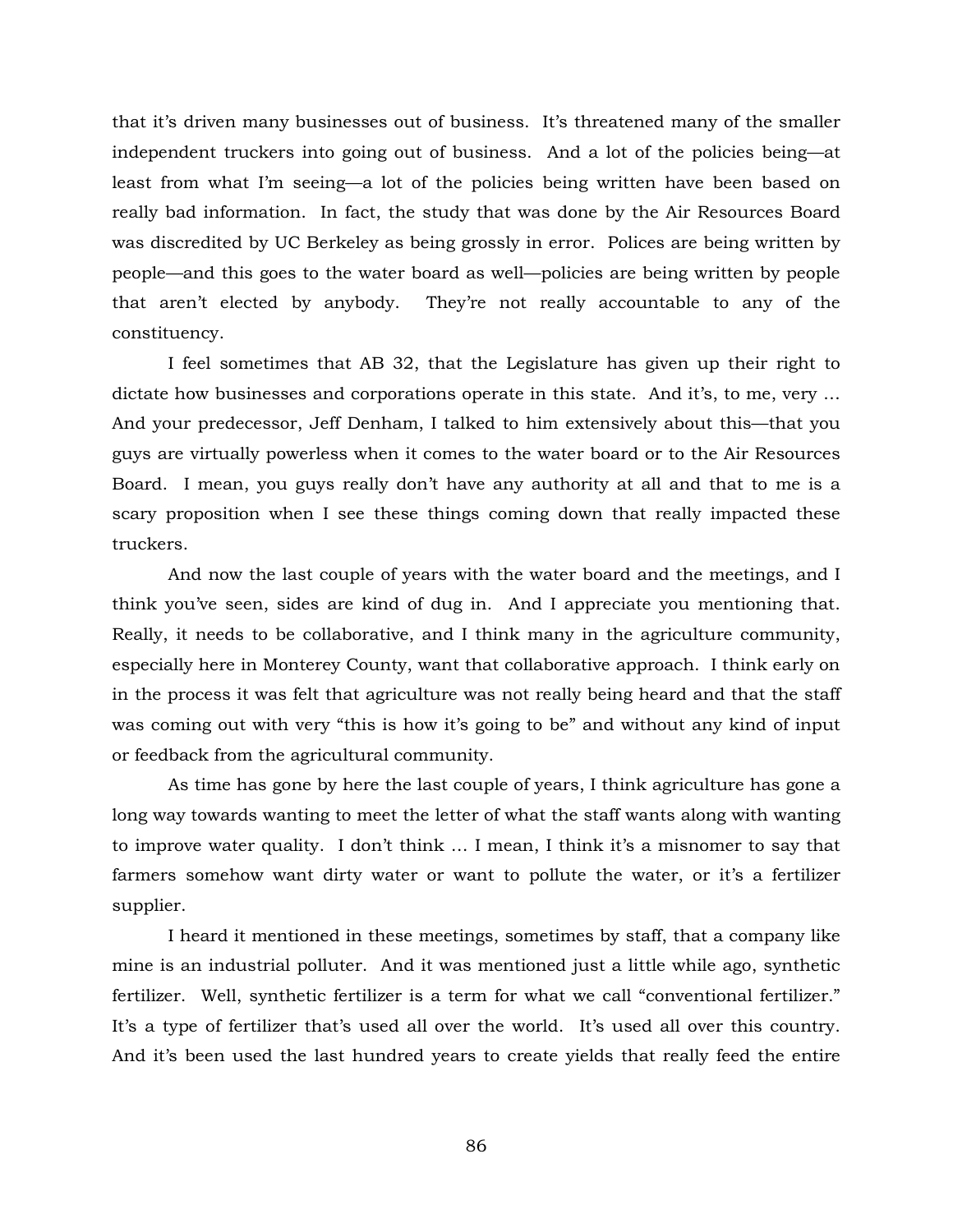world. And to make it out as to be some kind of bandit or some type of rogue polluter out there just littering the land is really offensive to me.

I'm fourth generation, so we really feel like we've been a part of this community. We've done a lot to ensure that we don't—we've paved our yards 20 years ago, back before it was even a thought to do that. My great grandfather and grandfather were ahead of their time and wanted to watch out for this kind of stuff.

The other thing is, working with farmers, and it's been talked, "Oh, they're just out there dumping fertilizer on the ground just willy-nilly." Well, I can attest to the fact that farmers in this valley are very technical. We do a lot of soil samples every year. Farmers don't want to pay for something they don't have to put on. I mean, I'll just be honest with you—and believe me, because we hear about it when that kind of things happens. And so, we're working with them to help control their costs in a way to put, really, into the ground and into the root zone in particular. And that's, I think, a key thing to understand with what we're doing in the fertilizer industry, is we're not just throwing it out there and letting it in amounts that can leach into the ground easily. We're putting fertilizer into the root zone where it can be available to the plant. This gentleman said, "You know, nitrate comes out of the water," and it can come out of the irrigation water, but that doesn't necessarily mean that those nitrates are available for the plant to use.

And it's been testified in front of the water board that, you know, if you cut back from what you think the minimum nutrient need is for the plant, you're not going to get a crop that makes it to market. And if you don't get a crop to market, you're not going to make any money. You're going to lose money.

And that comes to the point of growers being price takers. You know, they have to live with what the market is going to yield, and if you spent so much money, it costs you \$3 a carton to get the crop ready and the market is \$2.50, you're going to just get under. And some of that's happening this year with the weird weather we're having.

Anyway, I just wanted to come to you because I'm scared. I hear the rhetoric, and it scares me that people are making my industry out to be some kind of villain. And what we're trying to do is provide our growers the most efficient means to bring a marketable crop to market and feed the world. I mean, we don't want our produce coming from Mexico. We don't want our produce coming from China.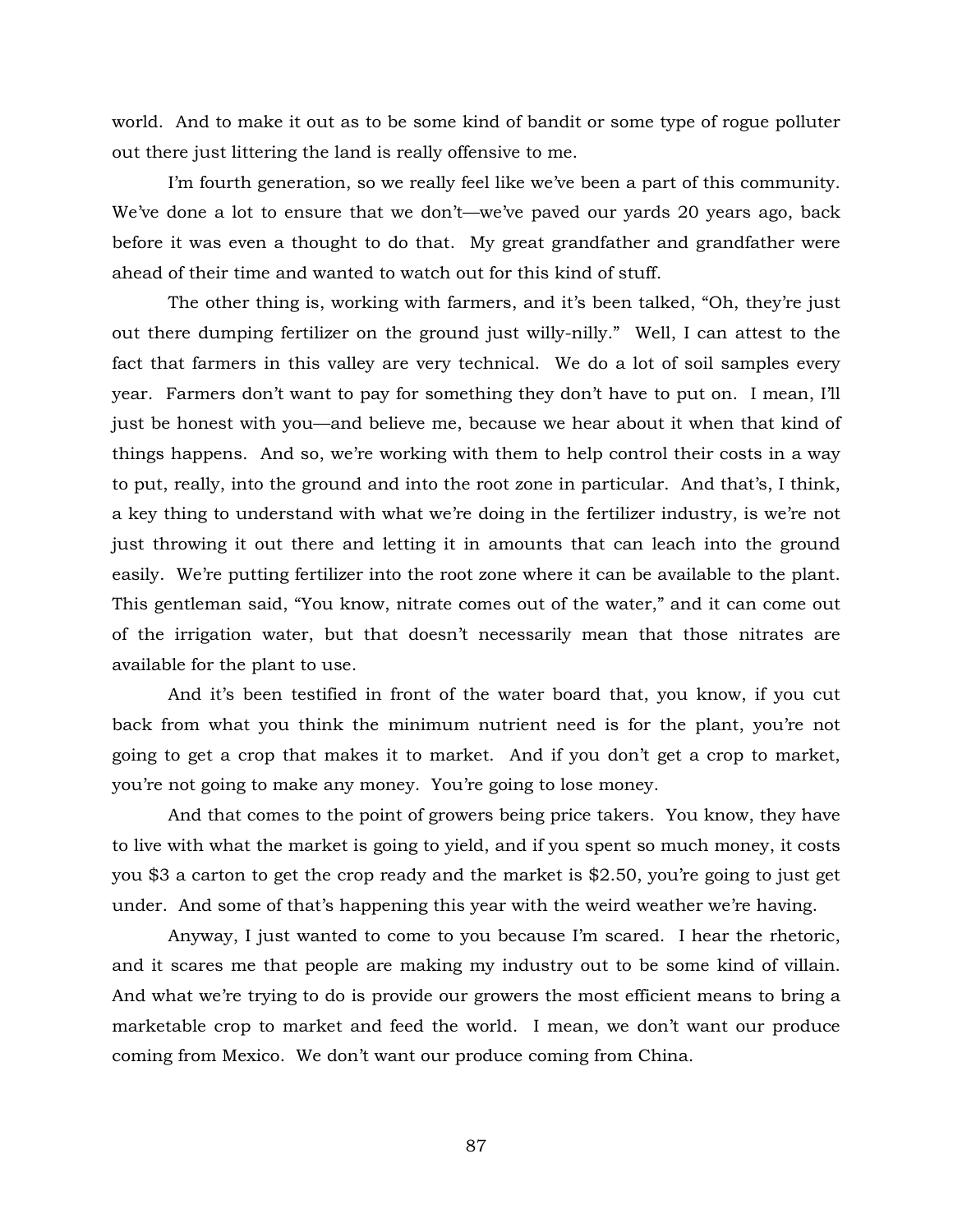And it seems to me there's an effort right now … There's dirty water out there. I think everybody can attest to that. Nobody is denying that. But is agriculture solely responsible for that? I don't know. There's a lot of cattle up in the hills. There's a lot of septic systems when you get out in the Prunedale area and other areas up in the hillsides, and all of that contributes to the nitrate level in the water and in the groundwater.

But going to point-source, we've got a large aquifer out here where—topography. To determine the exact source of the nitrates of the water is an extremely difficult process. And do we want to go about putting a lot of overhead in place that may not result in what we all want, which is improved water quality?

And somebody mentioned the SB X2. I don't know if you've had a chance to take a look at some of the slides they've put up. I've had a chance to look at them. And agriculture is being targeted to be shaked down. Everybody looks. And it's a billion dollar industry. There's money out there somewhere. We're going to get it to clean up all this water. And I just feel like because the municipalities and the state may be broke that now they're looking for a fall person to take on the burden of cleaning up all this water. And I don't want to say ag doesn't want to be involved in cleaning up the water; I think our testimony proves that we do.

And to have the chairman of the Regional Water Board reject Dr. de Los Huertos' report without … in my mind, let's go another three months and let the other side come in and comment on what ag generated. I mean, what's the rush to do this? It's taken decades and decades for this water to get the way it is. We should determine the best possible process to clean it up in a measureable way. Let us do that. Let's not rush to judgment on a vote.

So I appreciate your time. I hope I wasn't too disorganized in my thoughts. And I just want to say thank you again for allowing the time here today. We really appreciate it.

**SENATOR CANNELLA:** Thank you for your comments, sir. Appreciate it.

**MR. LIPE:** Thank you.

**SENATOR CANNELLA:** Alright, next, Kathy Thomasberg.

**MS. KATHY THOMASBERG:** Thank you for meeting us here in our own turf. This is quite nice, Mr. Chair. I have a very brief statement, and most of it's facts to clarify potential facts—what were thought of as facts that are not facts.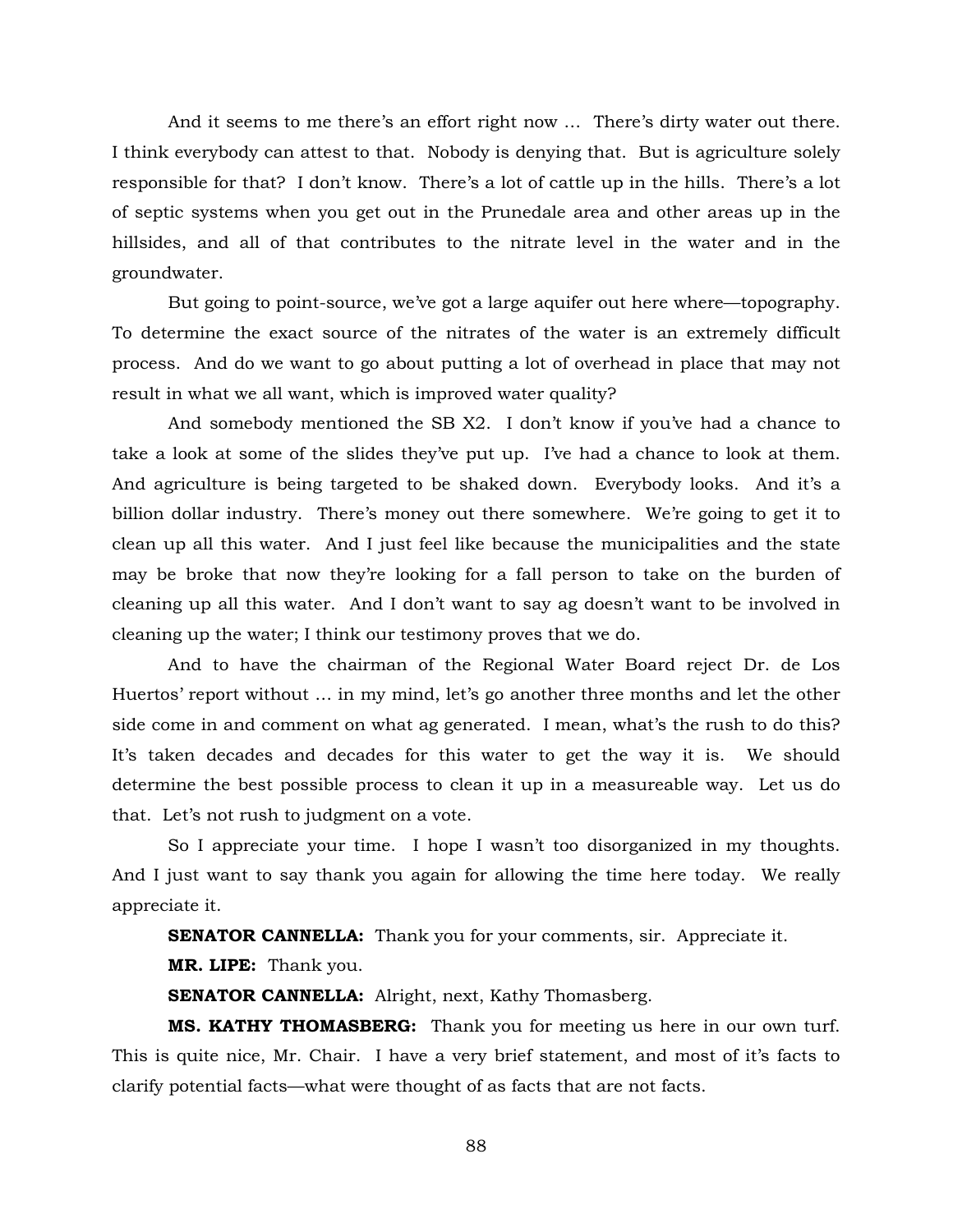My name is Kathleen Thomasberg. I work for Monterey County Water Resources Agency. I'm a senior hydrologist. I've worked there for 20 years. And my group monitors the groundwater quality for nitrate. And, yes, there are nitrates in groundwater. There's no doubt about it. But I don't think the word "toxic" is qualified in this statement.

The '88 report that was mentioned by Mr. Thomas is one of three reports. The '88 report was generated before I had arrived in '92. And that report basically stated through statistics on several wells in each of the hydrologic subareas that it is estimated that those wells will double in nitrate by 1994. Well, I was hired in '92, and I wrote that next report. And to my shock and surprise, because I had no clue what the groundwater was like at that time, it didn't double in those same sample wells in each of those hydrologic subareas. Some of the water nitrate went up; some of them went down; and some of them stayed the same. And in a following report in '07, we compared the very same wells from '88 to '95 to '07, and we encountered the same thing—some went up; some went down; some stayed the same. Yes, these are agricultural production wells. These are not small domestic wells or municipal wells.

The second item (I have two parts), it's an example of what growers have done in that last 20 years or more. In 1988, the '88 report for the state came out on nitrate; that was right after our '88 report came out. And basically, as a result, growers—36 people composed of many facets of water users, including growers, municipalities formed an ad hoc nitrate advisory committee. Thirty-six people came up with a document that I still use today, at 1990. Then after that, CDFA had the Mill Tax on fertilizer, and Salinas Valley and Riverside County were the pilot areas to utilize those funds for research on irrigation and nutrient management. Our agency had a hydrologist for nine years that did that with UC Cooperative Extension. And were the growers required to do this? No. They did it because they wanted better science to implement in their fields.

And then the second example is a program that I manage and have done so for quite a few years. It's an ordinance-driven program for urban and ag to report pumping, extractions, and conservation measures for water. So how do I know they're doing a good job? Because, number one, the summer report every year shows us what practices they are implementing at their expense, not because we're pounding them for it; it is an ordinance though. But we don't have to enforce it because we have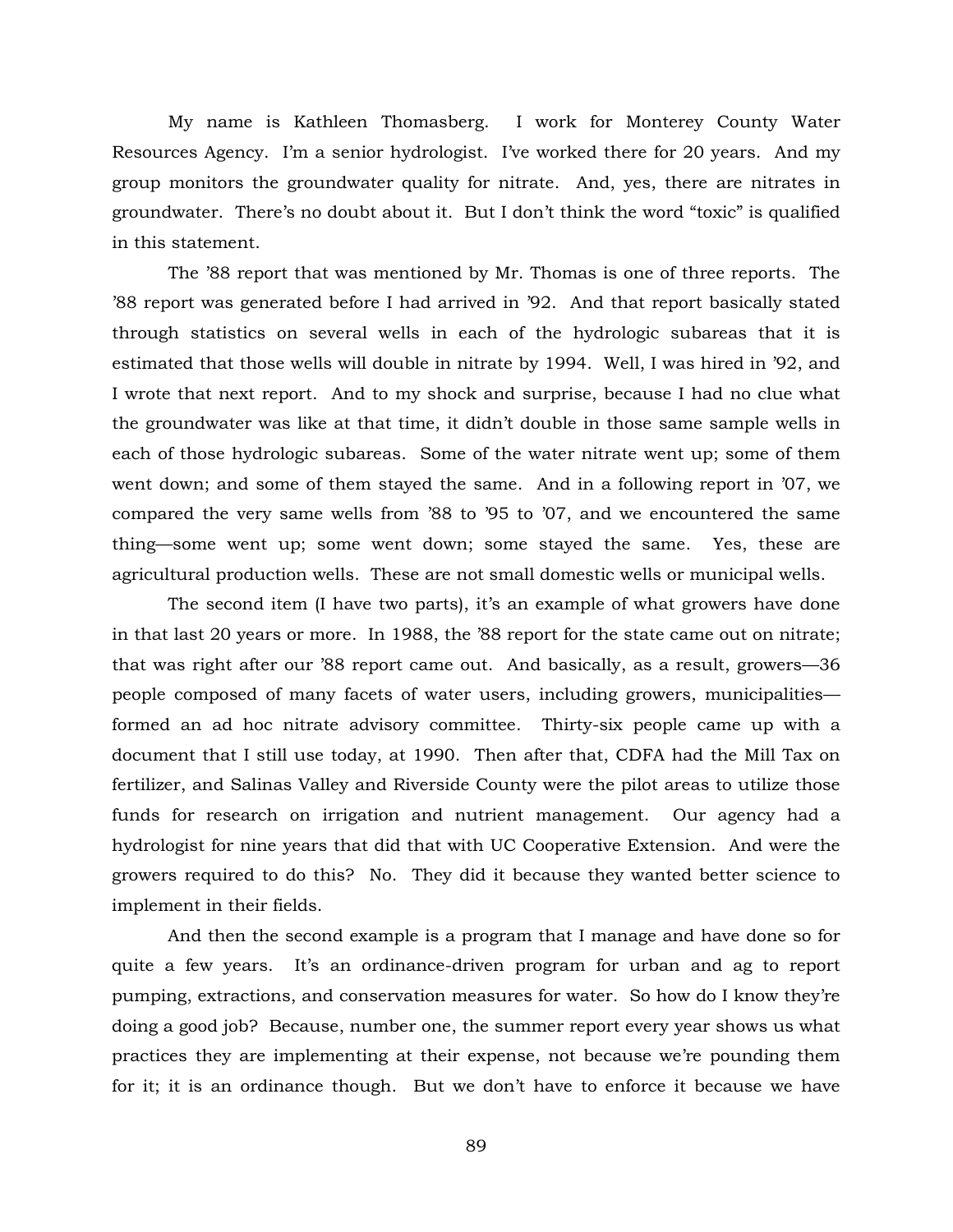97 percent reporting for over 1,800 operating ag and urban wells in the Salinas Valley which covers 210,000 irrigated acres. We also have 97 percent reporting on conservation measures that both ag and urban operators are doing.

And in Art Baggett's words—we all know who Art is—"local problems, local solutions, local people."

Thank you very much.

**SENATOR CANNELLA:** Question. So who do you work for again?

**MS. THOMASBERG:** Monterey County Water Resources Agency. We're a special district formed in 1947 to address seawater intrusion. I also oversee the seawater intrusion generation—prime generation.

**SENATOR CANNELLA:** So you work for the county. And so, you think ag has been doing a lot to mitigate the problem; is that a fair statement?

**MS. THOMASBERG:** That is a very fair statement. And unfortunately, the regional board, with whom I have worked for 20 years, does not acknowledge recently all of the works that the growers have done in the last 20 years.

**SENATOR CANNELLA:** Have you testified before the board? And this seems like information if I were on the board I'd want to hear.

**MS. THOMASBERG:** I have held off because I didn't think it was appropriate. Our division chief was going to join me today, but he was redirected by our general manager, so I'm representing the agency. And I felt it's time that I clarify some facts to benefit growers and to address the regional board. So the answer is no.

**SENATOR CANNELLA:** Your testimony is fairly significant. So are you going to write a letter to the board and also put this in writing?

**MS. THOMASBERG:** Yes, I can.

**SENATOR CANNELLA:** Because again, as a board member I think that I would want to hear from, you know—really, you're a peer, right? So I think that would be important.

**MS. THOMASBERG:** Yes. Thank you. I will. I will pursue that, and I've been writing it for the last three years in my head.

**SENATOR CANNELLA:** Well, good. Thank you very much for coming today. Very informative.

Next up, Kirk Schmidt.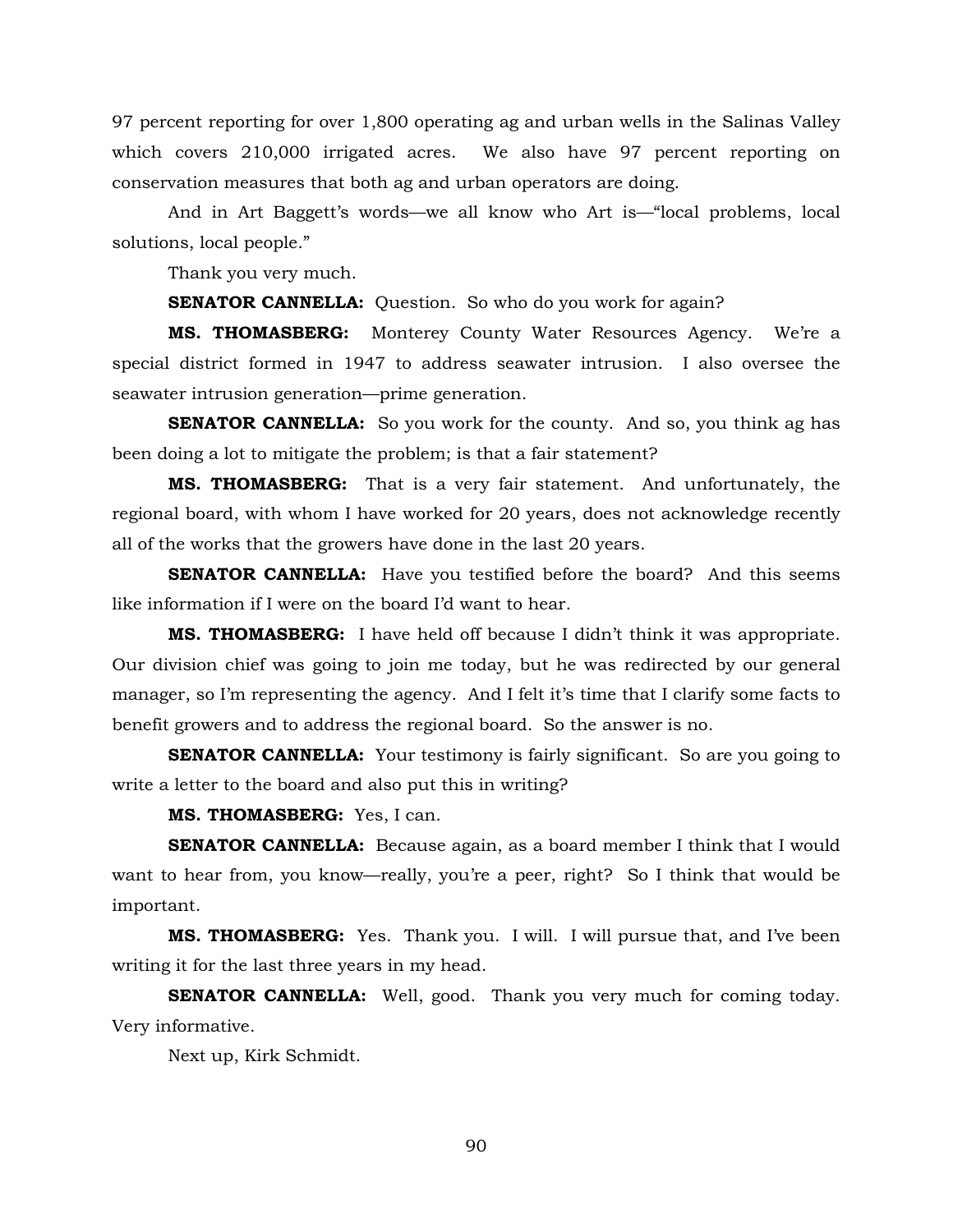**MR. KIRK SCHMIDT:** Senator Cannella, thank you for the time today. My name is Kirk Schmidt. I'm the executive director of Central Coast Water Quality Preservation. We do the water quality monitoring program. It was called the Cooperative Monitoring Program for Agriculture in the Central Coast. We've conducted this since 2005. And we have seven years of data in the Salinas and Santa Maria area and six years of data in the rest of the region. It's the most complete set of data of agricultural water quality in the Central Coast region, and it exceeds the data points that the CCAMP program, which is the Central Coast Ambient Monitoring Program, which is maintained by Region 3.

It was said earlier that the data are undeniably getting worse. Now, it's difficult to understand what time perspective that statement refers to, but since 2005 that's not the case. What we have is a circumstance where since 2005 either the data is static or it's improving. Now, that is not to say that there's not significant impairment in water quality in agricultural areas along the Central Coast, but what it does reflect—and this is reflected not only in our data but also the CCAMP data and the data posted on the regional board's own website—that over the course of time since 2005 the flow in agricultural creeks—not the Salinas River—has in general declined. This means that the load of the constituents, whether it's a chemical constituent or fertilizer or pesticide, is declining because there's less water in the stream. And the reason we know this is that the concentration of those constituents has remained mostly static.

The EPA requires that Region 3 use a method called "total maximum daily load," which measures how much load is in a region of particular constituents. So they would have one for sediment and one for nutrients and things like this. But the standard is the daily load. Now if the flow of water, which is the result of the reduction of the irrigation coming off of the fields, which means farmers have changed their practices to irrigate so that less water is flowing off their fields—if the amount of water flowing off their fields declines, you look at the concentration measured in the water and multiply it times the flow. So if there's less flow, the load has gone down significantly. So to say that it's undeniably getting worse is in denial of the data that Region 3 has on their website and their own data from CCAMP. Now, there is one exception, and it's an important exception. And that is, sometimes when you have flow drop from significant flows to a trickle—and a good example is Chualar Creek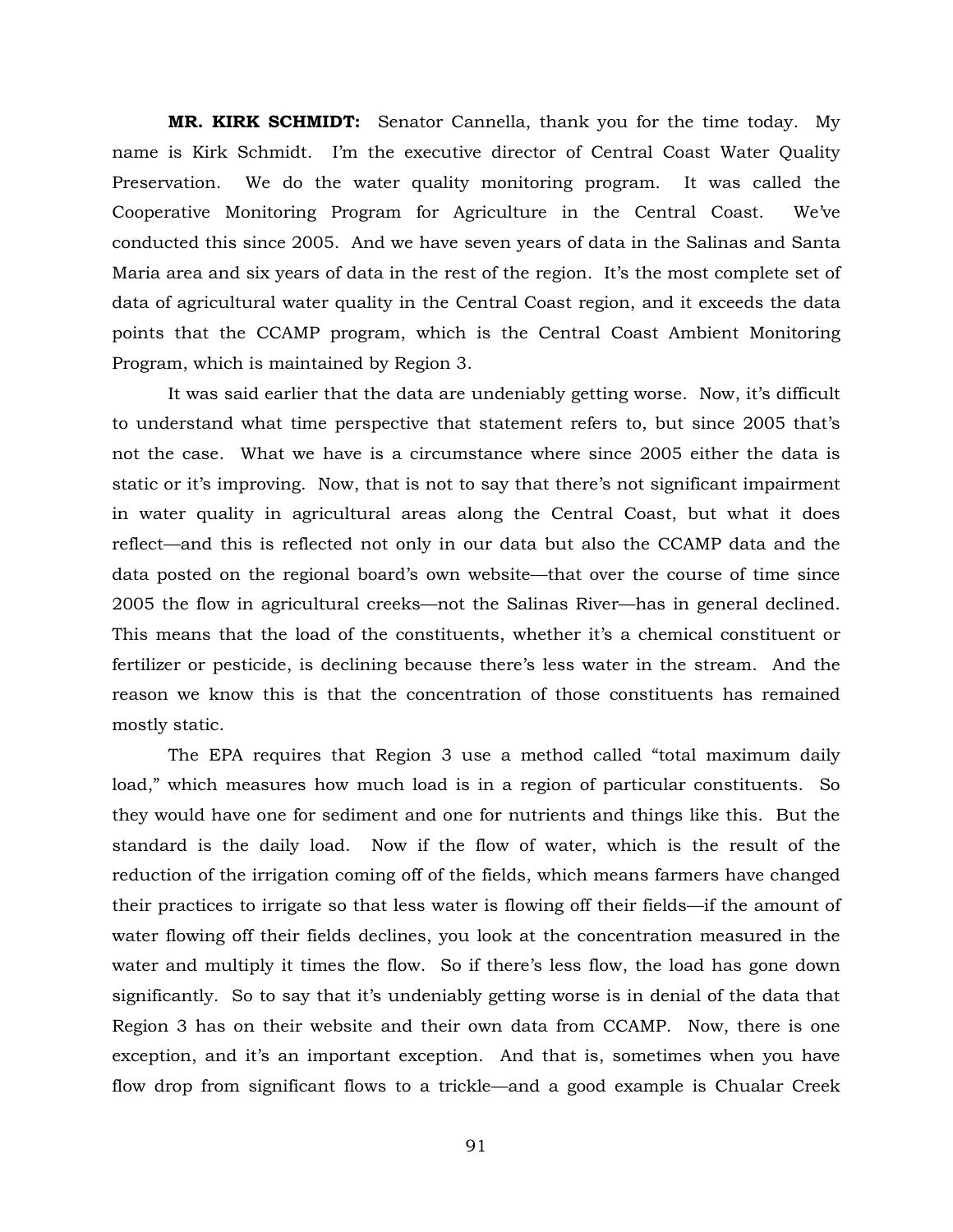south of here, where in 2005 the irrigation flows were significant and now the amount of flow during the irrigation season is less than comes out of shower head when you take a shower in the morning—so the flow has declined so significantly that evaporation of the remaining water has a tendency to concentrate the constituents that remain in the water. So while we can measure increased elevation of constituents in the water because of evaporation, the load in those streams has gone down significantly and measurably, it would be difficult to say that this is something that can't support data, and does support data, that shows agriculture has done a significant amount of work to reduce the load to the water bodies in this portion of the state of California.

Thank you.

**SENATOR CANNELLA:** Alright. Thank you very much for that.

Next up, Dirk Giannini. Dirk, are you still here?

**MR. DIRK GIANNINI:** Good evening, Senator Cannella. How are you doing? Thank you for having us today. My name is Dirk Giannini, a local grower here in the Salinas Valley of numerous acres of leafy greens. And I just have a few comments and then I was going to maybe refer back to my testimony I did on the evening of February 1st and kind of reflect on that as well.

In the Ag Waiver process, what we're going through right now, usually the saying is "the devil is in the details." In this case, the devil is in the process. This system is broke.

And I do want to agree with Mr. Shimek. You know, I think after three-and-ahalf years we would be on the same page; however, the interpretation that we learned from staff and the associations that I'm involved with, we are miles apart on interpretation of what the staff has provided. And I'll refer to some of those in my testimony of February 1st.

Also, with respect to Mr. Shimek, I believe in the process. The Farm Bureau was involved for countless hours in this process when there was a stakeholder meeting called the Ag Panel. That for numerous meetings … I was not personally there; however, Bobby Martin another farmer was there; Tracy Roberts, our Farm Bureau water coordinator, was also involved; and others.

And also in the Packard facilitation that was mentioned earlier, not once did Mr. Shimek or the environmental community come up and agree to a solution. It was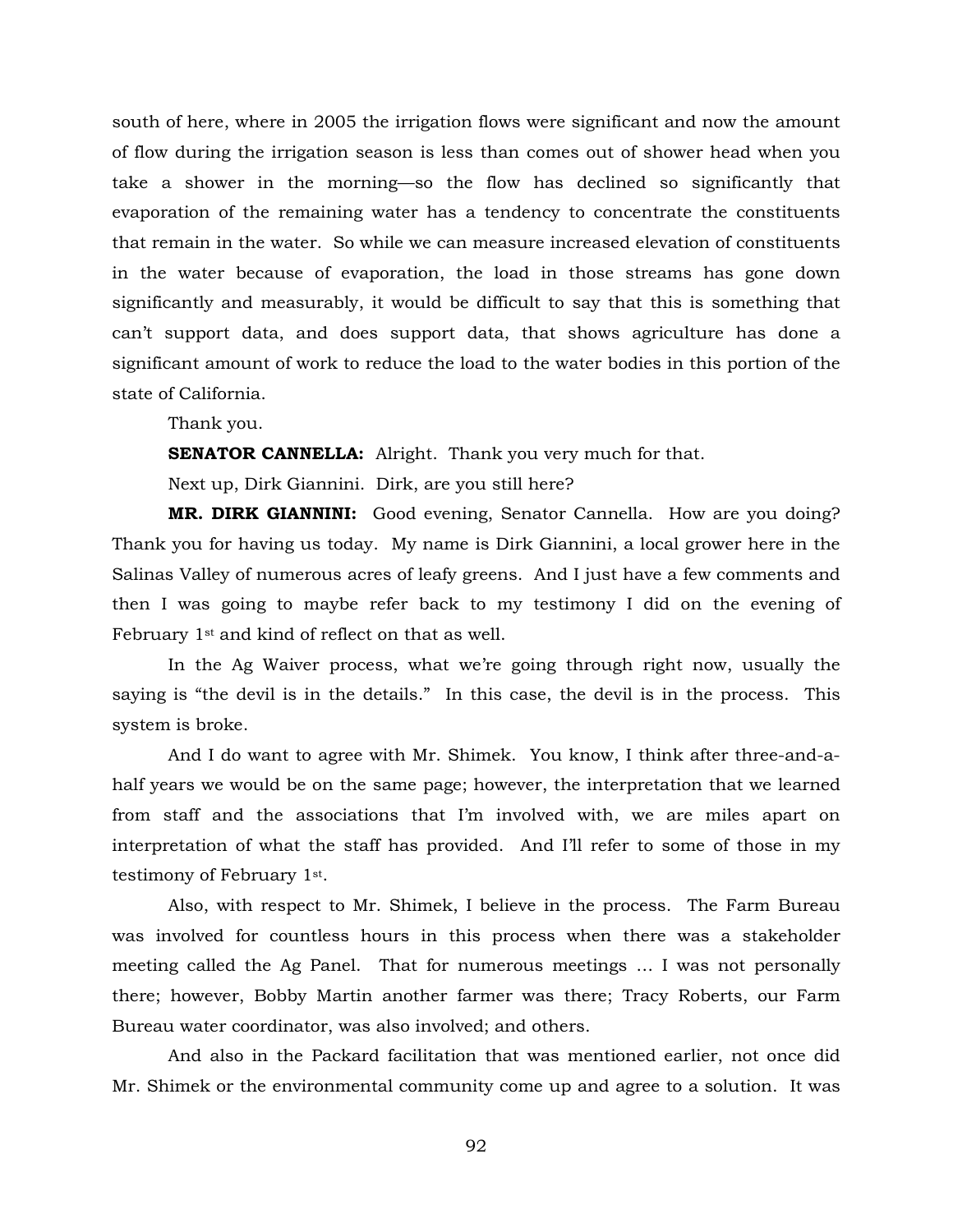more of that litigious attitude that was going on through the process. So there was never a settlement or an agreement from either side even though the Farm Bureau was reaching out as much as they could in the process.

The Ag Alternative is obviously what we're in support of. And what staff has proposed is one of the most onerous programs that would be involved within the nation.

As a farmer, working on the ground is where we can actually improve water quality, not by turning in layers of documents and testing and results that I would probably have to hire someone in my organization to do. And I would rather put those resources into actually basement management programs and practices on our ranch so we can actually improve water quality.

So with that, I want to kind of go back to February  $1<sup>st</sup>$  and read my testimony, what I read Chairman Young and the board, and then make some highlight points on that. So I'll go back in time here to that.

*Good evening Chair and Board Members.* 

*My name is Dirk Giannini, manager of Christensen and Giannini who grows various row crops in the Salinas Valley. I'm a fourth generation farmer who has been farming my entire life. I'm supporting the Ag Coalition approach and the inclusion of Dr. Los Huertos report. When I come to these workshops, it never seems to amaze me that when staff makes their presentation I learn how they interpret what they wrote. Being the Monterey County Farm Bureau president and a member of numerous organizations, I have received many consolidated updates on what the staff has presented in the past in its ongoing changes, content and interpretation. For example, tonight, the acres in Tier-1, 2, and 3 are significantly skewed. There are many more acres in Tier-3 as reported this afternoon unless there is question and change in interpretation.* 

Like, there was testimony earlier today; there are thousands more acres in Tier-3 than what staff thinks. So why is that?

*I also learned that I can allow 90 parts per million nitrates discharged from my ranch as long as I can show improvement if it was originally 100, yet it would not be supported legal advice.* 

So that example was brought up through the evening. Bobby Martin had talked about a well that had 100 parts per million; and if he improved it by 10 parts per million, he would not be out of compliance, is what staff had said. But word for word,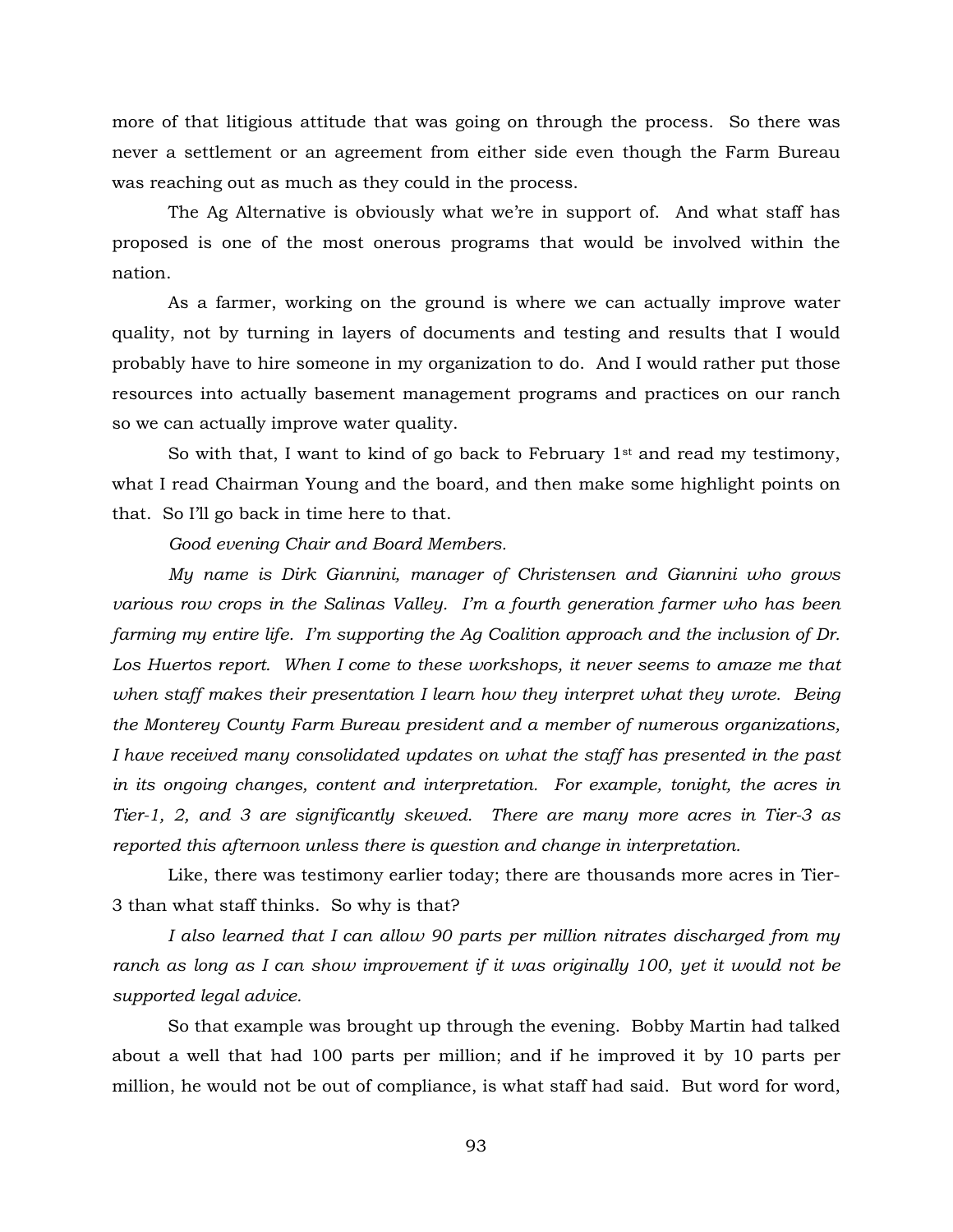it says that we have to meet drinking water standards that discharges from our ranches. So interpretation is just really across the board on this.

*I think this is a system in flaw with the stakeholder and staff relationship, if you even call it that—a relationship. Our system of communication with staff is broken. There is minimal dialogue that takes place between a handful of organizations, and the communication is basically trying to understand what has been presented at a hearing or workshop.* 

*In addition, I am very concerned that we are trying to push this staff proposal through with the courteous workshop this evening.* 

That February 1st workshop was requested by the ag community. Without that request, I'm afraid that we would be fast forwarding to March 15th.

And we do appreciate that they did have that workshop, but with three-and-ahalf years of going back and forth and to learn that in just over a handful of months; it's not right.

*It has taken us since 2008 to get where we are today with five workshops. How can we cram all this information and the evolution of the two proposals into one workshop and one hearing in March?* 

*I have also testified before that the industry has surpassed science and at such a time where we need more science, we are preventing a professor, a doctor mind you, Dr. Marc Los Huertos to present this proposal this evening. I think this is representative of the relationship between the stakeholders and staff.* 

*In addition, our local UC Cooperative Extension advisor's input and recommendations have seemed to be tuned out.*

And just to comment on that; I think, you know, farmers, we reach out to RCD, NRCS, the UC extension for advice in these difficult times, and it doesn't seem like their information has been considered by staff in this whole three-and-a-half year process.

*Interestingly enough, these scientists have a lot of academia resources that work with growers that usually in most regions try to get ahead of such science and help the growing community comply with such regulations as this one. With this being said, I urge you to allow Dr. Los Huertos proposal, from one of our most knowledgeable academic leaders, to enter the record for review and in conjunction with the Ag Proposal as an extension of those concepts.*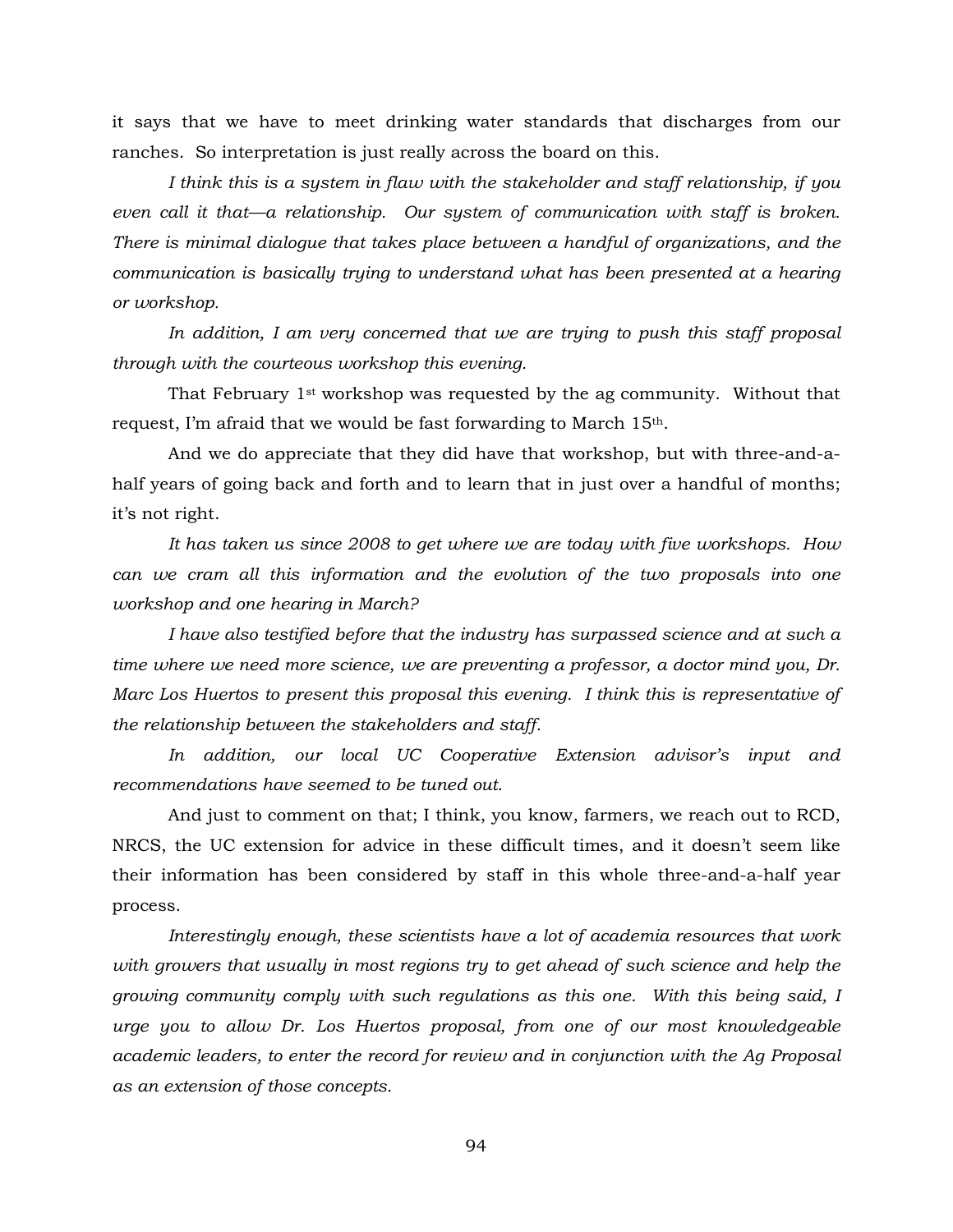*I also want to reiterate what my colleagues have said in the past. The staff proposal requires the industry to submit layers of documents, monitoring results, and tests. As we go forward, this will require me, personally, and my organization to worry about hiring someone to make sure my family business complies with your regulations, submitting multiple layers of paperwork and not really focus on needed projects and BMPs, improving water quality, which is why we are here tonight.*

And that's what I reported to the board on February 1st.

Thank you.

**SENATOR CANNELLA:** Alright. Thank you very much.

Alright, the last speaker, John Ivancovich. Hopefully, I said that correctly.

**MR. JOHN IVANCOVICH:** That was very close, Senator. Thank you very much for trying.

First of all, thank you very much for being here. I listened to you a few other times at different places over in Hollister.

## **SENATOR CANNELLA:** Yeah.

**MR. IVANCOVICH:** Thank you very much. I don't have a lot to say. But earlier in the meeting, you asked for some specific examples of regulations that are problems. And I think it was Richard Matteis, if I'm not mistaken, who said "death by a thousand cuts." Well, maybe I can give you just a couple tonight to think about.

You know, I think I'll preface my remarks by the fact that the American farmers, typical in this area, produce the safest, healthiest, most nutritious, abundant food supply this world has ever seen. It's very affordable. In America, even the poor can afford to eat well. And most people don't realize that in producing this food supply a majority of farmers in this country have to work off of their farm to support themselves, their families, and their farms; and that's not even counting spouses who have jobs that are off the farm. I'm in that group.

I work fulltime off the farm to support my farming habit. And people, if they knew how little I make for how much work I do, they ask the question, "Are you crazy?" And so, the issue of regulations is critical to me. Because when normal people go home to sit down and watch the evening news, have some popcorn and soda, or take the kids to the soccer game, I go home and go to work. I'm sometimes 1:00 in the morning finishing the spraying in my orchard and up the next morning at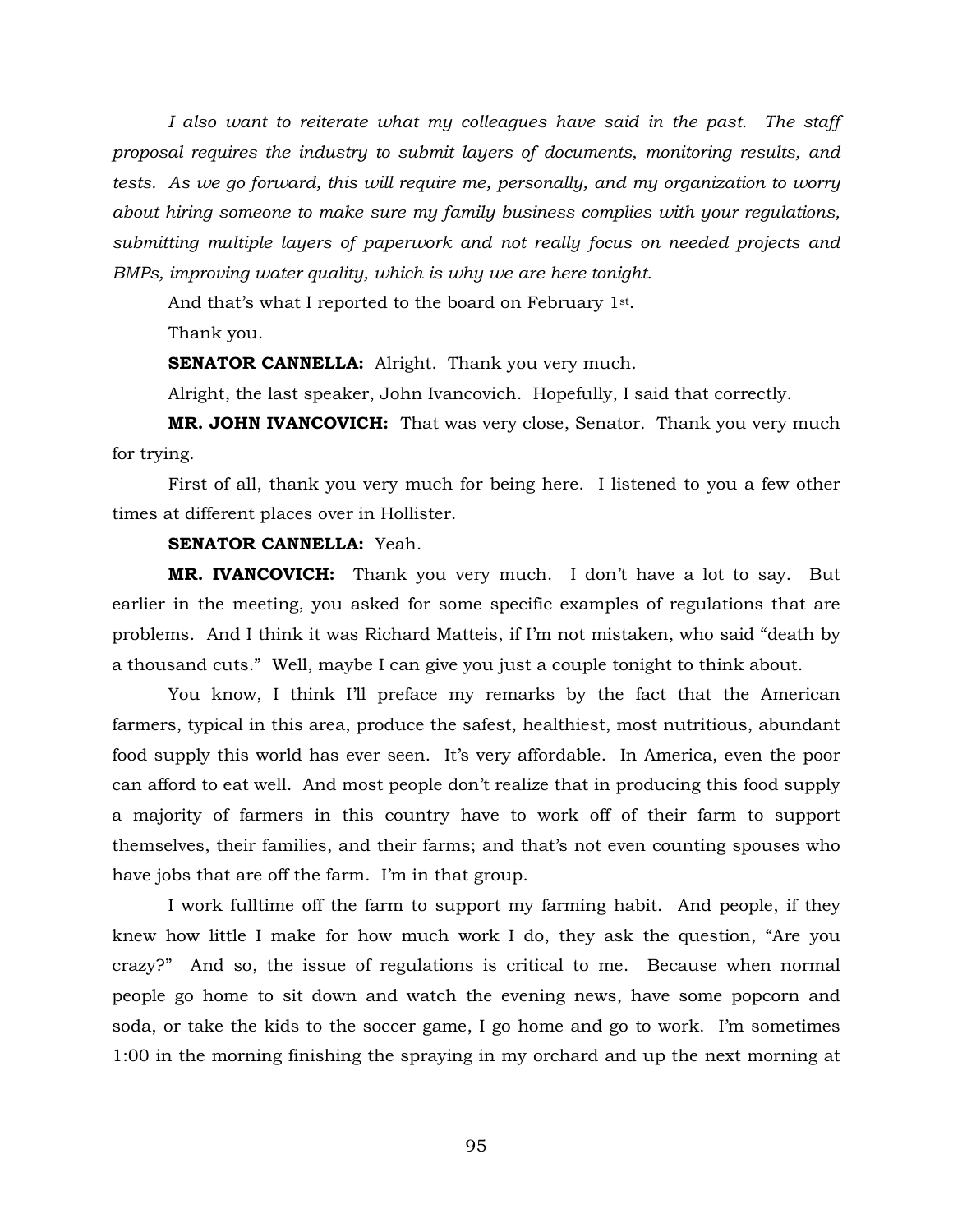6:00 to go to work. So anything that increases my workload is really important to me. I do it because I really love farming. It's in my blood.

The first example I'd like to talk about is this Ag Waiver, the water situation. I'm in Tier-2. I have right now a 40-acre farm; about 15 acres of it is in cherry trees; the rest is in just hay. My intention is to have it all in cherry trees. I'd be close to that right now except for the fact that my water is not good water. I was told one time by a laboratory, "John, the only water that's worse than yours is in Monterey Bay." It killed my first orchard. And the reason it did that is I have two wells; the well on my property I have full use of, it's a terrible well. I share another well, an interest in another well, off my property with three other parties. And until about five years ago, I couldn't use that water because it came to me in an old concrete line, and my partners in the well would not repair that line—replace it—because to do so meant I got some of the water. Water is a commodity. You understand this part, right? But finally I was able to switch to the other water which was better, and I'm rebuilding my orchard now.

I tell you this because even the better water, it's not great water. And what I have to do every year is I have to put on five tons of gypsum per acre to try to solve the problem that my water that I'm putting on creates—my water is high in sodium. Do you understand the principle of how to get rid of sodium in your … Yeah, gypsum, a chemical reaction. The sodium exchanges with the calcium into calcium sulfate and then the sodium sulfate will leach if you put on excess water. Rainwater, we try to get that in the wintertime. Well, there's a problem here. The problem is, as I read the current draft proposal, it's illegal for me to put on calcium sulfate. And the reason it's illegal is that sulfate, calcium sulfate, is a salt. And when you have this process where you exchange the sodium in the soil, you're now creating a different salt. And then so you get rainwater that's driving that salt below the root zone. Obviously, eventually, that can reach the groundwater.

The draft reg says that you may not leach salts. You may not pollute the groundwater. My water that I have does not meet drinking water standards; therefore, I cannot even irrigate my own farm with my water. That's what the draft waiver says. So I presented this problem to a staff member and was told, "Oh well, our interest really is nitrates." Well, I appreciate that. But the problem is your waiver says I cannot do this. So if you adopt this document as you have it now, technically you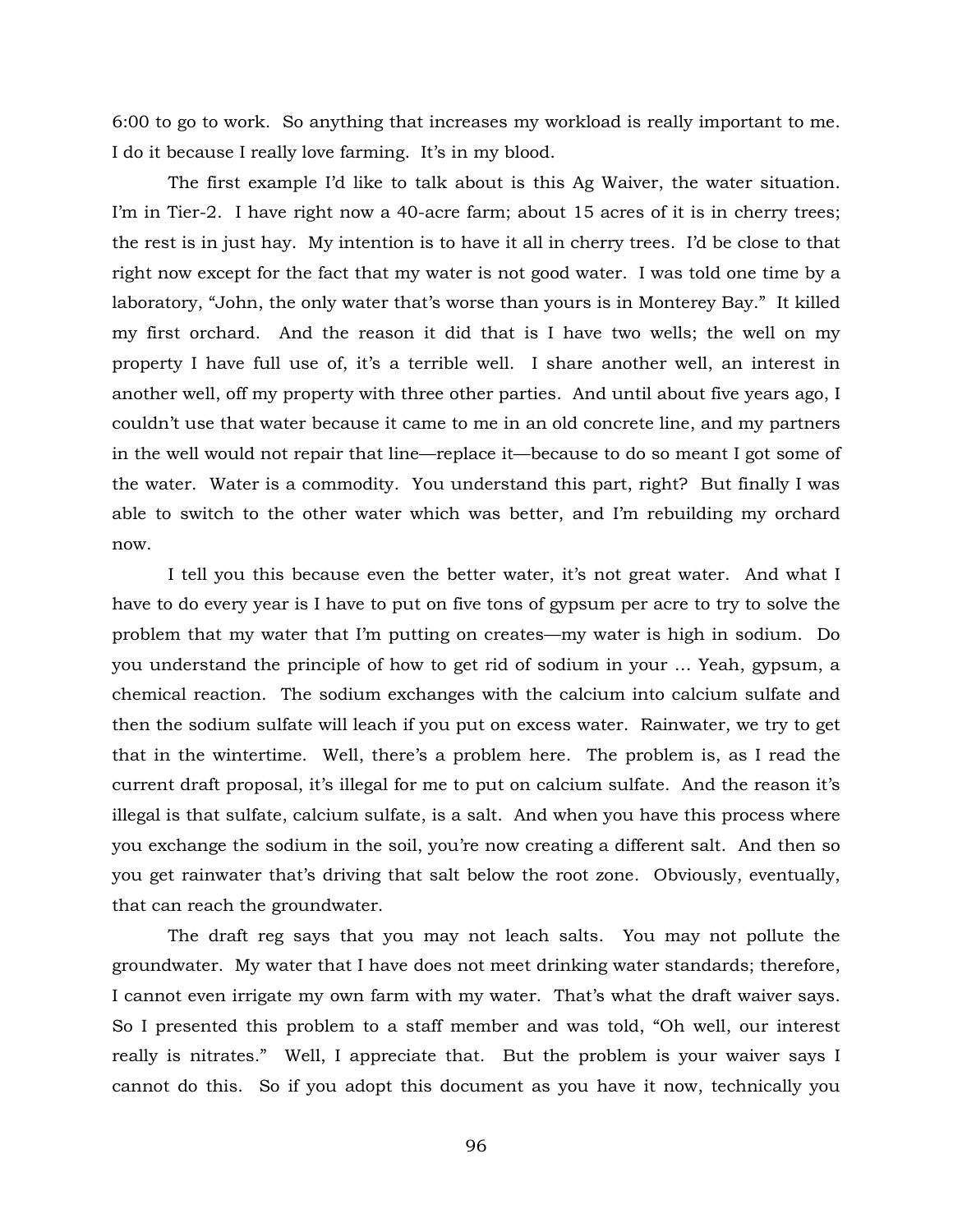have to stop me from irrigating my orchard with my own water. And if you don't, you could be sued. So how you would address that issue, I'm not sure. Maybe they can just say, "We're not addressing this issue," or, "We realized that farmers must do this, and if they do it reasonably, it's okay," or something. But unless you address this issue, you have a real problem.

The second thing I wanted to point out to you is years ago the state came up with a pesticide-use reporting process. You want to use a pesticide in farming? You have had to have the pesticide-use permit that you get. Annually you have to refresh; you have to take training, etc. And before you put on a pesticide, you have to have that permit, and the permit tells you what you can put on. There are restricted materials. Certain materials are more toxic, yeah. Well, this is okay; it's good, not a problem. But it's an extra level of work. If I want to poison … What was changed recently to make phostoxin, which is a tablet we use to kill gophers—now it's a restricted material. I have to file—not just get a pesticide use report. I have to file a notice of intent to poison that gopher.

Now, I'm fortunate; my county is rather reasonable in how they enforce regulations. I was told, "Well, just at the first of the month send us a notice of intent that you're going to use this stuff this month. Then at the end of the month, you can go ahead and report to us how much you used that month." Well, you know, it takes a lot longer to file the use report than it does to actually poison that gopher. And so, if I want someone on my farm to help me do this, he has to be trained, get licensed, okay. I have to, every two hours, check on him. I don't necessarily think that that's bad, okay. I think it's reasonable to have regulations.

But I've got to tell you, I didn't get into farming to comply with regulations. I got in to make some sort of money on this thing to support myself and grow a really good crop of cherries. People tell me mine are the best cherries they ever tasted. Well, I know my competitors down the road; theirs are just as good as mine, if not better. But we raise great cherries. But at some point, and I think you hear this all over the country these days, people are complaining about regulations. Everything about our lives now, the government is getting more into our lives. They want more money. The more people they have, the more regulations they can pass and enforce on us.

I understand we have a great problem with groundwater. And I don't think anybody has said here today that the nitrates in the water can come from sources that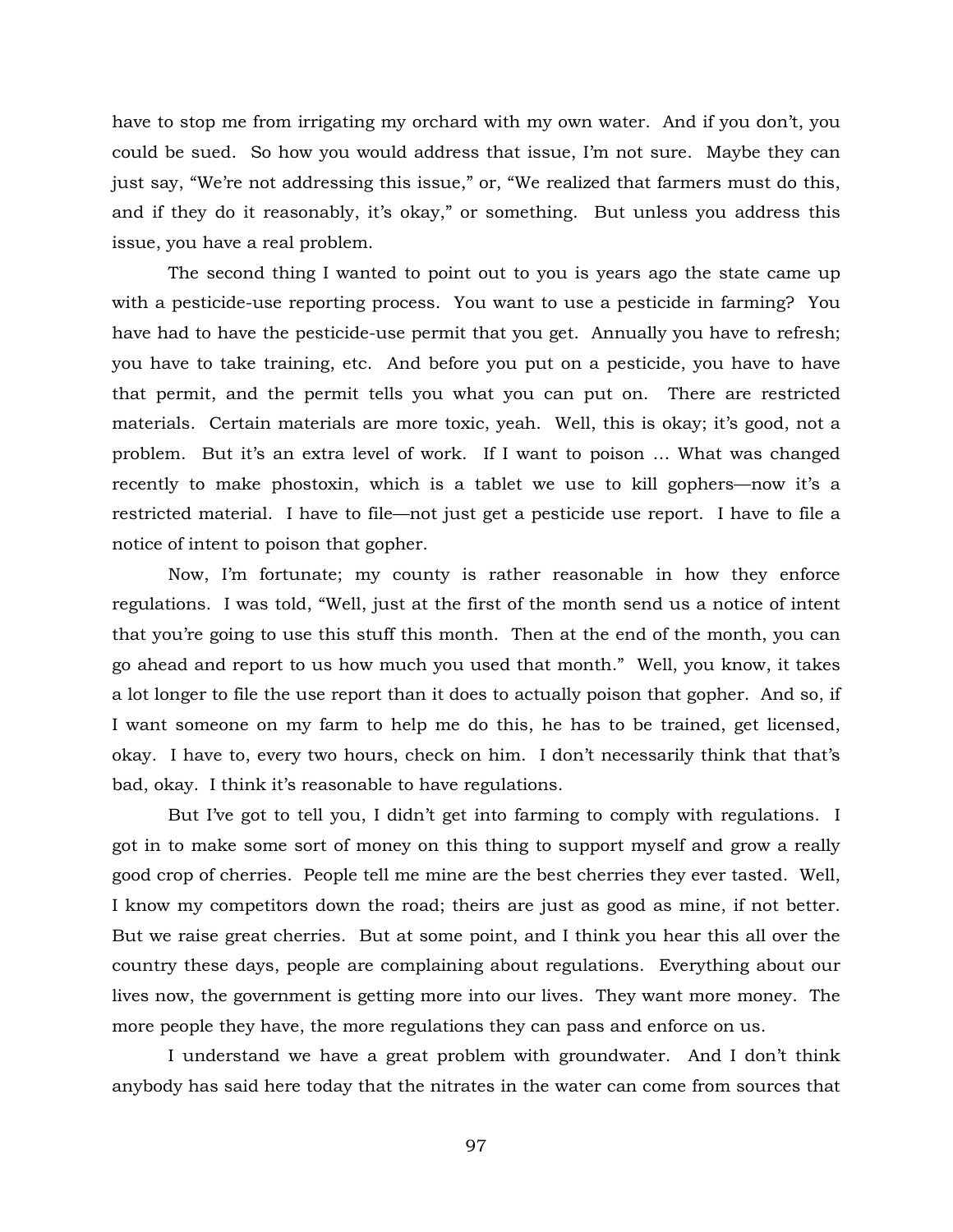are natural sources. My farm has 99 parts per million nitrates in the water. I didn't put it there.

Now the board wants … One of the requirements we're looking at is well monitoring. They're proposing that we would have to sample our wells and report to them the pollutants in those wells. Well, as you heard earlier, someone said it takes 10 to 50 years for whatever happens on the surface to get down to the water. I didn't put those pollutants in the water. I can't afford to spend the money to go ahead and sample this stuff and then report it and then assume the liability so people will think I did. "It's your well; it's your problem. You're the guy that put the stuff in there." But right next to me, about a half-mile away is the sewer pond—the city sewer pond. And water is always moving. It doesn't just stay where it is. You know that. So I wanted to point out that is a problem, I think.

And the last thing I wanted to point out is another thing for you to consider, is you're familiar probably as a civil engineer with the spill prevention containment and counter measures plans. The company I worked for has a 10,000-gallon diesel tank. It's inside of a concrete structure, and it's maybe 20 miles from the nearest navigable water source. But because it's 10,000 gallons, we had to hire a professional engineer to write us a report as to how we are going to prevent a spill from ever contaminating the waters—navigable waters. It cost over \$3,000 for the report. That's the first part.

The problem is—daily monitoring, weekly, monthly, annual monitoring—testing for a tank that's inside a concrete structure. If the whole thing ruptured and fell to the ground, there's never any way it's going to reach some navigable waters. The first thing you do is clean up the mess, right? If you had a 500-year storm, I don't know if it would reach the water. But when I read the SPCC regulations, as I read it, it says if there's a reasonable possibility the spill reaching water you have to come up with a SPCC, right? So the County of Tulare approached my company and said, "Hey, \_\_\_\_\_\_\_\_\_, you need to do this plan."

We said, "Why?"

 $\begin{array}{ccc} \hline \hline \hline \hline \hline \hline \hline \end{array}$  , where  $\begin{array}{ccc} \hline \hline \hline \hline \end{array}$ 

So I read the **\_\_\_\_\_\_\_\_\_**. I said, "Well, this is the deal. I just did … It's not reasonable. It's not reasonable."

"Well, we'll check with the state." They checked with the state (and I can give you the name of the person. I'll find out).